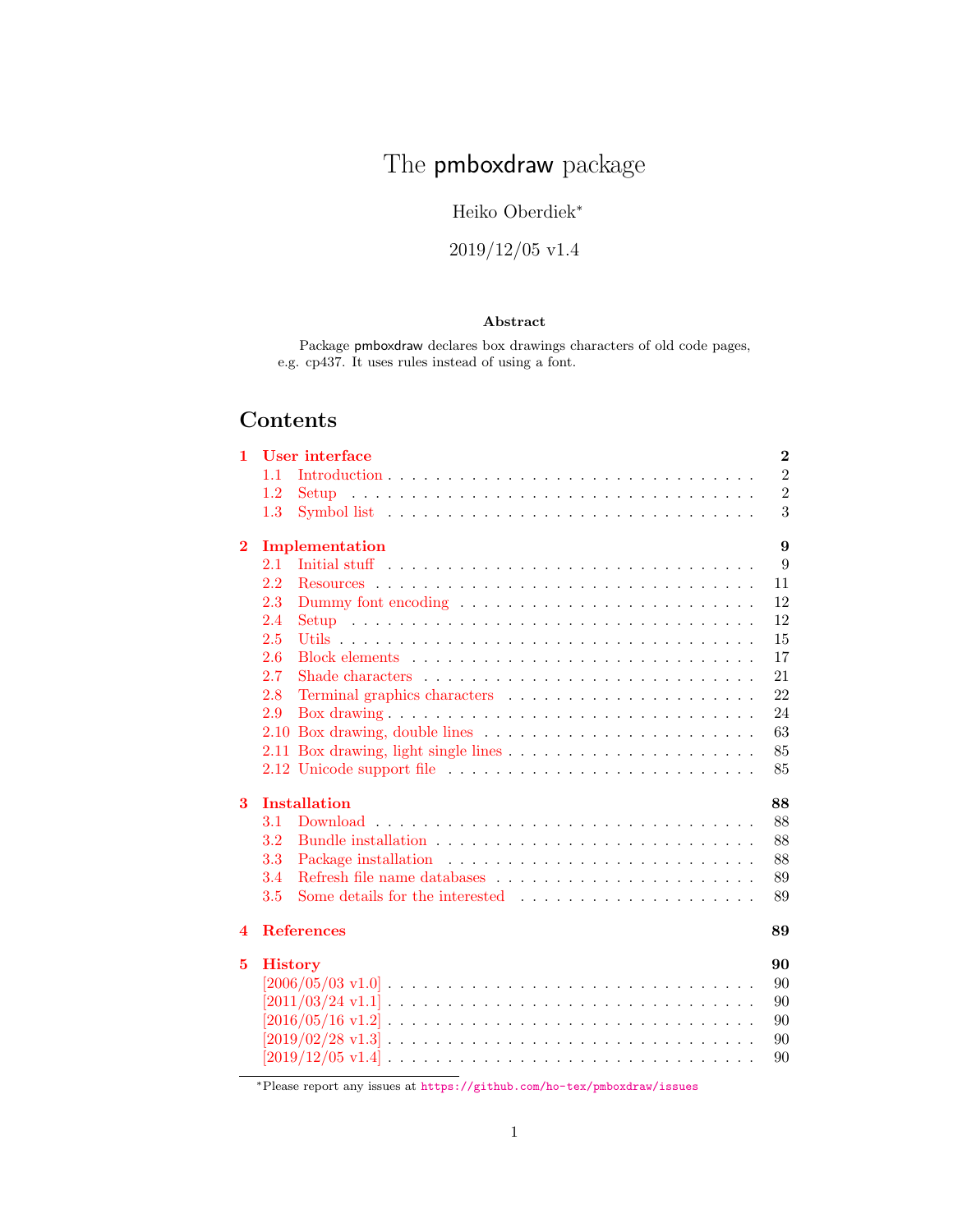### $6$  Index  $90$

### <span id="page-1-0"></span>1 User interface

|  |  |  |            | P M B O X D R A W |  |  |
|--|--|--|------------|-------------------|--|--|
|  |  |  | 2019/12/05 |                   |  |  |

### <span id="page-1-1"></span>1.1 Introduction

In old code pages  $(CP_437, ...)$  many slots are occupied by graphical characters. The definition files for the input encodings that come with LATEX's package inputenc ignore these characters. This packages tries to close this gap. Package inputenx provides more complete definitions files of input encodings ([\[1\]](#page-88-3)).

The graphical characters are available in some fonts, mostly some derivates of Courier. However, the symbols are usually used to gegnerate some kind of ASCII art. Thus it should fit with the current typewriter font in use. That means:

- Same and constant symbol width.
- Use of the full line height. Vertical lines should not be interrupted if the symbols that contribute to that lines are in adjacent text lines.

Therefore I decided to generate the symbols by rules. Parameters such as rule width and box dimensions are accessible at macro level. This avoids to generate many fonts for the used typewriter fonts (Courier, LuxiMono, Computer/Latin  $Modern, \ldots$ ).

The disadvantage is that there are no characters in the output file, just rules. Thus operations such as cut and paste or text search will not detect these graphical characters.

### <span id="page-1-2"></span>1.2 Setup

Usually the box drawings symbols of this package derive its parameters from the current font. But they can be set explicitly.

### \pmboxdrawbox  $\{ \langle template \rangle \}$

The  $\langle template \rangle$  is used as size template for the symbols. It is initialized by \strut0. (Usually \strut carries the information about the \baselineskip and 0 the symbol width.)

#### $\pmb{\text{numberd} } \{ \langle \text{dimen} \rangle \}$

This macro allows the setup of the rule width used in the symbols. It is initialized with 0.1\width, that means  $10\%$  of the symbol width. \width, \height, and \depth can be used here and are set to the corresponding symbol box parameter.

### $\overline{\setminus{\text{pmboxdrawdoublerulesep}\ \{\langle\text{dimen}\rangle\}}}$

Some symbols have double lines. The distance between the lines is configured by this macro. It is set to  $0.25\width$  a quarter of the symbol width. Also **\height**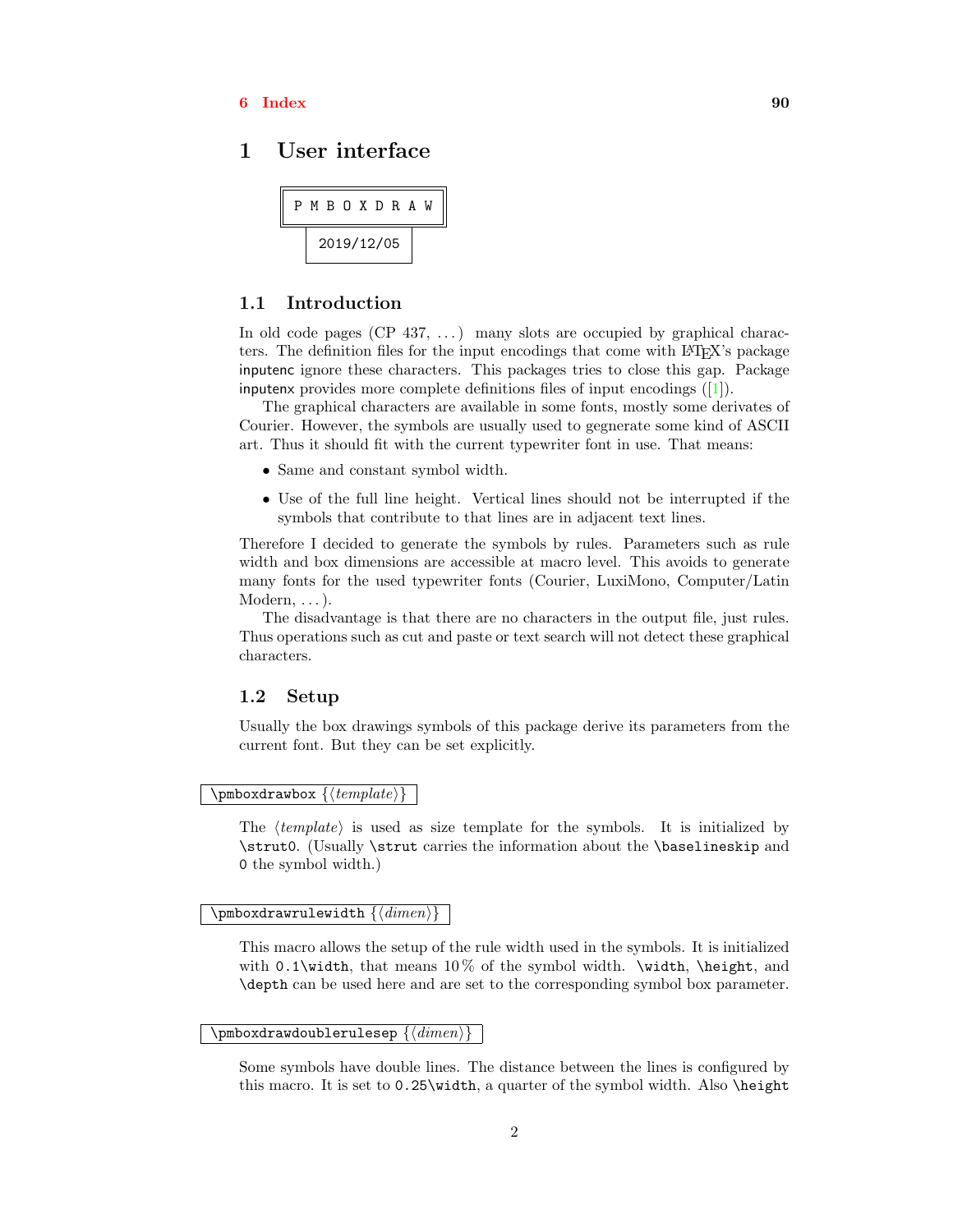and \depth are available.

### <span id="page-2-0"></span>1.3 Symbol list

The macro names for the symbols in LAT<sub>EX</sub> (LICR) are derived from Adobe's glyph names for these characters  $([2])$  $([2])$  $([2])$ . Example:

 $U+2580$  ( $\blacksquare$ ) with glyph name upblock: \textupblock

Some glyph names start with SF, two individual digits follow and the name is closed by four digits zero. For the LICR name the two individual digits form a number that is converted to lowercase roman number. The trailing zeros are dropped. Example:

U+2556  $(\pi)$  with glyph name SF210000: \textSFxxi

The three gray symbols require package color:

U+2591 ( ) light shade: \textltshade U+2592 ( ) medium shade: \textshade U+2593 ( $\Box$ ) dark shade: \textdkshade

It follows a list with all graphical symbols provided by this package:

| Symbol         |        | Unicode Glyph name LICR           |                                         |
|----------------|--------|-----------------------------------|-----------------------------------------|
|                | U+2500 | $SF100000$ \textSFx               |                                         |
|                |        | box drawings light horizontal     |                                         |
|                | U+2501 |                                   |                                         |
|                |        | box drawings heavy horizontal     |                                         |
|                | U+2502 | $SF110000$ \textSFxi              |                                         |
|                |        | box drawings light vertical       |                                         |
| $\mathbf{I}$   |        |                                   | $U+2503$ uni2503 \pmboxdrawuni{2503}    |
|                |        | box drawings heavy vertical       |                                         |
| $\bar{\Gamma}$ |        | U+250C SF010000 \textSFi          |                                         |
|                |        | box drawings light down and right |                                         |
| г              | U+250D |                                   | uni250D $\pm 250D$                      |
|                |        |                                   | box drawings down light and right heavy |
| Г              | U+250E |                                   |                                         |
|                |        |                                   | box drawings down heavy and right light |
| $\mathbf{r}$   |        |                                   |                                         |
|                |        | box drawings heavy down and right |                                         |
| $\overline{1}$ |        | U+2510 SF030000 \textSFiii        |                                         |
|                |        | box drawings light down and left  |                                         |
| T.             | U+2511 |                                   |                                         |
|                |        |                                   | box drawings down light and left heavy  |
| $\mathbf{I}$   | U+2512 |                                   | uni2512 $\pm 2512$                      |
|                |        |                                   | box drawings down heavy and left light  |
| 1              | U+2513 |                                   |                                         |
|                |        | box drawings heavy down and left  |                                         |
| L              | U+2514 | SF020000 \textSFii                |                                         |
|                |        | box drawings light up and right   |                                         |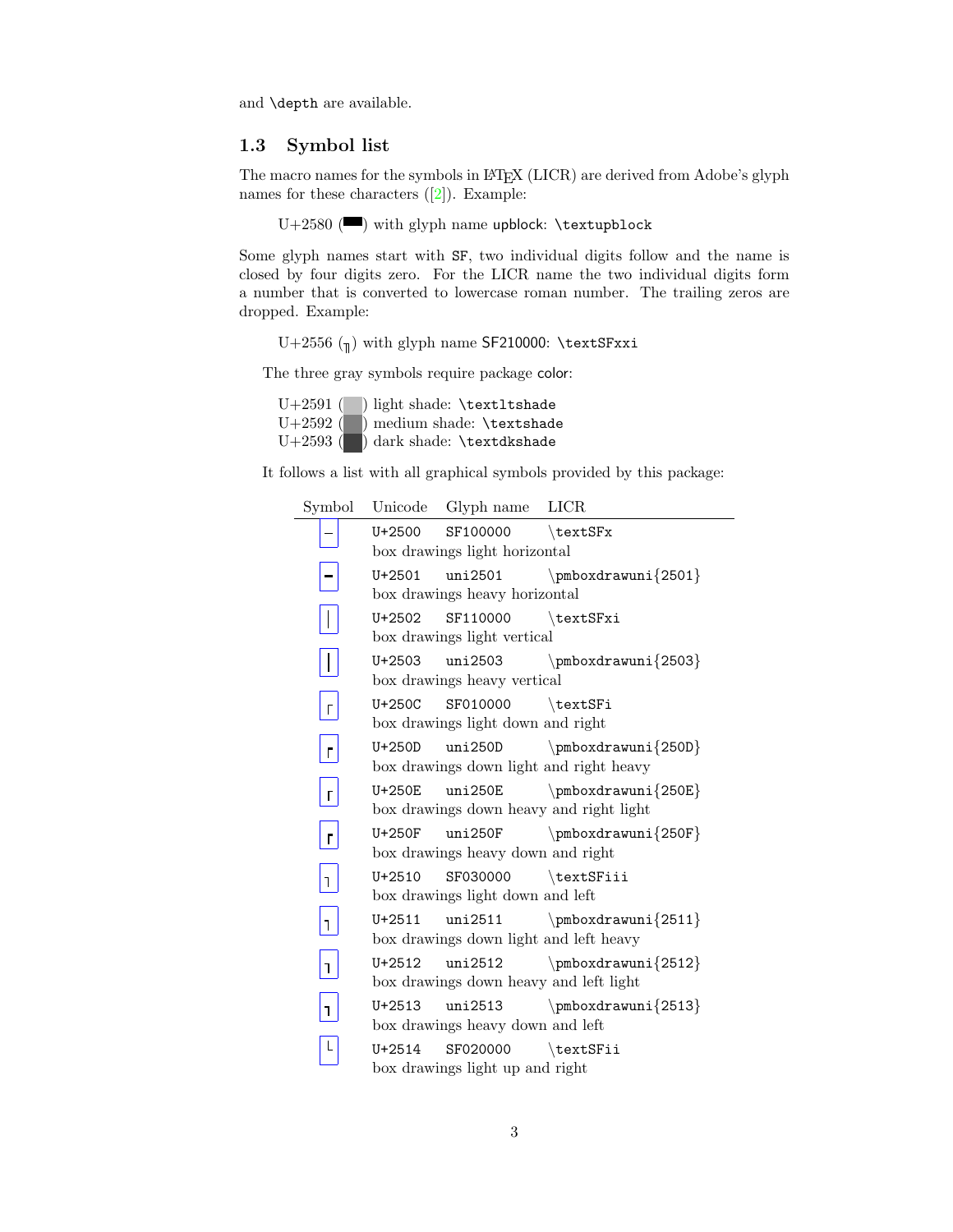Symbol Unicode Glyph name LICR  $\mathsf L$ U+2515 uni2515  $\pm 2515$ box drawings up light and right heavy  $\overline{\mathbf{L}}$ U+2516 uni2516 \pmboxdrawuni{2516} box drawings up heavy and right light  $\overline{L}$ U+2517 uni2517 \pmboxdrawuni{2517} box drawings heavy up and right  $\boxed{\bot}$ U+2518 SF040000 \textSFiv box drawings light up and left  $\boxed{1}$ U+2519 uni2519 \pmboxdrawuni{2519} box drawings up light and left heavy  $\boxed{1}$ U+251A uni251A  $\pm 251$ A box drawings up heavy and left light  $\boxed{1}$ U+251B uni251B  $\pm 251B$ box drawings heavy up and left  $\boxed{\phantom{1}}$ U+251C SF080000 \textSFviii box drawings light vertical and right  $\boxed{\phantom{1}}$ U+251D uni251D  $\pm 251D$ box drawings vertical light and right heavy  $\overline{+}$ U+251E uni251E  $\langle$  \pmboxdrawuni{251E} box drawings up heavy and right down light  $\overline{\mathsf{t}}$ U+251F uni251F  $\langle$ 251F} box drawings down heavy and right up light  $\boxed{\phantom{1}}$ U+2520 uni2520 \pmboxdrawuni{2520} box drawings vertical heavy and right light  $\overline{F}$ U+2521 uni2521 \pmboxdrawuni{2521} box drawings down light and right up heavy  $\boxed{\phantom{1}}$ U+2522 uni2522 \pmboxdrawuni{2522} box drawings up light and right down heavy  $\boxed{\phantom{1}}$ U+2523 uni2523 \pmboxdrawuni{2523} box drawings heavy vertical and right  $\boxed{+}$ U+2524 SF090000 \textSFix box drawings light vertical and left  $\overline{\mathbf{1}}$ U+2525 uni2525  $\pm 2525$ box drawings vertical light and left heavy  $\boxed{1}$ U+2526 uni2526 \pmboxdrawuni{2526} box drawings up heavy and left down light  $\overline{1}$ U+2527 uni2527 \pmboxdrawuni{2527} box drawings down heavy and left up light  $\overline{1}$ U+2528 uni2528 \pmboxdrawuni{2528} box drawings vertical heavy and left light  $\boxed{1}$ U+2529 uni2529 \pmboxdrawuni{2529} box drawings down light and left up heavy  $\vert$  + U+252A uni252A \pmboxdrawuni{252A} box drawings up light and left down heavy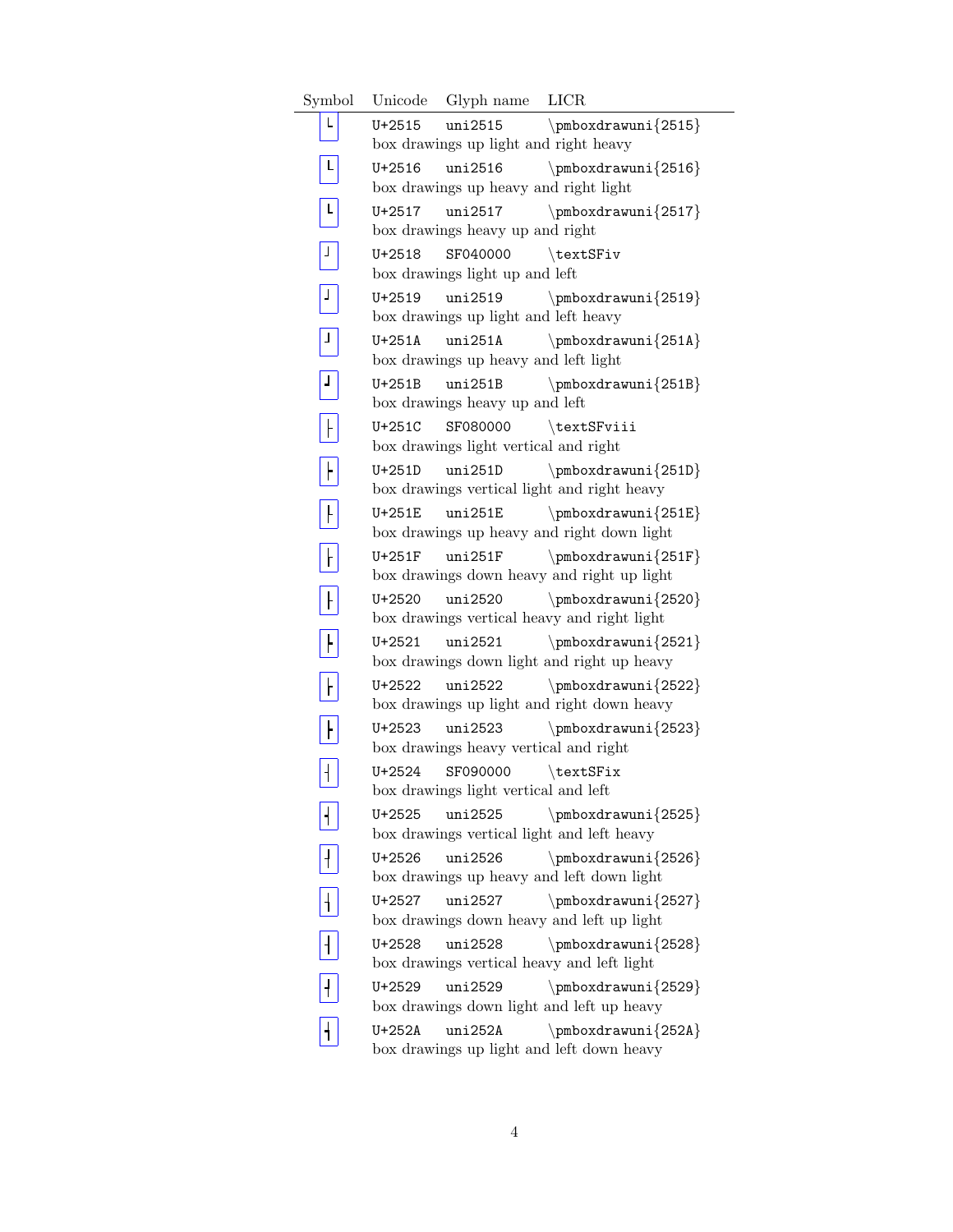Symbol Unicode Glyph name LICR  $\mathbf{H}$ U+252B uni252B \pmboxdrawuni{252B} box drawings heavy vertical and left  $\top$ U+252C SF060000 \textSFvi box drawings light down and horizontal  $\mathbf{T}$ U+252D uni252D \pmboxdrawuni{252D} box drawings left heavy and right down light  $\vert$  t U+252E uni252E  $\langle$  \pmboxdrawuni{252E} box drawings right heavy and left down light  $\overline{\mathbf{r}}$ U+252F uni252F  $\langle$  \pmboxdrawuni{252F} box drawings down light and horizontal heavy  $|\mathbf{T}|$ U+2530 uni2530 \pmboxdrawuni{2530} box drawings down heavy and horizontal light  $\boxed{\mathbf{r}}$ U+2531 uni2531  $\pmb{\text{rowni}}{2531}$ box drawings right light and left down heavy  $\vert$  T  $\vert$ U+2532 uni2532 \pmboxdrawuni{2532} box drawings left light and right down heavy  $\boxed{\mathbf{r}}$ U+2533 uni2533 \pmboxdrawuni{2533} box drawings heavy down and horizontal  $\boxed{1}$ U+2534 SF070000 \textSFvii box drawings light up and horizontal  $\boxed{\perp}$ U+2535 uni2535 \pmboxdrawuni{2535} box drawings left heavy and right up light  $\overline{1}$ U+2536 uni2536 \pmboxdrawuni{2536} box drawings right heavy and left up light  $\boxed{\perp}$ U+2537 uni2537 \pmboxdrawuni{2537} box drawings up light and horizontal heavy  $\boxed{\perp}$ U+2538 uni2538 \pmboxdrawuni{2538} box drawings up heavy and horizontal light  $\boxed{1}$ U+2539 uni2539 \pmboxdrawuni{2539} box drawings right light and left up heavy  $\boxed{\mathbf{L}}$ U+253A uni253A \pmboxdrawuni{253A} box drawings left light and right up heavy  $\boxed{\textcolor{red}{\blacktriangle}}$ U+253B uni253B  $\pm 253B$ box drawings heavy up and horizontal  $\boxed{+}$ U+253C SF050000 \textSFv box drawings light vertical and horizontal  $\boxed{+}$ U+253D uni253D \pmboxdrawuni{253D} box drawings left heavy and right vertical light  $\boxed{+}$ U+253E uni253E  $\pm 253E$ box drawings right heavy and left vertical light  $\overline{+}$ U+253F uni253F  $\langle$  \pmboxdrawuni{253F} box drawings vertical light and horizontal heavy  $\vert + \vert$ U+2540 uni2540 \pmboxdrawuni{2540} box drawings up heavy and down horizontal light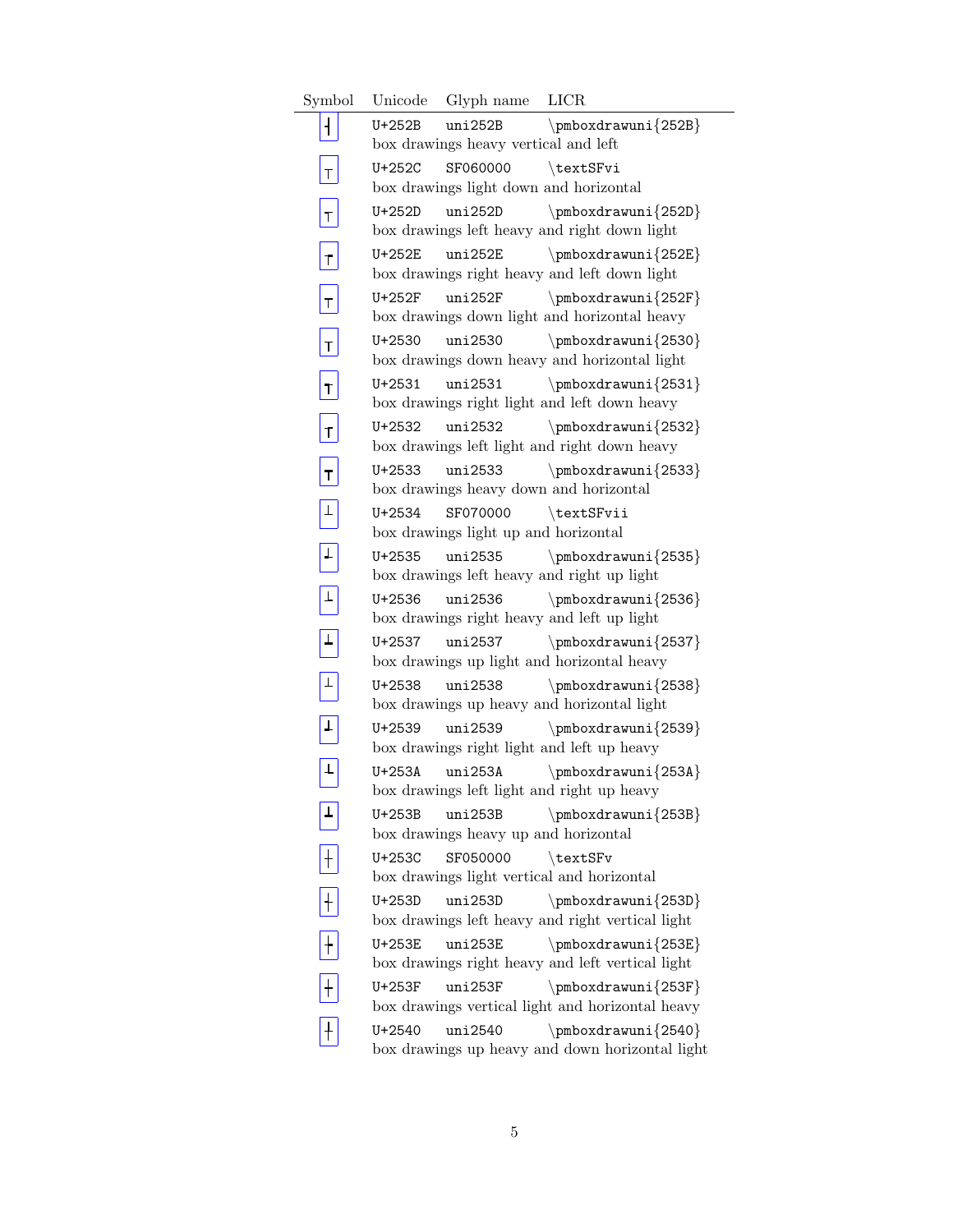Symbol Unicode Glyph name LICR  $\mathbf{+}$ U+2541 uni2541 \pmboxdrawuni{2541} box drawings down heavy and up horizontal light  $\overline{+}$ U+2542 uni2542 \pmboxdrawuni{2542} box drawings vertical heavy and horizontal light  $\boxed{\mathrm{+}}$ U+2543 uni2543 \pmboxdrawuni{2543} box drawings left up heavy and right down light  $\overline{+}$ U+2544 uni2544  $\pm 2544$ box drawings right up heavy and left down light  $\overline{+}$ U+2545 uni2545  $\pm 2545$ box drawings left down heavy and right up light  $\overline{+}$ U+2546 uni2546 \pmboxdrawuni{2546} box drawings right down heavy and left up light  $\overline{\mathbf{+}}$ U+2547 uni2547 \pmboxdrawuni{2547} box drawings down light and up horizontal heavy  $\boxed{+}$ U+2548 uni2548 \pmboxdrawuni{2548} box drawings up light and down horizontal heavy  $\overline{1}$ U+2549 uni2549 \pmboxdrawuni{2549} box drawings right light and left vertical heavy  $\overline{+}$ U+254A uni254A  $\pm 254A$ box drawings left light and right vertical heavy  $\overline{+}$ U+254B uni254B \pmboxdrawuni{254B} box drawings heavy vertical and horizontal  $=$ U+2550 SF430000 \textSFxliii box drawings double horizontal  $\boxed{\parallel}$ U+2551 SF240000 \textSFxxiv box drawings double vertical  $F$ U+2552 SF510000 \textSFli box drawings down single and right double  $\mathbb{I}$ U+2553 SF520000 \textSFlii box drawings down double and right single  $\ensuremath{\mathsf{F}}$ U+2554 SF390000 \textSFxxxix box drawings double down and right  $\boxed{1}$ U+2555 SF220000 \textSFxxii box drawings down single and left double  $\boxed{\mathbb{L}}$ U+2556 SF210000 \textSFxxi box drawings down double and left single  $\boxed{\overline{\mathbb{1}}}$ U+2557 SF250000 \textSFxxv box drawings double down and left  $\mathsf F$ U+2558 SF500000 \textSFl box drawings up single and right double  $\mathrel{\mathbb{L}}$ U+2559 SF490000 \textSFxlix box drawings up double and right single  $\mathbb{L}$ U+255A SF380000 \textSFxxxviii box drawings double up and right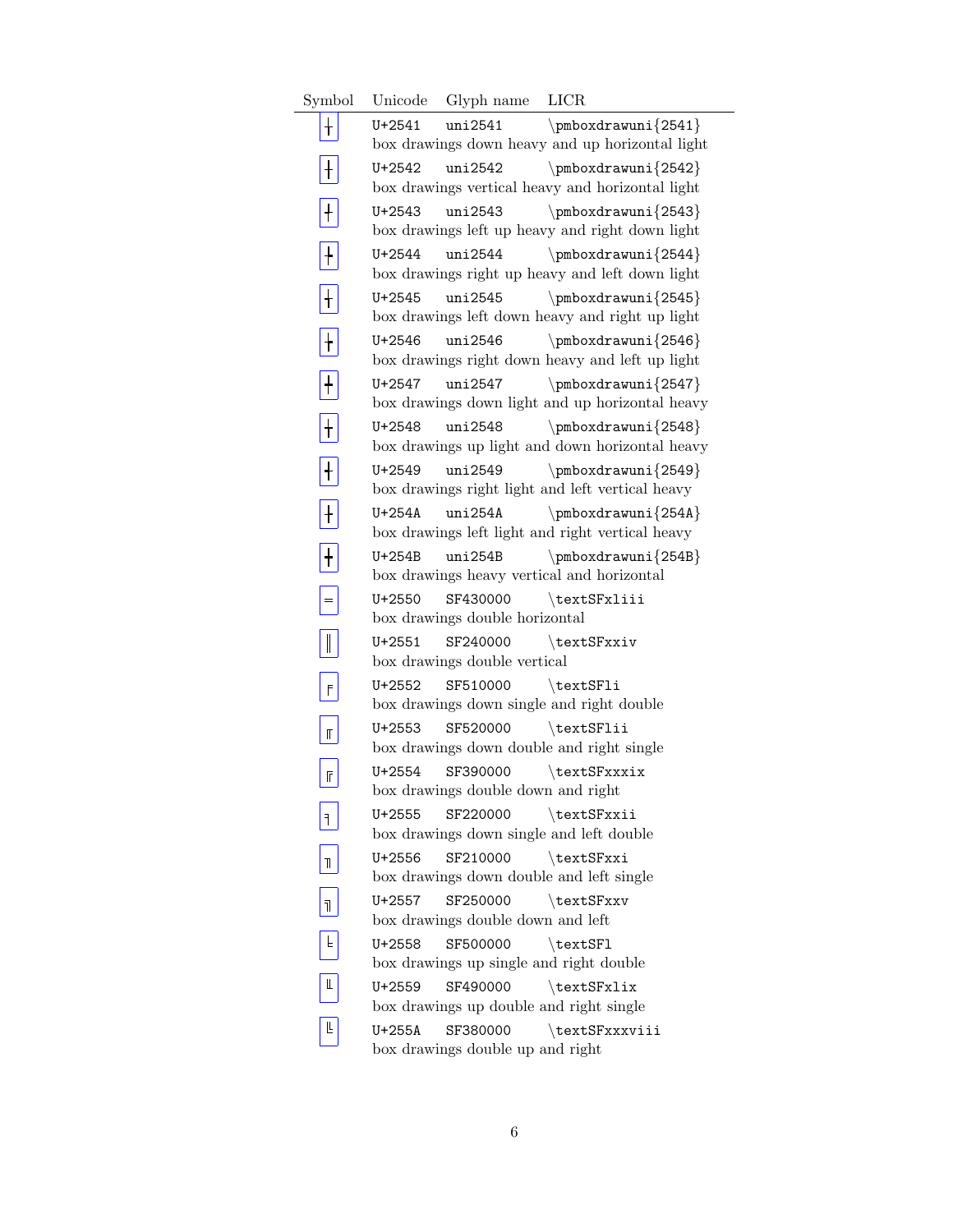Symbol Unicode Glyph name LICR  $\overline{1}$ U+255B SF280000 \textSFxxviii box drawings up single and left double  $\mathbbmss{1}$ U+255C SF270000 \textSFxxvii box drawings up double and left single  $\overline{\mathbb{R}}$ U+255D SF260000 \textSFxxvi box drawings double up and left  $\ensuremath{\mathsf{F}}$ U+255E SF360000 \textSFxxxvi box drawings vertical single and right double  $\overline{\parallel}$ U+255F SF370000 \textSFxxxvii box drawings vertical double and right single  $\begin{array}{c} \hline \text{ } \\ \text{ } \\ \text{ } \\ \text{ } \end{array}$ U+2560 SF420000 \textSFxlii box drawings double vertical and right  $\frac{1}{2}$ U+2561 SF190000 \textSFxix box drawings vertical single and left double  $\parallel$ U+2562 SF200000 \textSFxx box drawings vertical double and left single  $\boxed{\frac{1}{1}}$ U+2563 SF230000 \textSFxxiii box drawings double vertical and left  $\overline{\top}$ U+2564 SF470000 \textSFxlvii box drawings down single and horizontal double U+2565 SF480000 \textSFxlviii  $\mathbb T$ box drawings down double and horizontal single  $\overline{\text{H}}$ U+2566 SF410000 \textSFxli box drawings double down and horizontal  $\pm$ U+2567 SF450000 \textSFxlv box drawings up single and horizontal double  $\frac{1}{2}$ U+2568 SF460000 \textSFxlvi box drawings up double and horizontal single  $\boxed{\mathbb{I}}$ U+2569 SF400000 \textSFxl box drawings double up and horizontal  $\overline{+}$ U+256A SF540000 \textSFliv box drawings vertical single and horizontal double  $\boxed{\! \textcolor{blue}{\textbf{+}}\! \textcolor{blue}{\textbf{+}}}$ U+256B SF530000 \textSFliii box drawings vertical double and horizontal single  $\frac{1}{11}$ U+256C SF440000 \textSFxliv box drawings double vertical and horizontal  $\overline{a}$ U+2574 uni2574 \pmboxdrawuni{2574} box drawings light left  $\overline{\mathbb{L}}$ U+2575 uni2575 \pmboxdrawuni{2575} box drawings light up U+2576 uni2576 \pmboxdrawuni{2576} box drawings light right U+2577 uni2577 \pmboxdrawuni{2577}  $\bar{\mathbb{L}}$ box drawings light down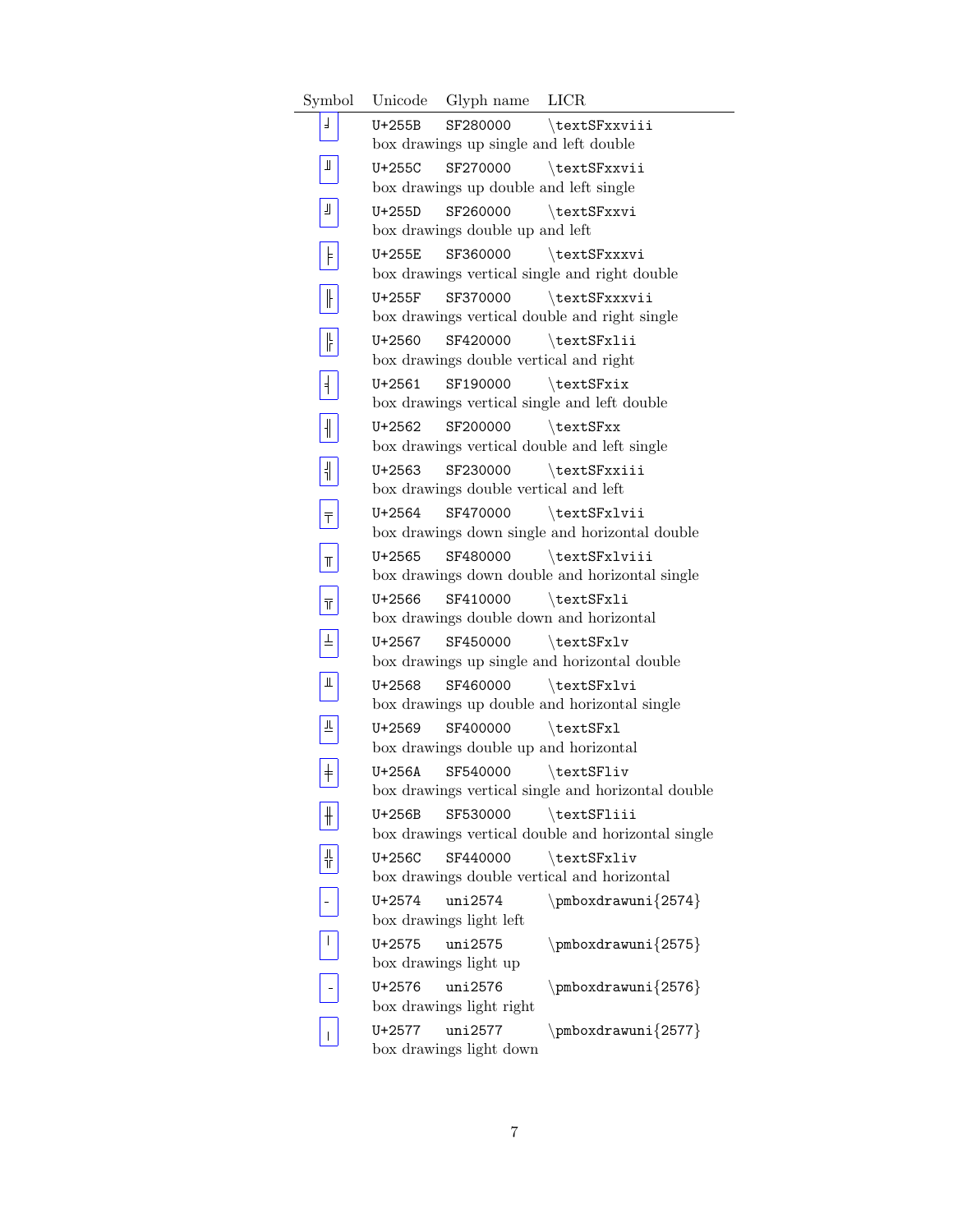| Symbol |                            | Unicode Glyph name                                 | <b>LICR</b>         |
|--------|----------------------------|----------------------------------------------------|---------------------|
|        | U+2578                     | uni2578<br>box drawings heavy left                 | \pmboxdrawuni{2578} |
|        | $U + 2579$                 | uni2579                                            | $\pm\$ 2579         |
|        |                            | box drawings heavy up                              |                     |
|        | U+257A                     | uni257A<br>box drawings heavy right                | $\pm\$ 257A}        |
| Г      | U+257B                     | uni257B<br>box drawings heavy down                 | $\pm\$ 257B}        |
|        | U+257C                     | uni257C<br>box drawings light left and heavy right | $\pm\$ 257C         |
|        | U+257D                     | uni257D<br>box drawings light up and heavy down    | $\pm\$ 257D}        |
|        | U+257E                     | uni257E                                            | $\pm\$ 257E         |
|        |                            | box drawings heavy left and light right            |                     |
|        | U+257F                     | uni257F<br>box drawings heavy up and light down    | $\pm\$ 257F         |
|        | U+2580<br>upper half block | upblock                                            | \textupblock        |
|        | U+2581 uni2581             | lower one eighth block                             | $\pm\$ 2581         |
|        | U+2582                     | uni2582<br>lower one quarter block                 | $\pm\$ 2582         |
|        | $U + 2583$                 | uni2583<br>lower three eighths block               | \pmboxdrawuni{2583} |
|        | U+2584<br>lower half block | dnblock                                            | \textdnblock        |
|        | U+2585 uni2585             | lower five eighths block                           | $\pm\$ 2585         |
|        | U+2586                     | uni2586<br>lower three quarters block              | $\pm\$ 2586         |
|        | U+2587                     | uni2587<br>lower seven eighths block               | $\pm\$ 2587         |
|        | U+2588<br>full block       | block                                              | \textblock          |
|        | U+2589                     | uni2589<br>left seven eighths block                | $\pm\$ 2589         |
|        | U+258A                     | uni258A<br>left three quarters block               | $\pm\$ 258A}        |
|        | U+258B                     | uni258B<br>left five eighths block                 | $\pm\$ 258B}        |
|        | U+258C<br>left half block  | lfblock                                            | \textlfblock        |
|        | U+258D                     | uni258D<br>left three eighths block                | $\pm\$ 258D}        |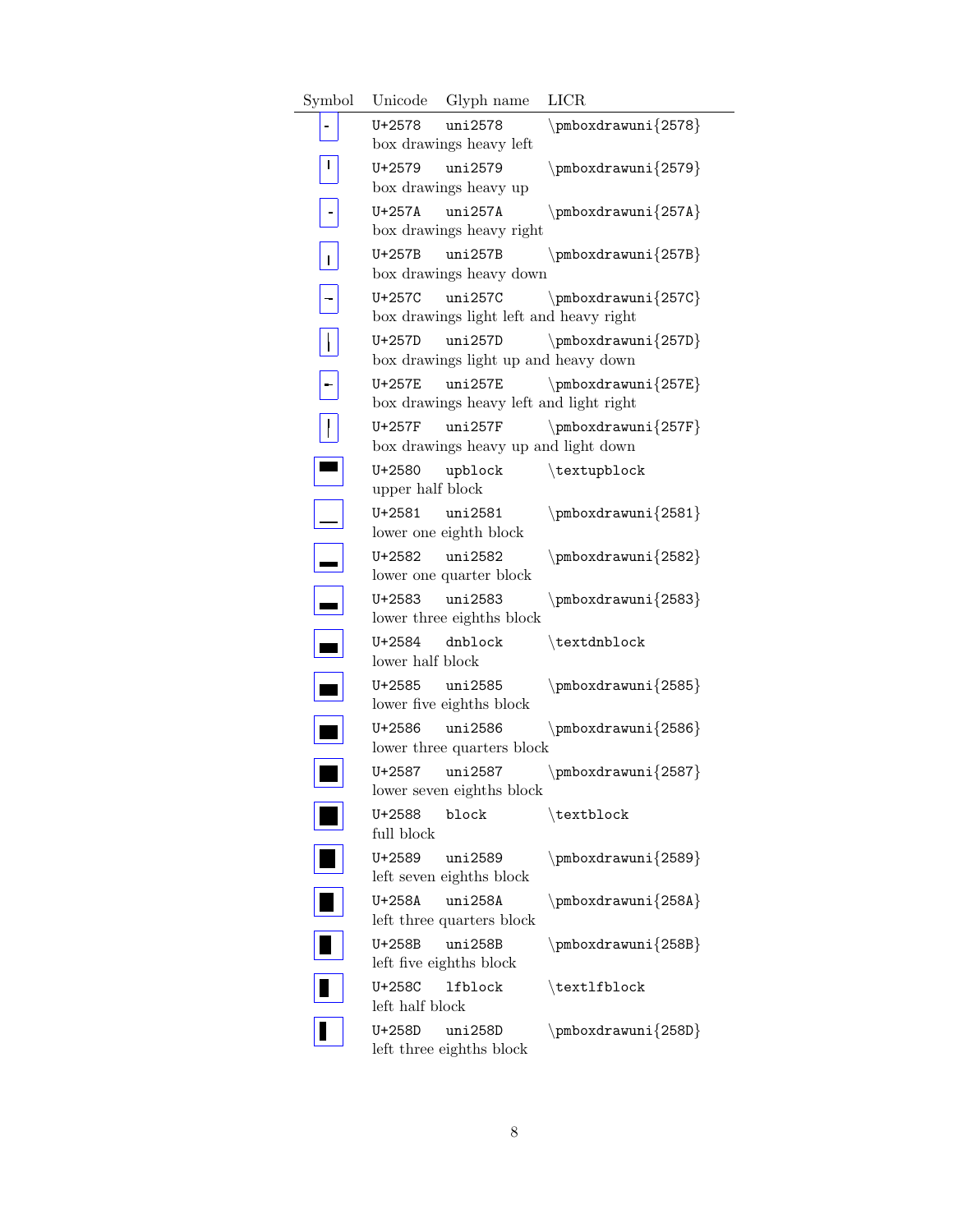| Symbol                  | Unicode                        | Glyph name                                     | <b>LICR</b>                                                                                                                              |
|-------------------------|--------------------------------|------------------------------------------------|------------------------------------------------------------------------------------------------------------------------------------------|
|                         | U+258E                         | uni258E<br>left one quarter block              | $\pm\$ 258E                                                                                                                              |
|                         | U+258F                         | uni258F<br>left one eighth block               | $\pm\$ 258F                                                                                                                              |
|                         | $U + 2590$<br>right half block | rtblock                                        | \textrtblock                                                                                                                             |
|                         | $U + 2591$<br>light shade      | <b>ltshade</b>                                 | \text1tshade                                                                                                                             |
|                         | U+2592<br>medium shade         | shade                                          | \textshade                                                                                                                               |
|                         | $U + 2593$<br>dark shade       | dkshade                                        | \textdkshade                                                                                                                             |
|                         | U+2594                         | uni2594<br>upper one eighth block              | \pmboxdrawuni{2594}                                                                                                                      |
|                         | $U + 2595$                     | uni2595<br>right one eighth block              | \pmboxdrawuni{2595}                                                                                                                      |
| n,                      | U+2596<br>quadrant lower left  | uni2596                                        | $\pm\$ 2596                                                                                                                              |
| $\blacksquare$          | $U + 2597$                     | uni2597<br>quadrant lower right                | $\pm\$ 2597                                                                                                                              |
| $\blacksquare$          | $U + 2598$                     | uni2598<br>quadrant upper left                 | $\pm\$ 2598                                                                                                                              |
| L                       | $U + 2599$                     | uni2599                                        | $\pm\$ 2599}<br>quadrant upper left and lower left and lower right                                                                       |
| ٧,                      | U+259A                         | uni259A<br>quadrant upper left and lower right | $\pm\$ 259A                                                                                                                              |
| $\blacksquare$          | U+259B                         | uni259B                                        | $\pm\$ 259B}<br>quadrant upper left and upper right and lower left                                                                       |
| $\overline{\mathbf{u}}$ | U+259C                         | uni259C                                        | $\pm\$ 259C<br>quadrant upper left and upper right and lower right                                                                       |
|                         | $U+259D$                       | uni259D<br>quadrant upper right                | $\pm\$ 259D}                                                                                                                             |
|                         |                                |                                                | $\begin{tabular}{ll} \texttt{U+259E} & \texttt{pmbordramuni}\{259E} \\ \texttt{qudrand upper right} & \texttt{lower left} \end{tabular}$ |
|                         | U+259F                         | uni259F                                        | \pmboxdrawuni{259F}<br>quadrant upper right and lower left and lower right                                                               |

# <span id="page-8-0"></span>2 Implementation

## <span id="page-8-1"></span>2.1 Initial stuff

 $1 \langle *packet$ ackage $\rangle$ 

Reload check, especially if the package is not used with LATEX.  $2 \begin{array}{c} 2 \begin{array}{c} 2 \end{array} \end{array}$ 

- 3 \catcode13=5  $\%$  ^^M
- 4 \endlinechar=13 %
- 5 \catcode35=6  $\%$  #
- 6 \catcode39=12  $\%$  '
- 7 \catcode44=12  $\%$ ,
- 8 \catcode45=12 % -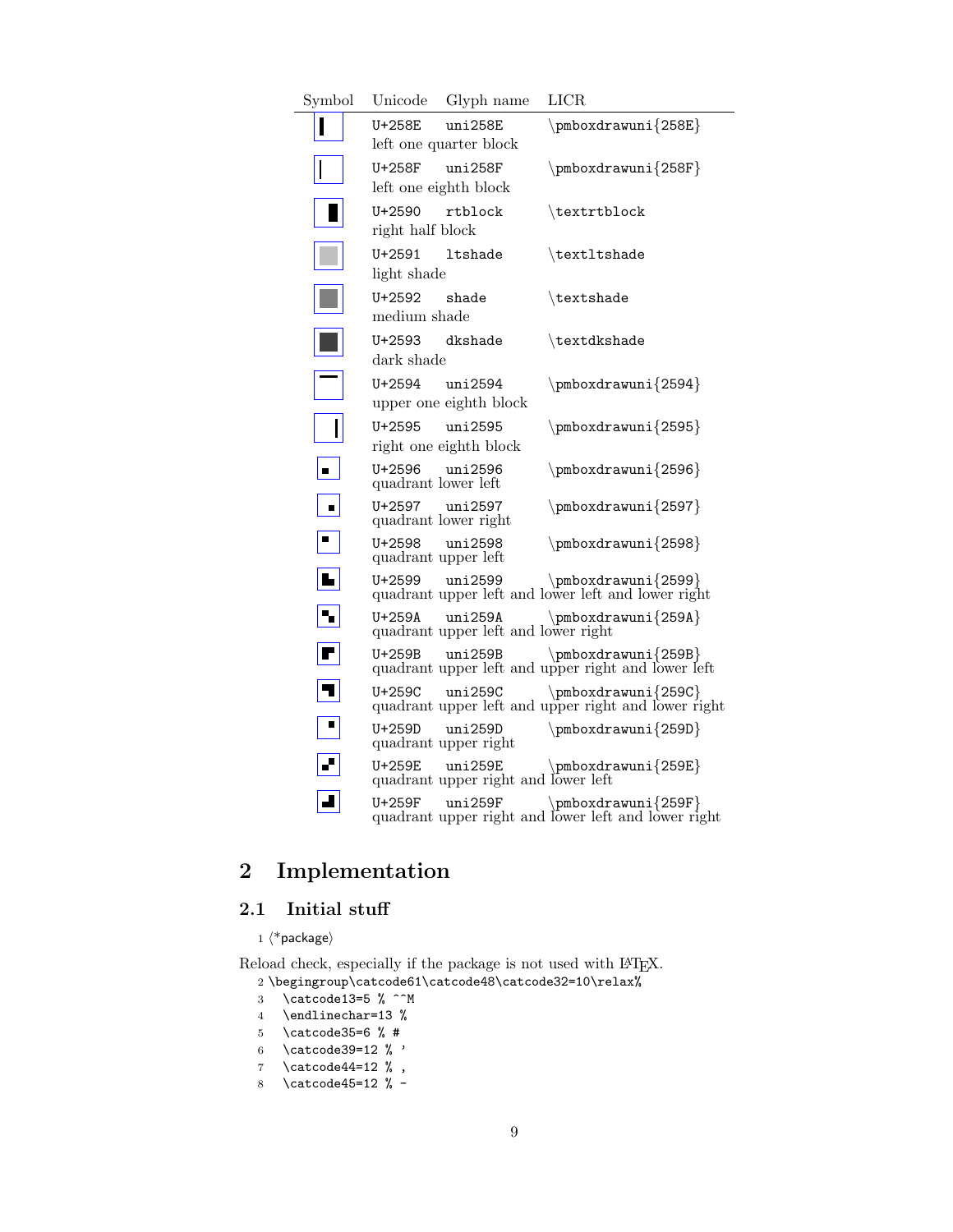```
9 \catcode46=12 % .
 10 \catcode58=12 % :
 11 \catcode64=11 % @
 12 \catcode123=1 % {
 13 \catcode125=2 % }
 14 \expandafter\let\expandafter\x\csname ver@pmboxdraw.sty\endcsname
 15 \ifx\x\relax % plain-TeX, first loading
 16 \else
 17 \def\empty{}%
 18 \ifx\x\empty % LaTeX, first loading,
 19 % variable is initialized, but \ProvidesPackage not yet seen
 20 \else
 21 \expandafter\ifx\csname PackageInfo\endcsname\relax
 22 \det\{x\#1\#2\23 \immediate\write-1{Package #1 Info: #2.}%
 24 }%
 25 \else
 26 \def\x#1#2{\PackageInfo{#1}{#2, stopped}}%
 27 \setminusfi
 28 \x{pmboxdraw}{The package is already loaded}%
 29 \aftergroup\endinput
 30 \overrightarrow{fi}31 \fi
 32 \endgroup%
Package identification:
 33 \begingroup\catcode61\catcode48\catcode32=10\relax%
 34 \catcode13=5 % ^^M
 35 \endlinechar=13 %
 36 \catcode35=6 % #
 37 \catcode39=12 % '
 38 \catcode40=12 % (
 39 \catcode41=12 % )
 40 \catcode44=12 % ,
 41 \catcode45=12 % -
 42 \catcode46=12 % .
 43 \catcode47=12 % /
 44 \catcode58=12 % :
 45 \catcode64=11 % @
 46 \catcode91=12 % [
 47 \catcode93=12 % ]
 48 \catcode123=1 % {
 49 \catcode125=2 % }
 50 \expandafter\ifx\csname ProvidesPackage\endcsname\relax
 51 \def\x#1#2#3[#4]{\endgroup
 52 \immediate\write-1{Package: #3 #4}%
 53 \xdef\{+1}{+4}\%54 }%
 55 \else
 56 \def\x#1#2[#3]{\endgroup
 57 #2[{#3}]%
 58 \ifx#1\@undefined
 59 \xdef#1{#3}%
 60 \overrightarrow{fi}61 \ifx#1\relax
 62 \quad \chi \text{def#1}\{\#3\}\text{63 \overline{\text{1}}64 }%
 65 \setminusfi
```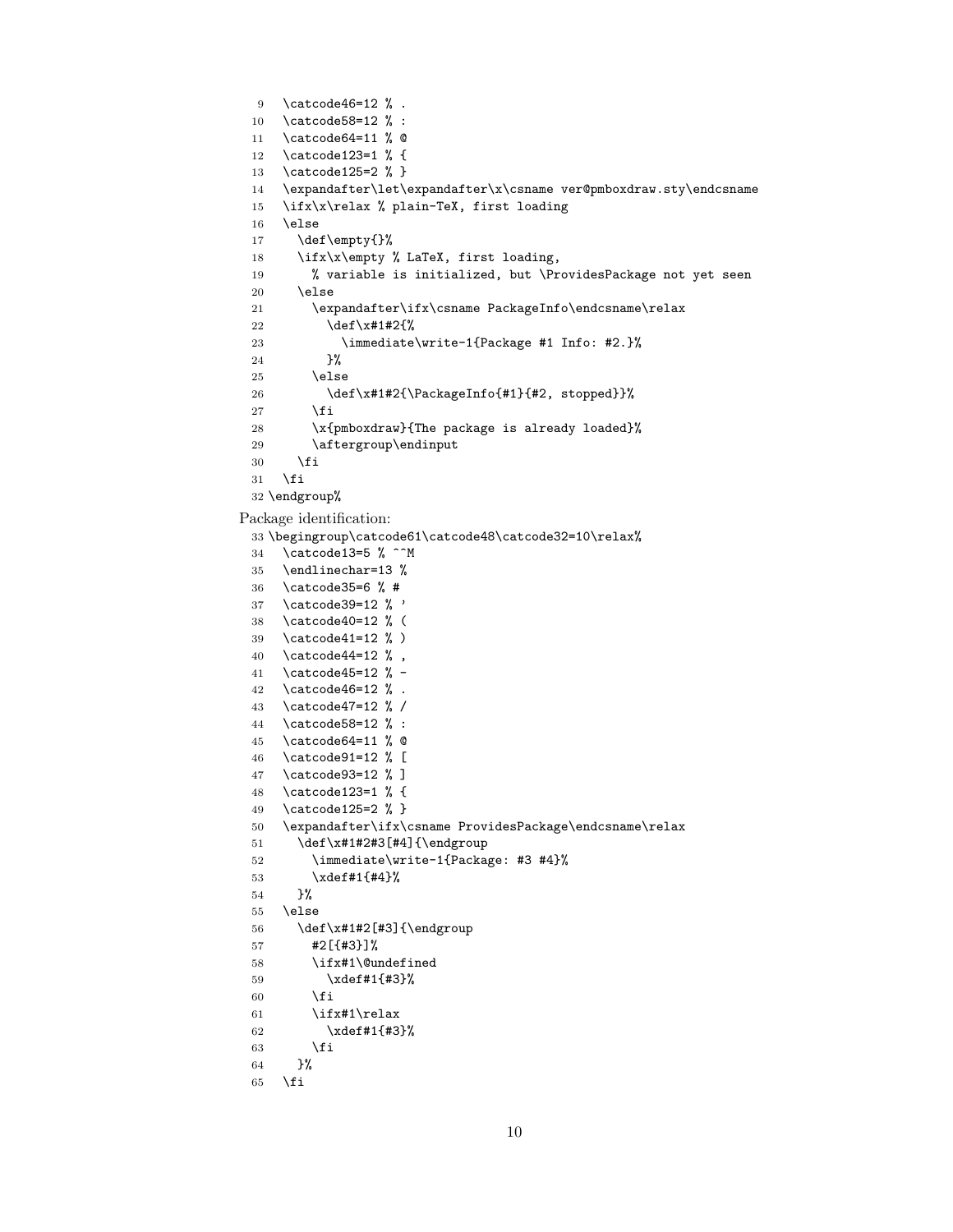```
66 \expandafter\x\csname ver@pmboxdraw.sty\endcsname
67 \ProvidesPackage{pmboxdraw}%
68 [2019/12/05 v1.4 Poor man's box drawing characters (HO)]%
69 \begingroup\catcode61\catcode48\catcode32=10\relax%
70 \catcode13=5 % ^^M
71 \endlinechar=13 %
72 \catcode123=1 % {
73 \catcode125=2 % }
74 \catcode64=11 % @
75 \def\x{\endgroup
76 \expandafter\edef\csname pmbd@AtEnd\endcsname{%
77 \endlinechar=\the\endlinechar\relax
78 \catcode13=\the\catcode13\relax
79 \catcode32=\the\catcode32\relax
80 \catcode35=\the\catcode35\relax
81 \catcode61=\the\catcode61\relax
82 \catcode64=\the\catcode64\relax
83 \catcode123=\the\catcode123\relax
84 \catcode125=\the\catcode125\relax
85 }%
86 }%
87 \x\catcode61\catcode48\catcode32=10\relax%
88 \catcode13=5 % ^^M
89 \endlinechar=13 %
90 \catcode35=6 % #
91 \catcode64=11 % @
92 \catcode123=1 % {
93 \catcode125=2 % }
94 \def\TMP@EnsureCode#1#2{%
95 \edef\pmbd@AtEnd{%
96 \pmbd@AtEnd
97 \catcode#1=\the\catcode#1\relax
98 }%
99 \catcode#1=#2\relax
100 }
101 \TMP@EnsureCode{34}{12}% "
102 \TMP@EnsureCode{36}{3}% $
103 \TMP@EnsureCode{38}{4}% &
104 \TMP@EnsureCode{39}{12}% '
105 \TMP@EnsureCode{42}{12}% *
106 \TMP@EnsureCode{43}{12}% +
107 \TMP@EnsureCode{44}{12}% ,
108 \TMP@EnsureCode{45}{12}% -
109 \TMP@EnsureCode{46}{12}% .
110 \TMP@EnsureCode{47}{12}% /
111 \TMP@EnsureCode{60}{12}% <
112 \TMP@EnsureCode{62}{12}% >
113 \TMP@EnsureCode{91}{12}% [
114 \TMP@EnsureCode{93}{12}% ]
115 \TMP@EnsureCode{96}{12}% '
116 \edef\pmbd@AtEnd{\pmbd@AtEnd\noexpand\endinput}
```
#### <span id="page-10-0"></span>2.2 Resources

```
117 \begingroup\expandafter\expandafter\expandafter\endgroup
118 \expandafter\ifx\csname RequirePackage\endcsname\relax
119 \def\TMP@RequirePackage#1[#2]{%
```
- \begingroup\expandafter\expandafter\expandafter\endgroup
- \expandafter\ifx\csname ver@#1.sty\endcsname\relax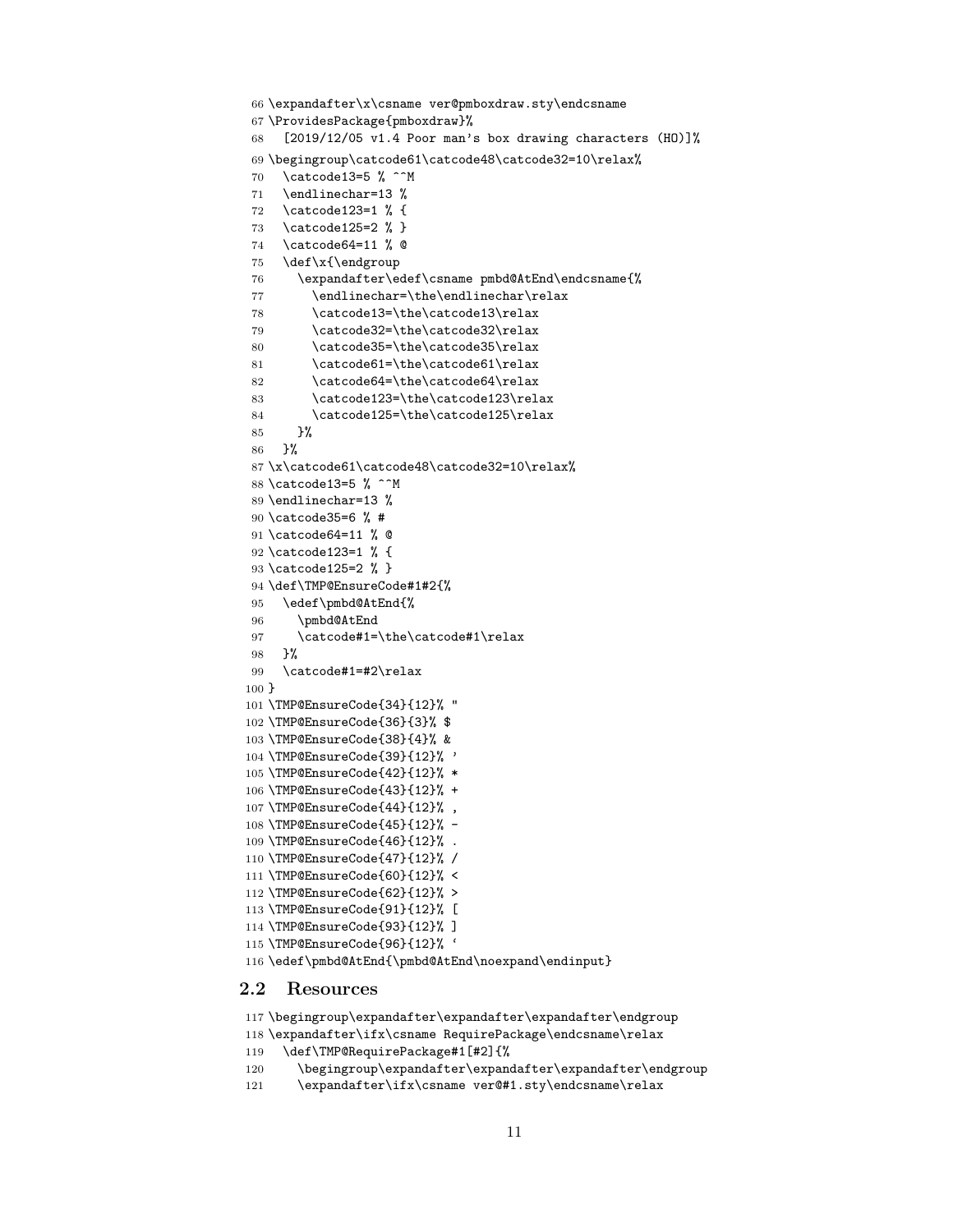122 \input #1.sty\relax \fi }% \else \let\TMP@RequirePackage\RequirePackage 127  $\fi$  \TMP@RequirePackage{ltxcmds}[2010/12/12]% \TMP@RequirePackage{kvsetkeys}[2011/01/30]% \TMP@RequirePackage{kvdefinekeys}[2011/01/30]% \TMP@RequirePackage{infwarerr}[2010/04/08]% \ifpmbd@latex \ltx@newif\ifpmbd@latex \ltx@IfUndefined{fmtname}{}{% \def\pmbd@tmp{LaTeX2e}%

```
135 \ifx\pmbd@tmp\fmtname
```

```
136 \pmbd@latextrue
137 \fi
```

```
138 }
```
## <span id="page-11-0"></span>2.3 Dummy font encoding

Using a dummy font encoding because of

\usepackage[utf8]{inputenc}

```
139 \ifpmbd@latex
```

```
140 \DeclareFontEncoding{pmboxdraw}{}{}%
```

```
141 \DeclareFontFamily{pmboxdraw}{pmboxdraw}{}%
```

```
142 \DeclareFontShape{pmboxdraw}{pmboxdraw}{m}{n}{ <-> cmr10 }{}%
```
\DeclareFontSubstitution{pmboxdraw}{pmboxdraw}{m}{n}%

## <span id="page-11-1"></span>2.4 Setup

### 2.4.1 Options

```
144 \RequirePackage{kvoptions}[2010/02/22]%
145 \SetupKeyvalOptions{%
146 family=PMBD,%
147 prefix=pmbd@%
148 }%
149 \fi
150 \ltx@IfUndefined{dimexpr}{%
151 \catcode36=9 %
152 \catcode38=14 %
153 }{%
154 \catcode36=14 %
155 \catcode38=9 %
156 }
```
### \pmbd@ProtectedDef

```
157 \ltx@IfUndefined{protected}{%
158 \def\pmbd@ProtectedDef#1{%
159 \let\pmbd@temp\ltx@gobble
160 \@ifdefinable#1{%
161 \def\pmbd@temp{\DeclareRobustCommand*#1}%
162 }%
163 \pmbd@temp
164 }%
```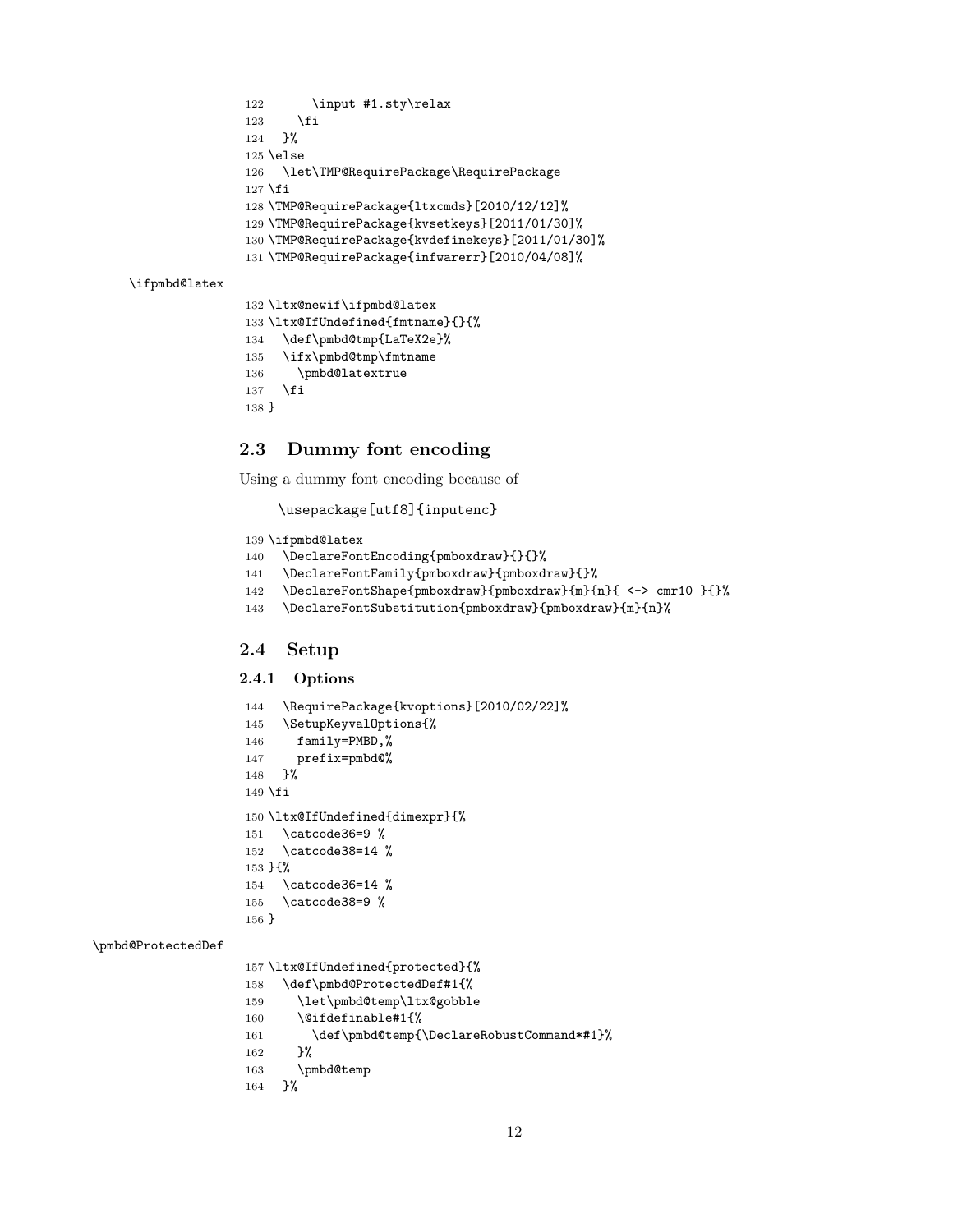```
165 \def\pmbd@ProtectedDefOne#1{%
166 \let\pmbd@temp\ltx@gobble
167 \@ifdefinable#1{%
168 \def\pmbd@temp{\DeclareRobustCommand*#1[1]}%
169 }%
170 \pmbd@temp
171 }%
172 }{%
173 \def\pmbd@ProtectedDef#1{%
174 \let\pmbd@temp\ltx@gobble
175 \@ifdefinable#1{%
176 \def\pmbd@temp{\protected\def#1}%
177 }%
178 \pmbd@temp
179 }%
180 \def\pmbd@ProtectedDefOne#1{%
181 \let\pmbd@temp\ltx@gobblethree
182 \@ifdefinable#1{%
183 \def\pmbd@temp{\protected\def#1}%
184 }%
185 \pmbd@temp##1%
186 }%
187 }
```

```
\pmboxdrawsetup
```

```
188 \pmbd@ProtectedDef\pmboxdrawsetup{%
189 \kvsetkeys{PMBD}%
190 }
191 \catcode47=11 %
192 \def\pmbd@temp#1#2{%
193 \DeclareStringOption[\width]{#1/width}%
194 \DeclareStringOption[\height]{#1/height}%
195 \DeclareStringOption[\depth]{#1/depth}%
196 \DeclareStringOption[{#2}]{#1/box/default}%
197 \expandafter\DeclareStringOption\expandafter[%
198 \csname pmbd@#1/box/default\endcsname
199 ]{#1/box}%
200 }
201 \pmbd@temp{BoxDrawing}{\strut0}%
202 \pmbd@temp{Block}{%
203 \begingroup
204 \sbox\zC\{\text{}\205 \dimen@=\ht\z@
206 \advance\dimen@\dp\z@
207 \wd\zeta=\dimen@208 \box\z@
209 \endgroup
210 }%
211 \pmbd@temp{Shade}{%
212 \begingroup
213 \sbox\zC{\text{}}214 \dimen@=\ht\z@
215 \advance\dimen@\dp\z@
216 \wd\zeta=\dimen@217 \box\z@
218 \endgroup
219 }%
220 \pmbd@temp{TerminalGraphic}{%
```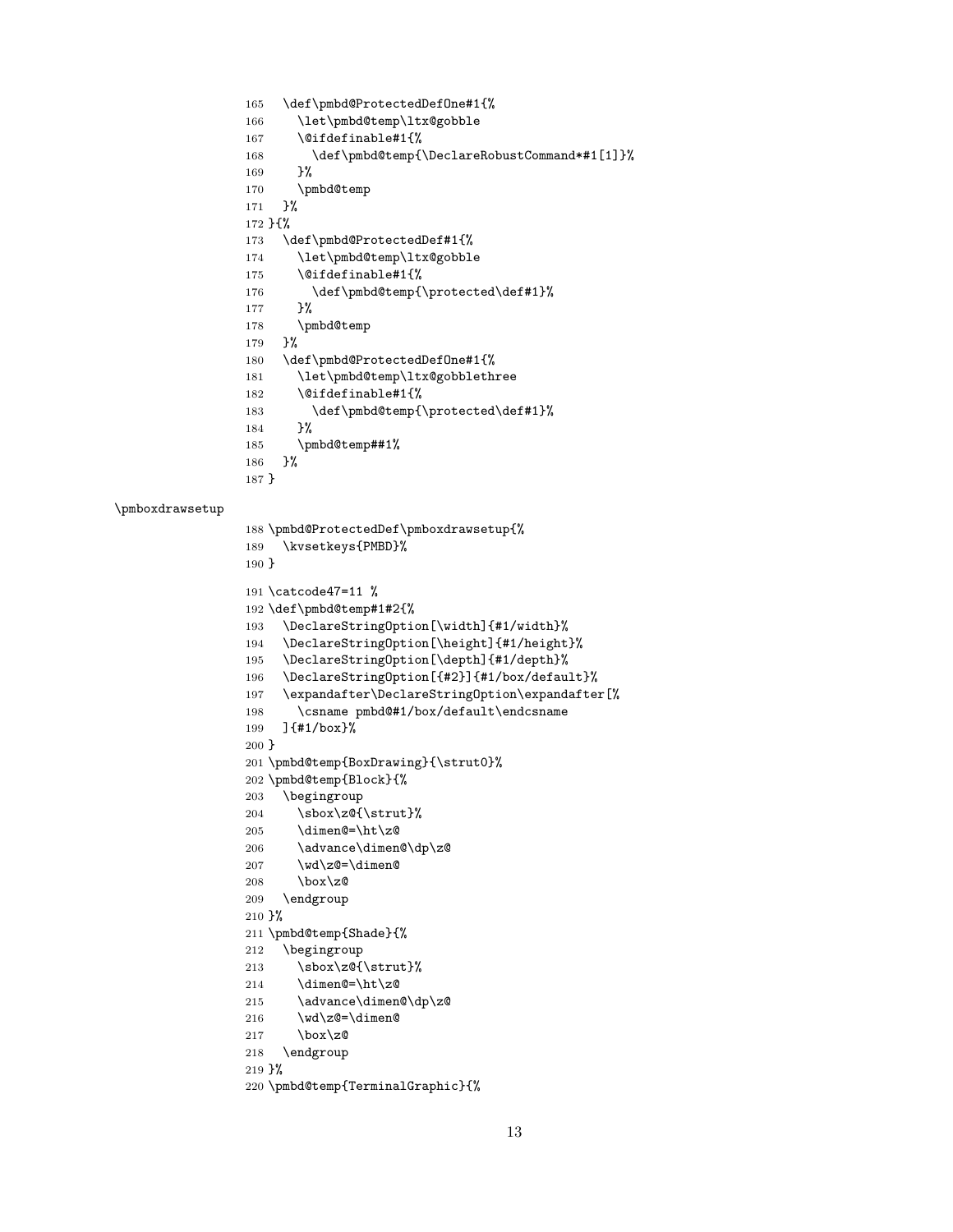```
221 \begingroup
                     222 \sbox\z@{\"A}%
                     223 \wd\zeta=\h t\zeta224 \qquad \qquad \qquad \qquad \qquad \dp\z@=\z@
                     225 \text{box} \mathsf{z@}226 \endgroup
                     227 }%
                     228 \DeclareStringOption[.1\width]{BoxDrawing/thinlinewidth}
                     229 \DeclareStringOption[.25\width]{BoxDrawing/thicklinewidth}
                     230 \DeclareStringOption[.25\width]{BoxDrawing/doublelinesep}
                     231 %
                     232 \DeclareStringOption[\strut0]{box} %%
                     233 \DeclareStringOption[.1\width]{rulewidth}
                     234 \DeclareStringOption[.25\width]{doublerulesep}
\pmboxdrawUniRobust
                     235 \pmbd@ProtectedDefOne\pmboxdrawUniRobust{%
                     236 \comma@parse{#1}{%
                     237 \ltx@IfUndefined{pmbd@U+\comma@entry}{%
                     238 \begingroup\expandafter\endgroup
                     239 \expandafter
                     240 \TextSymbolUnavailable\csname U+\comma@entry\endcsname
                     241 }{%
                     242 \csname pmbd@U+\comma@entry\endcsname
                     243 }%
                     244 \@gobble
                     245 }%
                     246 }
     \pmboxdrawuni
                     247 \newcommand*{\pmboxdrawuni}[1]{%
                     248 \ifx\texorpdfstring\ltx@undefined
                     249 \expandafter\ltx@firstoftwo
                     250 \else
                     251 \ifx\texorpdfstring\relax
                     252 \expandafter\expandafter\expandafter\ltx@firstoftwo
                     253 \else
                     254 \expandafter\expandafter\expandafter\texorpdfstring
                     255 \fi
                     256 \fi
                     257 {%
                     258 \pmboxdrawUniRobust{#1}%
                     259 }{%
                     260 \expandafter\ifx\csname ifHy@unicode\expandafter\endcsname
                     261 \csname iftrue\endcsname
                     262 \expandafter\unichar\expandafter{\number"#1}%
                     263 \fi
                     264 }%
                     265 }
                    2.4.2 Setup commands of version 1.0
```
\pmboxdrawbox

 \pmbd@ProtectedDefOne\pmboxdrawbox{% \def\pmbd@box{#1}% }

\pmboxdrawrulewidth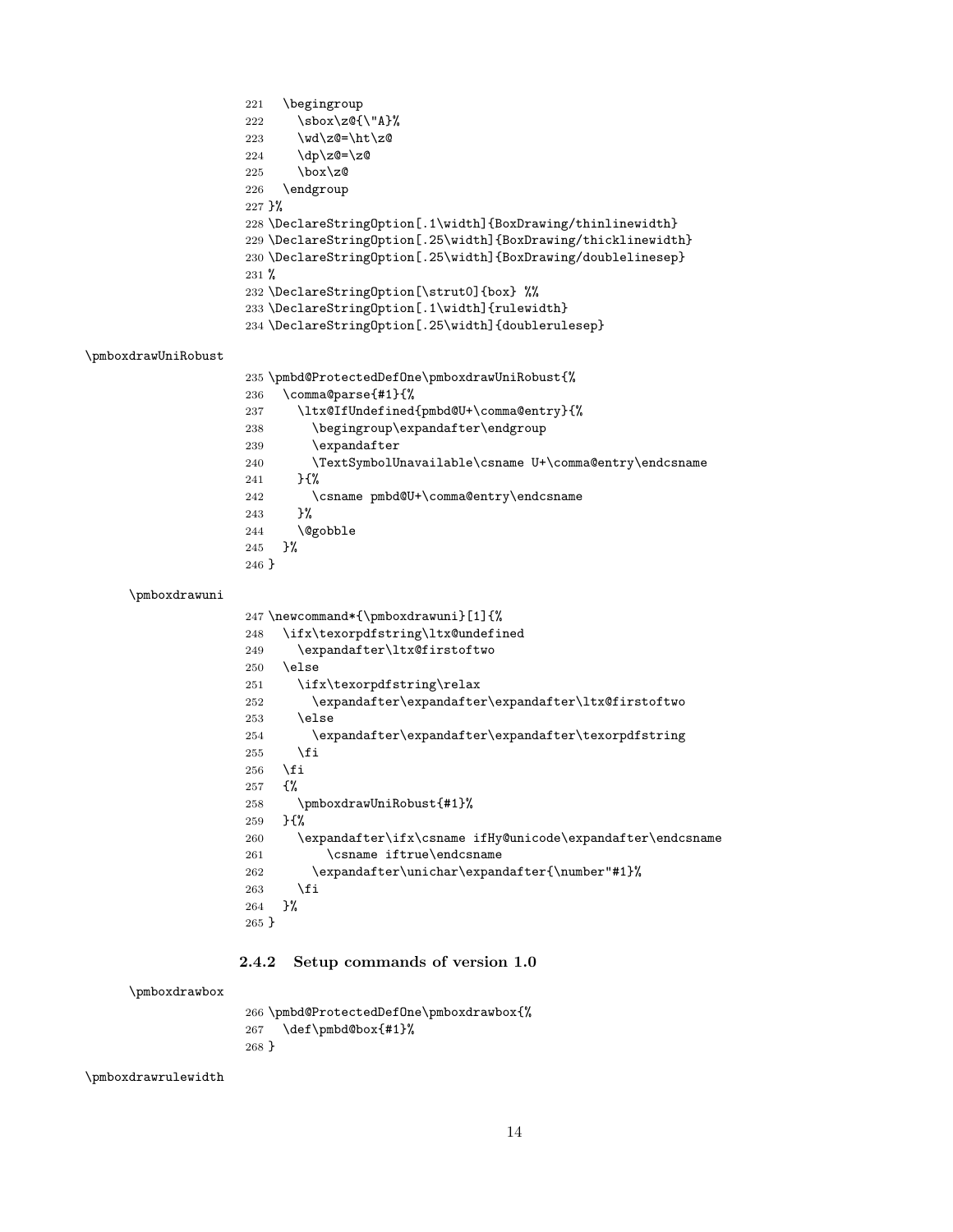\pmbd@ProtectedDefOne\pmboxdrawrulewidth{% \def\pmbd@rulewidth{#1}% }

### \pmboxdrawdoublerulesep

```
272 \pmbd@ProtectedDefOne\pmboxdrawdoublerulesep{%
273 \def\pmbd@doublerulesep{#1}%
274 }
```
### <span id="page-14-0"></span>2.5 Utils

### \pmbd@UniDef

 \def\pmbd@UniDef#1#2{% \expandafter\pmbd@ProtectedDef\expandafter#1\expandafter{% \csname pmbd@U+#2\endcsname }% }

### \pmbd@SetLength

|         | 280 \ltx@ifpackageloaded{calc}{% |
|---------|----------------------------------|
| 281     | \def\pmbd@SetLength{%            |
| 282     | \setlength                       |
| 283     | ጉ%                               |
|         | 284 H%                           |
| 285     | \ltx@IfUndefined{dimexpr}{%      |
| 286     | \def\pmbd@SetDim#1#2{%           |
| 287     | #1=#2\relax                      |
| 288     | ጉ%                               |
| 289     | ን ና‰                             |
| 290     | \def\pmbd@SetDim#1#2{%           |
| 291     | #1=\dimexpr#2\relax              |
| 292     | ን%                               |
| 293     | ን%                               |
| 294     | \def\pmbd@SetLength{%            |
| 295     | \ltx@ifpackageloaded{calc}{%     |
| 296     | \setlength                       |
| 297     | H%                               |
| 298     | \pmbd@SetDim                     |
| 299     | ን%                               |
| 300     | ን%                               |
| 301     | \AtBeginDocument{%               |
| 302     | \ltx@ifpackageloaded{calc}{%     |
| 303     | \def\pmbd@SetLength{\setlength}% |
| 304     | H%                               |
| 305     | \let\pmbd@SetLength\pmbd@SetDim  |
| 306     | ን%                               |
| 307     | ጉ%                               |
| $308$ } |                                  |

#### \pmbd@W

\newdimen\pmbd@W

### \pmbd@H

\newdimen\pmbd@H

## \pmbd@L

\newdimen\pmbd@L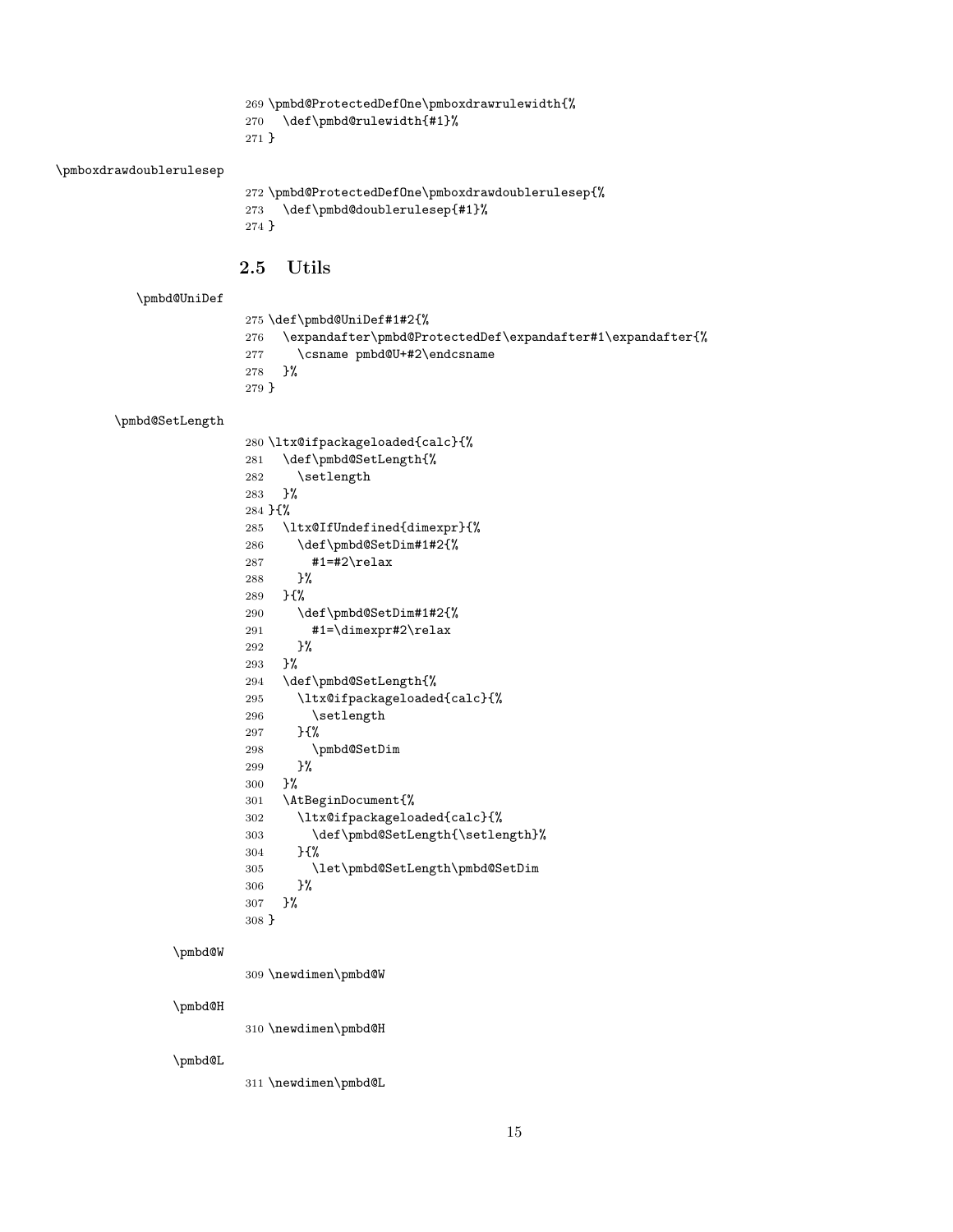| \pmbd@Thin     |                                                                 |
|----------------|-----------------------------------------------------------------|
|                |                                                                 |
|                | 312 \newdimen\pmbd@Thin                                         |
| \pmbd@Thick    |                                                                 |
|                |                                                                 |
|                | 313 \newdimen\pmbd@Thick                                        |
| \pmbd@Sep      |                                                                 |
|                |                                                                 |
|                | 314 \newdimen\pmbd@Sep                                          |
|                |                                                                 |
| \pmbd@A        |                                                                 |
|                | 315 \dimendef\pmbd@A=2 %                                        |
|                |                                                                 |
| \pmbd@B        |                                                                 |
|                | 316 \dimendef\pmbd@B=4 %                                        |
|                |                                                                 |
| \pmbd@C        |                                                                 |
|                | 317 \dimendef\pmbd@C=6 %                                        |
|                |                                                                 |
| \pmbd@D        |                                                                 |
|                | 318 \dimendef\pmbd@D=8 %                                        |
|                |                                                                 |
| \pmbd@BeginBox |                                                                 |
|                | 319 \def\pmbd@BeginBox#1{%                                      |
|                | \ltx@leavevmode<br>320                                          |
|                |                                                                 |
|                | \@begin@tempboxa\hbox{%<br>321<br>\csname pmbd@#1/box\endcsname |
|                | 322                                                             |
|                | }‰<br>323                                                       |
|                | \pmbd@SetLength\pmbd@W{%<br>324                                 |
|                | \csname pmbd@#1/width\endcsname<br>325                          |
|                | }‰<br>326                                                       |
|                | \pmbd@SetLength\pmbd@H{%<br>327                                 |
|                | \csname pmbd@#1/height\endcsname<br>328                         |
|                | }‰<br>329                                                       |
|                | \pmbd@SetLength\pmbd@L{%<br>330                                 |
|                | \csname pmbd@#1/depth\endcsname<br>331                          |
|                | }‰<br>332                                                       |
|                | \advance\pmbd@H\pmbd@L<br>333                                   |
|                | \setbox\ltx@zero\hbox to \pmbd@W\bgroup<br>334                  |
|                | 335 }                                                           |
|                |                                                                 |
| \pmbd@EndBox   |                                                                 |
|                | 336 \def\pmbd@EndBox{%                                          |
|                | \hss<br>337                                                     |
|                | \egroup<br>338                                                  |
|                | \ht\ltx@zero=\pmbd@H<br>339                                     |
|                | \dp\ltx@zero=\z@<br>340                                         |
|                | 341<br>\ifdim\pmbd@L=\z@                                        |
|                | \else<br>342                                                    |
|                | \lower\pmbd@L<br>343                                            |
|                | \fi<br>344                                                      |
|                | \box\ltx@zero<br>345                                            |
|                | \@end@tempboxa<br>346                                           |
|                | 347 }                                                           |
|                |                                                                 |
| \pmbd@Rule     |                                                                 |
|                | 348 \def\pmbd@Rule#1#2#3{%                                      |
|                | \vrule\@width#1\@height#2\@depth#3\relax<br>349                 |
|                | 350 }                                                           |
|                |                                                                 |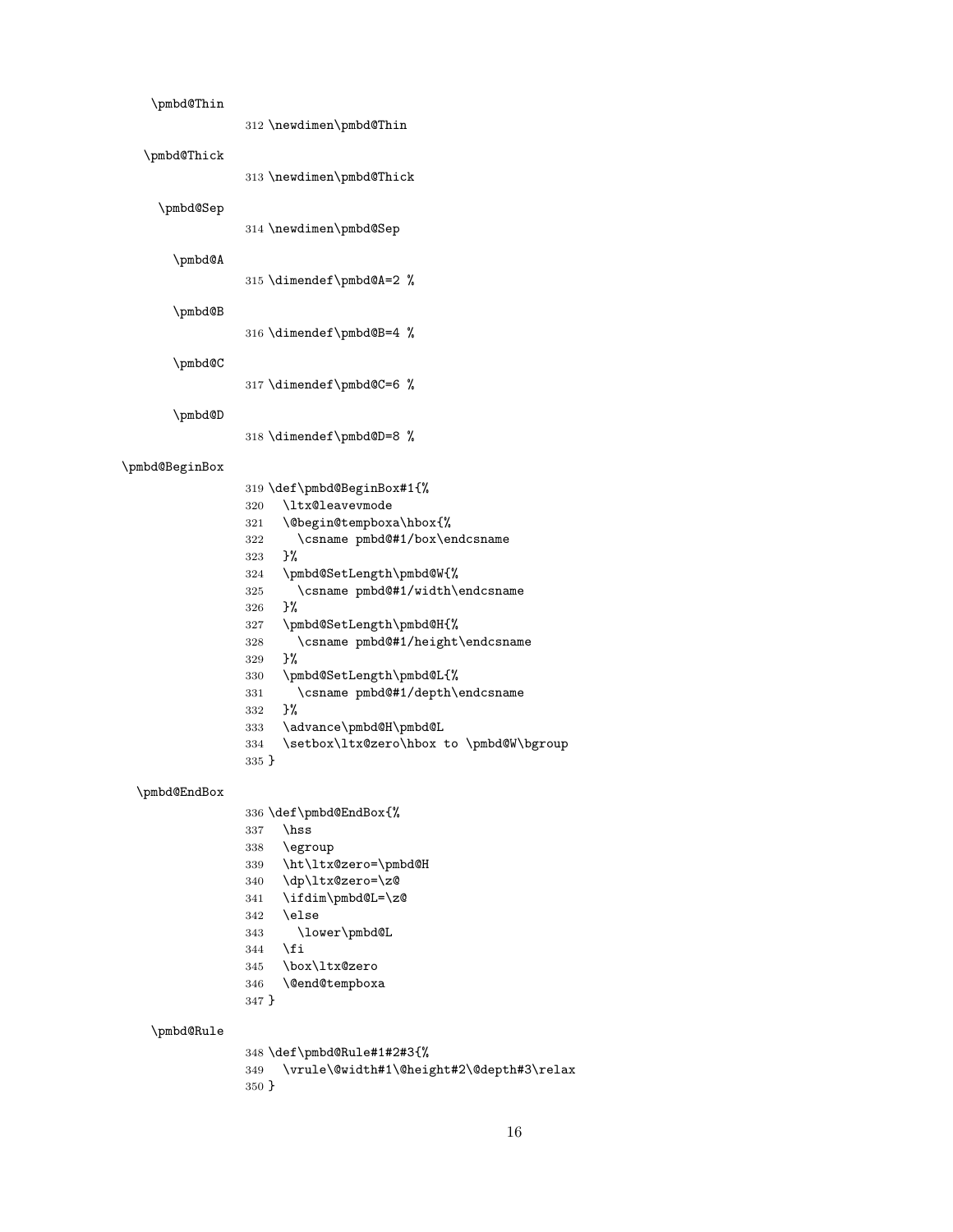# <span id="page-16-0"></span>2.6 Block elements

| 352<br>\begingroup<br>\sbox\z@{\pmbd@box}%<br>353<br>354<br>\ltx@leavevmode<br>355<br>\setbox\tw@\hb@xt@\wd\z@\bgroup<br>$356$ }<br>357 \def\pmbd@end{%<br>\egroup<br>358<br>\ht\tw@\ht\z@<br>359<br>360 $\d{p\tw\Q\dp\zeta}$<br>361 $\h{box\tw\Q}$<br>\box\tw@<br>361<br>362<br>\endgroup<br>$363$ }<br>\pmbd@LowerBlock<br>364 \def\pmbd@LowerBlock#1{%<br>\pmbd@BeginBox{Block}%<br>365<br>\pmbd@Rule\pmbd@W{#1\pmbd@H}\z@<br>366<br>\pmbd@EndBox<br>367<br>368 }<br>\pmbd@LeftBlock<br>369 \def\pmbd@LeftBlock#1{%<br>\pmbd@BeginBox{Block}%<br>370<br>\pmbd@Rule{#1\pmbd@W}\pmbd@H\z@<br>371<br>\pmbd@EndBox<br>372<br>373 }<br>$2.6.1 \quad U + 2580$<br>UPPER HALF BLOCK<br>\textupblock<br>374 \pmbd@UniDef\textupblock{2580}<br>\pmbd@U+2580<br>375 \@namedef{pmbd@U+2580}{%<br>\pmbd@BeginBox{Block}%<br>376<br>\pmbd@Rule\pmbd@W\pmbd@H{-.5\pmbd@H}%<br>377<br>\pmbd@EndBox<br>378<br>379 }<br>2.6.2<br>$U + 2581$<br>LOWER ONE EIGHTH BLOCK |              | 351 \def\pmbd@begin{% |
|---------------------------------------------------------------------------------------------------------------------------------------------------------------------------------------------------------------------------------------------------------------------------------------------------------------------------------------------------------------------------------------------------------------------------------------------------------------------------------------------------------------------------------------------------------------------------------------------------------------------------------------------------------------------------------------------------------------------------------------------------------------------------------------------------------------------------------------------------------------------------------------------------------------------------------------------------------|--------------|-----------------------|
|                                                                                                                                                                                                                                                                                                                                                                                                                                                                                                                                                                                                                                                                                                                                                                                                                                                                                                                                                         |              |                       |
|                                                                                                                                                                                                                                                                                                                                                                                                                                                                                                                                                                                                                                                                                                                                                                                                                                                                                                                                                         |              |                       |
|                                                                                                                                                                                                                                                                                                                                                                                                                                                                                                                                                                                                                                                                                                                                                                                                                                                                                                                                                         |              |                       |
|                                                                                                                                                                                                                                                                                                                                                                                                                                                                                                                                                                                                                                                                                                                                                                                                                                                                                                                                                         |              |                       |
|                                                                                                                                                                                                                                                                                                                                                                                                                                                                                                                                                                                                                                                                                                                                                                                                                                                                                                                                                         |              |                       |
|                                                                                                                                                                                                                                                                                                                                                                                                                                                                                                                                                                                                                                                                                                                                                                                                                                                                                                                                                         |              |                       |
|                                                                                                                                                                                                                                                                                                                                                                                                                                                                                                                                                                                                                                                                                                                                                                                                                                                                                                                                                         |              |                       |
|                                                                                                                                                                                                                                                                                                                                                                                                                                                                                                                                                                                                                                                                                                                                                                                                                                                                                                                                                         |              |                       |
|                                                                                                                                                                                                                                                                                                                                                                                                                                                                                                                                                                                                                                                                                                                                                                                                                                                                                                                                                         |              |                       |
|                                                                                                                                                                                                                                                                                                                                                                                                                                                                                                                                                                                                                                                                                                                                                                                                                                                                                                                                                         |              |                       |
|                                                                                                                                                                                                                                                                                                                                                                                                                                                                                                                                                                                                                                                                                                                                                                                                                                                                                                                                                         |              |                       |
|                                                                                                                                                                                                                                                                                                                                                                                                                                                                                                                                                                                                                                                                                                                                                                                                                                                                                                                                                         |              |                       |
|                                                                                                                                                                                                                                                                                                                                                                                                                                                                                                                                                                                                                                                                                                                                                                                                                                                                                                                                                         |              |                       |
|                                                                                                                                                                                                                                                                                                                                                                                                                                                                                                                                                                                                                                                                                                                                                                                                                                                                                                                                                         |              |                       |
|                                                                                                                                                                                                                                                                                                                                                                                                                                                                                                                                                                                                                                                                                                                                                                                                                                                                                                                                                         |              |                       |
|                                                                                                                                                                                                                                                                                                                                                                                                                                                                                                                                                                                                                                                                                                                                                                                                                                                                                                                                                         |              |                       |
|                                                                                                                                                                                                                                                                                                                                                                                                                                                                                                                                                                                                                                                                                                                                                                                                                                                                                                                                                         |              |                       |
|                                                                                                                                                                                                                                                                                                                                                                                                                                                                                                                                                                                                                                                                                                                                                                                                                                                                                                                                                         |              |                       |
|                                                                                                                                                                                                                                                                                                                                                                                                                                                                                                                                                                                                                                                                                                                                                                                                                                                                                                                                                         |              |                       |
|                                                                                                                                                                                                                                                                                                                                                                                                                                                                                                                                                                                                                                                                                                                                                                                                                                                                                                                                                         |              |                       |
|                                                                                                                                                                                                                                                                                                                                                                                                                                                                                                                                                                                                                                                                                                                                                                                                                                                                                                                                                         |              |                       |
|                                                                                                                                                                                                                                                                                                                                                                                                                                                                                                                                                                                                                                                                                                                                                                                                                                                                                                                                                         |              |                       |
|                                                                                                                                                                                                                                                                                                                                                                                                                                                                                                                                                                                                                                                                                                                                                                                                                                                                                                                                                         |              |                       |
|                                                                                                                                                                                                                                                                                                                                                                                                                                                                                                                                                                                                                                                                                                                                                                                                                                                                                                                                                         |              |                       |
|                                                                                                                                                                                                                                                                                                                                                                                                                                                                                                                                                                                                                                                                                                                                                                                                                                                                                                                                                         |              |                       |
|                                                                                                                                                                                                                                                                                                                                                                                                                                                                                                                                                                                                                                                                                                                                                                                                                                                                                                                                                         |              |                       |
|                                                                                                                                                                                                                                                                                                                                                                                                                                                                                                                                                                                                                                                                                                                                                                                                                                                                                                                                                         |              |                       |
|                                                                                                                                                                                                                                                                                                                                                                                                                                                                                                                                                                                                                                                                                                                                                                                                                                                                                                                                                         |              |                       |
|                                                                                                                                                                                                                                                                                                                                                                                                                                                                                                                                                                                                                                                                                                                                                                                                                                                                                                                                                         |              |                       |
|                                                                                                                                                                                                                                                                                                                                                                                                                                                                                                                                                                                                                                                                                                                                                                                                                                                                                                                                                         |              |                       |
|                                                                                                                                                                                                                                                                                                                                                                                                                                                                                                                                                                                                                                                                                                                                                                                                                                                                                                                                                         |              |                       |
|                                                                                                                                                                                                                                                                                                                                                                                                                                                                                                                                                                                                                                                                                                                                                                                                                                                                                                                                                         |              |                       |
|                                                                                                                                                                                                                                                                                                                                                                                                                                                                                                                                                                                                                                                                                                                                                                                                                                                                                                                                                         |              |                       |
|                                                                                                                                                                                                                                                                                                                                                                                                                                                                                                                                                                                                                                                                                                                                                                                                                                                                                                                                                         |              |                       |
|                                                                                                                                                                                                                                                                                                                                                                                                                                                                                                                                                                                                                                                                                                                                                                                                                                                                                                                                                         |              |                       |
|                                                                                                                                                                                                                                                                                                                                                                                                                                                                                                                                                                                                                                                                                                                                                                                                                                                                                                                                                         |              |                       |
|                                                                                                                                                                                                                                                                                                                                                                                                                                                                                                                                                                                                                                                                                                                                                                                                                                                                                                                                                         |              |                       |
|                                                                                                                                                                                                                                                                                                                                                                                                                                                                                                                                                                                                                                                                                                                                                                                                                                                                                                                                                         |              |                       |
|                                                                                                                                                                                                                                                                                                                                                                                                                                                                                                                                                                                                                                                                                                                                                                                                                                                                                                                                                         |              |                       |
|                                                                                                                                                                                                                                                                                                                                                                                                                                                                                                                                                                                                                                                                                                                                                                                                                                                                                                                                                         |              |                       |
|                                                                                                                                                                                                                                                                                                                                                                                                                                                                                                                                                                                                                                                                                                                                                                                                                                                                                                                                                         |              |                       |
|                                                                                                                                                                                                                                                                                                                                                                                                                                                                                                                                                                                                                                                                                                                                                                                                                                                                                                                                                         | \pmbd@U+2581 |                       |

 \@namedef{pmbd@U+2581}{% \pmbd@LowerBlock{.125}% }

2.6.3 U+2582

LOWER ONE QUARTER BLOCK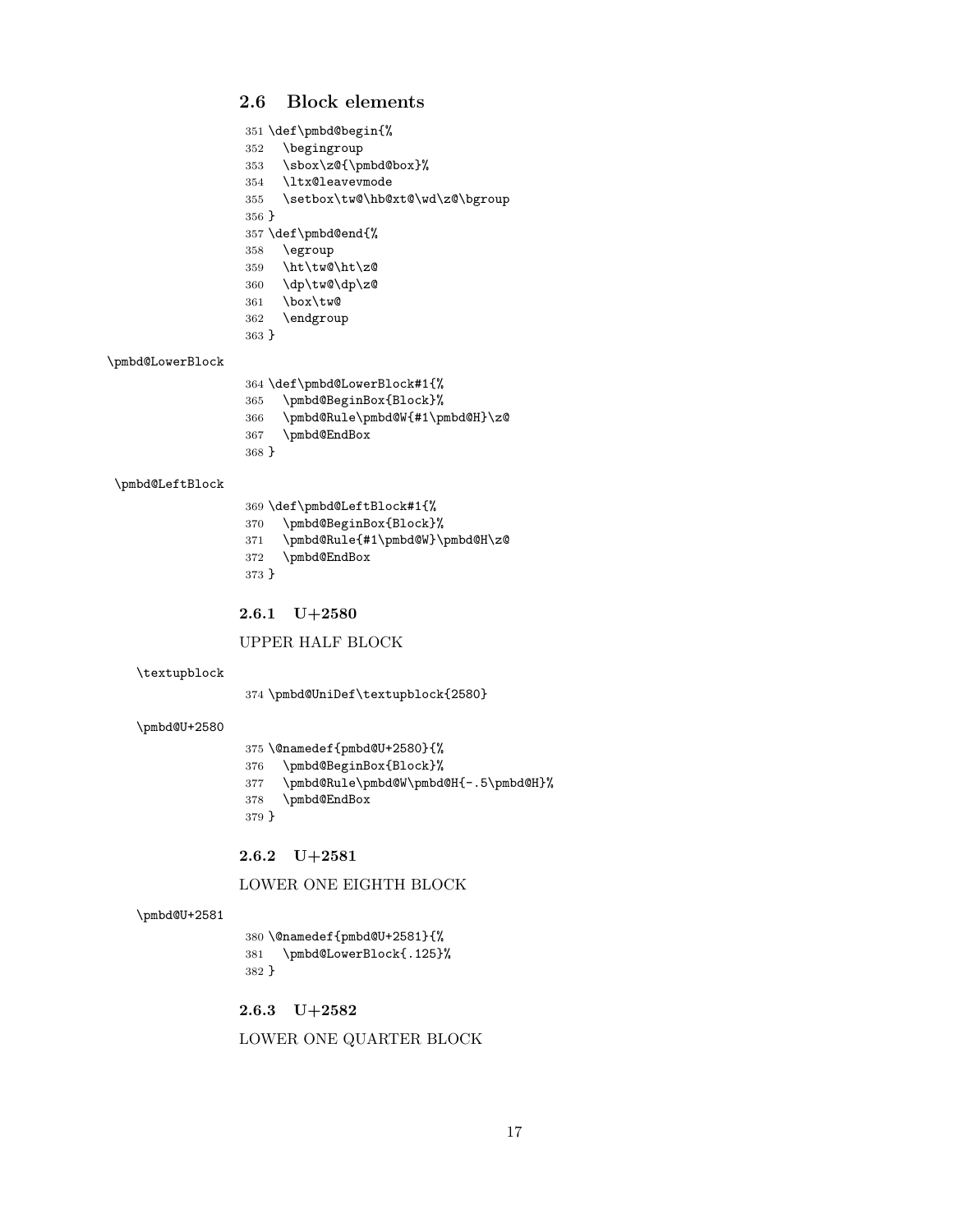\pmbd@U+2582

383 \@namedef{pmbd@U+2582}{% 384 \pmbd@LowerBlock{.25}% 385 }

2.6.4 U+2583

### LOWER THREE EIGHTHS BLOCK

### pmbd@U+2583

386 \@namedef{pmbd@U+2583}{% 387 \pmbd@LowerBlock{.375}% 388 }

### 2.6.5 U+2584

#### LOWER HALF BLOCK

#### \textdnblock

389 \pmbd@UniDef\textdnblock{2584}

#### \pmbd@U+2584

390 \@namedef{pmbd@U+2584}{% 391 \pmbd@LowerBlock{.5}% 392 }

### 2.6.6 U+2585

### LOWER FIVE EIGHTHS BLOCK

### pmbd@U+2585

393 \@namedef{pmbd@U+2585}{% 394 \pmbd@LowerBlock{.625}% 395 }

### 2.6.7 U+2586

### LOWER THREE QUARTERS BLOCK

#### pmbd@U+2586

396 \@namedef{pmbd@U+2586}{% 397 \pmbd@LowerBlock{.75}% 398 }

2.6.8 U+2587

### LOWER SEVEN EIGHTHS BLOCK

### pmbd@U+2587

399 \@namedef{pmbd@U+2587}{% 400 \pmbd@LowerBlock{.875}% 401 }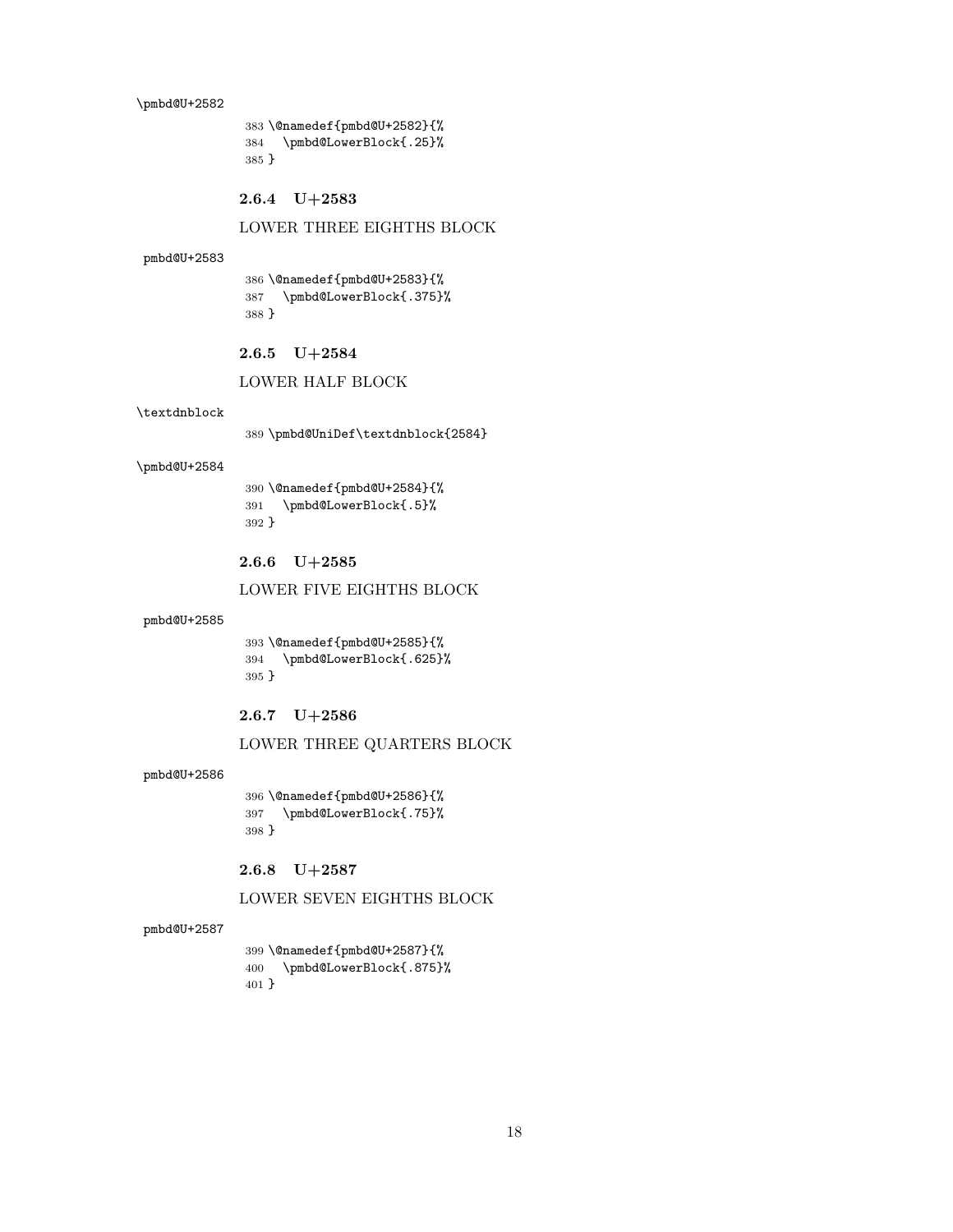### 2.6.9 U+2588

### FULL BLOCK

### \textblock

402 \pmbd@UniDef\textblock{2588}

#### pmbd@U+2588

403 \@namedef{pmbd@U+2588}{% 404 \pmbd@LowerBlock{}% 405 }

### 2.6.10 U+2589

### LEFT SEVEN EIGHTHS BLOCK

#### \pmbd@U+2589

406 \@namedef{pmbd@U+2589}{% 407 \pmbd@LeftBlock{.875}% 408 }

### 2.6.11 U+258A

LEFT THREE QUARTERS BLOCK

#### \pmbd@U+258A

409 \@namedef{pmbd@U+258A}{% 410 \pmbd@LeftBlock{.75}% 411 }

2.6.12 U+258B

LEFT FIVE EIGHTHS BLOCK

#### \pmbd@U+258B

412 \@namedef{pmbd@U+258B}{% 413 \pmbd@LeftBlock{.625}% 414 }

#### 2.6.13 U+258C

LEFT HALF BLOCK

#### \textlfblock

415 \pmbd@UniDef\textlfblock{258C}

#### \pmbd@U+258C

416 \@namedef{pmbd@U+258C}{% 417 \pmbd@LeftBlock{.5}% 418 }

### 2.6.14 U+258D

### LEFT THREE EIGHTHS BLOCK

#### \pmbd@U+258D

419 \@namedef{pmbd@U+258D}{% 420 \pmbd@LeftBlock{.375}% 421 }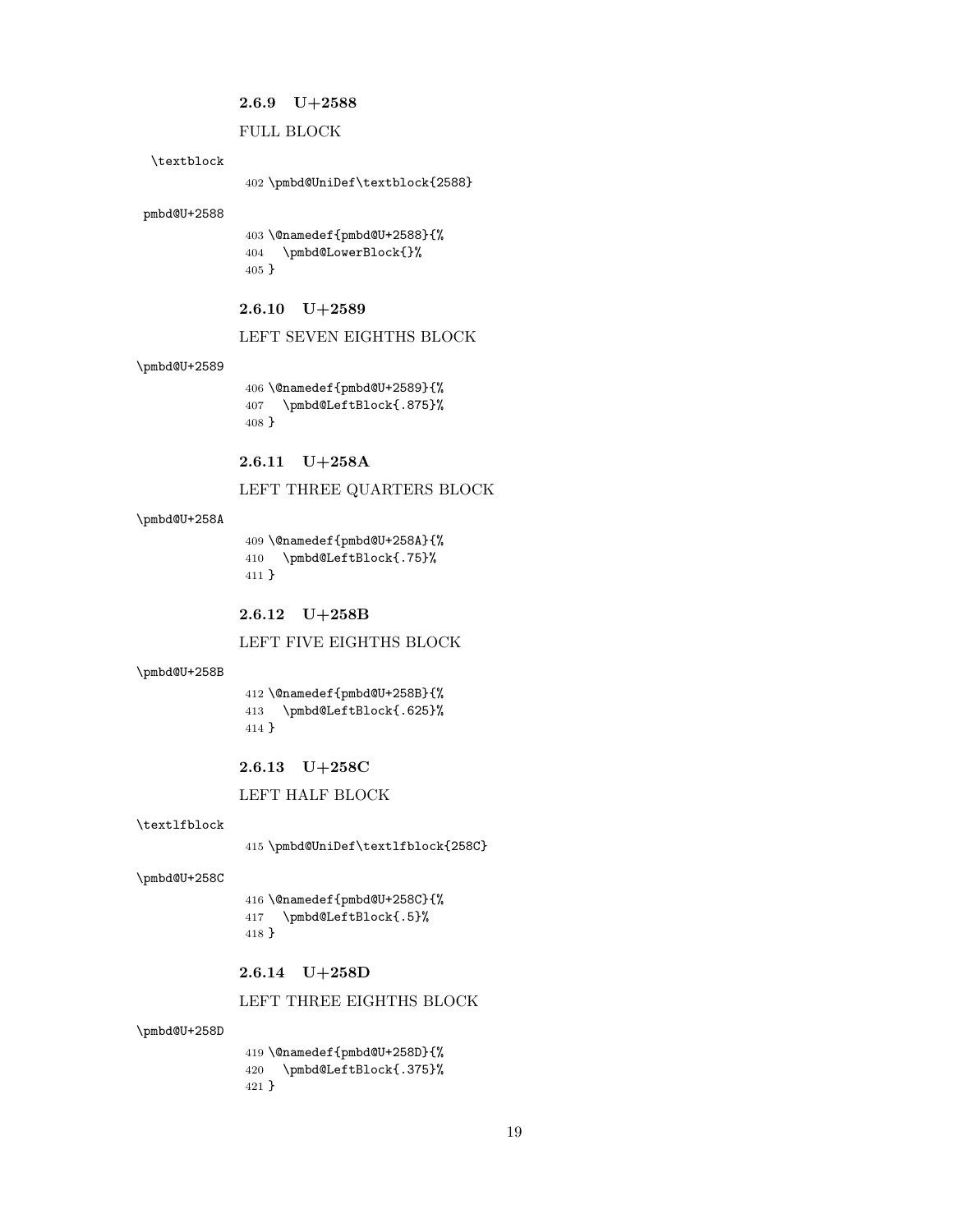### 2.6.15 U+258E

#### LEFT ONE QUARTER BLOCK

#### \pmbd@U+258E

 \@namedef{pmbd@U+258E}{% \pmbd@LeftBlock{.25}% }

### 2.6.16 U+258F

LEFT ONE EIGHTH BLOCK

#### \pmbd@U+258F

 \@namedef{pmbd@U+258F}{% \pmbd@LeftBlock{.125}% }

2.6.17 U+2590

### RIGHT HALF BLOCK

#### \textrtblock

\pmbd@UniDef\textrtblock{2590}

#### \pmbd@U+2590

- \@namedef{pmbd@U+2590}{%
- \pmbd@BeginBox{Block}%
- \kern.5\pmbd@W
- \pmbd@Rule{.5\pmbd@W}\pmbd@H\z@
- \pmbd@EndBox
- }

### 2.6.18 U+2594

### UPPER ONE EIGHTH BLOCK

#### \pmbd@U+2594

 \@namedef{pmbd@U+2594}{% \pmbd@BeginBox{Block}%

- 
- \pmbd@Rule\pmbd@W\pmbd@H{-.875\pmbd@H}%
- \pmbd@EndBox
- }

### 2.6.19 U+2595

### RIGHT ONE EIGHTH BLOCK

#### \pmbd@U+2595

- \@namedef{pmbd@U+2595}{%
- \pmbd@BeginBox{Block}%
- \kern.875\pmbd@W
- \pmbd@Rule{.125\pmbd@W}\pmbd@H\z@
- \pmbd@EndBox

### }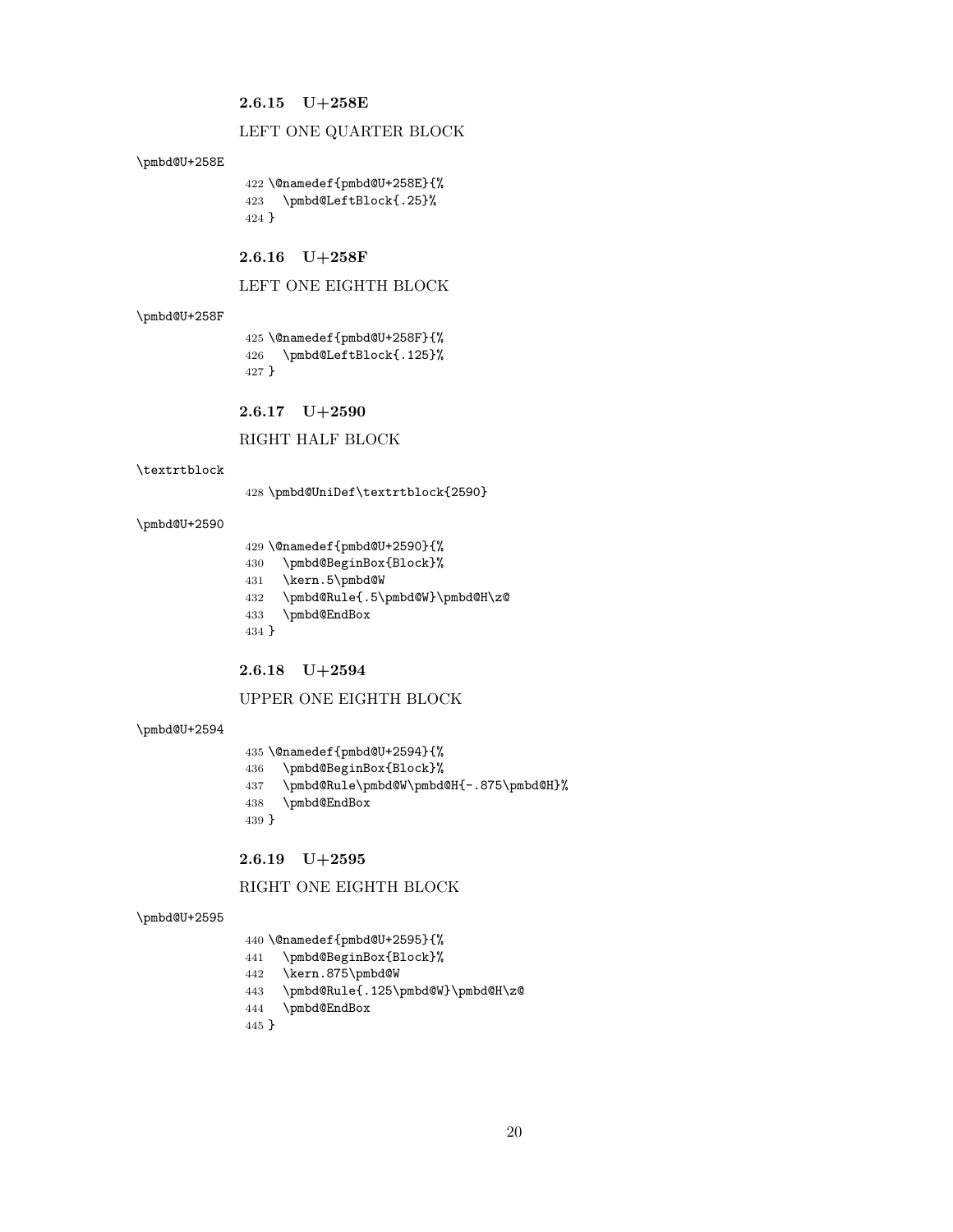### <span id="page-20-0"></span>2.7 Shade characters

\pmbd@BeginShade

```
446 \def\pmbd@Shade#1#2{%
447 \pmbd@BeginBox{Shade}%
448 \ltx@ifundefined{textcolor}{%
449 \pmbd@colorwarning{#1}%
450 }{%
451 \textcolor[gray]{\csname pmbd@Shade/#2\endcsname}%
452 }{%
453 \pmbd@Rule\pmbd@W\pmbd@H\z@
454 }%
455 \pmbd@EndBox
456 }
```
### 2.7.1 U+2591

```
LIGHT SHADE
```
\DeclareStringOption[.75]{Shade/light}

#### \textltshade

\pmbd@UniDef\textltshade{2591}

#### \pmbd@U+2591

 \@namedef{pmbd@U+2591}{% \pmbd@Shade{2591}{light}% }

### 2.7.2 U+2592

MEDIUM SHADE \DeclareStringOption[.5]{Shade/medium}

#### \textshade

\pmbd@UniDef\textshade{2592}

#### \pmbd@U+2592

 \@namedef{pmbd@U+2592}{% \pmbd@Shade{2592}{medium}% }

### 2.7.3 U+2593

DARK SHADE \DeclareStringOption[.25]{Shade/dark}

#### \textdkshade

\pmbd@UniDef\textdkshade{2593}

#### \pmbd@U+2593

 \@namedef{pmbd@U+2593}{% \pmbd@Shade{2593}{dark}% }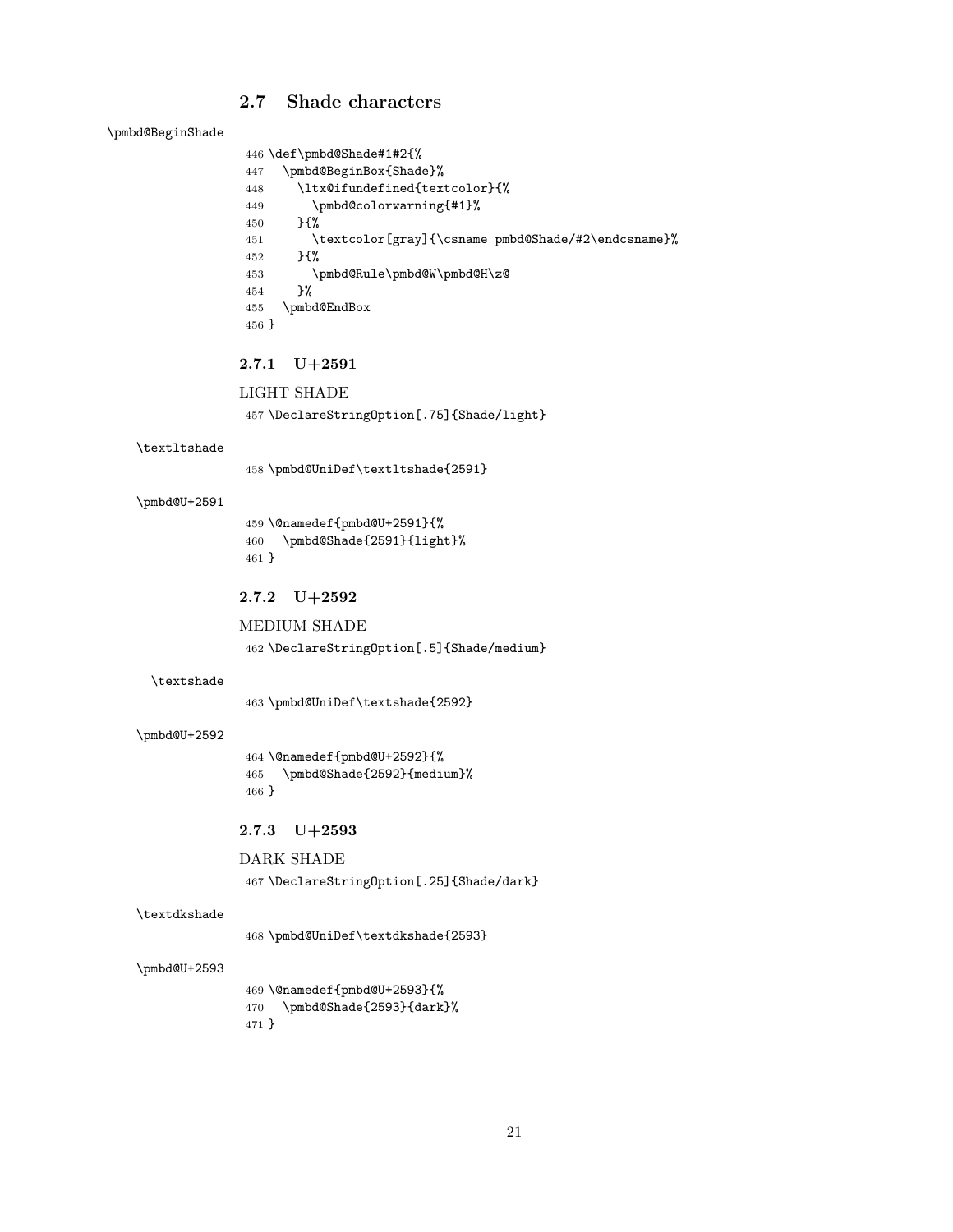### 2.7.4 Color warning

\pmbd@colorwarning

```
472 \def\pmbd@colorwarning#1{%
473 \PackageWarning{pmboxdraw}{%
474 U+#1 requires package \string'color\string'\MessageBreak
475 }%
476 % \PackageWarningNoLine{pmboxdraw}{%
477 % Package \string'color\string' is required for\MessageBreak
478% \string\textltshade, \string\textshade, and \string\textdkshade
479 % }%
480 % \global\let\pmbd@colorwarning\@secondoftwo
481 \@firstofone
482 }
```
### <span id="page-21-0"></span>2.8 Terminal graphics characters

#### \pmbd@BeginTerminal

 \def\pmbd@BeginTerminal{% \pmbd@BeginBox{TerminalGraphic}% }

### 2.8.1 U+2596

### QUADRANT LOWER LEFT

### \pmbd@U+2596

\@namedef{pmbd@U+2596}{%

```
487 \pmbd@BeginTerminal
```

```
488 \pmbd@Rule{.5\pmbd@W}{.5\pmbd@H}\z@
```

```
489 \pmbd@EndBox
```
}

### 2.8.2 U+2597

### QUADRANT LOWER RIGHT

#### \pmbd@U+2597

- \@namedef{pmbd@U+2597}{%
- \pmbd@BeginTerminal
- \kern.5\pmbd@W
- \pmbd@Rule{.5\pmbd@W}{.5\pmbd@H}\z@
- \pmbd@EndBox

```
496 }
```
### 2.8.3 U+2598

#### QUADRANT UPPER LEFT

#### \pmbd@U+2598

```
497 \@namedef{pmbd@U+2598}{%
498 \pmbd@BeginTerminal
499 \pmbd@Rule{.5\pmbd@W}{\pmbd@H}{-.5\pmbd@H}%
500 \pmbd@EndBox
501 }
```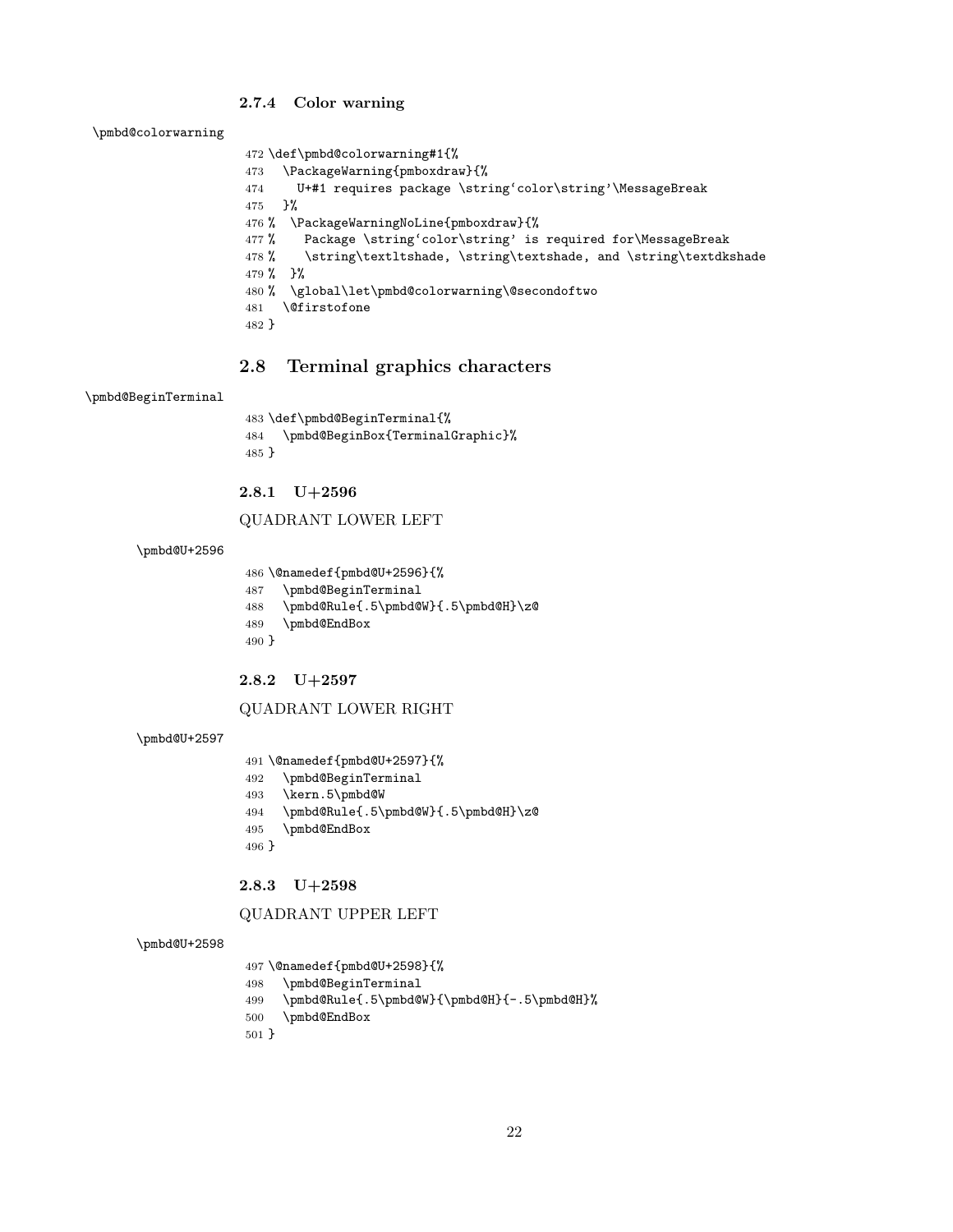### 2.8.4 U+2599

#### QUADRANT UPPER LEFT AND LOWER LEFT AND LOWER RIGHT

#### \pmbd@U+2599

```
502 \@namedef{pmbd@U+2599}{%
```
- \pmbd@BeginTerminal \pmbd@Rule{.5\pmbd@W}{\pmbd@H}\z@
- \pmbd@Rule{.5\pmbd@W}{.5\pmbd@H}\z@
- \pmbd@EndBox
- }

#### 2.8.5 U+259A

#### QUADRANT UPPER LEFT AND LOWER RIGHT

#### \pmbd@U+259A

\@namedef{pmbd@U+259A}{%

- \pmbd@BeginTerminal
- \pmbd@Rule{.5\pmbd@W}{\pmbd@H}{-.5\pmbd@H}%
- \pmbd@Rule{.5\pmbd@W}{.5\pmbd@H}\z@
- \pmbd@EndBox
- }

### 2.8.6 U+259B

### QUADRANT UPPER LEFT AND UPPER RIGHT AND LOWER LEFT

#### \pmbd@U+259B

- \@namedef{pmbd@U+259B}{%
- \pmbd@BeginTerminal
- \pmbd@Rule{.5\pmbd@W}{\pmbd@H}\z@
- \pmbd@Rule{.5\pmbd@W}{\pmbd@H}{-.5\pmbd@H}%
- \pmbd@EndBox
- }

### 2.8.7 U+259C

### QUADRANT UPPER LEFT AND UPPER RIGHT AND LOWER RIGHT

#### \pmbd@U+259C

\@namedef{pmbd@U+259C}{%

- \pmbd@BeginTerminal
- \pmbd@Rule{.5\pmbd@W}{\pmbd@H}{-.5\pmbd@H}%
- \pmbd@Rule{.5\pmbd@W}{\pmbd@H}\z@
- \pmbd@EndBox
- }

#### 2.8.8 U+259D

### QUADRANT UPPER RIGHT

#### \pmbd@U+259D

\@namedef{pmbd@U+259D}{%

- \pmbd@BeginTerminal
- \kern.5\pmbd@W
- \pmbd@Rule{.5\pmbd@W}{\pmbd@H}{-.5\pmbd@H}%
- \pmbd@EndBox

### }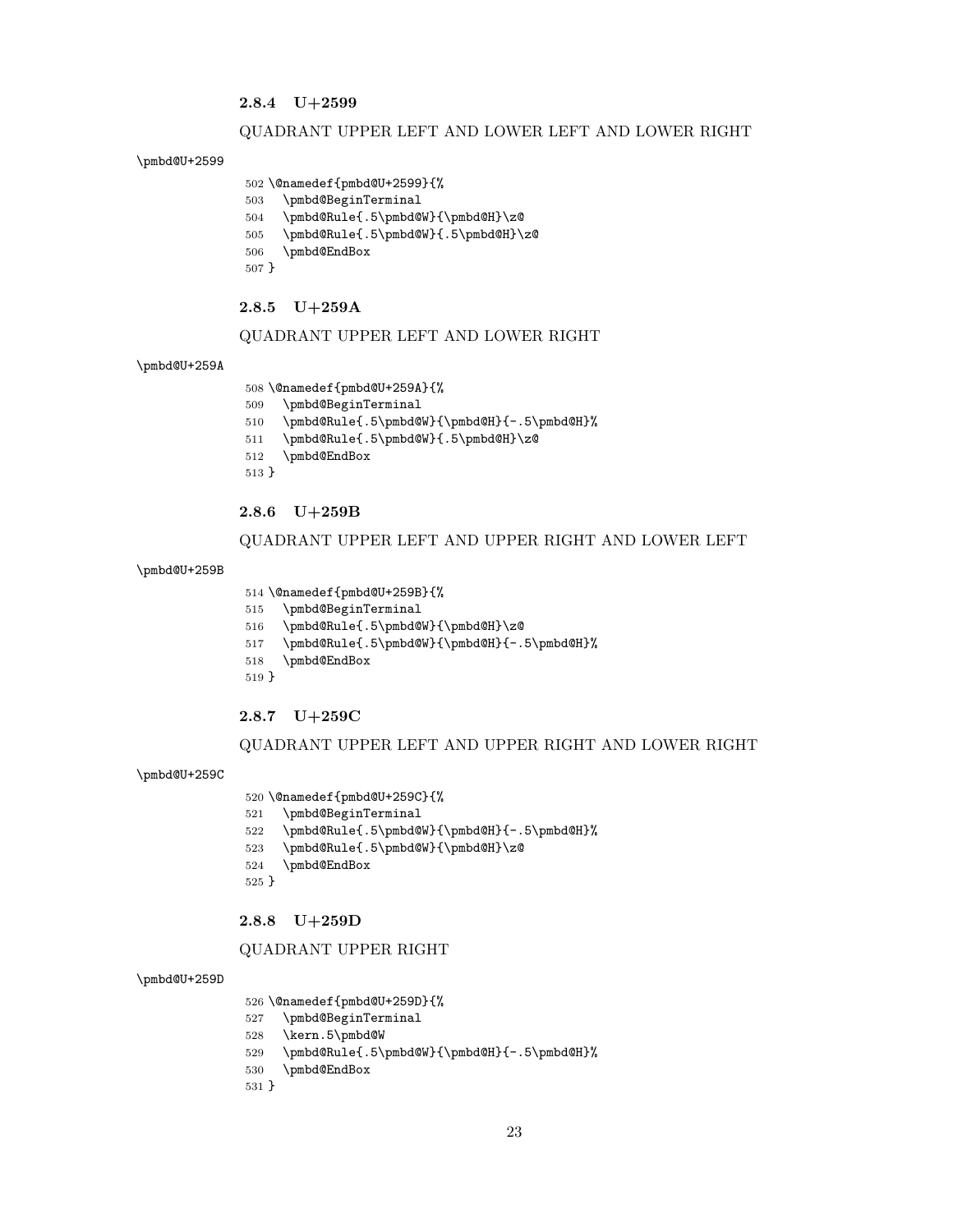### 2.8.9 U+259E

#### QUADRANT UPPER RIGHT AND LOWER LEFT

#### \pmbd@U+259E

```
532 \@namedef{pmbd@U+259E}{%
```
- \pmbd@BeginTerminal
- \pmbd@Rule{.5\pmbd@W}{.5\pmbd@H}\z@
- \pmbd@Rule{.5\pmbd@W}{\pmbd@H}{-.5\pmbd@H}%
- \pmbd@EndBox
- }

### 2.8.10 U+259F

#### QUADRANT UPPER RIGHT AND LOWER LEFT AND LOWER RIGHT

#### \pmbd@U+259F

```
538 \@namedef{pmbd@U+259F}{%
```
- \pmbd@BeginTerminal
- \pmbd@Rule{.5\pmbd@W}{.5\pmbd@H}\z@
- \pmbd@Rule{.5\pmbd@W}{\pmbd@H}\z@
- \pmbd@EndBox
- }

## <span id="page-23-0"></span>2.9 Box drawing

### \pmbd@BeginDraw

\def\pmbd@BeginDraw#1#2{%

- \pmbd@BeginBox{BoxDrawing}%
- \ifx#1X%
- \pmbd@SetLength\pmbd@Thin\pmbd@BoxDrawing/thinlinewidth%
- \fi
- \ifx#2X%
- \pmbd@SetLength\pmbd@Thick\pmbd@BoxDrawing/thicklinewidth%
- \fi
- }

### 2.9.1 U+2500

#### BOX DRAWINGS LIGHT HORIZONTAL

\textSFx

\pmbd@UniDef\textSFx{2500}

#### \pmbd@U+2500

- \@namedef{pmbd@U+2500}{%
- \pmbd@BeginDraw X-%
- \$ \pmbd@A=\pmbd@H
- \$ \advance\pmbd@A\pmbd@Thin
- \$ \pmbd@A=.5\pmbd@A
- \$ \pmbd@B=-\pmbd@A
- \$ \advance\pmbd@B\pmbd@Thin
- \$ \pmbd@Rule\pmbd@W\pmbd@A\pmbd@B
- & \dimen@=.5\dimexpr\pmbd@H+\pmbd@Thin\relax
- & \pmbd@Rule\pmbd@W\dimen@{-\dimexpr\dimen@-\pmbd@Thin\relax}
- \pmbd@EndBox
- }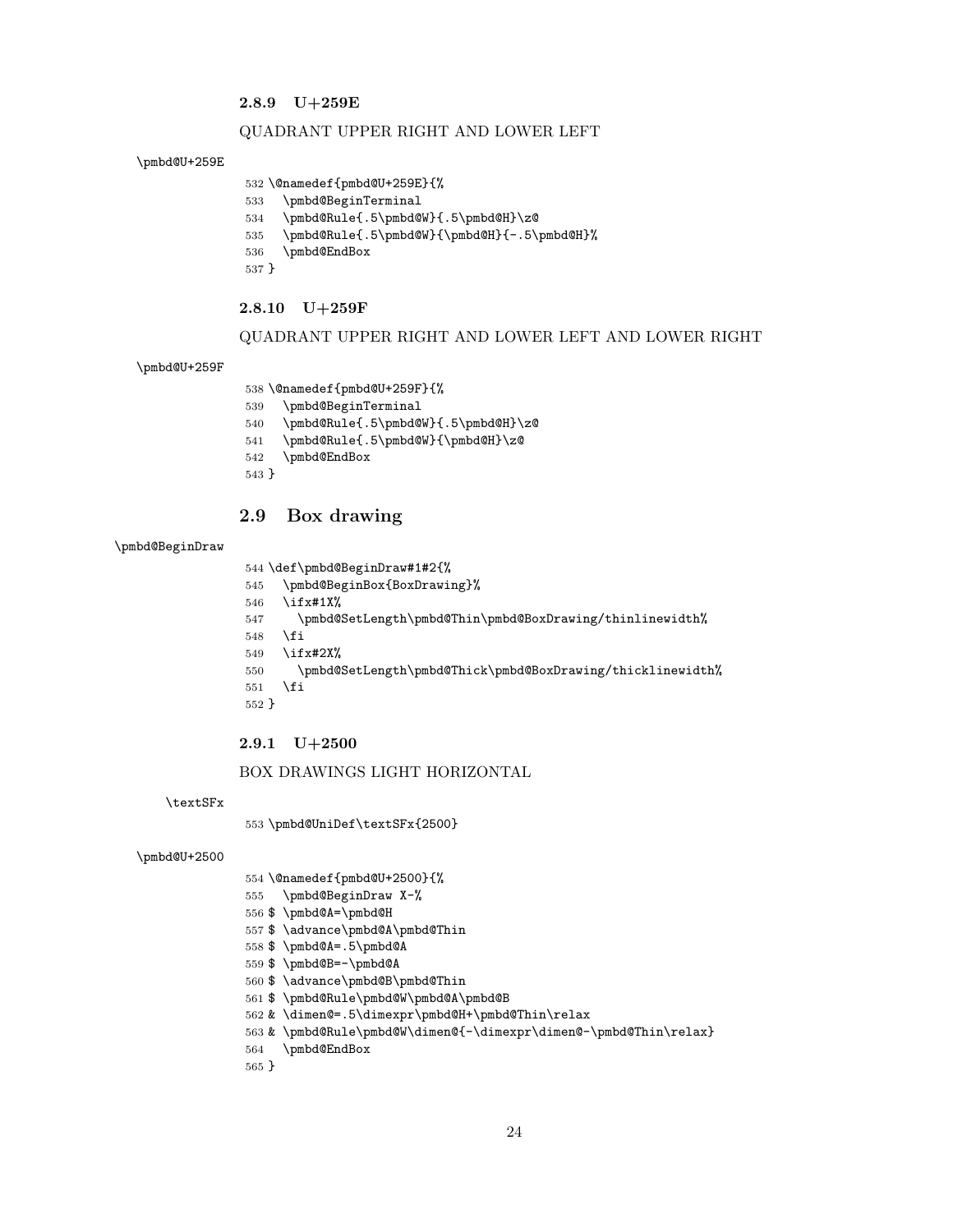### 2.9.2 U+2501

#### BOX DRAWINGS HEAVY HORIZONTAL

#### \pmbd@U+2501

- \@namedef{pmbd@U+2501}{%
- \pmbd@BeginDraw -X%
- \$ \pmbd@A=\pmbd@H
- \$ \advance\pmbd@A\pmbd@Thick
- \$ \pmbd@A=.5\pmbd@A
- \$ \pmbd@B=-\pmbd@A
- \$ \advance\pmbd@B\pmbd@Thick
- \$ \pmbd@Rule\pmbd@W\pmbd@A\pmbd@B
- & \pmbd@A=.5\dimexpr\pmbd@H+\pmbd@Thick\relax
- & \pmbd@Rule\pmbd@W\pmbd@A{-\dimexpr\pmbd@A-\pmbd@Thick\relax}%
- \pmbd@EndBox
- }
- 2.9.3 U+2502

### BOX DRAWINGS LIGHT VERTICAL

#### \textSFxi

\pmbd@UniDef\textSFxi{2502}

#### \pmbd@U+2502

- \@namedef{pmbd@U+2502}{%
- \pmbd@BeginDraw X-%
- \$ \pmbd@A=\pmbd@W
- \$ \advance\pmbd@A-\pmbd@Thin
- \$ \pmbd@A=.5\pmbd@A
- \$ \kern\pmbd@A
- & \kern.5\dimexpr\pmbd@W-\pmbd@Thin\relax
- \pmbd@Rule\pmbd@Thin\pmbd@H\z@
- \pmbd@EndBox
- }

### 2.9.4 U+2503

### BOX DRAWINGS HEAVY VERTICAL

#### \pmbd@U+2503

- \@namedef{pmbd@U+2503}{%
- \pmbd@BeginDraw -X%
- \$ \pmbd@A=\pmbd@W
- \$ \advance\pmbd@A-\pmbd@Thick
- \$ \pmbd@A=.5\pmbd@A
- \$ \kern\pmbd@A
- & \kern.5\dimexpr\pmbd@W-\pmbd@Thick\relax
- \pmbd@Rule\pmbd@Thick\pmbd@H\z@
- \pmbd@EndBox
- }

### 2.9.5 U+250C

### BOX DRAWINGS LIGHT DOWN AND RIGHT

#### \textSFi

\pmbd@UniDef\textSFi{250C}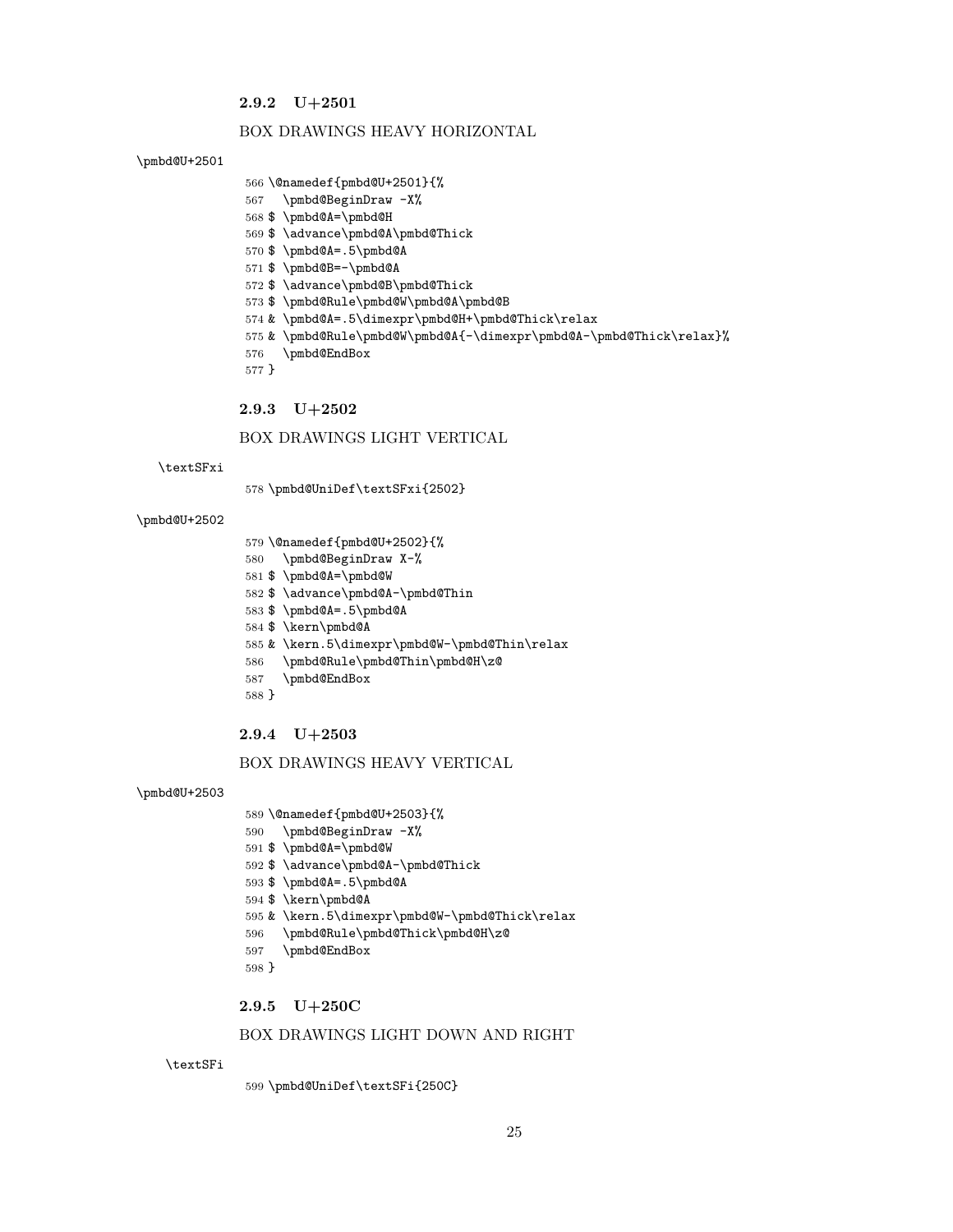\pmbd@U+250C

```
601 \pmbd@BeginDraw X-%
602 $ \pmbd@A=\pmbd@H
603 $ \advance\pmbd@A\pmbd@Thin
604 $ \pmbd@A=.5\pmbd@A
605 $ \pmbd@B=-\pmbd@A
606 $ \advance\pmbd@B\pmbd@Thin
607 $ \pmbd@C=\pmbd@W
608 $ \advance\pmbd@C-\pmbd@Thin
609 $ \pmbd@C=.5\pmbd@C
610 $ \pmbd@D=\pmbd@W
611 $ \advance\pmbd@D-\pmbd@C
612 $ \kern\pmbd@C
613 $ \pmbd@Rule\pmbd@Thin\pmbd@A\z@
614 $ \kern-\pmbd@Thin
615 $ \pmbd@Rule\pmbd@D\pmbd@A\pmbd@B
616 & \pmbd@A=.5\dimexpr\pmbd@H+\pmbd@Thin\relax
617 & \pmbd@C=.5\dimexpr\pmbd@W-\pmbd@Thin\relax
618 & \kern\pmbd@C
619 & \pmbd@Rule\pmbd@Thin\pmbd@A\z@
620 & \kern-\pmbd@Thin
621 & \pmbd@Rule{\dimexpr\pmbd@W-\pmbd@C\relax}%
622 & \pmbd@A{-\dimexpr\pmbd@A-\pmbd@Thin\relax}%
623 \pmbd@EndBox
624 }
```
\@namedef{pmbd@U+250C}{%

#### 2.9.6 U+250D

```
BOX DRAWINGS DOWN LIGHT AND RIGHT HEAVY
```

```
\pmbd@U+250D
```

```
625 \@namedef{pmbd@U+250D}{%
```
- -
	- \pmbd@BeginDraw XX%
	-
	-
	- \$ \pmbd@A=\pmbd@H
	-
	-
	-
	-
	-
	-
	-
	-
	-
	-
	-
	-
	-
	-
	-
	-
	-
	-
	-
	-
	-
	-
	-
	- \$ \advance\pmbd@A\pmbd@Thick
	-
	- \$ \pmbd@A=.5\pmbd@A
	-
	-
	-
	- \$ \pmbd@B=-\pmbd@A
	-
	-
	-
	-
	- \$ \advance\pmbd@B\pmbd@Thick
	-

 \$ \pmbd@C=.5\pmbd@C \$ \pmbd@D=\pmbd@W

\$ \kern-\pmbd@Thin

& \kern-\pmbd@Thin

\$ \kern\pmbd@C

& \kern\pmbd@C

\pmbd@EndBox

}

- 
- 
- 

\$ \advance\pmbd@D-\pmbd@C

\$ \pmbd@Rule\pmbd@Thin\pmbd@A\z@

\$ \pmbd@Rule\pmbd@D\pmbd@A\pmbd@B

& \pmbd@Rule\pmbd@Thin\pmbd@A\z@

- 
- 
- \$ \advance\pmbd@C-\pmbd@Thin
- 
- \$ \pmbd@C=\pmbd@W
- 
- 
- 

& \pmbd@C=.5\dimexpr\pmbd@W-\pmbd@Thin\relax

& \pmbd@A=.5\dimexpr\pmbd@H+\pmbd@Thick\relax

 & \pmbd@Rule{\dimexpr\pmbd@W-\pmbd@C\relax}% & \pmbd@A{-\dimexpr\pmbd@A-\pmbd@Thick\relax}%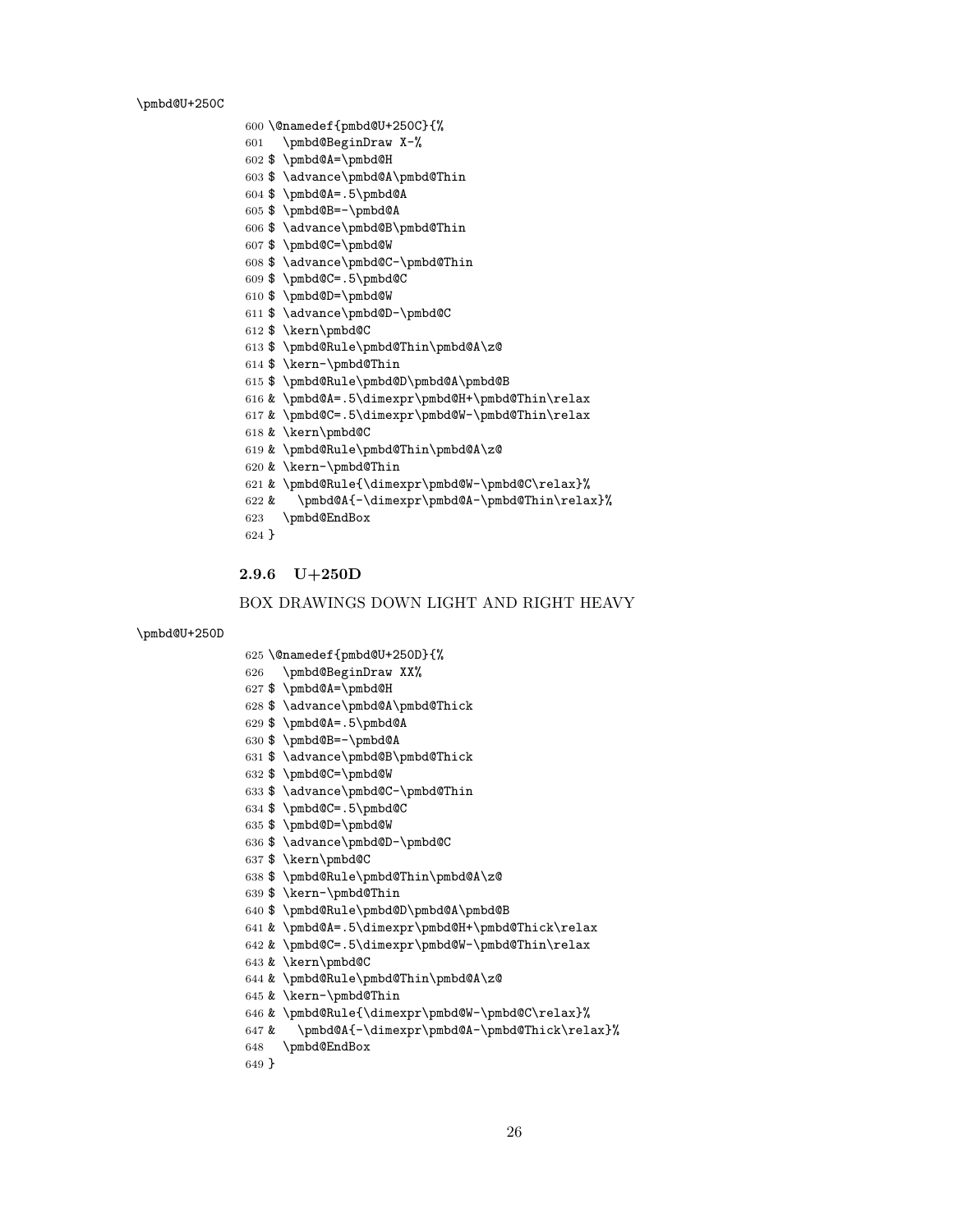### 2.9.7 U+250E

### BOX DRAWINGS DOWN HEAVY AND RIGHT LIGHT

### \pmbd@U+250E

```
650 \@namedef{pmbd@U+250E}{%
651 \pmbd@BeginDraw XX%
652 $ \pmbd@A=\pmbd@H
653 $ \advance\pmbd@A\pmbd@Thin
654 $ \pmbd@A=.5\pmbd@A
655 $ \pmbd@B=-\pmbd@A
656 $ \advance\pmbd@B\pmbd@Thin
657 $ \pmbd@C=\pmbd@W
658 $ \advance\pmbd@C-\pmbd@Thick
659 $ \pmbd@C=.5\pmbd@C
660 $ \pmbd@D=\pmbd@W
661 $ \advance\pmbd@D-\pmbd@C
662 $ \kern\pmbd@C
663 $ \pmbd@Rule\pmbd@Thick\pmbd@A\z@
664 $ \kern-\pmbd@Thick
665 $ \pmbd@Rule\pmbd@D\pmbd@A\pmbd@B
666 & \pmbd@A=.5\dimexpr\pmbd@H+\pmbd@Thin\relax
667 & \pmbd@C=.5\dimexpr\pmbd@W-\pmbd@Thick\relax
668 & \kern\pmbd@C
669 & \pmbd@Rule\pmbd@Thick\pmbd@A\z@
670 & \kern-\pmbd@Thick
671 & \pmbd@Rule{\dimexpr\pmbd@W-\pmbd@C\relax}%
672 & \pmbd@A{-\dimexpr\pmbd@A-\pmbd@Thin\relax}%
673 \pmbd@EndBox
674 }
```
### 2.9.8 U+250F

\@namedef{pmbd@U+250F}{%

### BOX DRAWINGS HEAVY DOWN AND RIGHT

#### \pmbd@U+250F

|       | 676 \pmbd@BeginDraw -X%                           |
|-------|---------------------------------------------------|
|       | $677$ \$ \pmbd@A=\pmbd@H                          |
|       | 678 \$ \advance\pmbd@A\pmbd@Thick                 |
|       | $679$ \$ \pmbd@A=.5\pmbd@A                        |
|       | 680 \$ \pmbd@B=-\pmbd@A                           |
|       | 681 \$ \advance\pmbd@B\pmbd@Thick                 |
|       | 682 \$ \pmbd@C=\pmbd@W                            |
|       | 683 \$ \advance\pmbd@C-\pmbd@Thick                |
|       | 684 \$ \pmbd@C=.5\pmbd@C                          |
|       | 685 \$ \pmbd@D=\pmbd@W                            |
|       | 686 \$ \advance\pmbd@D-\pmbd@C                    |
|       | 687 \$ \kern\pmbd@C                               |
|       | 688 \$ \pmbd@Rule\pmbd@Thick\pmbd@A\z@            |
|       | 689 \$ \kern-\pmbd@Thick                          |
|       | 690 \$ \pmbd@Rule\pmbd@D\pmbd@A\pmbd@B            |
|       | 691 & \pmbd@A=.5\dimexpr\pmbd@H+\pmbd@Thick\relax |
|       | 692 & \pmbd@C=.5\dimexpr\pmbd@W-\pmbd@Thick\relax |
|       | 693 & \kern\pmbd@C                                |
|       | 694 & \pmbd@Rule\pmbd@Thick\pmbd@A\z@             |
|       | 695 & \kern-\pmbd@Thick                           |
|       | 696 & \pmbd@Rule{\dimexpr\pmbd@W-\pmbd@C\relax}%  |
| 697 & | \pmbd@A{-\dimexpr\pmbd@A-\pmbd@Thick\relax}%      |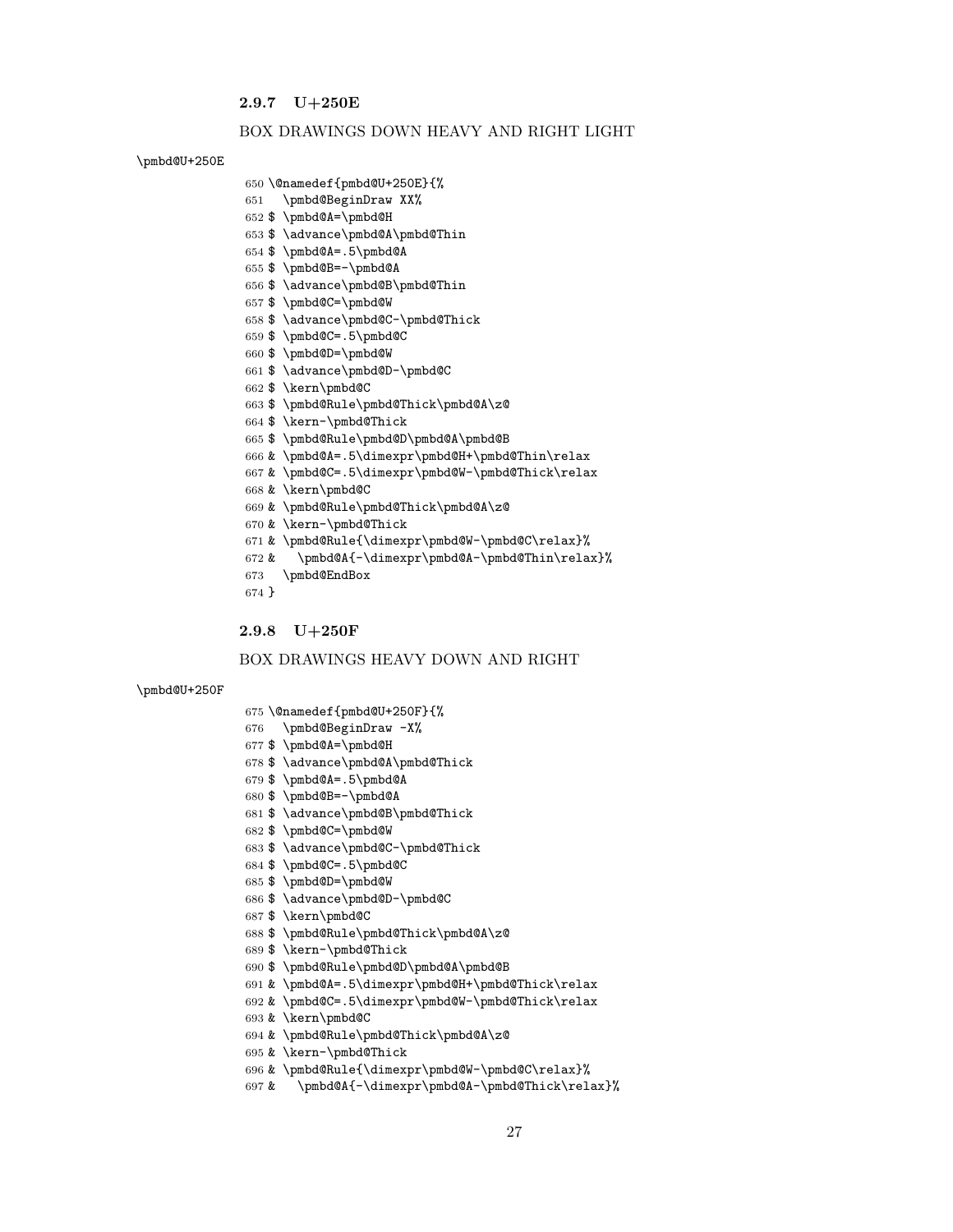\pmbd@EndBox }

#### 2.9.9 U+2510

### BOX DRAWINGS LIGHT DOWN AND LEFT

#### \textSFiii

#### \pmbd@UniDef\textSFiii{2510}

#### \pmbd@U+2510

- \@namedef{pmbd@U+2510}{%
- \pmbd@BeginDraw X-%
- \$ \pmbd@A=\pmbd@H
- \$ \advance\pmbd@A\pmbd@Thin
- \$ \pmbd@A=.5\pmbd@A
- \$ \pmbd@B=-\pmbd@A
- \$ \advance\pmbd@B\pmbd@Thin
- \$ \pmbd@C=\pmbd@W
- \$ \advance\pmbd@C\pmbd@Thin
- \$ \pmbd@C=.5\pmbd@C
- \$ \pmbd@Rule\pmbd@C\pmbd@A\pmbd@B
- \$ \kern-\pmbd@Thin
- \$ \pmbd@Rule\pmbd@Thin\pmbd@A\z@
- & \pmbd@A=.5\dimexpr\pmbd@H+\pmbd@Thin\relax
- & \pmbd@Rule{.5\dimexpr\pmbd@W+\pmbd@Thin\relax}%
- & \pmbd@A{-\dimexpr\pmbd@A-\pmbd@Thin\relax}%
- & \kern-\pmbd@Thin
- & \pmbd@Rule\pmbd@Thin\pmbd@A\z@
- \pmbd@EndBox
- }

### 2.9.10 U+2511

### BOX DRAWINGS DOWN LIGHT AND LEFT HEAVY

#### \pmbd@U+2511

- \@namedef{pmbd@U+2511}{%
- \pmbd@BeginDraw XX%
- \$ \pmbd@A=\pmbd@H
- \$ \advance\pmbd@A\pmbd@Thick
- \$ \pmbd@A=.5\pmbd@A
- 
- \$ \pmbd@B=-\pmbd@A
- \$ \advance\pmbd@B\pmbd@Thick
- \$ \pmbd@C=\pmbd@W
- \$ \advance\pmbd@C\pmbd@Thin
- \$ \pmbd@C=.5\pmbd@C
- \$ \pmbd@Rule\pmbd@C\pmbd@A\pmbd@B
- \$ \kern-\pmbd@Thin
- \$ \pmbd@Rule\pmbd@Thin\pmbd@A\z@
- & \pmbd@A=.5\dimexpr\pmbd@H+\pmbd@Thick\relax
- & \pmbd@Rule{.5\dimexpr\pmbd@W+\pmbd@Thin\relax}%
- & \pmbd@A{-\dimexpr\pmbd@A-\pmbd@Thick\relax}%
- & \kern-\pmbd@Thin
- & \pmbd@Rule\pmbd@Thin\pmbd@A\z@
- \pmbd@EndBox
- }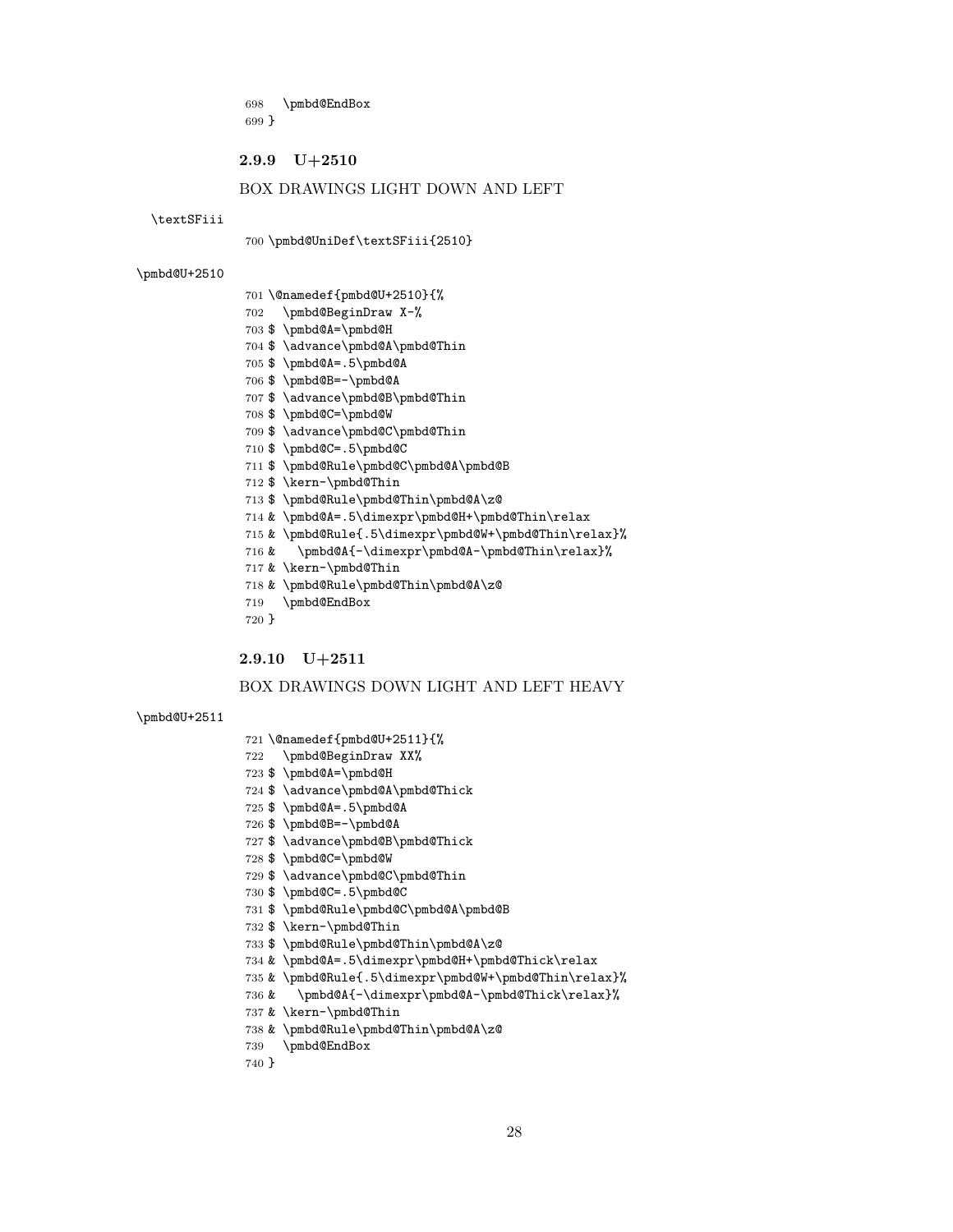### 2.9.11 U+2512

#### BOX DRAWINGS DOWN HEAVY AND LEFT LIGHT

#### \pmbd@U+2512

- \@namedef{pmbd@U+2512}{%
- \pmbd@BeginDraw XX%
- \$ \pmbd@A=\pmbd@H
- \$ \advance\pmbd@A\pmbd@Thin
- \$ \pmbd@A=.5\pmbd@A
- \$ \pmbd@B=-\pmbd@A
- \$ \advance\pmbd@B\pmbd@Thin
- \$ \pmbd@C=\pmbd@W
- \$ \advance\pmbd@C\pmbd@Thick
- \$ \pmbd@C=.5\pmbd@C
- \$ \pmbd@Rule\pmbd@C\pmbd@A\pmbd@B
- \$ \kern-\pmbd@Thick
- \$ \pmbd@Rule\pmbd@Thick\pmbd@A\z@
- & \pmbd@A=.5\dimexpr\pmbd@H+\pmbd@Thin\relax
- & \pmbd@Rule{.5\dimexpr\pmbd@W+\pmbd@Thick\relax}%
- & \pmbd@A{-\dimexpr\pmbd@A-\pmbd@Thin\relax}%
- & \kern-\pmbd@Thick
- & \pmbd@Rule\pmbd@Thick\pmbd@A\z@
- \pmbd@EndBox
- }

### 2.9.12 U+2513

#### BOX DRAWINGS HEAVY DOWN AND LEFT

#### \pmbd@U+2513

- \@namedef{pmbd@U+2513}{%
- \pmbd@BeginDraw -X%
- \$ \pmbd@A=\pmbd@H
- \$ \advance\pmbd@A\pmbd@Thick
- \$ \pmbd@A=.5\pmbd@A
- \$ \pmbd@B=-\pmbd@A
- \$ \advance\pmbd@B\pmbd@Thick
- \$ \pmbd@C=\pmbd@W
- \$ \advance\pmbd@C\pmbd@Thick
- \$ \pmbd@C=.5\pmbd@C
- \$ \pmbd@Rule\pmbd@C\pmbd@A\pmbd@B
- \$ \kern-\pmbd@Thick
- \$ \pmbd@Rule\pmbd@Thick\pmbd@A\z@
- & \pmbd@A=.5\dimexpr\pmbd@H+\pmbd@Thick\relax
- & \pmbd@Rule{.5\dimexpr\pmbd@W+\pmbd@Thick\relax}%
- 776 & \pmbd@A{-\dimexpr\pmbd@A-\pmbd@Thick\relax}%
- & \kern-\pmbd@Thick
- & \pmbd@Rule\pmbd@Thick\pmbd@A\z@
- \pmbd@EndBox
- }

### 2.9.13 U+2514

### BOX DRAWINGS LIGHT UP AND RIGHT

#### \textSFii

\pmbd@UniDef\textSFii{2514}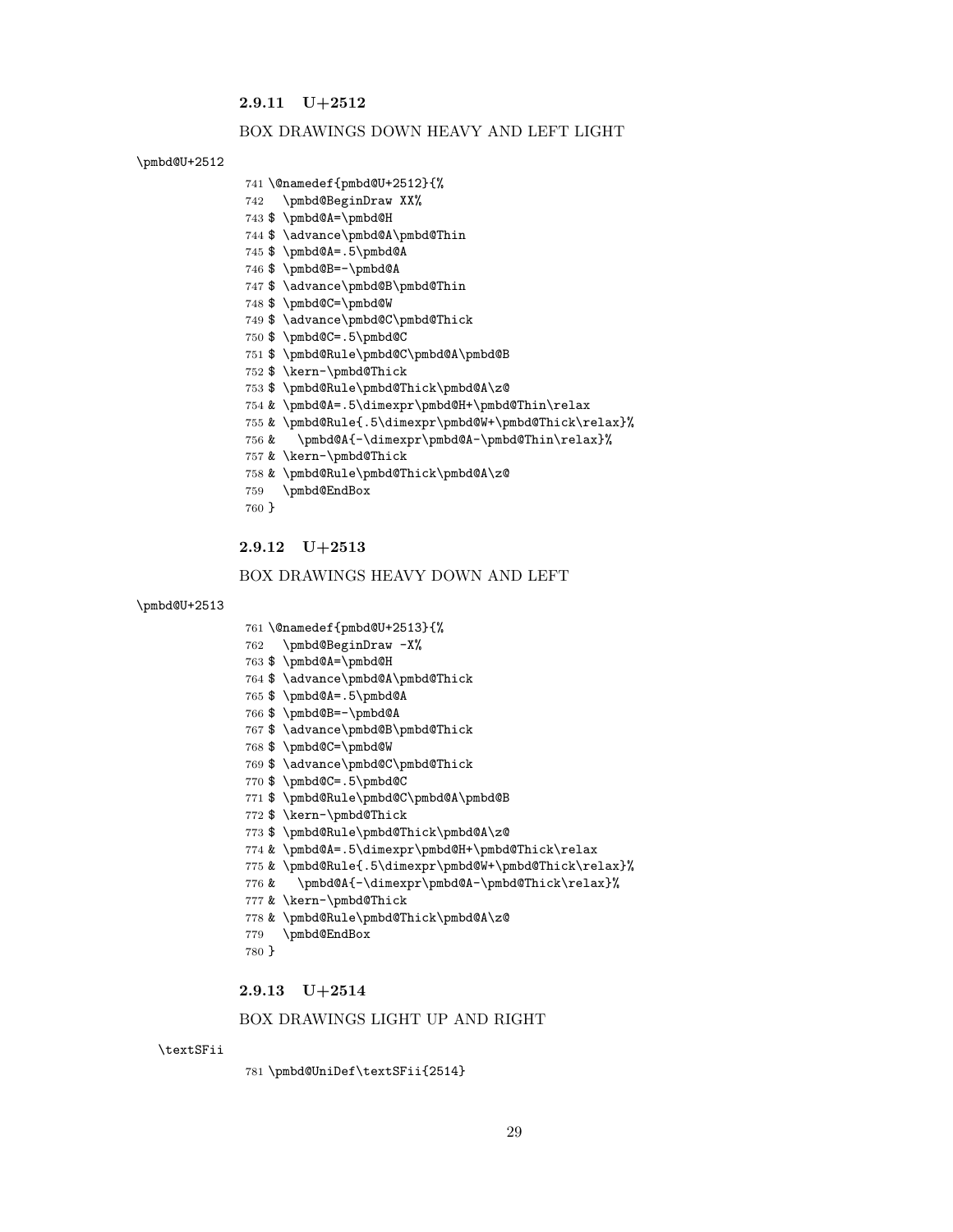\pmbd@U+2514

```
828 & \kern-\pmbd@Thin
829 & \pmbd@Rule{\dimexpr\pmbd@W-\pmbd@C\relax}\pmbd@A\pmbd@B
```
- 
- 
- 
- 
- 
- 
- 
- 
- 
- 
- 
- 
- 
- 
- 
- & \pmbd@Rule\pmbd@Thin\pmbd@H\pmbd@B
- 

\pmbd@EndBox

}

- 
- 
- 
- 
- 
- 
- 
- 
- 
- 
- & \kern\pmbd@C
- 
- & \pmbd@C=.5\dimexpr\pmbd@W-\pmbd@Thin\relax
- 
- 
- & \pmbd@B=\dimexpr-\pmbd@A+\pmbd@Thick\relax
- 
- & \pmbd@A=.5\dimexpr\pmbd@H+\pmbd@Thick\relax
- \$ \pmbd@Rule\pmbd@D\pmbd@A\pmbd@B
- \$ \kern-\pmbd@Thin
- \$ \pmbd@Rule\pmbd@Thin\pmbd@H\pmbd@B
- \$ \kern\pmbd@C
- \$ \advance\pmbd@D-\pmbd@C
- \$ \pmbd@D=\pmbd@W
- \$ \pmbd@C=.5\pmbd@C
- \$ \advance\pmbd@C-\pmbd@Thin
- \$ \pmbd@C=\pmbd@W
- \$ \advance\pmbd@B\pmbd@Thick
- 
- \$ \pmbd@B=-\pmbd@A
- 
- \$ \pmbd@A=.5\pmbd@A
- \$ \advance\pmbd@A\pmbd@Thick
- \$ \pmbd@A=\pmbd@H
- 
- 

 \@namedef{pmbd@U+2514}{% \pmbd@BeginDraw X-% \$ \pmbd@A=\pmbd@H

 \$ \pmbd@A=.5\pmbd@A \$ \pmbd@B=-\pmbd@A

\$ \pmbd@C=\pmbd@W

\$ \kern\pmbd@C

& \kern\pmbd@C

\pmbd@EndBox

2.9.14 U+2515

}

\pmbd@U+2515

& \kern-\pmbd@Thin

 \$ \pmbd@C=.5\pmbd@C \$ \pmbd@D=\pmbd@W

\$ \kern-\pmbd@Thin

\$ \advance\pmbd@A\pmbd@Thin

\$ \advance\pmbd@B\pmbd@Thin

\$ \advance\pmbd@C-\pmbd@Thin

\$ \pmbd@Rule\pmbd@Thin\pmbd@H\pmbd@B

& \pmbd@Rule\pmbd@Thin\pmbd@H\pmbd@B

 & \pmbd@A=.5\dimexpr\pmbd@H+\pmbd@Thin\relax & \pmbd@B=\dimexpr-\pmbd@A+\pmbd@Thin\relax & \pmbd@C=.5\dimexpr\pmbd@W-\pmbd@Thin\relax

BOX DRAWINGS UP LIGHT AND RIGHT HEAVY

& \pmbd@Rule{\dimexpr\pmbd@W-\pmbd@C\relax}\pmbd@A\pmbd@B

\$ \pmbd@Rule\pmbd@D\pmbd@A\pmbd@B

\$ \advance\pmbd@D-\pmbd@C

- 
- \@namedef{pmbd@U+2515}{%
- 
- 
- 
- 
- 
- 
- 
- 
- 
- 
- 
- 
- 
- 
- 
- 
- 
- 
- 
- 
- 
- 
- 
- 
- 
- 
- \pmbd@BeginDraw XX%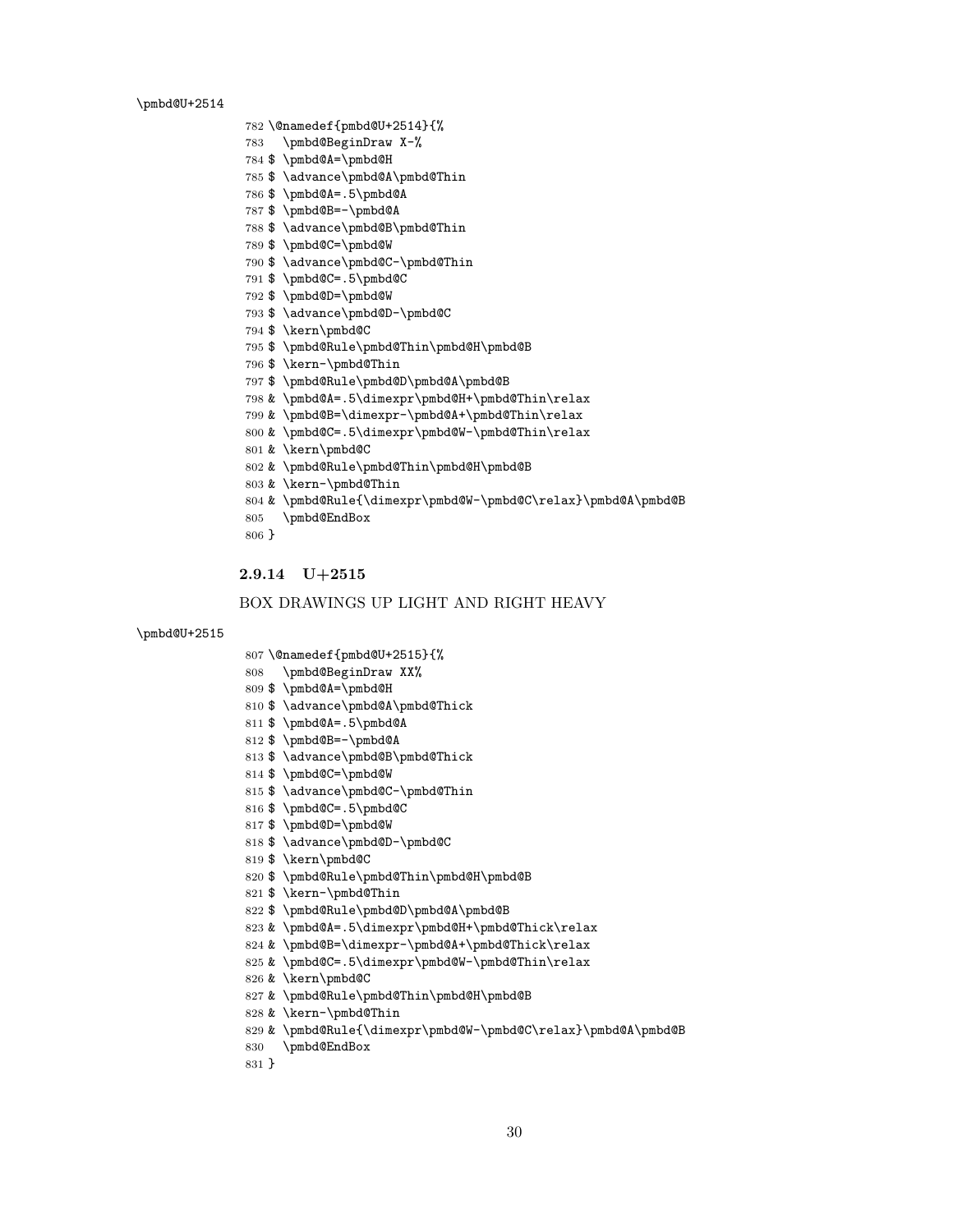### 2.9.15 U+2516

#### BOX DRAWINGS UP HEAVY AND RIGHT LIGHT

#### \pmbd@U+2516

#### \@namedef{pmbd@U+2516}{%

```
833 \pmbd@BeginDraw XX%
```

```
834 $ \pmbd@A=\pmbd@H
```
- \$ \advance\pmbd@A\pmbd@Thin
- 
- \$ \pmbd@A=.5\pmbd@A
- \$ \pmbd@B=-\pmbd@A
- \$ \advance\pmbd@B\pmbd@Thin
- \$ \pmbd@C=\pmbd@W
- \$ \advance\pmbd@C-\pmbd@Thick
- \$ \pmbd@C=.5\pmbd@C
- \$ \pmbd@D=\pmbd@W
- \$ \advance\pmbd@D-\pmbd@C
- \$ \kern\pmbd@C
- \$ \pmbd@Rule\pmbd@Thick\pmbd@H\pmbd@B
- \$ \kern-\pmbd@Thick
- \$ \pmbd@Rule\pmbd@D\pmbd@A\pmbd@B
- 
- & \pmbd@A=.5\dimexpr\pmbd@H+\pmbd@Thin\relax
- & \pmbd@B=\dimexpr-\pmbd@A+\pmbd@Thin\relax
- 
- & \pmbd@C=.5\dimexpr\pmbd@W-\pmbd@Thick\relax
- 
- 
- 
- 
- & \kern\pmbd@C
- & \pmbd@Rule\pmbd@Thick\pmbd@H\pmbd@B

BOX DRAWINGS HEAVY UP AND RIGHT

& \kern-\pmbd@Thin

 \@namedef{pmbd@U+2517}{% \pmbd@BeginDraw -X% \$ \pmbd@A=\pmbd@H

 \$ \pmbd@A=.5\pmbd@A \$ \pmbd@B=-\pmbd@A

\$ \pmbd@C=\pmbd@W

\$ \kern\pmbd@C

& \kern\pmbd@C

 \$ \pmbd@C=.5\pmbd@C \$ \pmbd@D=\pmbd@W

\$ \kern-\pmbd@Thick

& \kern-\pmbd@Thick

\$ \advance\pmbd@A\pmbd@Thick

\$ \advance\pmbd@B\pmbd@Thick

\$ \advance\pmbd@C-\pmbd@Thick

\$ \pmbd@Rule\pmbd@Thick\pmbd@H\pmbd@B

& \pmbd@Rule\pmbd@Thick\pmbd@H\pmbd@B

 & \pmbd@A=.5\dimexpr\pmbd@H+\pmbd@Thick\relax & \pmbd@B=\dimexpr-\pmbd@A+\pmbd@Thick\relax & \pmbd@C=.5\dimexpr\pmbd@W-\pmbd@Thick\relax

& \pmbd@Rule{\dimexpr\pmbd@W-\pmbd@C\relax}\pmbd@A\pmbd@B

\$ \pmbd@Rule\pmbd@D\pmbd@A\pmbd@B

\$ \advance\pmbd@D-\pmbd@C

\pmbd@EndBox

2.9.16 U+2517

}

\pmbd@U+2517

- 
- 
- 
- 
- 
- 
- 
- & \pmbd@Rule{\dimexpr\pmbd@W-\pmbd@C\relax}\pmbd@A\pmbd@B
- 
- 
- 
- 
- 
- 
- 
- 
- 
- 
- 
- 
- 
- 
- 
- 
- 
- 
- 
- 
- 
- 
- 
- 
-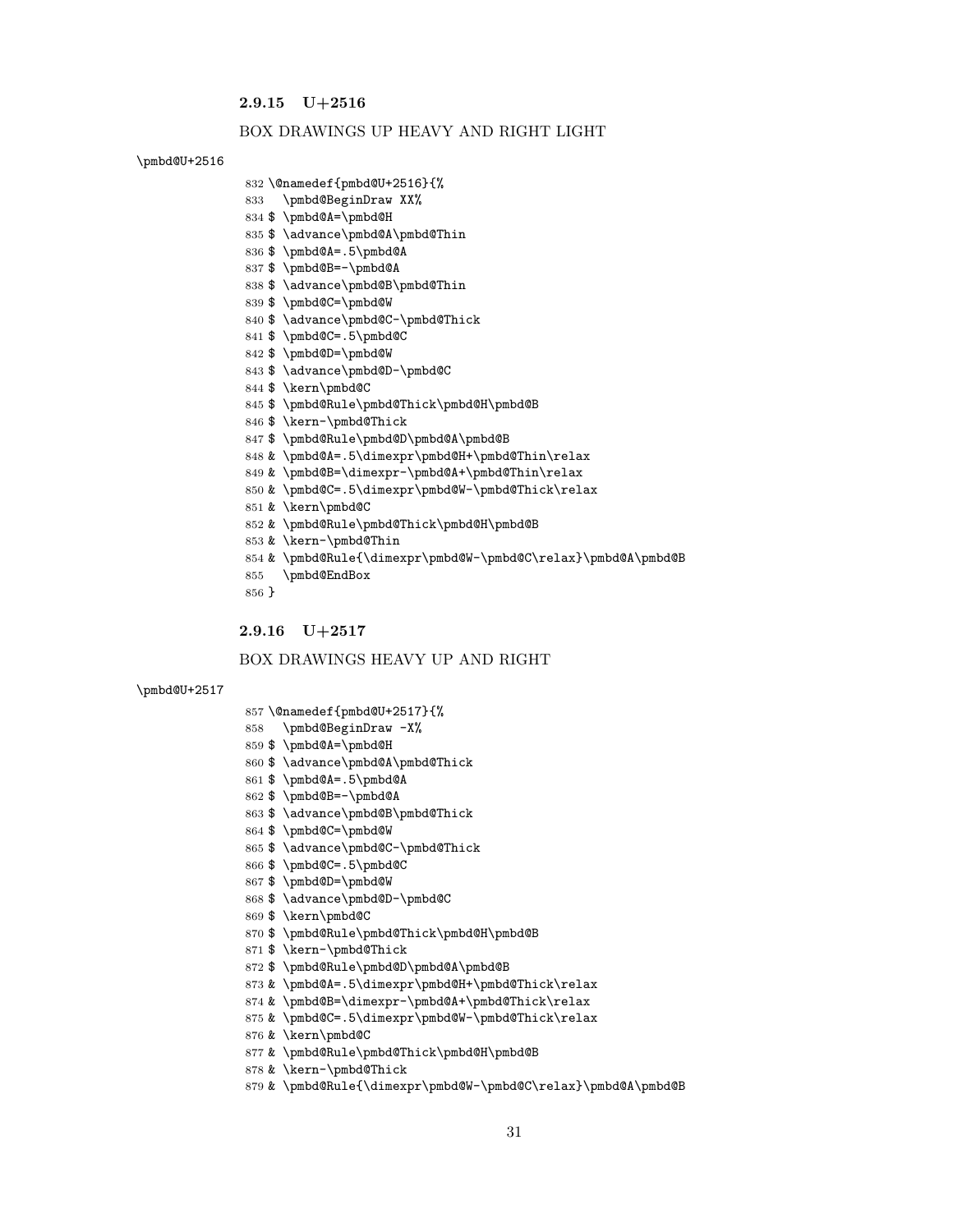\pmbd@EndBox }

#### 2.9.17 U+2518

### BOX DRAWINGS LIGHT UP AND LEFT

\textSFiv

#### \pmbd@UniDef\textSFiv{2518}

\pmbd@U+2518

|  | 883 \@namedef{pmbd@U+2518}{% |
|--|------------------------------|
|--|------------------------------|

- \pmbd@BeginDraw X-%
- \$ \pmbd@A=\pmbd@H
- \$ \advance\pmbd@A\pmbd@Thin
- \$ \pmbd@A=.5\pmbd@A
- \$ \pmbd@B=-\pmbd@A
- \$ \advance\pmbd@B\pmbd@Thin
- \$ \pmbd@C=\pmbd@W
- \$ \advance\pmbd@C\pmbd@Thin
- \$ \pmbd@C=.5\pmbd@C
- \$ \pmbd@Rule\pmbd@C\pmbd@A\pmbd@B
- \$ \kern-\pmbd@Thin
- \$ \pmbd@Rule\pmbd@Thin\pmbd@H\pmbd@B
- & \pmbd@A=.5\dimexpr\pmbd@H+\pmbd@Thin\relax
- & \pmbd@B=\dimexpr-\pmbd@A+\pmbd@Thin\relax
- & \pmbd@Rule{.5\dimexpr\pmbd@W+\pmbd@Thin\relax}%
- & \pmbd@A\pmbd@B
- & \kern-\pmbd@Thin
- & \pmbd@Rule\pmbd@Thin\pmbd@H\pmbd@B
- \pmbd@EndBox
- }

#### 2.9.18 U+2519

### BOX DRAWINGS UP LIGHT AND LEFT HEAVY

```
\pmbd@U+2519
```
- \@namedef{pmbd@U+2519}{%
- \pmbd@BeginDraw XX%
- \$ \pmbd@A=\pmbd@H
- \$ \advance\pmbd@A\pmbd@Thick
- \$ \pmbd@A=.5\pmbd@A
- 
- \$ \pmbd@B=-\pmbd@A
- \$ \advance\pmbd@B\pmbd@Thick
- \$ \pmbd@C=\pmbd@W
- \$ \advance\pmbd@C\pmbd@Thin
- \$ \pmbd@C=.5\pmbd@C
- \$ \pmbd@Rule\pmbd@C\pmbd@A\pmbd@B
- \$ \kern-\pmbd@Thin
- \$ \pmbd@Rule\pmbd@Thin\pmbd@H\pmbd@B
- 
- 
- & \pmbd@A=.5\dimexpr\pmbd@H+\pmbd@Thick\relax
- 
- 
- & \pmbd@B=\dimexpr-\pmbd@A+\pmbd@Thick\relax
- 
- 
- 
- 
- 
- & \pmbd@Rule{.5\dimexpr\pmbd@W+\pmbd@Thin\relax}%
- & \pmbd@A\pmbd@B
- & \kern-\pmbd@Thin
- & \pmbd@Rule\pmbd@Thin\pmbd@H\pmbd@B
- \pmbd@EndBox

```
924 }
```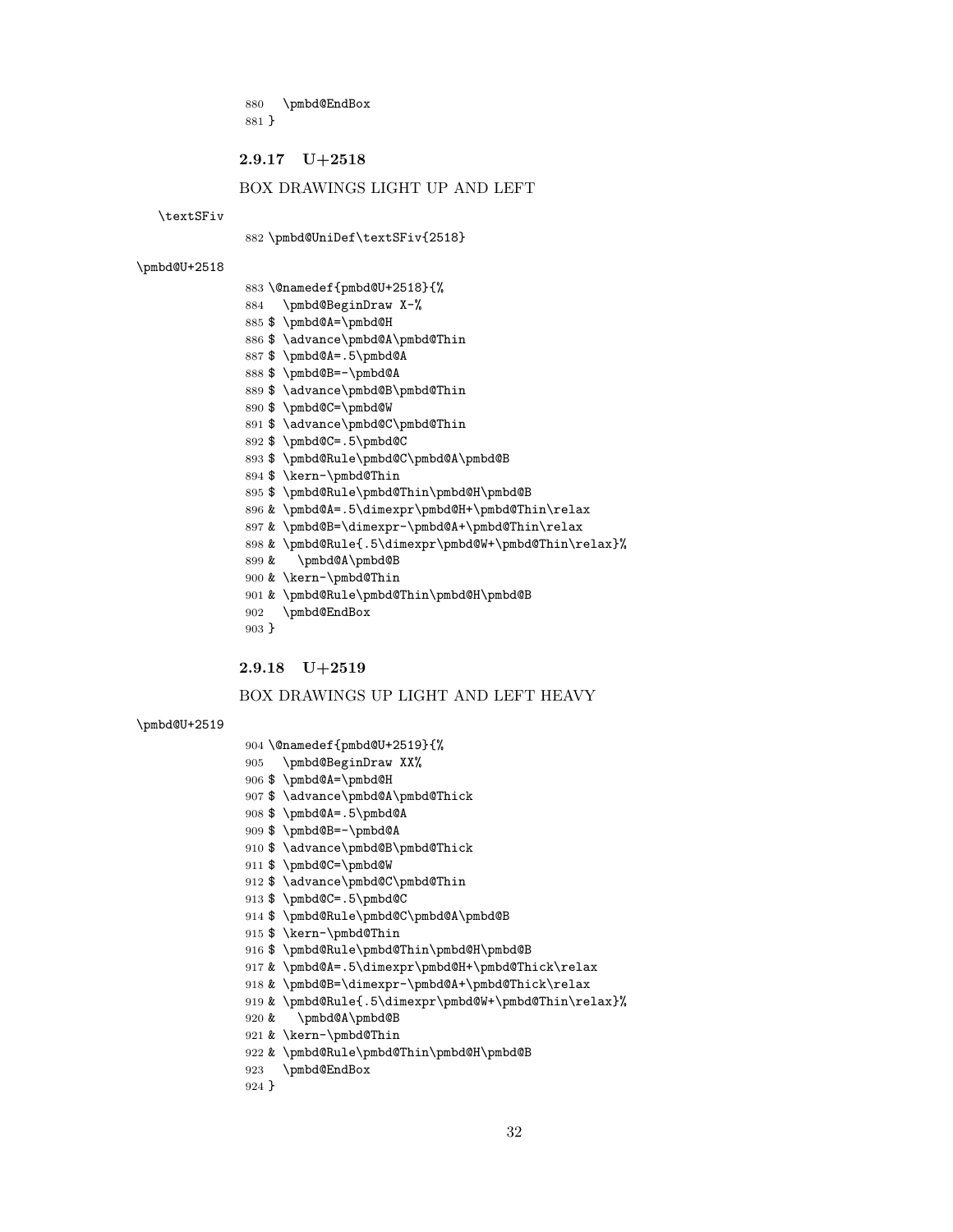### 2.9.19 U+251A

#### BOX DRAWINGS UP HEAVY AND LEFT LIGHT

### \pmbd@U+251A

- \@namedef{pmbd@U+251A}{%
- \pmbd@BeginDraw XX%
- \$ \pmbd@A=\pmbd@H
- \$ \advance\pmbd@A\pmbd@Thin
- \$ \pmbd@A=.5\pmbd@A
- \$ \pmbd@B=-\pmbd@A
- \$ \advance\pmbd@B\pmbd@Thin
- \$ \pmbd@C=\pmbd@W
- \$ \advance\pmbd@C\pmbd@Thick
- \$ \pmbd@C=.5\pmbd@C
- \$ \pmbd@Rule\pmbd@C\pmbd@A\pmbd@B
- \$ \kern-\pmbd@Thick
- \$ \pmbd@Rule\pmbd@Thick\pmbd@H\pmbd@B
- & \pmbd@A=.5\dimexpr\pmbd@H+\pmbd@Thin\relax
- & \pmbd@B=\dimexpr-\pmbd@A+\pmbd@Thin\relax
- & \pmbd@Rule{.5\dimexpr\pmbd@W+\pmbd@Thick\relax}%
- & \pmbd@A\pmbd@B
- & \kern-\pmbd@Thick
- & \pmbd@Rule\pmbd@Thick\pmbd@H\pmbd@B
- \pmbd@EndBox
- }

### 2.9.20 U+251B

#### BOX DRAWINGS HEAVY UP AND LEFT

#### \pmbd@U+251B

- \@namedef{pmbd@U+251B}{%
- \pmbd@BeginDraw -X%
- \$ \pmbd@A=\pmbd@H
- \$ \advance\pmbd@A\pmbd@Thick
- \$ \pmbd@A=.5\pmbd@A
- \$ \pmbd@B=-\pmbd@A
- \$ \advance\pmbd@B\pmbd@Thick
- \$ \pmbd@C=\pmbd@W
- \$ \advance\pmbd@C\pmbd@Thick
- \$ \pmbd@C=.5\pmbd@C
- 
- \$ \pmbd@Rule\pmbd@C\pmbd@A\pmbd@B
- \$ \kern-\pmbd@Thick
- \$ \pmbd@Rule\pmbd@Thick\pmbd@H\pmbd@B
- 
- & \pmbd@A=.5\dimexpr\pmbd@H+\pmbd@Thick\relax
- & \pmbd@B=\dimexpr-\pmbd@A+\pmbd@Thick\relax
- & \pmbd@Rule{.5\dimexpr\pmbd@W+\pmbd@Thick\relax}%
- & \pmbd@A\pmbd@B
- & \kern-\pmbd@Thick
- & \pmbd@Rule\pmbd@Thick\pmbd@H\pmbd@B
- \pmbd@EndBox
- }
- 

### 2.9.21 U+251C

#### BOX DRAWINGS LIGHT VERTICAL AND RIGHT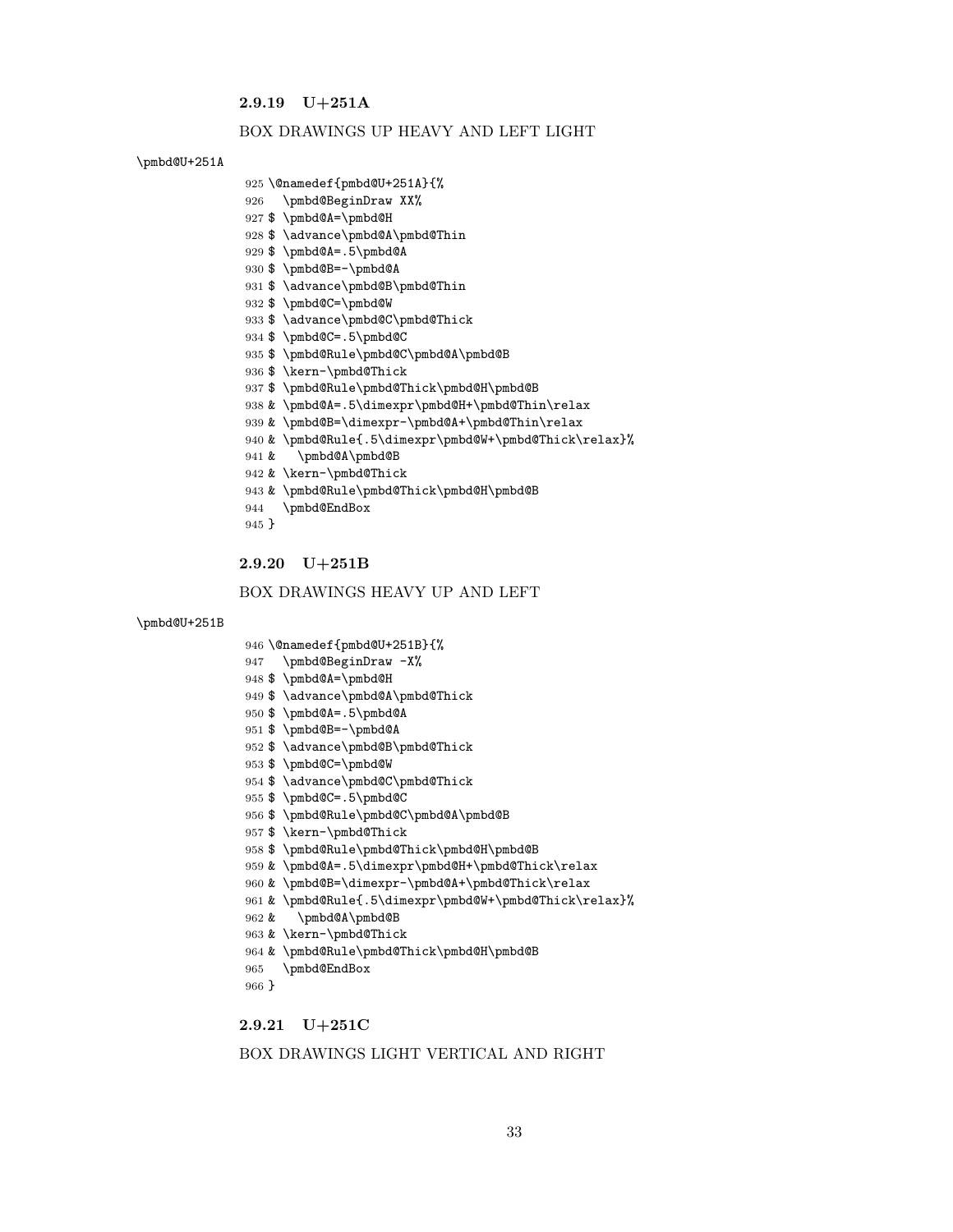```
1009 & \pmbd@A=.5\dimexpr\pmbd@H+\pmbd@Thick\relax
1010 & \pmbd@C=.5\dimexpr\pmbd@W-\pmbd@Thin\relax
1011 & \kern\pmbd@C
1012 & \pmbd@Rule\pmbd@Thin\pmbd@H\z@
1013 & \kern-\pmbd@Thin
1014 & \pmbd@Rule{\dimexpr\pmbd@W-\pmbd@C\relax}\pmbd@A
```

```
1015 & {-\dimexpr\pmbd@A-\pmbd@Thick\relax}%
```

```
34
```

```
1003 $ \pmbd@D=\pmbd@W
1004 $ \advance\pmbd@D-\pmbd@C
```
\$ \kern-\pmbd@Thin

\$ \kern\pmbd@C

```
1002 $ \pmbd@C=.5\pmbd@C
```

```
1001 $ \advance\pmbd@C-\pmbd@Thin
```

```
1000 $ \pmbd@C=\pmbd@W
```

```
999 $ \advance\pmbd@B\pmbd@Thick
```
\$ \pmbd@Rule\pmbd@Thin\pmbd@H\z@

\$ \pmbd@Rule\pmbd@D\pmbd@A\pmbd@B

```
998 $ \pmbd@B=-\pmbd@A
```

```
997 $ \pmbd@A=.5\pmbd@A
```

```
996 $ \advance\pmbd@A\pmbd@Thick
```

```
995 $ \pmbd@A=\pmbd@H
```

```
994 \pmbd@BeginDraw XX%
```

```
993 \@namedef{pmbd@U+251D}{%
```
}

```
\pmbd@U+251D
```
## BOX DRAWINGS VERTICAL LIGHT AND RIGHT HEAVY

```
2.9.22 U+251D
```

```
971 $ \advance\pmbd@A\pmbd@Thin
972 $ \pmbd@A=.5\pmbd@A
973 $ \pmbd@B=-\pmbd@A
974 $ \advance\pmbd@B\pmbd@Thin
975 $ \pmbd@C=\pmbd@W
976 $ \advance\pmbd@C-\pmbd@Thin
977 $ \pmbd@C=.5\pmbd@C
978 $ \pmbd@D=\pmbd@W
979 $ \advance\pmbd@D-\pmbd@C
980 $ \kern\pmbd@C
981 $ \pmbd@Rule\pmbd@Thin\pmbd@H\z@
982 $ \kern-\pmbd@Thin
983 $ \pmbd@Rule\pmbd@D\pmbd@A\pmbd@B
984 & \pmbd@A=.5\dimexpr\pmbd@H+\pmbd@Thin\relax
985 & \pmbd@C=.5\dimexpr\pmbd@W-\pmbd@Thin\relax
986 & \kern\pmbd@C
987 & \pmbd@Rule\pmbd@Thin\pmbd@H\z@
988 & \kern-\pmbd@Thin
989 & \pmbd@Rule{\dimexpr\pmbd@W-\pmbd@C\relax}\pmbd@A
990 & {-\dimexpr\pmbd@A-\pmbd@Thin\relax}%
991 \pmbd@EndBox
```
\pmbd@UniDef\textSFviii{251C}

 \@namedef{pmbd@U+251C}{% \pmbd@BeginDraw X-% \$ \pmbd@A=\pmbd@H

```
\textSFviii
```
\pmbd@U+251C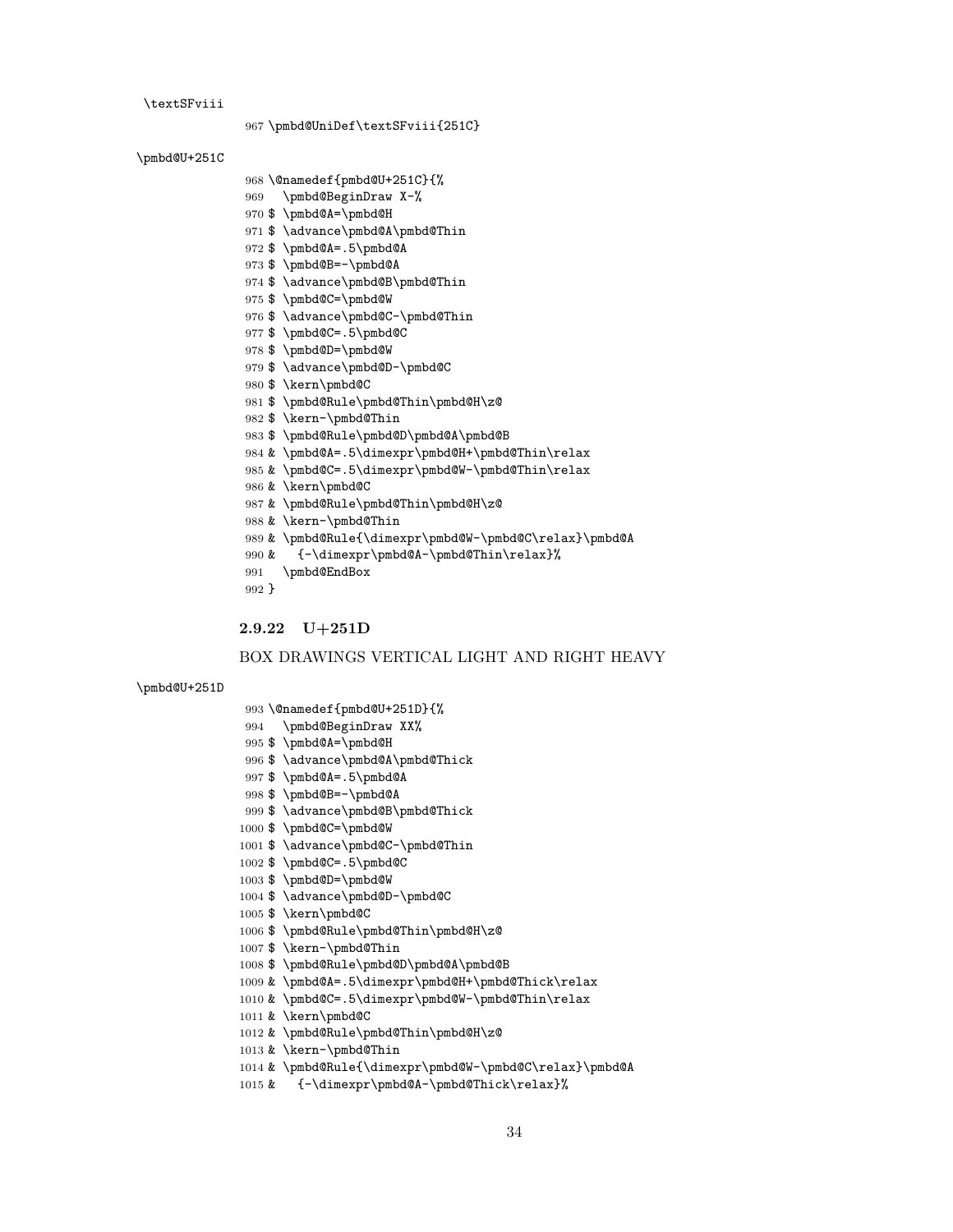\pmbd@EndBox }

#### 2.9.23 U+251E

#### BOX DRAWINGS UP HEAVY AND RIGHT DOWN LIGHT

\pmbd@U+251E

\@namedef{pmbd@U+251E}{%

\pmbd@BeginDraw XX%

\$ \pmbd@A=\pmbd@H

\$ \advance\pmbd@A\pmbd@Thin

\$ \pmbd@A=.5\pmbd@A

\$ \pmbd@B=-\pmbd@A

\$ \advance\pmbd@B\pmbd@Thin

 \$ \pmbd@C=\pmbd@W \$ \pmbd@C=.5\pmbd@C

\$ \pmbd@D=\pmbd@W

\$ \kern-\pmbd@Thin

\$ \pmbd@C=\pmbd@W

\$ \kern.5\pmbd@C

& \kern-\pmbd@Thin

\pmbd@EndBox

2.9.24 U+251F

 \@namedef{pmbd@U+251F}{% \pmbd@BeginDraw XX% \$ \pmbd@A=\pmbd@H

 \$ \pmbd@A=.5\pmbd@A \$ \pmbd@B=-\pmbd@A

\$ \pmbd@C=\pmbd@W

\$ \advance\pmbd@A\pmbd@Thin

\$ \advance\pmbd@B\pmbd@Thin

\$ \advance\pmbd@C-\pmbd@Thin

 & \rlap{% & \kern\pmbd@C

& }%

}

\pmbd@U+251F

 \$ \rlap{% \$ \kern\pmbd@C

\$ }%

\$ \advance\pmbd@C-\pmbd@Thin

\$ \pmbd@Rule\pmbd@Thin\pmbd@H\z@

\$ \pmbd@Rule\pmbd@D\pmbd@A\pmbd@B

 \$ \pmbd@Rule\pmbd@Thick\pmbd@H\pmbd@B & \pmbd@A=.5\dimexpr\pmbd@H+\pmbd@Thin\relax & \pmbd@B=\dimexpr-\pmbd@A+\pmbd@Thin\relax & \pmbd@C=.5\dimexpr\pmbd@W-\pmbd@Thin\relax

& \pmbd@Rule\pmbd@Thin\pmbd@H\z@

 & \kern.5\dimexpr\pmbd@W-\pmbd@Thick\relax & \pmbd@Rule\pmbd@Thick\pmbd@H\pmbd@B

& \pmbd@Rule{\dimexpr\pmbd@W-\pmbd@C\relax}\pmbd@A\pmbd@B

BOX DRAWINGS DOWN HEAVY AND RIGHT UP LIGHT

\$ \advance\pmbd@C-\pmbd@Thick

\$ \advance\pmbd@D-\pmbd@C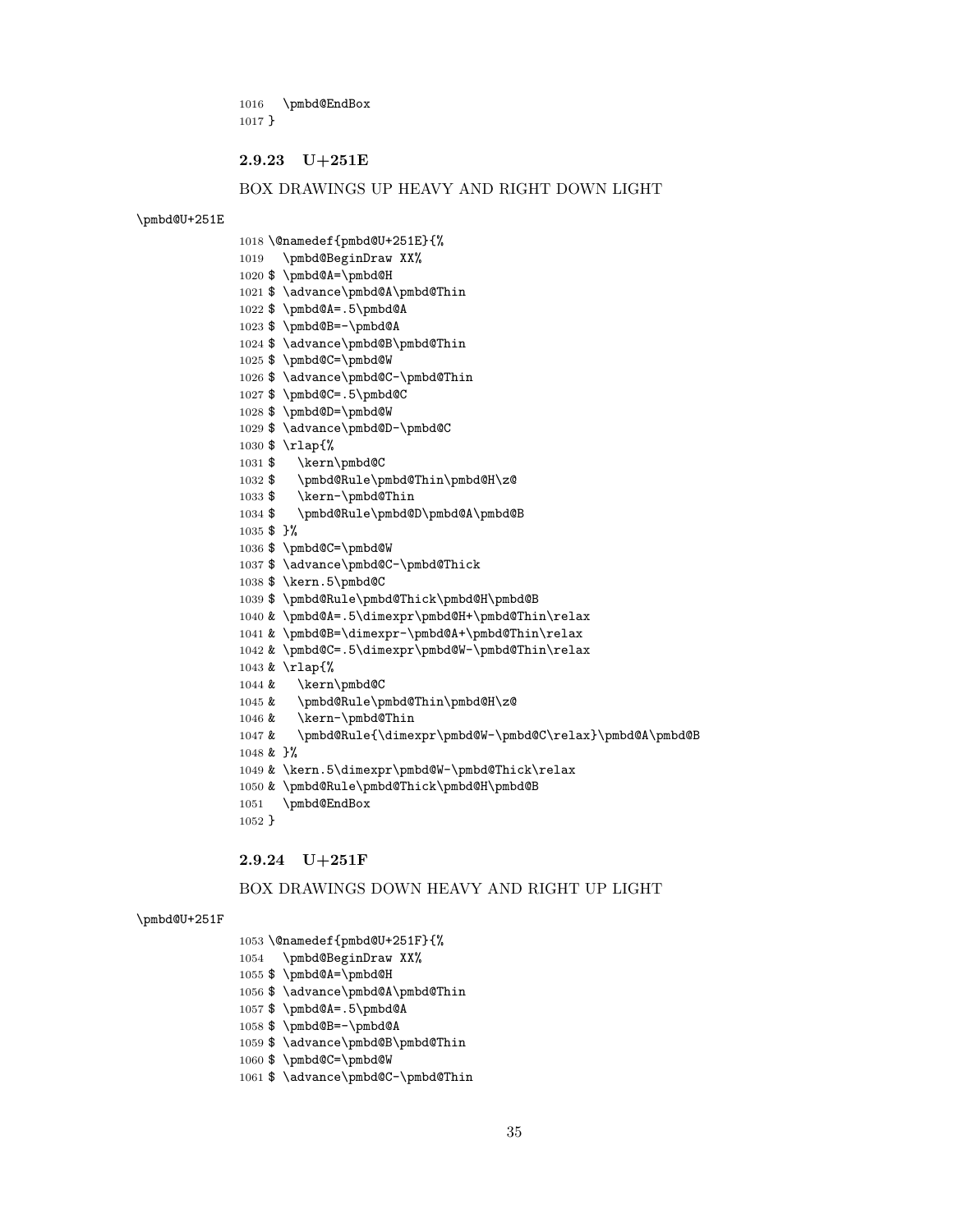```
1102 $ \kern-\pmbd@Thick
1103 $ \pmbd@Rule\pmbd@D\pmbd@A\pmbd@B
1104 & \pmbd@A=.5\dimexpr\pmbd@H+\pmbd@Thin\relax
1105 & \pmbd@C=.5\dimexpr\pmbd@W-\pmbd@Thick\relax
1106 & \kern\pmbd@C
1107 & \pmbd@Rule\pmbd@Thick\pmbd@H\z@
1108 & \kern-\pmbd@Thick
1109 & \pmbd@Rule{\dimexpr\pmbd@W-\pmbd@C\relax}\pmbd@A
1110 & {-\dimexpr\pmbd@A-\pmbd@Thin\relax}%
1111 \pmbd@EndBox
1112 }
```

```
1098 $ \pmbd@D=\pmbd@W
1099 $ \advance\pmbd@D-\pmbd@C
1100 $ \kern\pmbd@C
1101 $ \pmbd@Rule\pmbd@Thick\pmbd@H\z@
```

```
BOX DRAWINGS VERTICAL HEAVY AND RIGHT LIGHT
```

```
2.9.25 U+2520
```
 \@namedef{pmbd@U+2520}{% \pmbd@BeginDraw XX% \$ \pmbd@A=\pmbd@H

 \$ \pmbd@A=.5\pmbd@A \$ \pmbd@B=-\pmbd@A

\$ \pmbd@C=\pmbd@W

\$ \pmbd@C=.5\pmbd@C

\$ \advance\pmbd@A\pmbd@Thin

\$ \advance\pmbd@B\pmbd@Thin

\$ \advance\pmbd@C-\pmbd@Thick

\pmbd@U+2520

 \$ \pmbd@C=.5\pmbd@C \$ \pmbd@D=\pmbd@W

\$ \kern-\pmbd@Thin

 \$ \rlap{% \$ \kern\pmbd@C

\$ \advance\pmbd@D-\pmbd@C

\$ \pmbd@Rule\pmbd@Thin\pmbd@H\z@

```
1069 $ \pmbd@Rule\pmbd@D\pmbd@A\pmbd@B
1070 $ }%
1071 $ \pmbd@C=\pmbd@W
1072 $ \advance\pmbd@C-\pmbd@Thick
1073 $ \kern.5\pmbd@C
1074 $ \pmbd@Rule\pmbd@Thick\pmbd@A\z@
1075 & \pmbd@A=.5\dimexpr\pmbd@H+\pmbd@Thin\relax
1076 & \pmbd@B=\dimexpr-\pmbd@A+\pmbd@Thin\relax
1077 & \pmbd@C=.5\dimexpr\pmbd@W-\pmbd@Thin\relax
1078 & \rlap{%
1079 & \kern\pmbd@C
1080 & \pmbd@Rule\pmbd@Thin\pmbd@H\z@
1081 & \kern-\pmbd@Thin
1082 & \pmbd@Rule{\dimexpr\pmbd@W-\pmbd@C\relax}\pmbd@A\pmbd@B
1083 & }%
1084 & \kern.5\dimexpr\pmbd@W-\pmbd@Thick\relax
1085 & \pmbd@Rule\pmbd@Thick\pmbd@A\z@
1086 \pmbd@EndBox
1087 }
```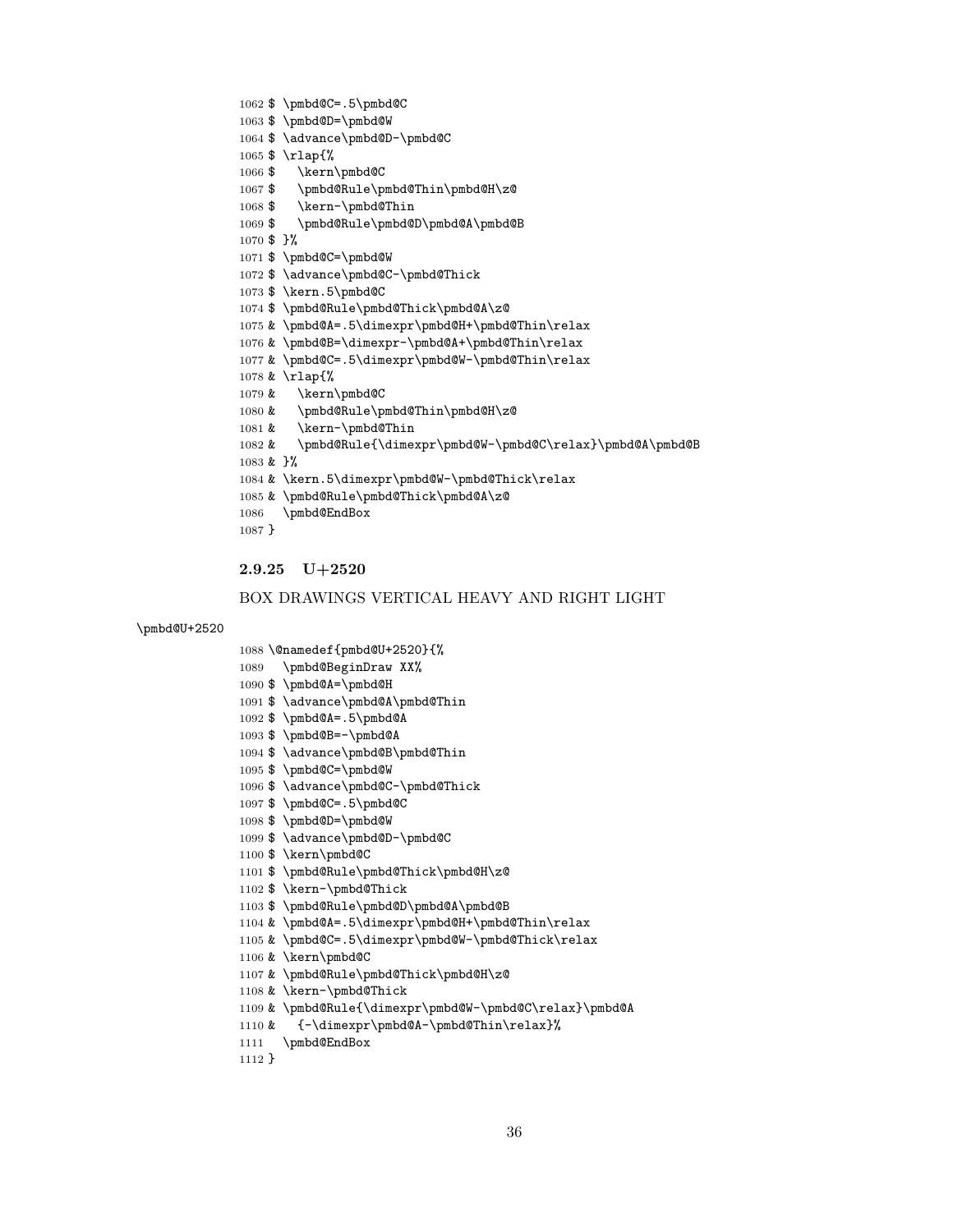## 2.9.26 U+2521

#### BOX DRAWINGS DOWN LIGHT AND RIGHT UP HEAVY

#### \pmbd@U+2521

```
1113 \@namedef{pmbd@U+2521}{%
```

```
1114 \pmbd@BeginDraw XX%
```

```
1115 $ \pmbd@A=\pmbd@H
```
- \$ \advance\pmbd@A\pmbd@Thick
- \$ \pmbd@A=.5\pmbd@A
- \$ \pmbd@B=-\pmbd@A
- \$ \advance\pmbd@B\pmbd@Thick
- \$ \pmbd@C=\pmbd@W
- \$ \advance\pmbd@C-\pmbd@Thin
- \$ \pmbd@C=.5\pmbd@C
- \$ \pmbd@D=\pmbd@W
- \$ \advance\pmbd@D-\pmbd@C
- \$ \rlap{%
- \$ \kern\pmbd@C
- \$ \pmbd@Rule\pmbd@Thin\pmbd@H\z@
- \$ \kern-\pmbd@Thin
- \$ \pmbd@Rule\pmbd@D\pmbd@A\pmbd@B
- \$ }%

& }%

}

\pmbd@U+2522

- \$ \pmbd@C=\pmbd@W
- \$ \advance\pmbd@C-\pmbd@Thick
- \$ \kern.5\pmbd@C
- \$ \pmbd@Rule\pmbd@Thick\pmbd@H\pmbd@B
- & \pmbd@A=.5\dimexpr\pmbd@H+\pmbd@Thick\relax
- & \pmbd@B=\dimexpr-\pmbd@A+\pmbd@Thick\relax
- & \pmbd@C=.5\dimexpr\pmbd@W-\pmbd@Thin\relax
	-

& \kern-\pmbd@Thin

\pmbd@EndBox

2.9.27 U+2522

 \@namedef{pmbd@U+2522}{% \pmbd@BeginDraw XX% \$ \pmbd@A=\pmbd@H

 \$ \pmbd@A=.5\pmbd@A \$ \pmbd@B=-\pmbd@A

\$ \pmbd@C=\pmbd@W

\$ \rlap{%

 \$ \pmbd@C=.5\pmbd@C \$ \pmbd@D=\pmbd@W

\$ \advance\pmbd@A\pmbd@Thick

\$ \advance\pmbd@B\pmbd@Thick

\$ \advance\pmbd@C-\pmbd@Thin

\$ \advance\pmbd@D-\pmbd@C

- 
- 
- 

 & \kern.5\dimexpr\pmbd@W-\pmbd@Thick\relax & \pmbd@Rule\pmbd@Thick\pmbd@H\pmbd@B

- 
- 
- 
- 
- 
- & \pmbd@Rule\pmbd@Thin\pmbd@H\z@
- 
- 
- 
- 
- 
- 
- 
- -
- 
- 
- & \rlap{%
	-
- 

& \pmbd@Rule{\dimexpr\pmbd@W-\pmbd@C\relax}\pmbd@A\pmbd@B

BOX DRAWINGS UP LIGHT AND RIGHT DOWN HEAVY

- 
- 
- & \kern\pmbd@C
- 
- 
-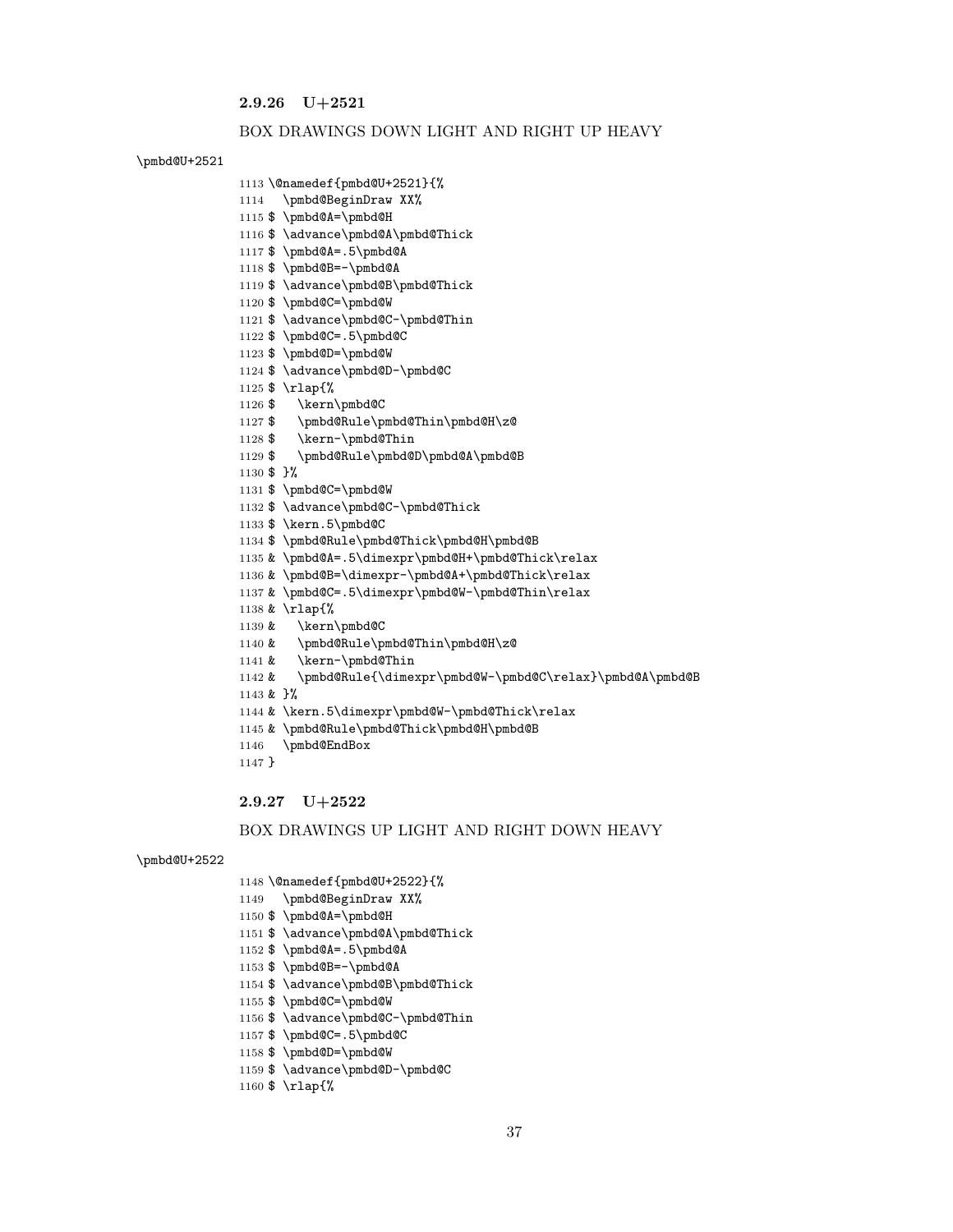#### BOX DRAWINGS LIGHT VERTICAL AND LEFT

# 2.9.29 U+2524

```
1207 }
```

```
1206 \pmbd@EndBox
```

```
1205 & {-\dimexpr\pmbd@A-\pmbd@Thick\relax}%
```

```
1203 & \kern-\pmbd@Thick
```

```
1202 & \pmbd@Rule\pmbd@Thick\pmbd@H\z@
```

```
1201 & \kern\pmbd@C
```

```
1200 & \pmbd@C=.5\dimexpr\pmbd@W-\pmbd@Thick\relax
```
& \pmbd@Rule{\dimexpr\pmbd@W-\pmbd@C\relax}\pmbd@A

```
1199 & \pmbd@A=.5\dimexpr\pmbd@H+\pmbd@Thick\relax
```

```
1197 $ \kern-\pmbd@Thick
1198 $ \pmbd@Rule\pmbd@D\pmbd@A\pmbd@B
```

```
1196 $ \pmbd@Rule\pmbd@Thick\pmbd@H\z@
```

```
1195 $ \kern\pmbd@C
```

```
1194 $ \advance\pmbd@D-\pmbd@C
```
- \$ \pmbd@D=\pmbd@W
- \$ \pmbd@C=.5\pmbd@C
- \$ \advance\pmbd@C-\pmbd@Thick
- \$ \pmbd@C=\pmbd@W
- \$ \advance\pmbd@B\pmbd@Thick
- \$ \pmbd@B=-\pmbd@A
- \$ \pmbd@A=.5\pmbd@A
- \$ \advance\pmbd@A\pmbd@Thick
- 1184 \pmbd@BeginDraw -X% \$ \pmbd@A=\pmbd@H
- \@namedef{pmbd@U+2523}{%

# \pmbd@U+2523

# BOX DRAWINGS HEAVY VERTICAL AND RIGHT

# 2.9.28 U+2523

```
1182 }
```

```
1181 \pmbd@EndBox
```

```
1180 & \pmbd@Rule\pmbd@Thick\pmbd@A\z@
```

```
1179 & \kern.5\dimexpr\pmbd@W-\pmbd@Thick\relax
```

```
1178 & }%
```

```
1177 & \pmbd@Rule{\dimexpr\pmbd@W-\pmbd@C\relax}\pmbd@A\pmbd@B
```

```
1176 & \kern-\pmbd@Thin
```

```
1175 & \pmbd@Rule\pmbd@Thin\pmbd@H\z@
```

```
1174 & \kern\pmbd@C
```

```
1173 & \rlap{%
```
- & \pmbd@C=.5\dimexpr\pmbd@W-\pmbd@Thin\relax
- & \pmbd@B=\dimexpr-\pmbd@A+\pmbd@Thick\relax
- & \pmbd@A=.5\dimexpr\pmbd@H+\pmbd@Thick\relax
- \$ \pmbd@Rule\pmbd@Thick\pmbd@A\z@
- 
- \$ \kern.5\pmbd@C
- \$ \advance\pmbd@C-\pmbd@Thick
- \$ \pmbd@C=\pmbd@W
- \$ }%
- \$ \pmbd@Rule\pmbd@D\pmbd@A\pmbd@B
- \$ \kern-\pmbd@Thin
- \$ \pmbd@Rule\pmbd@Thin\pmbd@H\z@
- \$ \kern\pmbd@C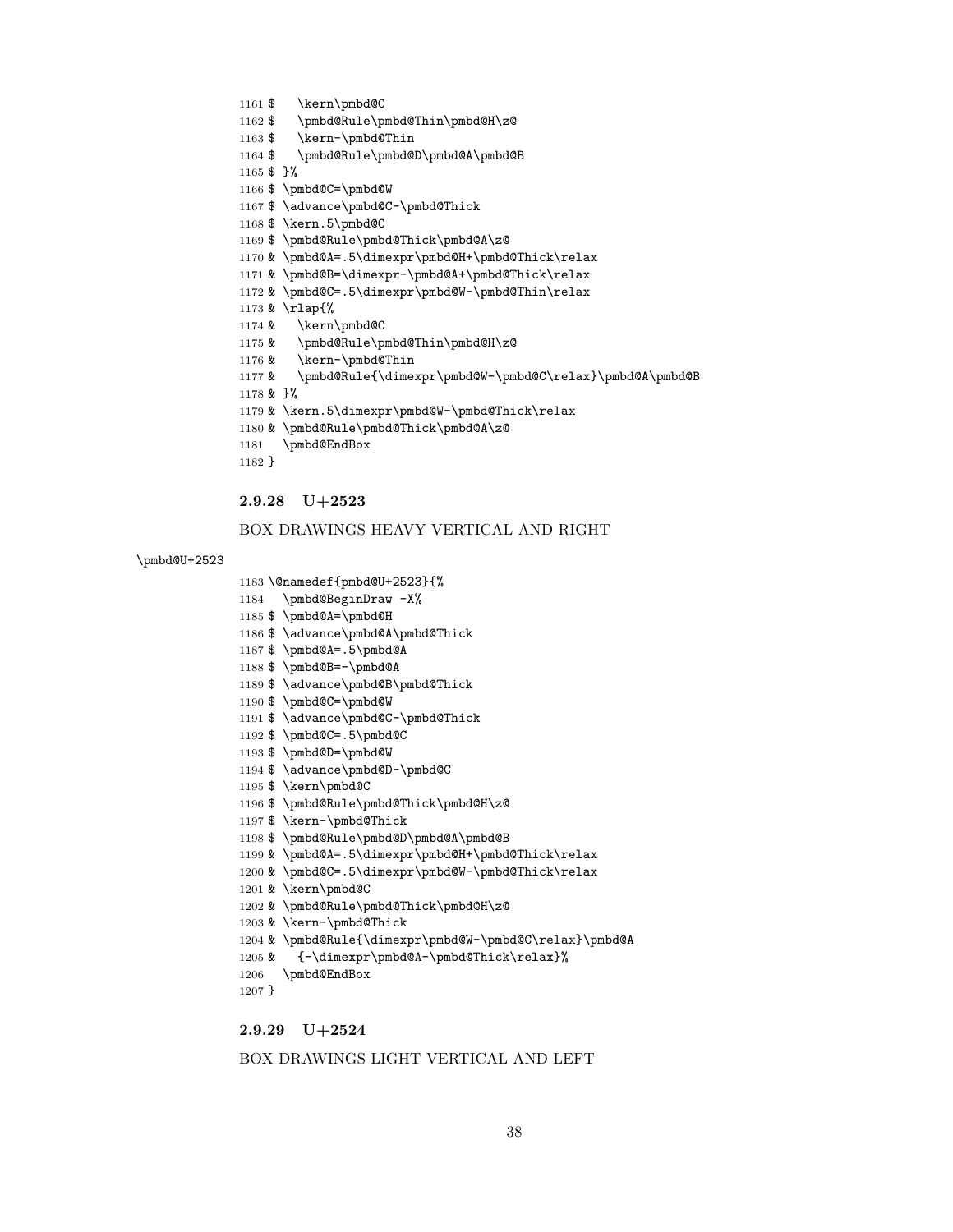#### \textSFix

\pmbd@UniDef\textSFix{2524}

### \pmbd@U+2524

\pmbd@U+2525

\pmbd@U+2526

\@namedef{pmbd@U+2524}{%

\$ \pmbd@A=\pmbd@H

 \$ \pmbd@A=.5\pmbd@A \$ \pmbd@B=-\pmbd@A

\$ \pmbd@C=\pmbd@W

\$ \kern-\pmbd@Thin

& \kern-\pmbd@Thin

\pmbd@EndBox

2.9.30 U+2525

 \@namedef{pmbd@U+2525}{% \pmbd@BeginDraw XX% \$ \pmbd@A=\pmbd@H

 \$ \pmbd@A=.5\pmbd@A \$ \pmbd@B=-\pmbd@A

\$ \pmbd@C=\pmbd@W

\$ \kern-\pmbd@Thin

& \kern-\pmbd@Thin

\pmbd@EndBox

2.9.31 U+2526

 \@namedef{pmbd@U+2526}{% \pmbd@BeginDraw XX% \$ \pmbd@A=\pmbd@H

\$ \advance\pmbd@A\pmbd@Thin

}

1231 \$ \advance\pmbd@A\pmbd@Thick

1234 \$ \advance\pmbd@B\pmbd@Thick

1236 \$ \advance\pmbd@C\pmbd@Thin

\$ \pmbd@Rule{.5\pmbd@C}\pmbd@A\pmbd@B

 & \pmbd@A=.5\dimexpr\pmbd@H+\pmbd@Thick\relax & \pmbd@Rule{.5\dimexpr\pmbd@W+\pmbd@Thin\relax}% 1242 & \pmbd@A{\dimexpr-\pmbd@A+\pmbd@Thick\relax}%

BOX DRAWINGS UP HEAVY AND LEFT DOWN LIGHT

\$ \pmbd@Rule\pmbd@Thin\pmbd@H\z@

& \pmbd@Rule\pmbd@Thin\pmbd@H\z@

}

\$ \advance\pmbd@A\pmbd@Thin

\$ \advance\pmbd@B\pmbd@Thin

1217 \$ \advance\pmbd@C\pmbd@Thin

\$ \pmbd@Rule{.5\pmbd@C}\pmbd@A\pmbd@B

 & \pmbd@A=.5\dimexpr\pmbd@H+\pmbd@Thin\relax & \pmbd@Rule{.5\dimexpr\pmbd@W+\pmbd@Thin\relax}% & \pmbd@A{\dimexpr-\pmbd@A+\pmbd@Thin\relax}%

BOX DRAWINGS VERTICAL LIGHT AND LEFT HEAVY

\$ \pmbd@Rule\pmbd@Thin\pmbd@H\z@

& \pmbd@Rule\pmbd@Thin\pmbd@H\z@

- 
- 
- 
- 
- 
- 
- 
- 
- 
- 
- 
- 
- 
- 
- 
- \pmbd@BeginDraw X-%
- 
- 
- 
- 
- 
- 
- 
- 
- 
- 
- 
- 
- 
- 
- 
- 
- 
- 
- 
- 
- 
- 
- 
- 
- 
- 
- 
- 
-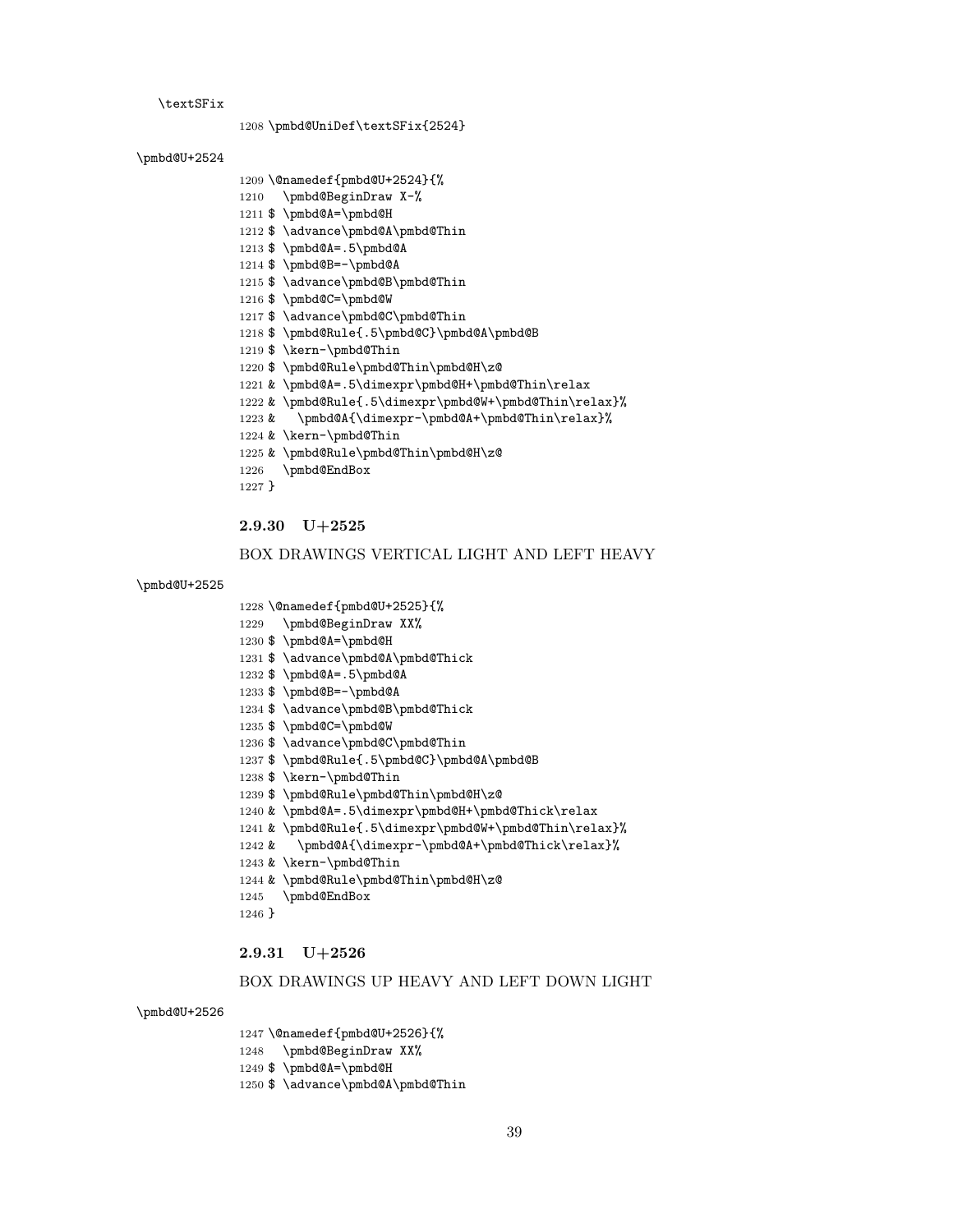```
1279 $ \pmbd@A=\pmbd@H
1280 $ \advance\pmbd@A\pmbd@Thin
1281 $ \pmbd@A=.5\pmbd@A
1282 $ \pmbd@B=-\pmbd@A
1283 $ \advance\pmbd@B\pmbd@Thin
1284 $ \pmbd@C=\pmbd@W
1285 $ \advance\pmbd@C\pmbd@Thin
1286 $ \pmbd@D=\pmbd@W
1287 $ \advance\pmbd@D-\pmbd@Thick
1288 $ \rlap{%
1289 $ \pmbd@Rule{.5\pmbd@C}\pmbd@A\pmbd@B
1290 $ \kern-\pmbd@Thin
1291 $ \pmbd@Rule\pmbd@Thin\pmbd@H\z@
1292 $ }%
1293 $ \kern.5\pmbd@D
1294 $ \pmbd@Rule\pmbd@Thick\pmbd@A\z@
1295 & \pmbd@A=.5\dimexpr\pmbd@H+\pmbd@Thin\relax
1296 & \rlap{%
1297 & \pmbd@Rule{.5\dimexpr\pmbd@W+\pmbd@Thin\relax}%
1298 & \pmbd@A{\dimexpr-\pmbd@A+\pmbd@Thin\relax}%
1299 & \kern-\pmbd@Thin
1300 & \pmbd@Rule\pmbd@Thin\pmbd@H\z@
1301 & }%
1302 & \kern.5\dimexpr\pmbd@W-\pmbd@Thick\relax
```

```
BOX DRAWINGS DOWN HEAVY AND LEFT UP LIGHT
```

```
2.9.32 U+2527
```
 \@namedef{pmbd@U+2527}{% \pmbd@BeginDraw XX%

\pmbd@U+2527

 \$ \pmbd@A=.5\pmbd@A \$ \pmbd@B=-\pmbd@A

\$ \advance\pmbd@B\pmbd@Thin

```
1254 $ \pmbd@C=\pmbd@W
1255 $ \advance\pmbd@C\pmbd@Thin
1256 $ \pmbd@D=\pmbd@W
1257 $ \advance\pmbd@D-\pmbd@Thick
1258 $ \rlap{%
1259 $ \pmbd@Rule{.5\pmbd@C}\pmbd@A\pmbd@B
1260 $ \kern-\pmbd@Thin
1261 $ \pmbd@Rule\pmbd@Thin\pmbd@H\z@
1262 $ }%
1263 $ \kern.5\pmbd@D
1264 $ \pmbd@Rule\pmbd@Thick\pmbd@H\pmbd@B
1265 & \pmbd@A=.5\dimexpr\pmbd@H+\pmbd@Thin\relax
1266 & \pmbd@B=\dimexpr-\pmbd@A+\pmbd@Thin\relax
1267 & \rlap{%
1268 & \pmbd@Rule{.5\dimexpr\pmbd@W+\pmbd@Thin\relax}%
1269 & \pmbd@A\pmbd@B
1270 & \kern-\pmbd@Thin
1271 & \pmbd@Rule\pmbd@Thin\pmbd@H\z@
1272 & }%
1273 & \kern.5\dimexpr\pmbd@W-\pmbd@Thick\relax
1274 & \pmbd@Rule\pmbd@Thick\pmbd@H\pmbd@B
1275 \pmbd@EndBox
1276 }
```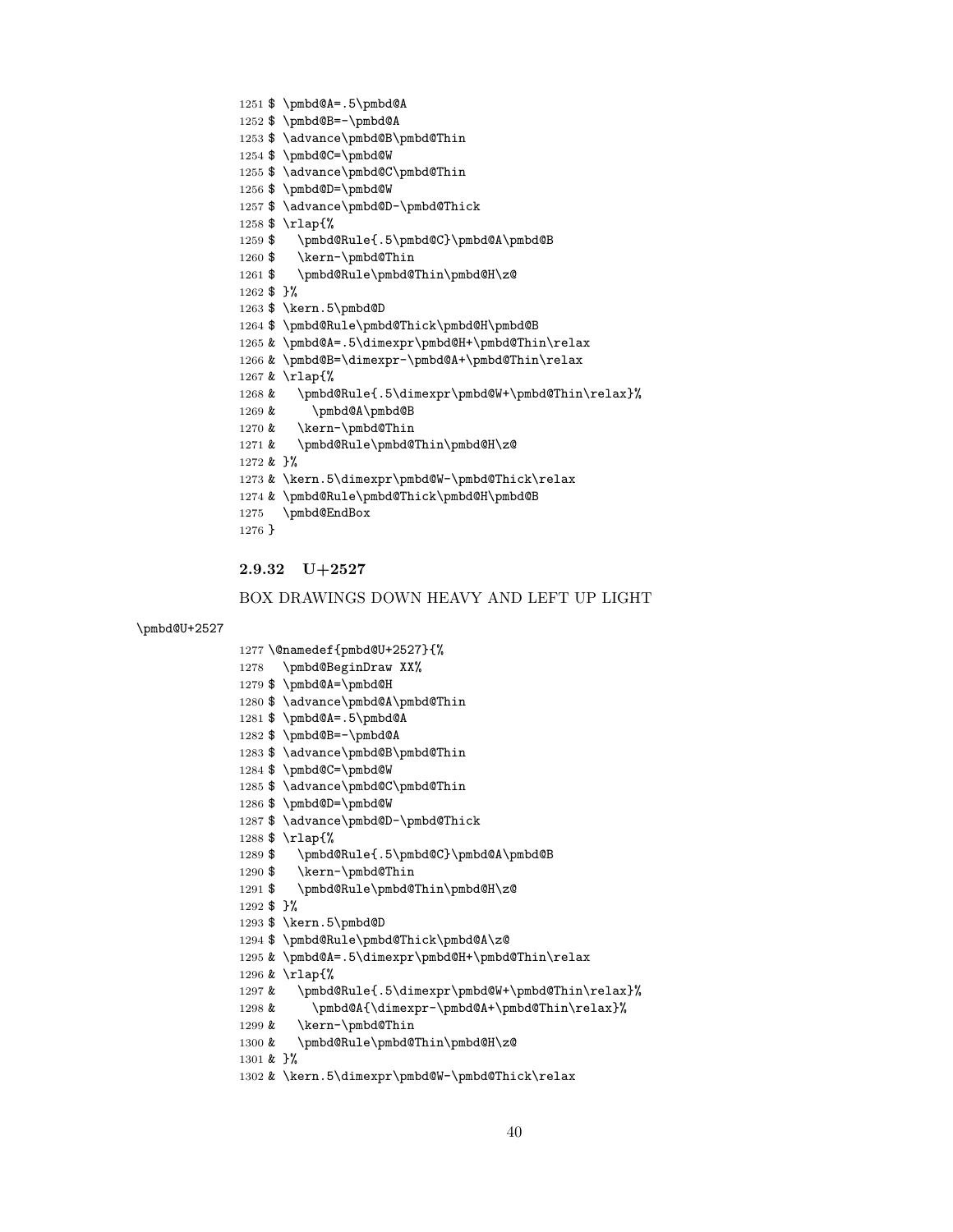& \pmbd@Rule\pmbd@Thick\pmbd@A\z@ \pmbd@EndBox }

2.9.33 U+2528

### BOX DRAWINGS VERTICAL HEAVY AND LEFT LIGHT

#### \pmbd@U+2528

 \@namedef{pmbd@U+2528}{% \pmbd@BeginDraw XX% \$ \pmbd@A=\pmbd@H \$ \advance\pmbd@A\pmbd@Thin \$ \pmbd@A=.5\pmbd@A \$ \pmbd@B=-\pmbd@A \$ \advance\pmbd@B\pmbd@Thin \$ \pmbd@C=\pmbd@W 1314 \$ \advance\pmbd@C\pmbd@Thick \$ \pmbd@Rule{.5\pmbd@C}\pmbd@A\pmbd@B \$ \kern-\pmbd@Thick \$ \pmbd@Rule\pmbd@Thick\pmbd@H\z@ & \pmbd@A=.5\dimexpr\pmbd@H+\pmbd@Thin\relax & \pmbd@Rule{.5\dimexpr\pmbd@W+\pmbd@Thick\relax}% & \pmbd@A{\dimexpr-\pmbd@A+\pmbd@Thin\relax}% & \kern-\pmbd@Thick & \pmbd@Rule\pmbd@Thick\pmbd@H\z@ \pmbd@EndBox }

2.9.34 U+2529

#### BOX DRAWINGS DOWN LIGHT AND LEFT UP HEAVY

#### \pmbd@U+2529

- \@namedef{pmbd@U+2529}{%
- \pmbd@BeginDraw XX%
- \$ \pmbd@A=\pmbd@H
- \$ \advance\pmbd@A\pmbd@Thick
- \$ \pmbd@A=.5\pmbd@A
- \$ \pmbd@B=-\pmbd@A
- 1331 \$ \advance\pmbd@B\pmbd@Thick
- \$ \pmbd@C=\pmbd@W
- \$ \advance\pmbd@C\pmbd@Thick
- \$ \pmbd@C=.5\pmbd@C
- \$ \rlap{%
- \$ \pmbd@C=\pmbd@W
- 1337 \$ \advance\pmbd@C-\pmbd@Thin
- \$ \kern.5\pmbd@C
- \$ \pmbd@Rule\pmbd@Thin\pmbd@H\z@
- \$ }%
- \$ \pmbd@Rule\pmbd@C\pmbd@A\pmbd@B
- \$ \kern-\pmbd@Thick
- \$ \pmbd@Rule\pmbd@Thick\pmbd@H\pmbd@B
- & \pmbd@A=.5\dimexpr\pmbd@H+\pmbd@Thick\relax
- & \pmbd@B=\dimexpr-\pmbd@A+\pmbd@Thick\relax
- & \rlap{%
- & \kern.5\dimexpr\pmbd@W-\pmbd@Thin\relax
- & \pmbd@Rule\pmbd@Thin\pmbd@H\z@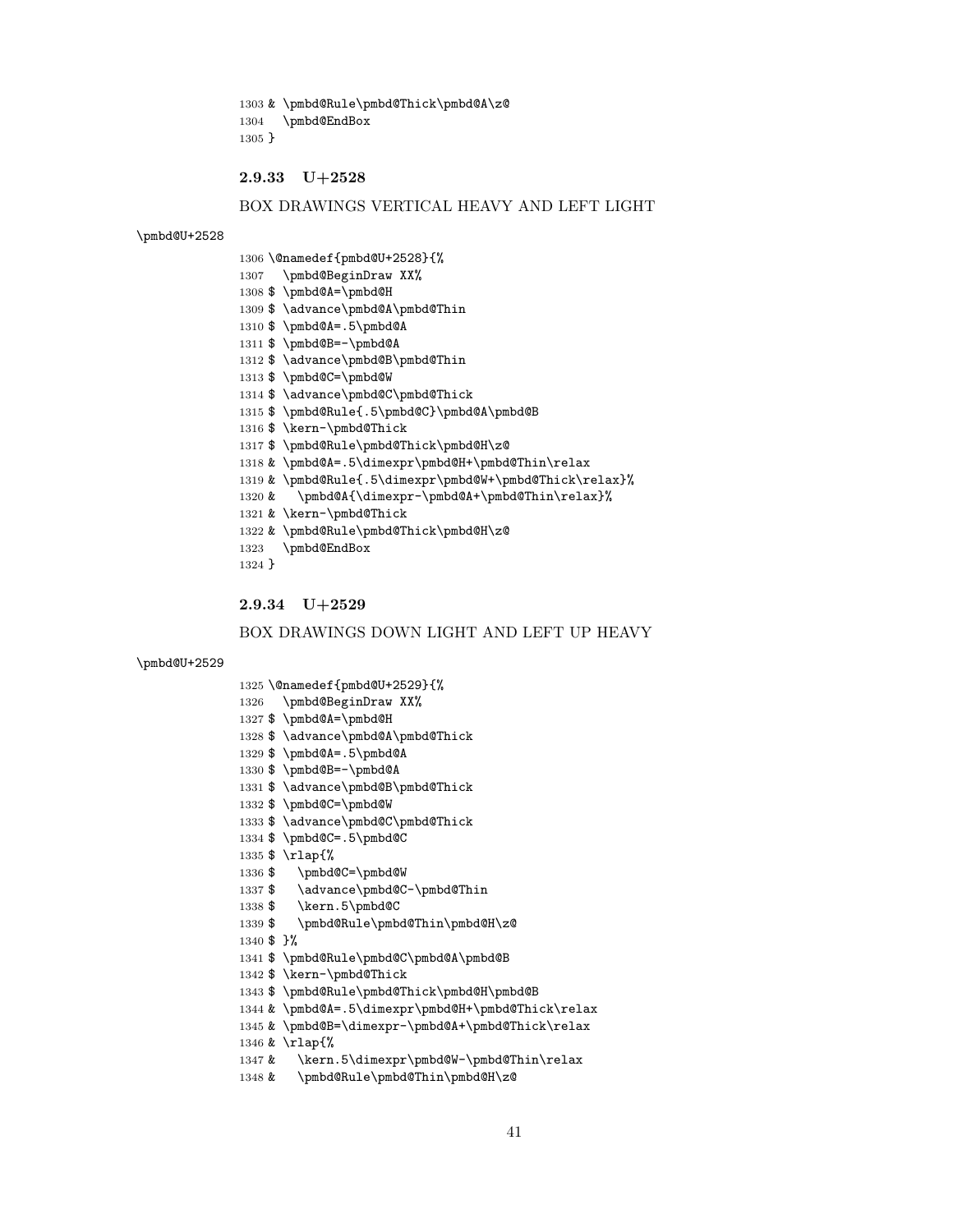& }%

- & \pmbd@Rule{.5\dimexpr\pmbd@W+\pmbd@Thick\relax}%
- & \pmbd@A\pmbd@B

& \kern-\pmbd@Thick

- & \pmbd@Rule\pmbd@Thick\pmbd@H\pmbd@B
- \pmbd@EndBox
- }

## 2.9.35 U+252A

### BOX DRAWINGS UP LIGHT AND LEFT DOWN HEAVY

#### \pmbd@U+252A

- \@namedef{pmbd@U+252A}{%
- \pmbd@BeginDraw XX%
- \$ \pmbd@A=\pmbd@H
- \$ \advance\pmbd@A\pmbd@Thick
- \$ \pmbd@A=.5\pmbd@A
- \$ \pmbd@B=-\pmbd@A
- \$ \advance\pmbd@B\pmbd@Thick
- \$ \pmbd@C=\pmbd@W
- \$ \advance\pmbd@C\pmbd@Thick
- \$ \pmbd@C=.5\pmbd@C
- \$ \rlap{%
- \$ \pmbd@C=\pmbd@W
- 1368 \$ \advance\pmbd@C-\pmbd@Thin
- \$ \kern.5\pmbd@C
- \$ \pmbd@Rule\pmbd@Thin\pmbd@H\z@
- \$ }%
- \$ \pmbd@Rule\pmbd@C\pmbd@A\pmbd@B
- \$ \kern-\pmbd@Thick
- \$ \pmbd@Rule\pmbd@Thick\pmbd@A\z@
- & \pmbd@A=.5\dimexpr\pmbd@H+\pmbd@Thick\relax
- & \rlap{%
- 1377 & \kern.5\dimexpr\pmbd@W-\pmbd@Thin\relax
- & \pmbd@Rule\pmbd@Thin\pmbd@H\z@
- & }%
- & \pmbd@Rule{.5\dimexpr\pmbd@W+\pmbd@Thick\relax}%
- & \pmbd@A{-\dimexpr\pmbd@A-\pmbd@Thick\relax}%
- & \kern-\pmbd@Thick
- & \pmbd@Rule\pmbd@Thick\pmbd@A\z@
- \pmbd@EndBox
- }

### 2.9.36 U+252B

#### BOX DRAWINGS HEAVY VERTICAL AND LEFT

#### \pmbd@U+252B

- \@namedef{pmbd@U+252B}{%
- \pmbd@BeginDraw -X%
- \$ \pmbd@A=\pmbd@H
- 1389 \$ \advance\pmbd@A\pmbd@Thick
- \$ \pmbd@A=.5\pmbd@A
- \$ \pmbd@B=-\pmbd@A
- \$ \advance\pmbd@B\pmbd@Thick
- \$ \pmbd@C=\pmbd@W
- \$ \advance\pmbd@C\pmbd@Thick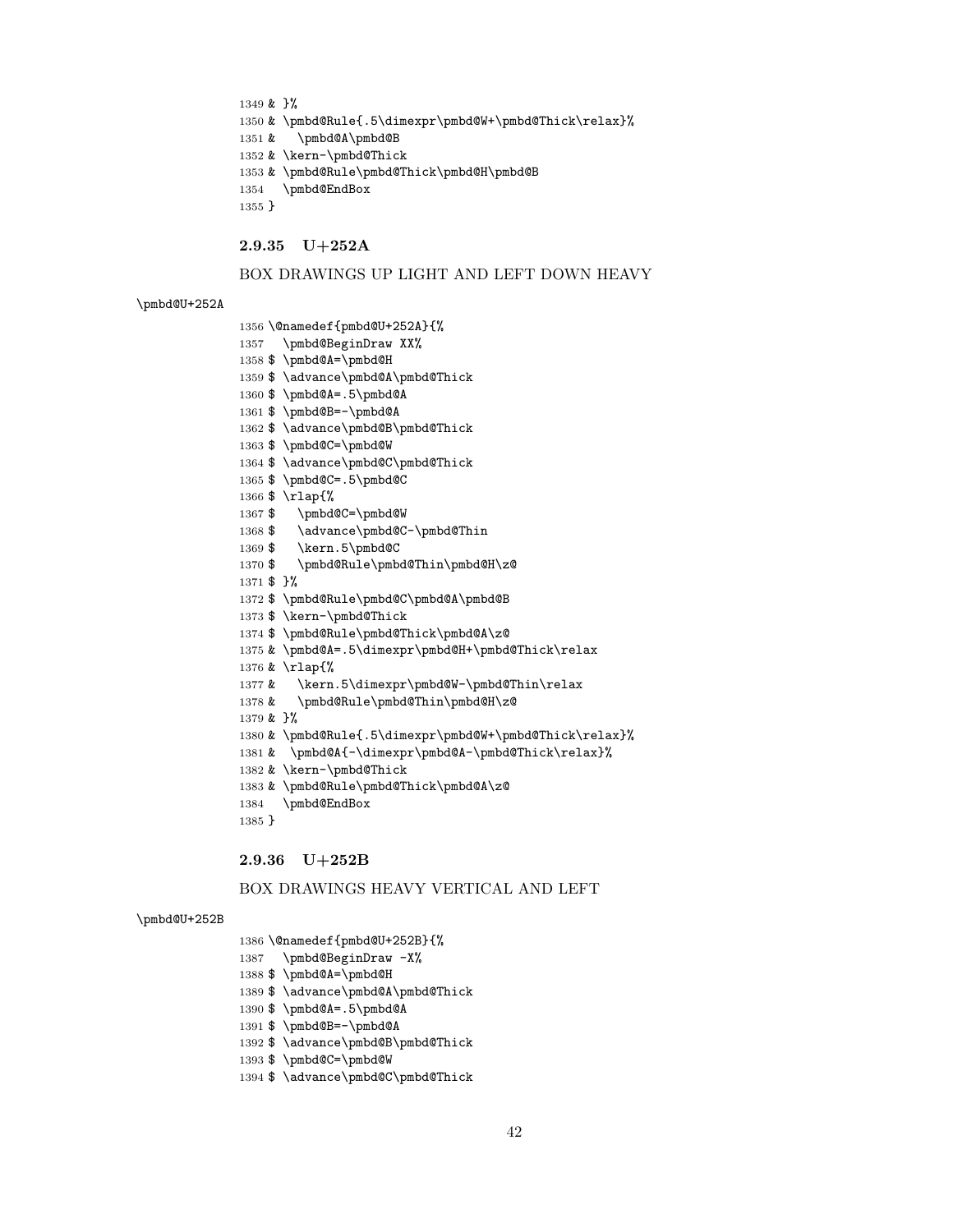```
1406 \@namedef{pmbd@U+252C}{%
1407 \pmbd@BeginDraw X-%
1408 $ \pmbd@A=\pmbd@H
1409 $ \advance\pmbd@A\pmbd@Thin
1410 $ \pmbd@A=.5\pmbd@A
1411 $ \pmbd@B=-\pmbd@A
1412 $ \advance\pmbd@B\pmbd@Thin
1413 $ \pmbd@C=\pmbd@W
1414 $ \advance\pmbd@C-\pmbd@Thin
1415 $ \rlap{%
1416 $ \kern.5\pmbd@C
```
\$ \pmbd@Rule{.5\pmbd@C}\pmbd@A\pmbd@B

 & \pmbd@A=.5\dimexpr\pmbd@H+\pmbd@Thick\relax & \pmbd@Rule{.5\dimexpr\pmbd@W+\pmbd@Thick\relax}% 1400 & \pmbd@A{\dimexpr-\pmbd@A+\pmbd@Thick\relax}%

BOX DRAWINGS LIGHT DOWN AND HORIZONTAL

\$ \pmbd@Rule\pmbd@Thick\pmbd@H\z@

& \pmbd@Rule\pmbd@Thick\pmbd@H\z@

\pmbd@UniDef\textSFvi{252C}

\$ \kern-\pmbd@Thick

& \kern-\pmbd@Thick

\pmbd@EndBox

2.9.37 U+252C

}

\textSFvi

\pmbd@U+252C

```
1417 $ \pmbd@Rule\pmbd@Thin\pmbd@A\z@
1418 $ }%
1419 $ \pmbd@Rule\pmbd@W\pmbd@A\pmbd@B
1420 & \pmbd@A=.5\dimexpr\pmbd@H+\pmbd@Thin\relax
1421 & \rlap{%
1422 & \kern.5\dimexpr\pmbd@W-\pmbd@Thin\relax
1423 & \pmbd@Rule\pmbd@Thin\pmbd@A\z@
1424 & }%
1425 & \pmbd@Rule\pmbd@W\pmbd@A
1426 & {\dimexpr-\pmbd@A+\pmbd@Thin\relax}%
1427 \pmbd@EndBox
1428 }
```
# 2.9.38 U+252D

# BOX DRAWINGS LEFT HEAVY AND RIGHT DOWN LIGHT

### \pmbd@U+252D

# \@namedef{pmbd@U+252D}{% 1430 \pmbd@BeginDraw XX% \$ \pmbd@A=\pmbd@H 1432 \$ \advance\pmbd@A\pmbd@Thin \$ \pmbd@A=.5\pmbd@A \$ \pmbd@B=-\pmbd@A \$ \advance\pmbd@B\pmbd@Thin \$ \pmbd@C=\pmbd@W \$ \advance\pmbd@C-\pmbd@Thin \$ \rlap{%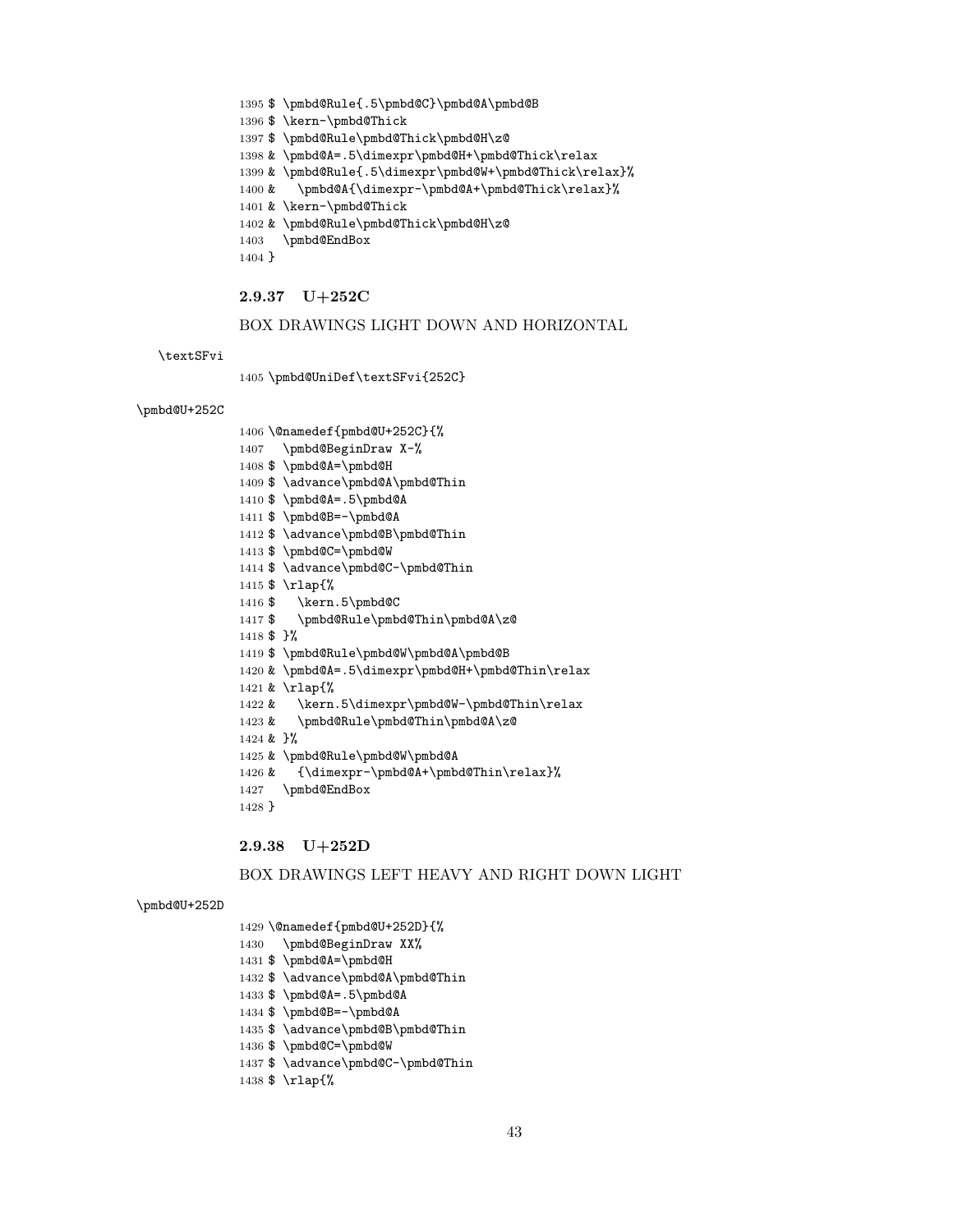- \$ \kern.5\pmbd@C
- \$ \rlap{%
- \$ }%
- \$ \pmbd@Rule{-\pmbd@C}\pmbd@A\pmbd@B
- 1486 \$ \advance\pmbd@C-\pmbd@W
- \$ \kern\pmbd@C
- \$ \pmbd@C=.5\pmbd@C
- 
- 1483 \$ \advance\pmbd@C-\pmbd@Thin
- \$ \pmbd@C=\pmbd@W
- 1481 \$ \advance\pmbd@B\pmbd@Thick
- 1480 \$ \pmbd@B=-\pmbd@A
- \$ \pmbd@A=.5\pmbd@A
- 1478 \$ \advance\pmbd@A\pmbd@Thick
- \$ \pmbd@A=\pmbd@H
- \$ \rlap{%
- \$ \advance\pmbd@C-\pmbd@Thin
- \$ \pmbd@C=\pmbd@W
- \$ \advance\pmbd@B\pmbd@Thin
- 
- \$ \pmbd@B=-\pmbd@A
- \$ \pmbd@A=.5\pmbd@A
- \$ \advance\pmbd@A\pmbd@Thin
- \$ \pmbd@A=\pmbd@H
- \pmbd@BeginDraw XX%

\$ \pmbd@A=\pmbd@H

1441 \$ \pmbd@A=.5\pmbd@A

1440 \$ \advance\pmbd@A\pmbd@Thick

- \@namedef{pmbd@U+252E}{%
- \pmbd@U+252E

#### BOX DRAWINGS RIGHT HEAVY AND LEFT DOWN LIGHT

# 2.9.39 U+252E

```
1442 \ \\\r\r\rho \bold@B=-\pm\bold@A \label{2.9} 1443 <br> \advanc\bold@A \end{2}\advance\pmbd@B\pmbd@Thick
1444 $ \pmbd@C=\pmbd@W
1445 $ \advance\pmbd@C\pmbd@Thin
1446 $ \pmbd@Rule{.5\pmbd@C}\pmbd@A\pmbd@B
1447 $ }%
1448 $ \rlap{%
1449 $ \kern.5\pmbd@C
1450 $ \pmbd@Rule\pmbd@Thin\pmbd@A\z@
1451 $ }%
1452 $ \pmbd@Rule\pmbd@W\pmbd@A\pmbd@B
1453 & \pmbd@A=.5\dimexpr\pmbd@H+\pmbd@Thin\relax
1454 & \rlap{%
1455 & \pmbd@A=.5\dimexpr\pmbd@H+\pmbd@Thick\relax
1456 & \pmbd@Rule{.5\dimexpr\pmbd@W+\pmbd@Thin\relax}%
1457 & \pmbd@A{\dimexpr-\pmbd@A+\pmbd@Thick\relax}%
1458 & }%
1459 & \rlap{%
1460 & \kern.5\dimexpr\pmbd@W-\pmbd@Thin\relax
1461 & \pmbd@Rule\pmbd@Thin\pmbd@A\z@
1462 & }%
1463 & \pmbd@Rule\pmbd@W\pmbd@A
1464 & {\dimexpr-\pmbd@A+\pmbd@Thin\relax}%
1465 \pmbd@EndBox
1466 }
```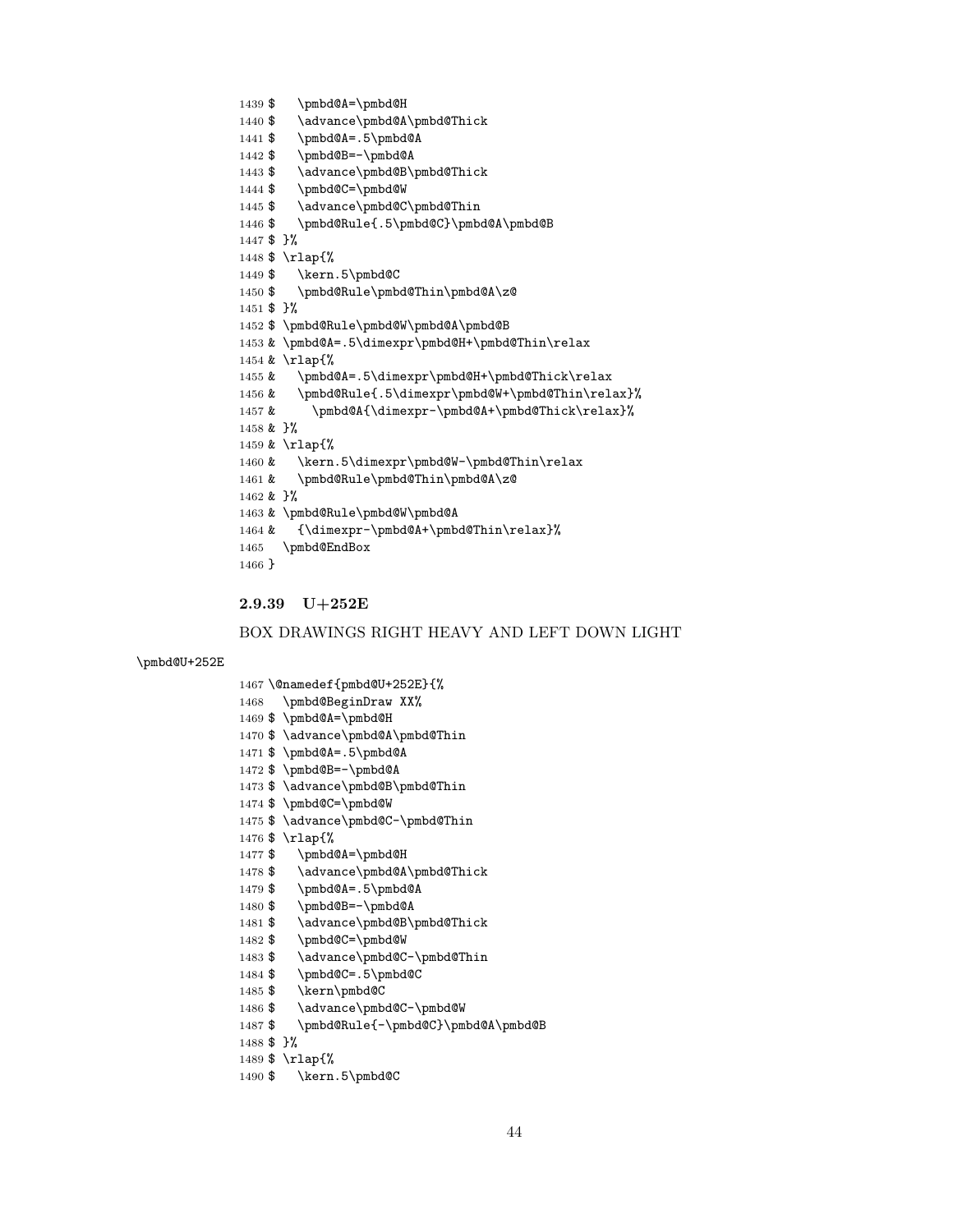```
1491 $ \pmbd@Rule\pmbd@Thin\pmbd@A\z@
1492 $ }%
1493 $ \pmbd@Rule\pmbd@W\pmbd@A\pmbd@B
1494 & \pmbd@A=.5\dimexpr\pmbd@H+\pmbd@Thin\relax
1495 & \rlap{%
1496 & \pmbd@A=.5\dimexpr\pmbd@H+\pmbd@Thick\relax
1497 & \pmbd@C=.5\dimexpr\pmbd@W-\pmbd@Thin\relax
1498 & \kern\pmbd@C
1499 & \pmbd@Rule{\dimexpr\pmbd@W-\pmbd@C\relax}%
1500 & \pmbd@A{\dimexpr-\pmbd@A+\pmbd@Thick\relax}%
1501 & }%
1502 & \rlap{%
1503 & \kern.5\dimexpr\pmbd@W-\pmbd@Thin\relax
1504 & \pmbd@Rule\pmbd@Thin\pmbd@A\z@
1505 & }%
1506 & \pmbd@Rule\pmbd@W\pmbd@A
1507 & {\dimexpr-\pmbd@A+\pmbd@Thin\relax}%
1508 \pmbd@EndBox
```
BOX DRAWINGS DOWN LIGHT AND HORIZONTAL HEAVY

}

\pmbd@U+252F

2.9.40 U+252F

 \@namedef{pmbd@U+252F}{% \pmbd@BeginDraw XX% \$ \pmbd@A=\pmbd@H

 \$ \pmbd@A=.5\pmbd@A \$ \pmbd@B=-\pmbd@A

\$ \pmbd@C=\pmbd@W

\$ \kern.5\pmbd@C

\$ \rlap{%

& \rlap{%

\pmbd@EndBox

2.9.41 U+2530

\$ }%

& }%

}

\pmbd@U+2530

\$ \advance\pmbd@A\pmbd@Thick

\$ \advance\pmbd@B\pmbd@Thick

\$ \advance\pmbd@C-\pmbd@Thin

\$ \pmbd@Rule\pmbd@Thin\pmbd@A\z@

\$ \pmbd@Rule\pmbd@W\pmbd@A\pmbd@B

& \pmbd@Rule\pmbd@Thin\pmbd@A\z@

& \pmbd@Rule\pmbd@W\pmbd@A

& \pmbd@A=.5\dimexpr\pmbd@H+\pmbd@Thick\relax

& \kern.5\dimexpr\pmbd@W-\pmbd@Thin\relax

& {\dimexpr-\pmbd@A+\pmbd@Thick\relax}%

BOX DRAWINGS DOWN HEAVY AND HORIZONTAL LIGHT

```
1533 \@namedef{pmbd@U+2530}{%
1534 \pmbd@BeginDraw XX%
1535 $ \pmbd@A=\pmbd@H
```

```
1536 $ \advance\pmbd@A\pmbd@Thin
```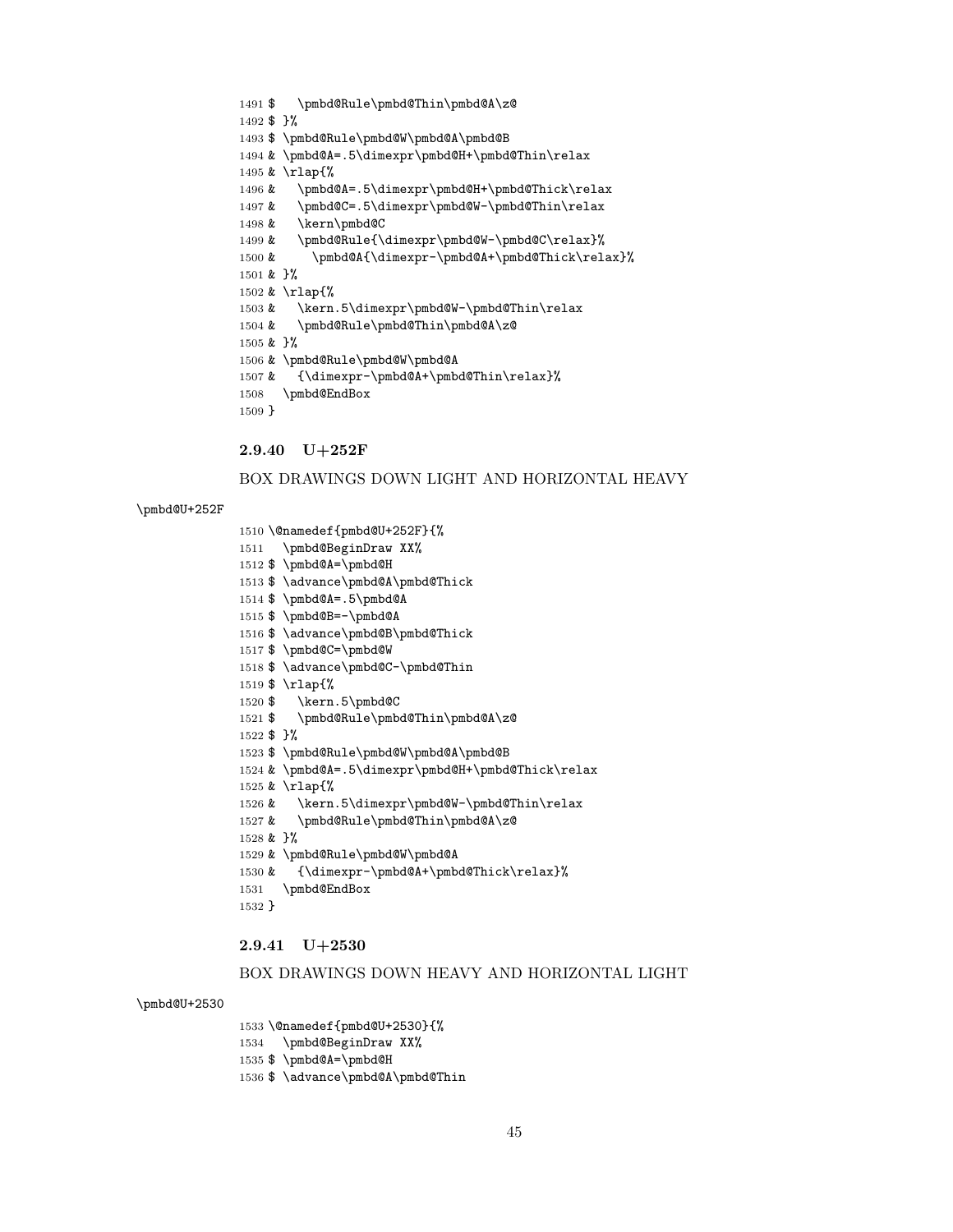```
1563 $ \pmbd@C=\pmbd@W
1564 $ \advance\pmbd@C\pmbd@Thick
1565 $ \pmbd@C=.5\pmbd@C
1566 $ \rlap{%
1567 $ \pmbd@A=\pmbd@H
1568 $ \advance\pmbd@A\pmbd@Thin
1569 $ \pmbd@A=.5\pmbd@A
1570 $ \pmbd@B=-\pmbd@A
1571 $ \advance\pmbd@B\pmbd@Thin
1572 $ \pmbd@Rule\pmbd@W\pmbd@A\pmbd@B
1573 $ }%
1574 $ \pmbd@Rule\pmbd@C\pmbd@A\pmbd@B
1575 $ \kern-\pmbd@Thick
1576 $ \pmbd@Rule\pmbd@Thick\pmbd@A\z@
1577 & \pmbd@A=.5\dimexpr\pmbd@H+\pmbd@Thick\relax
1578 & \rlap{%
1579 & \pmbd@A=.5\dimexpr\pmbd@H+\pmbd@Thin\relax
1580 & \pmbd@Rule\pmbd@W\pmbd@A
1581 & {\dimexpr-\pmbd@A+\pmbd@Thin\relax}%
1582 & }%
1583 & \pmbd@Rule{.5\dimexpr\pmbd@W+\pmbd@Thick\relax}%
1584 & \pmbd@A{-\dimexpr\pmbd@A-\pmbd@Thick\relax}%
1585 & \kern-\pmbd@Thick
1586 & \pmbd@Rule\pmbd@Thick\pmbd@A\z@
1587 \pmbd@EndBox
1588 }
```

```
1556 \@namedef{pmbd@U+2531}{%
1557 \pmbd@BeginDraw XX%
1558 $ \pmbd@A=\pmbd@H
1559 $ \advance\pmbd@A\pmbd@Thick
1560 $ \pmbd@A=.5\pmbd@A
```

```
\pmbd@U+2531
```
# BOX DRAWINGS RIGHT LIGHT AND LEFT DOWN HEAVY

```
2.9.42 U+2531
```
\$ \pmbd@B=-\pmbd@A

\$ \advance\pmbd@B\pmbd@Thick

```
1537 $ \pmbd@A=.5\pmbd@A
1538 $ \pmbd@B=-\pmbd@A
1539 $ \advance\pmbd@B\pmbd@Thin
1540 $ \pmbd@C=\pmbd@W
1541 $ \advance\pmbd@C-\pmbd@Thick
1542 $ \rlap{%
1543 $ \kern.5\pmbd@C
1544 $ \pmbd@Rule\pmbd@Thick\pmbd@A\z@
1545 $ }%
1546 $ \pmbd@Rule\pmbd@W\pmbd@A\pmbd@B
1547 & \pmbd@A=.5\dimexpr\pmbd@H+\pmbd@Thin\relax
1548 & \rlap{%
1549 & \kern.5\dimexpr\pmbd@W-\pmbd@Thick\relax
1550 & \pmbd@Rule\pmbd@Thick\pmbd@A\z@
1551 & }%
1552 & \pmbd@Rule\pmbd@W\pmbd@A
1553 & {\dimexpr-\pmbd@A+\pmbd@Thin\relax}%
1554 \pmbd@EndBox
1555 }
```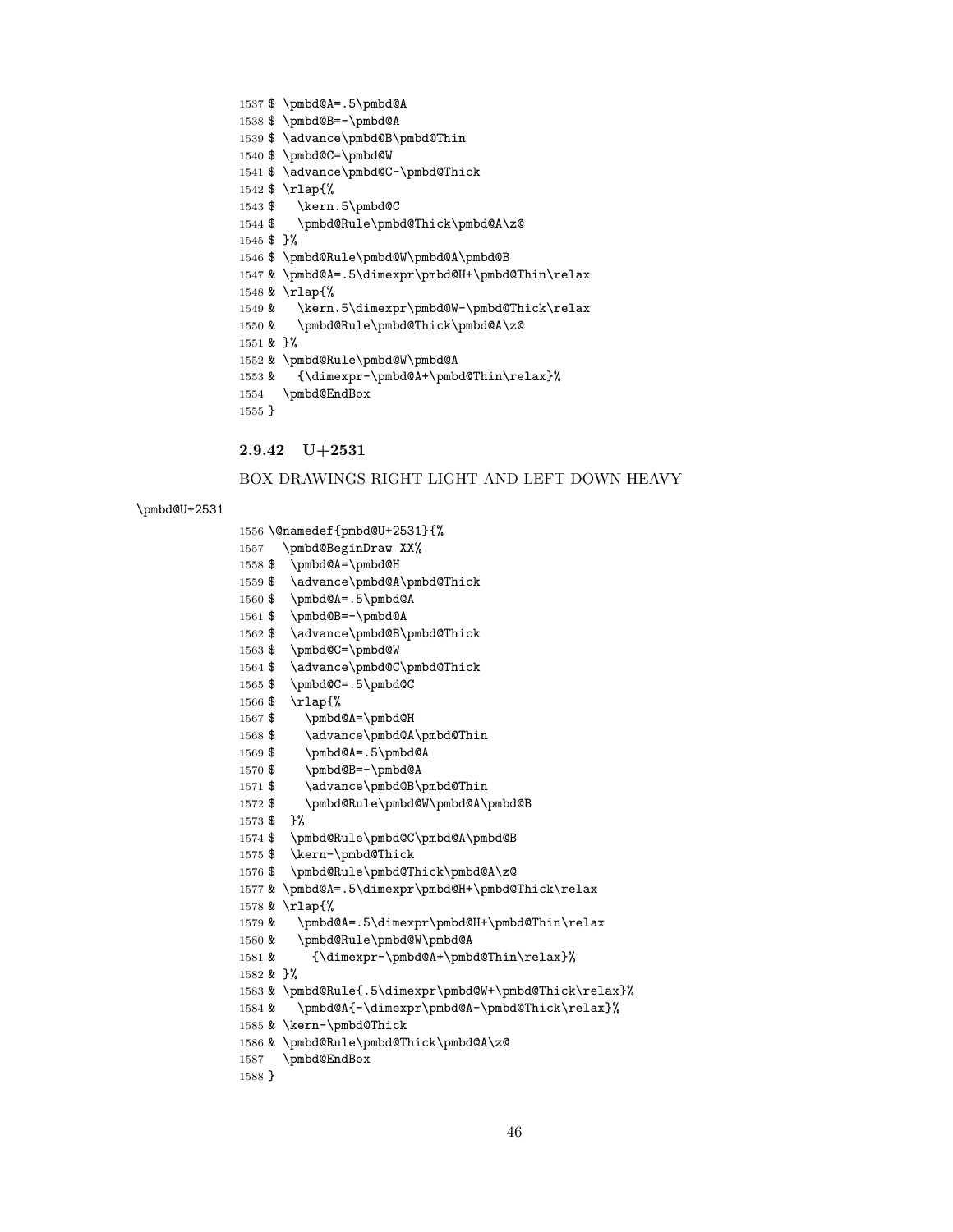2.9.43 U+2532

#### BOX DRAWINGS LEFT LIGHT AND RIGHT DOWN HEAVY

#### \pmbd@U+2532

```
1589 \@namedef{pmbd@U+2532}{%
1590 \pmbd@BeginDraw XX%
1591 $ \pmbd@A=\pmbd@H
1592 $ \advance\pmbd@A\pmbd@Thick
1593 $ \pmbd@A=.5\pmbd@A
1594 $ \pmbd@B=-\pmbd@A
1595 $ \advance\pmbd@B\pmbd@Thick
1596 $ \pmbd@C=\pmbd@W
1597 $ \advance\pmbd@C-\pmbd@Thick
1598 $ \pmbd@C=.5\pmbd@C
1599 $ \pmbd@D=\pmbd@W
1600 $ \advance\pmbd@D-\pmbd@C
1601 $ \rlap{%
1602 $ \pmbd@A=\pmbd@H
1603 $ \advance\pmbd@A\pmbd@Thin
1604 $ \pmbd@A=.5\pmbd@A
1605 $ \pmbd@B=-\pmbd@A
1606 $ \advance\pmbd@B\pmbd@Thin
1607 $ \pmbd@Rule\pmbd@W\pmbd@A\pmbd@B
1608 $ }%
1609 $ \kern\pmbd@C
1610 $ \pmbd@Rule\pmbd@Thick\pmbd@A\z@
1611 $ \kern-\pmbd@Thick
1612 $ \pmbd@Rule\pmbd@D\pmbd@A\pmbd@B
1613 & \pmbd@A=.5\dimexpr\pmbd@H+\pmbd@Thick\relax
1614 & \pmbd@C=.5\dimexpr\pmbd@W-\pmbd@Thick\relax
1615 & \rlap{%
1616 & \pmbd@A=.5\dimexpr\pmbd@H+\pmbd@Thin\relax
1617 & \pmbd@Rule\pmbd@W\pmbd@A
1618 & {\dimexpr-\pmbd@A+\pmbd@Thin\relax}%
1619 & }%
1620 & \kern\pmbd@C
1621 & \pmbd@Rule\pmbd@Thick\pmbd@A\z@
1622 & \kern-\pmbd@Thick
1623 & \pmbd@Rule{\dimexpr\pmbd@W-\pmbd@C\relax}%
1624 & \pmbd@A{-\dimexpr\pmbd@A-\pmbd@Thick\relax}%
1625 \pmbd@EndBox
1626 }
```
2.9.44 U+2533

#### BOX DRAWINGS HEAVY DOWN AND HORIZONTAL

#### \pmbd@U+2533

```
1627 \@namedef{pmbd@U+2533}{%
1628 \pmbd@BeginDraw -X%
1629 $ \pmbd@A=\pmbd@H
1630 $ \advance\pmbd@A\pmbd@Thick
1631 $ \pmbd@A=.5\pmbd@A
1632 $ \pmbd@B=-\pmbd@A
1633 $ \advance\pmbd@B\pmbd@Thick
1634 $ \pmbd@C=\pmbd@W
1635 $ \advance\pmbd@C-\pmbd@Thick
1636 $ \rlap{%
```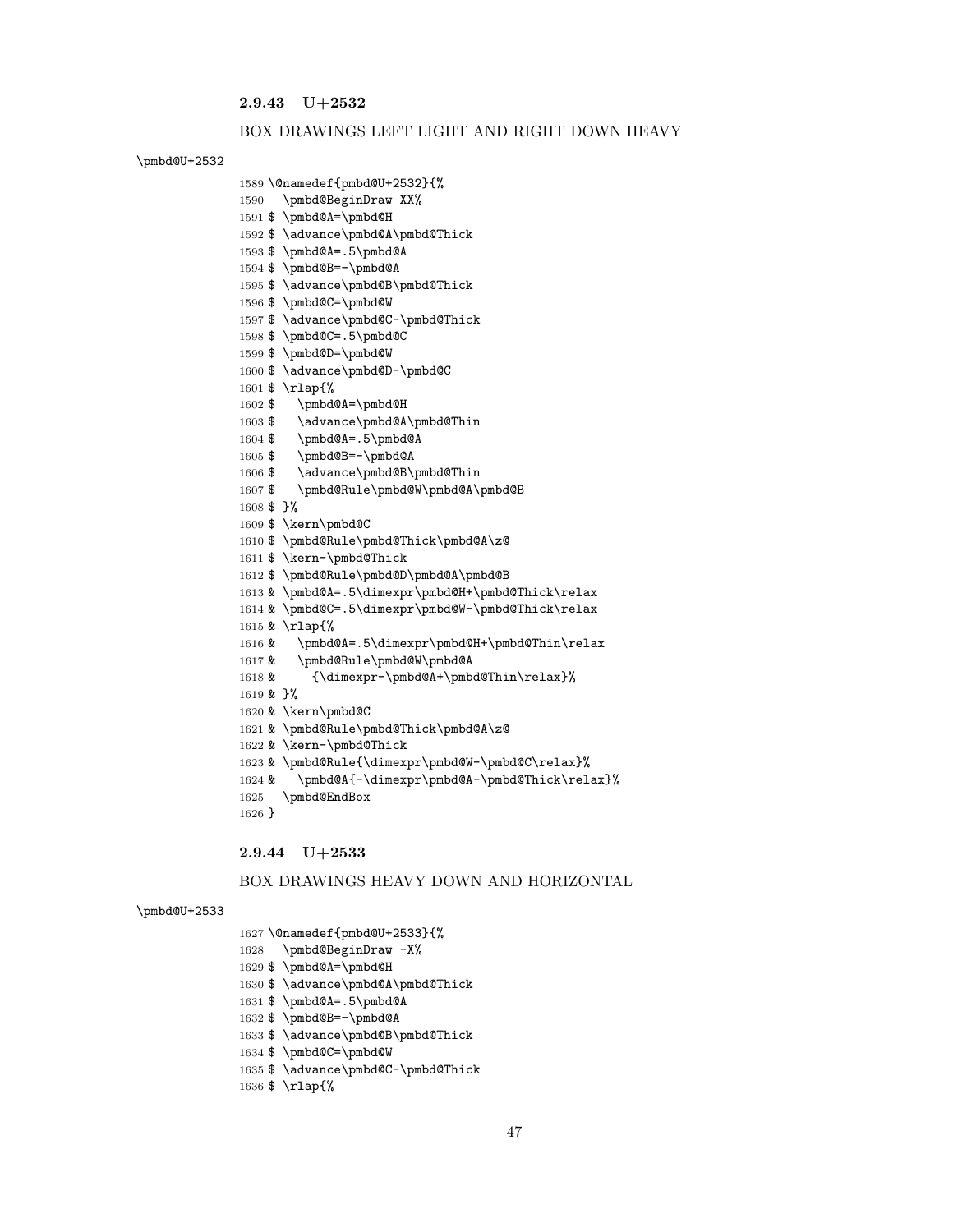#### 

2.9.46 U+2535

\pmbd@EndBox

# BOX DRAWINGS LEFT HEAVY AND RIGHT UP LIGHL

### \pmbd@U+2535

- 
- \@namedef{pmbd@U+2535}{%
- 

\$ \kern.5\pmbd@C

\$ }%

& }%

}

\textSFvii

\pmbd@U+2534

& \rlap{%

\pmbd@EndBox

2.9.45 U+2534

\$ \pmbd@Rule\pmbd@Thick\pmbd@A\z@

& \pmbd@A=.5\dimexpr\pmbd@H+\pmbd@Thick\relax

1643 & \kern.5\dimexpr\pmbd@W-\pmbd@Thick\relax

& {\dimexpr-\pmbd@A+\pmbd@Thick\relax}%

BOX DRAWINGS LIGHT UP AND HORIZONTAL

\$ \pmbd@Rule\pmbd@W\pmbd@A\pmbd@B

& \pmbd@Rule\pmbd@Thick\pmbd@A\z@

& \pmbd@Rule\pmbd@W\pmbd@A

\pmbd@UniDef\textSFvii{2534}

 \@namedef{pmbd@U+2534}{% \pmbd@BeginDraw X-% \$ \pmbd@A=\pmbd@H

 \$ \pmbd@A=.5\pmbd@A \$ \pmbd@B=-\pmbd@A

\$ \pmbd@C=\pmbd@W

\$ \kern.5\pmbd@C

\$ \rlap{%

& \rlap{%

& }%

}

\$ }%

\$ \advance\pmbd@A\pmbd@Thin

1657 \$ \advance\pmbd@B\pmbd@Thin

\$ \advance\pmbd@C-\pmbd@Thin

\$ \pmbd@Rule\pmbd@W\pmbd@A\pmbd@B

\$ \pmbd@Rule\pmbd@Thin\pmbd@H\pmbd@B

& \pmbd@Rule\pmbd@W\pmbd@A\pmbd@B

 & \pmbd@A=.5\dimexpr\pmbd@H+\pmbd@Thin\relax 1666 & \pmbd@B=\dimexpr-\pmbd@A+\pmbd@Thin\relax

 & \kern.5\dimexpr\pmbd@W-\pmbd@Thin\relax & \pmbd@Rule\pmbd@Thin\pmbd@H\pmbd@B

- 
- \pmbd@BeginDraw XX%
- 
- 
- 
- 
- 
- 
- 
- 
- 
- 
- 
- 
- 
- \$ \pmbd@A=\pmbd@H
- 

\$ \advance\pmbd@B\pmbd@Thin

- \$ \advance\pmbd@A\pmbd@Thin
- \$ \pmbd@A=.5\pmbd@A
- \$ \pmbd@B=-\pmbd@A
-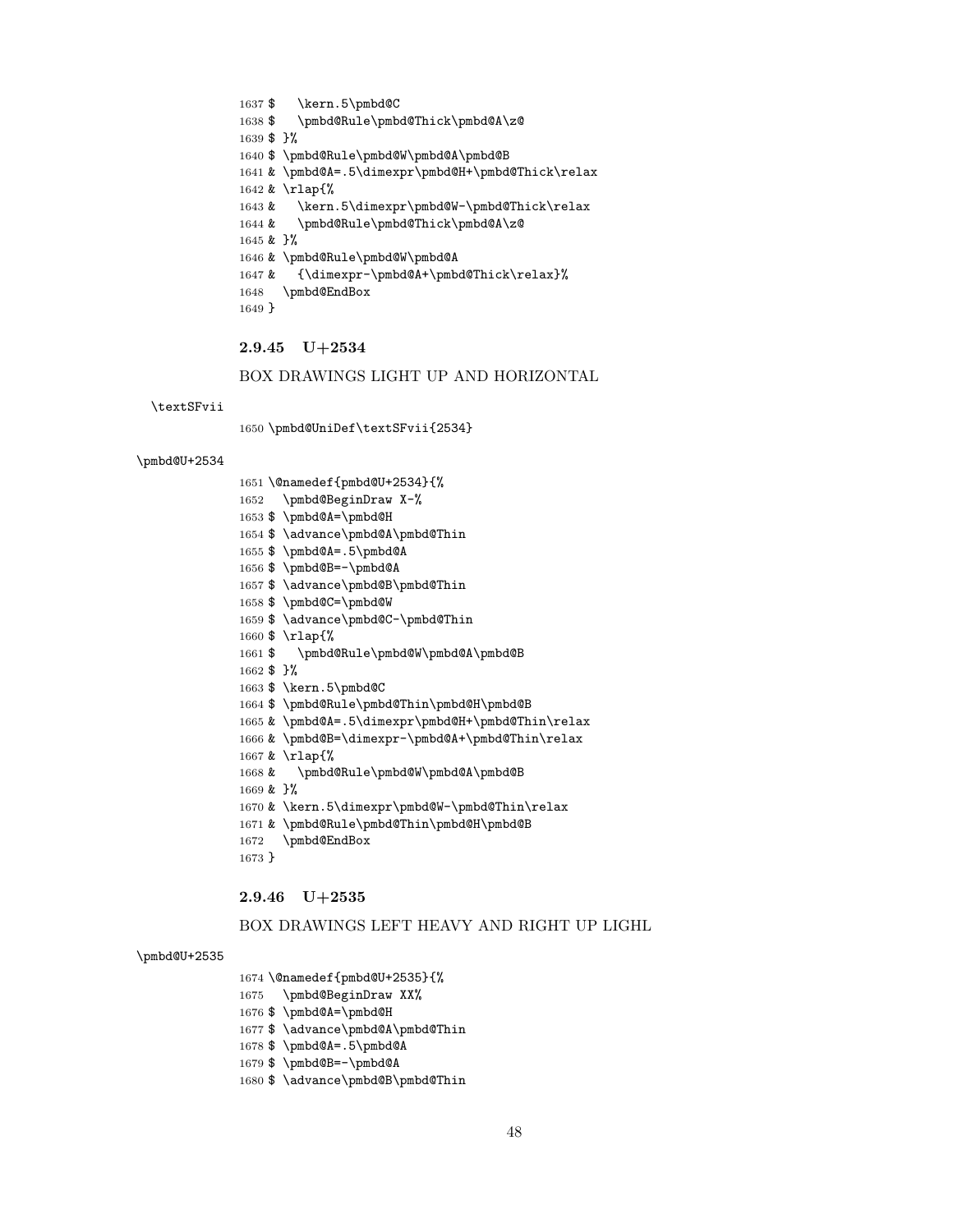- 
- 1731 \$ \advance\pmbd@C-\pmbd@Thin
- 
- 1729 \$ \advance\pmbd@B\pmbd@Thick

1727 \$ \pmbd@A=.5\pmbd@A

- 1728 \$ \pmbd@B=-\pmbd@A
- 
- 

\$ \pmbd@A=\pmbd@H

2.9.47 U+2536

 \@namedef{pmbd@U+2536}{% \pmbd@BeginDraw XX% \$ \pmbd@A=\pmbd@H

 \$ \pmbd@A=.5\pmbd@A \$ \pmbd@B=-\pmbd@A

\$ \pmbd@C=\pmbd@W

\$ \rlap{%

 \$ }% \$ \rlap{%

\$ \advance\pmbd@A\pmbd@Thin

1718 \$ \advance\pmbd@B\pmbd@Thin

\$ \advance\pmbd@C-\pmbd@Thin

\$ \pmbd@Rule\pmbd@W\pmbd@A\pmbd@B

\pmbd@U+2536

- 
- 1730 \$ \pmbd@C=\pmbd@W

1726 \$ \advance\pmbd@A\pmbd@Thick

- 
- 
- 1732 \$ \pmbd@C=.5\pmbd@C

 \$ \rlap{% \$ \pmbd@A=\pmbd@H 1688 \$ \advance\pmbd@A\pmbd@Thick \$ \pmbd@A=.5\pmbd@A \$ \pmbd@B=-\pmbd@A 1691 \$ \advance\pmbd@B\pmbd@Thick \$ \pmbd@C=\pmbd@W 1693 \$ \advance\pmbd@C\pmbd@Thin \$ \pmbd@Rule{.5\pmbd@C}\pmbd@A\pmbd@B \$ }% \$ \kern.5\pmbd@C \$ \pmbd@Rule\pmbd@Thin\pmbd@H\pmbd@B & \pmbd@A=.5\dimexpr\pmbd@H+\pmbd@Thin\relax & \pmbd@B=\dimexpr-\pmbd@A+\pmbd@Thin\relax & \rlap{% & \pmbd@Rule\pmbd@W\pmbd@A\pmbd@B & }% & \rlap{% 1704 & \pmbd@A=.5\dimexpr\pmbd@H+\pmbd@Thick\relax & \pmbd@Rule{.5\dimexpr\pmbd@W+\pmbd@Thin\relax}% 1706 & \pmbd@A{\dimexpr-\pmbd@A+\pmbd@Thick\relax}% & }% & \kern.5\dimexpr\pmbd@W-\pmbd@Thin\relax & \pmbd@Rule\pmbd@Thin\pmbd@H\pmbd@B \pmbd@EndBox }

BOX DRAWINGS RIGHT HEAVY AND LEFT UP LIGHT

\$ \pmbd@C=\pmbd@W

\$ \rlap{%

\$ }%

\$ \advance\pmbd@C-\pmbd@Thin

\$ \pmbd@Rule\pmbd@W\pmbd@A\pmbd@B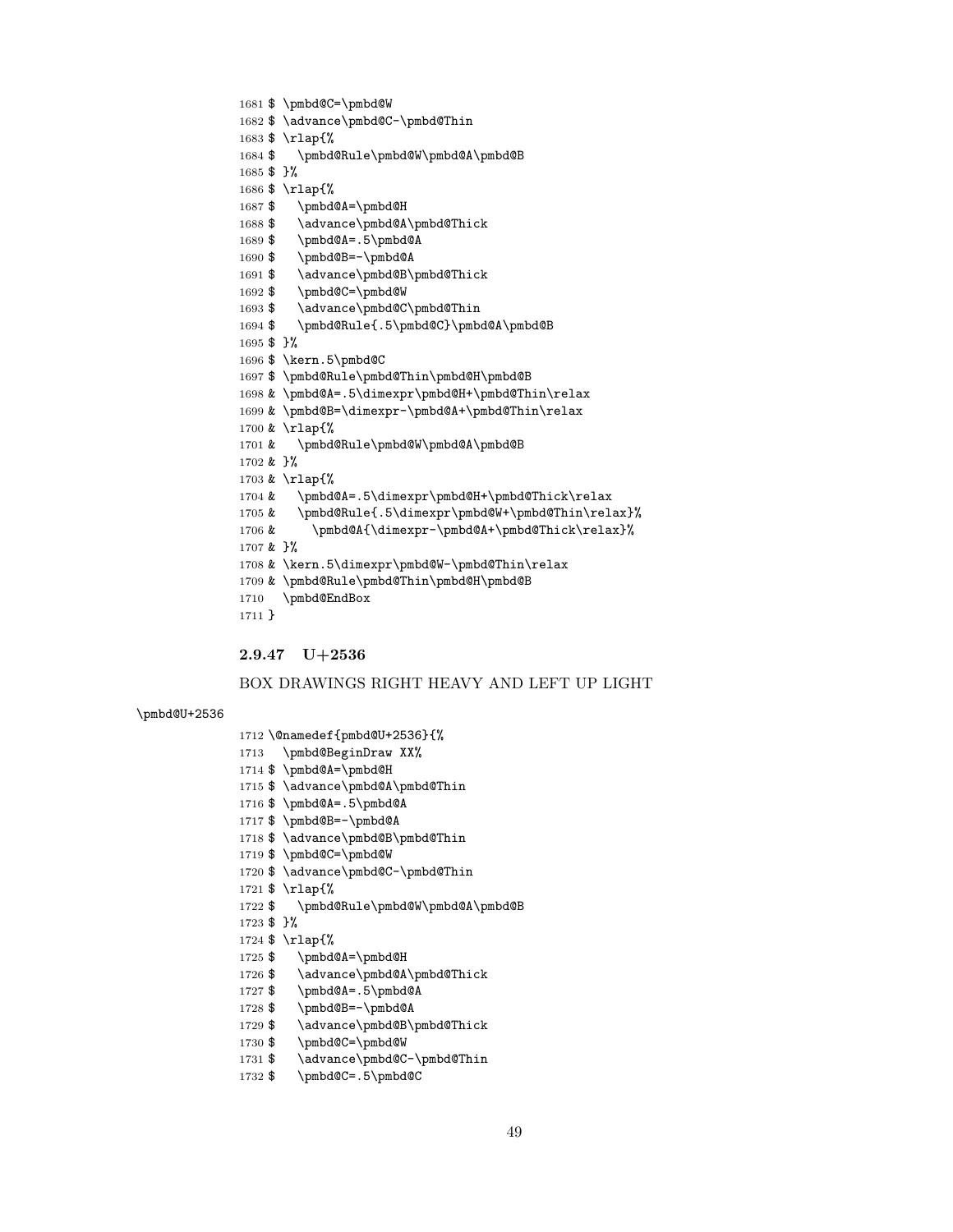#### 

### BOX DRAWINGS UP HEAVY AND HORIZONTAL LIGHT

#### \pmbd@U+2538

\@namedef{pmbd@U+2538}{%

}

# \pmbd@EndBox

- & \pmbd@Rule\pmbd@Thin\pmbd@H\pmbd@B
- & \kern.5\dimexpr\pmbd@W-\pmbd@Thin\relax
- & }%

2.9.49 U+2538

- & \pmbd@Rule\pmbd@W\pmbd@A\pmbd@B
- & \rlap{%
- & \pmbd@B=\dimexpr-\pmbd@A+\pmbd@Thick\relax
- 1769 & \pmbd@A=.5\dimexpr\pmbd@H+\pmbd@Thick\relax
- \$ \pmbd@Rule\pmbd@Thin\pmbd@H\pmbd@B
- \$ \kern.5\pmbd@C
- \$ }%
- 
- \$ \pmbd@Rule\pmbd@W\pmbd@A\pmbd@B
- \$ \rlap{%
- 
- 
- \$ \advance\pmbd@C-\pmbd@Thin
- 
- 
- 
- 
- 
- 
- 
- 
- 
- 
- 
- 
- 
- 
- 
- 
- 
- 
- 
- 
- 
- 
- 
- 
- 
- 
- \$ \pmbd@C=\pmbd@W
- 1761 \$\advance\pmbd@B\pmbd@Thick
- 
- \$ \pmbd@B=-\pmbd@A
- 
- \$ \pmbd@A=.5\pmbd@A
- 1758 \$ \advance\pmbd@A\pmbd@Thick
- \pmbd@BeginDraw XX% \$ \pmbd@A=\pmbd@H
- \@namedef{pmbd@U+2537}{%

#### \pmbd@U+2537

### BOX DRAWINGS UP LIGHT AND HORIZONTAL HEAVY

#### 2.9.48 U+2537

\$ \kern\pmbd@C

\$ \kern.5\pmbd@C

\$ }%

1734 \$ \advance\pmbd@C-\pmbd@W

\$ \pmbd@Rule{-\pmbd@C}\pmbd@A\pmbd@B

\$ \pmbd@Rule\pmbd@Thin\pmbd@H\pmbd@B

1739 & \pmbd@A=.5\dimexpr\pmbd@H+\pmbd@Thin\relax & \pmbd@B=\dimexpr-\pmbd@A+\pmbd@Thin\relax & \rlap{% & \pmbd@Rule\pmbd@W\pmbd@A\pmbd@B & }% & \rlap{% 1745 & \pmbd@A=.5\dimexpr\pmbd@H+\pmbd@Thick\relax & \pmbd@C=.5\dimexpr\pmbd@W-\pmbd@Thin\relax & \kern\pmbd@C & \pmbd@Rule{\dimexpr\pmbd@W-\pmbd@C\relax}% 1749 & \pmbd@A{\dimexpr-\pmbd@A+\pmbd@Thick\relax}% & }% & \kern.5\dimexpr\pmbd@W-\pmbd@Thin\relax & \pmbd@Rule\pmbd@Thin\pmbd@H\pmbd@B \pmbd@EndBox }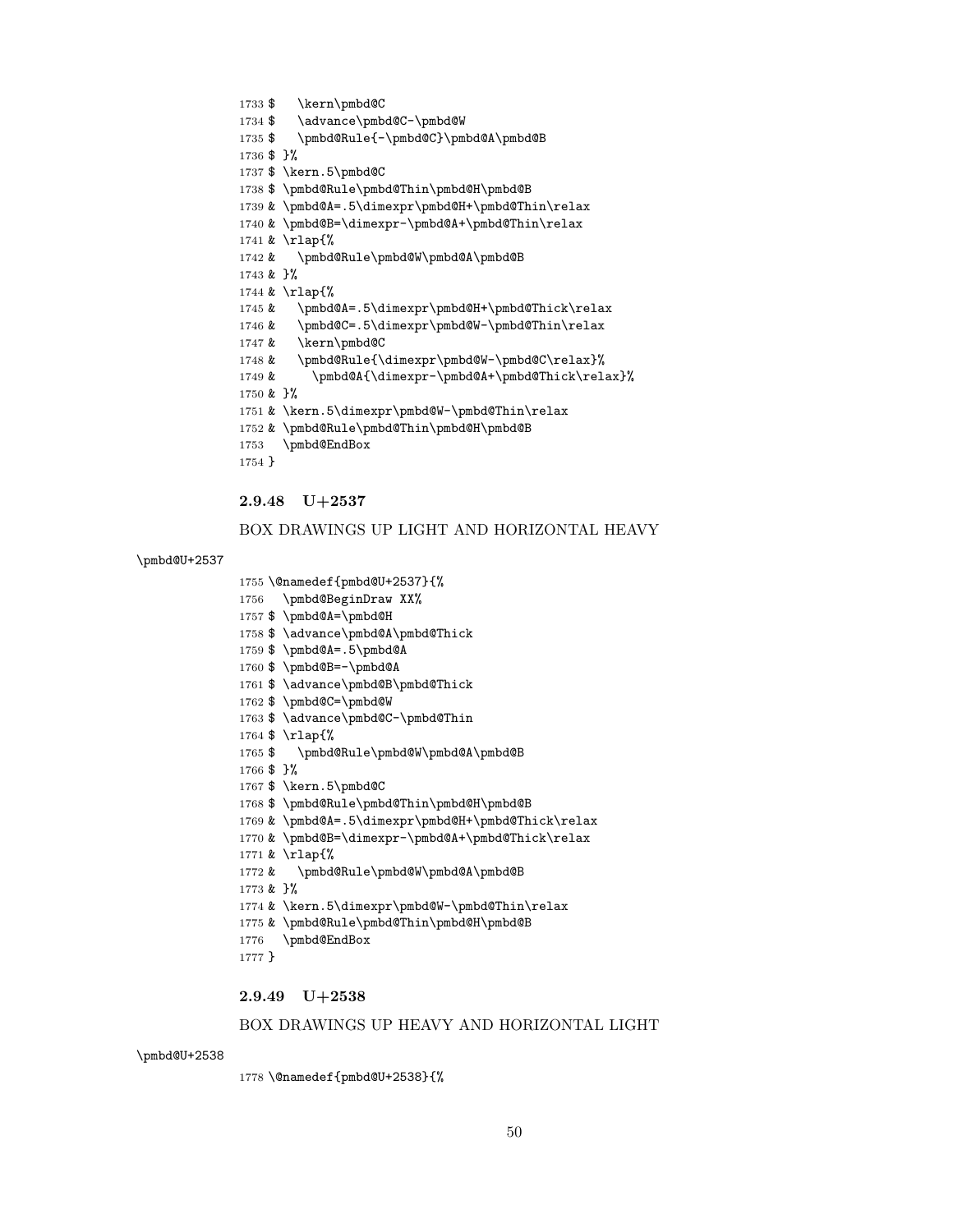```
1817 $ \pmbd@Rule\pmbd@W\pmbd@A\pmbd@B
1818 $ }%
1819 $ \pmbd@Rule\pmbd@C\pmbd@A\pmbd@B
1820 $ \kern-\pmbd@Thick
1821 $ \pmbd@Rule\pmbd@Thick\pmbd@H\pmbd@B
1822 & \pmbd@A=.5\dimexpr\pmbd@H+\pmbd@Thick\relax
1823 & \pmbd@B=\dimexpr-\pmbd@A+\pmbd@Thick\relax
1824 & \rlap{%
1825 & \pmbd@A=.5\dimexpr\pmbd@H+\pmbd@Thin\relax
1826 & \pmbd@Rule\pmbd@W\pmbd@A
1827 & {\dimexpr-\pmbd@A+\pmbd@Thin\relax}%
1828 & }%
1829 & \pmbd@Rule{.5\dimexpr\pmbd@W+\pmbd@Thick\relax}%
1830 & \pmbd@A\pmbd@B
```
- \$ \pmbd@B=-\pmbd@A 1816 \$ \advance\pmbd@B\pmbd@Thin
- \$ \pmbd@A=.5\pmbd@A
- 1813 \$ \advance\pmbd@A\pmbd@Thin
- \$ \pmbd@A=\pmbd@H
- 
- \$ \rlap{%
- \$ \pmbd@C=.5\pmbd@C
- \$ \advance\pmbd@C\pmbd@Thick
- 
- \$ \pmbd@C=\pmbd@W
- 
- \$ \advance\pmbd@B\pmbd@Thick
- 
- \$ \pmbd@B=-\pmbd@A
- 
- \$ \pmbd@A=.5\pmbd@A
- 1804 \$ \advance\pmbd@A\pmbd@Thick
- \$ \pmbd@A=\pmbd@H
- \pmbd@BeginDraw XX%

1779 \pmbd@BeginDraw XX% \$ \pmbd@A=\pmbd@H

 \$ \pmbd@A=.5\pmbd@A \$ \pmbd@B=-\pmbd@A

\$ \pmbd@C=\pmbd@W

\$ \rlap{%

1781 \$\advance\pmbd@A\pmbd@Thin

1784 \$ \advance\pmbd@B\pmbd@Thin

\$ \advance\pmbd@C-\pmbd@Thick

\@namedef{pmbd@U+2539}{%

### \pmbd@U+2539

# BOX DRAWINGS RIGHT LIGHT AND LEFT UP HEAVY

# 2.9.50 U+2539

 \$ \pmbd@Rule\pmbd@W\pmbd@A\pmbd@B \$ }% \$ \kern.5\pmbd@C \$ \pmbd@Rule\pmbd@Thin\pmbd@H\pmbd@B & \pmbd@A=.5\dimexpr\pmbd@H+\pmbd@Thin\relax & \pmbd@B=\dimexpr-\pmbd@A+\pmbd@Thin\relax & \rlap{% & \pmbd@Rule\pmbd@W\pmbd@A\pmbd@B & }% 1797 & \kern.5\dimexpr\pmbd@W-\pmbd@Thick\relax & \pmbd@Rule\pmbd@Thin\pmbd@H\pmbd@B \pmbd@EndBox }

####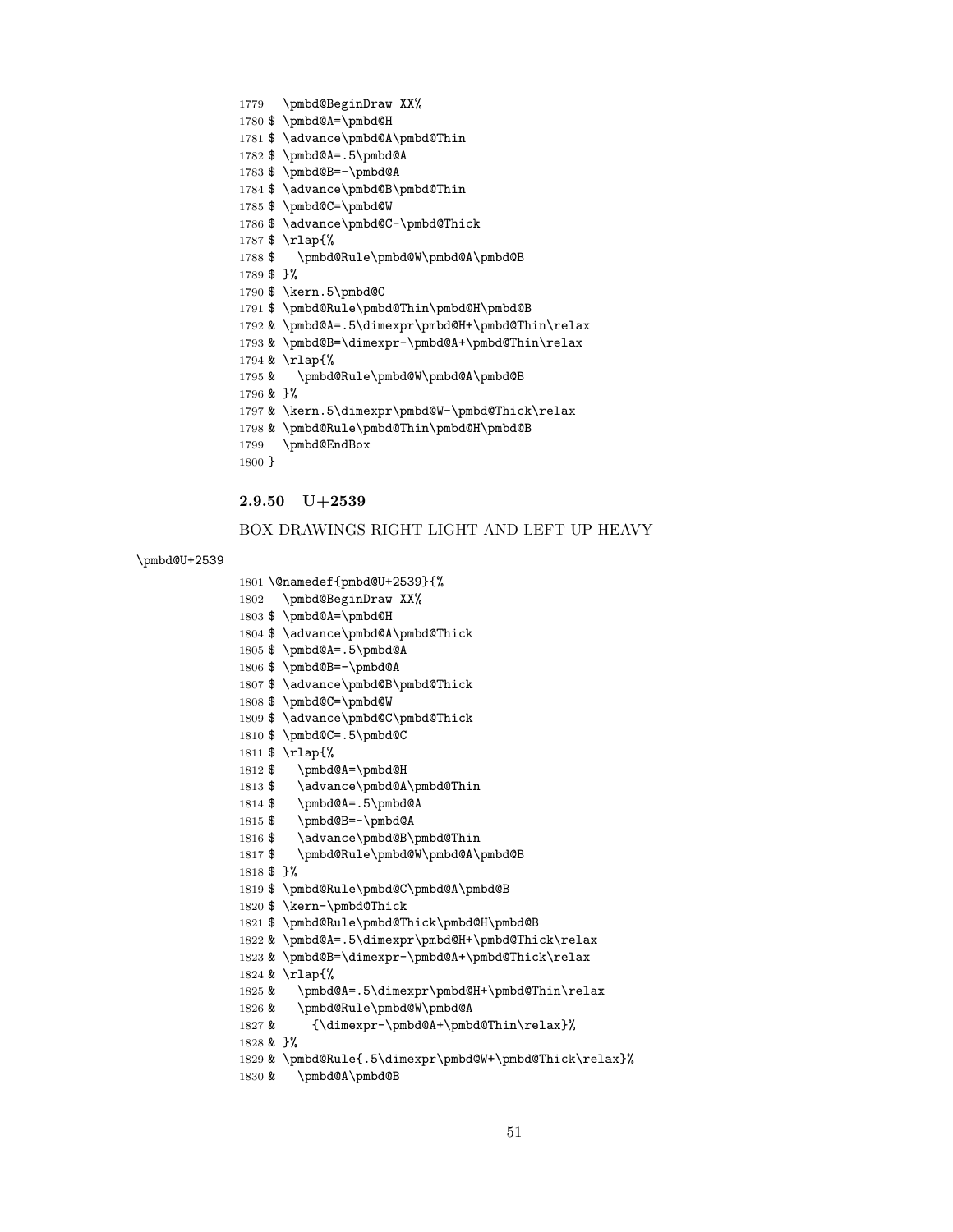& \kern-\pmbd@Thick & \pmbd@Rule\pmbd@Thick\pmbd@H\pmbd@B \pmbd@EndBox }

# 2.9.51 U+253A

### BOX DRAWINGS LEFT LIGHT AND RIGHT UP HEAVY

#### \pmbd@U+253A

 \@namedef{pmbd@U+253A}{% \pmbd@BeginDraw XX% \$ \pmbd@A=\pmbd@H \$ \advance\pmbd@A\pmbd@Thick \$ \pmbd@A=.5\pmbd@A \$ \pmbd@B=-\pmbd@A \$ \advance\pmbd@B\pmbd@Thick \$ \pmbd@C=\pmbd@W \$ \advance\pmbd@C-\pmbd@Thick \$ \pmbd@C=.5\pmbd@C \$ \pmbd@D=\pmbd@W \$ \advance\pmbd@D-\pmbd@C \$ \rlap{% \$ \pmbd@A=\pmbd@H 1849 \$ \advance\pmbd@A\pmbd@Thin \$ \pmbd@A=.5\pmbd@A 1851 \$ \pmbd@B=-\pmbd@A 1852 \$ \advance\pmbd@B\pmbd@Thin \$ \pmbd@Rule\pmbd@W\pmbd@A\pmbd@B \$ }% \$ \kern\pmbd@C \$ \pmbd@Rule\pmbd@Thick\pmbd@H\pmbd@B \$ \kern-\pmbd@Thick \$ \pmbd@Rule\pmbd@D\pmbd@A\pmbd@B & \pmbd@A=.5\dimexpr\pmbd@H+\pmbd@Thick\relax & \pmbd@B=\dimexpr-\pmbd@A+\pmbd@Thick\relax & \pmbd@C=.5\dimexpr\pmbd@W-\pmbd@Thick\relax & \rlap{% & \pmbd@A=.5\dimexpr\pmbd@H+\pmbd@Thin\relax & \pmbd@Rule\pmbd@W\pmbd@A & {\dimexpr-\pmbd@A+\pmbd@Thin\relax}% & }% & \kern\pmbd@C & \pmbd@Rule\pmbd@Thick\pmbd@H\pmbd@B & \kern-\pmbd@Thin & \pmbd@Rule{\dimexpr\pmbd@W-\pmbd@C\relax}\pmbd@A\pmbd@B \pmbd@EndBox

#### }

#### 2.9.52 U+253B

### BOX DRAWINGS HEAVY UP AND HORIZONTAL

#### \pmbd@U+253B

 \@namedef{pmbd@U+253B}{% \pmbd@BeginDraw -X% \$ \pmbd@A=\pmbd@H

1876 \$ \advance\pmbd@A\pmbd@Thick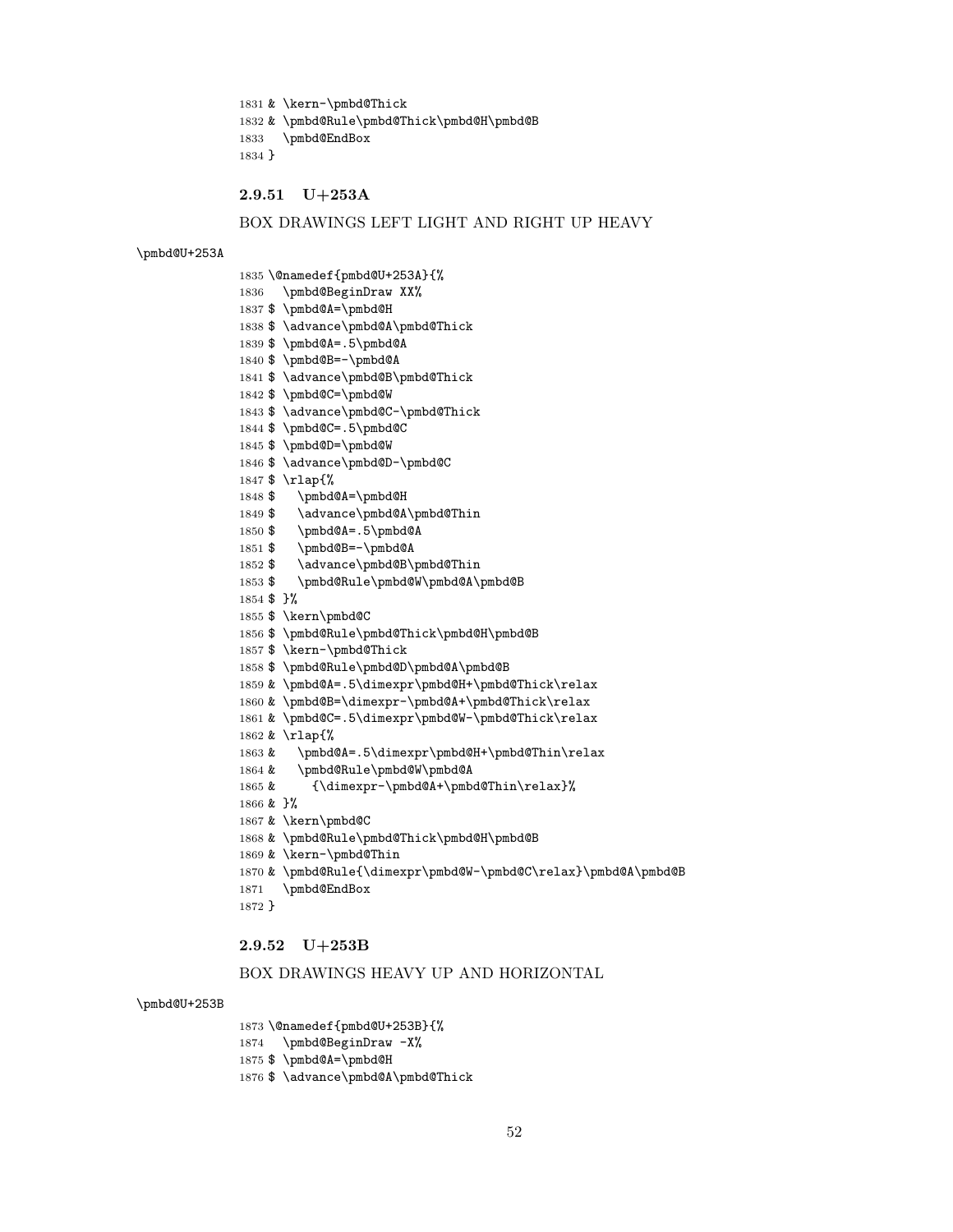```
1877 $ \pmbd@A=.5\pmbd@A
1878 $ \pmbd@B=-\pmbd@A
1879 $ \advance\pmbd@B\pmbd@Thick
1880 $ \pmbd@C=\pmbd@W
1881 $ \advance\pmbd@C-\pmbd@Thick
1882 $ \rlap{%
1883 $ \pmbd@Rule\pmbd@W\pmbd@A\pmbd@B
1884 $ }%
1885 $ \kern.5\pmbd@C
1886 $ \pmbd@Rule\pmbd@Thick\pmbd@H\pmbd@B
1887 & \pmbd@A=.5\dimexpr\pmbd@H+\pmbd@Thick\relax
1888 & \pmbd@B=\dimexpr-\pmbd@A+\pmbd@Thick\relax
1889 & \rlap{%
1890 & \pmbd@Rule\pmbd@W\pmbd@A\pmbd@B
1891 & }%
1892 & \kern.5\dimexpr\pmbd@W-\pmbd@Thick\relax
1893 & \pmbd@Rule\pmbd@Thick\pmbd@H\pmbd@B
1894 \pmbd@EndBox
```

```
1895 }
2.9.53 U+253C
BOX DRAWINGS LIGHT VERTICAL AND HORIZONTAL
```

```
\textSFv
```
\pmbd@UniDef\textSFv{253C}

#### \pmbd@U+253C

```
1897 \@namedef{pmbd@U+253C}{%
```

```
1898 \pmbd@BeginDraw X-%
```
- \$ \pmbd@A=\pmbd@H
- \$ \advance\pmbd@A\pmbd@Thin
- 
- \$ \pmbd@A=.5\pmbd@A
- \$ \pmbd@B=-\pmbd@A
- \$ \advance\pmbd@B\pmbd@Thin
- \$ \pmbd@Rule\pmbd@W\pmbd@A\pmbd@B
- & \dimen@=.5\dimexpr\pmbd@H+\pmbd@Thin\relax
- & \pmbd@Rule\pmbd@W\dimen@{-\dimexpr\dimen@-\pmbd@Thin\relax}%
- \kern-\pmbd@W
- \$ \pmbd@A=\pmbd@W
- \$ \advance\pmbd@A-\pmbd@Thin
- \$ \pmbd@A=.5\pmbd@A
- \$ \kern\pmbd@A
- & \kern.5\dimexpr\pmbd@W-\pmbd@Thin\relax
- \pmbd@Rule\pmbd@Thin\pmbd@H\z@
- \pmbd@EndBox
- }

#### 2.9.54 U+253D

## BOX DRAWINGS LEFT HEAVY AND RIGHT VERTICAL LIGHT

#### \pmbd@U+253D

\@namedef{pmbd@U+253D}{%

- \pmbd@BeginDraw XX%
- \rlap{%
- \$ \pmbd@A=\pmbd@H
- 1920 \$ \advance\pmbd@A\pmbd@Thick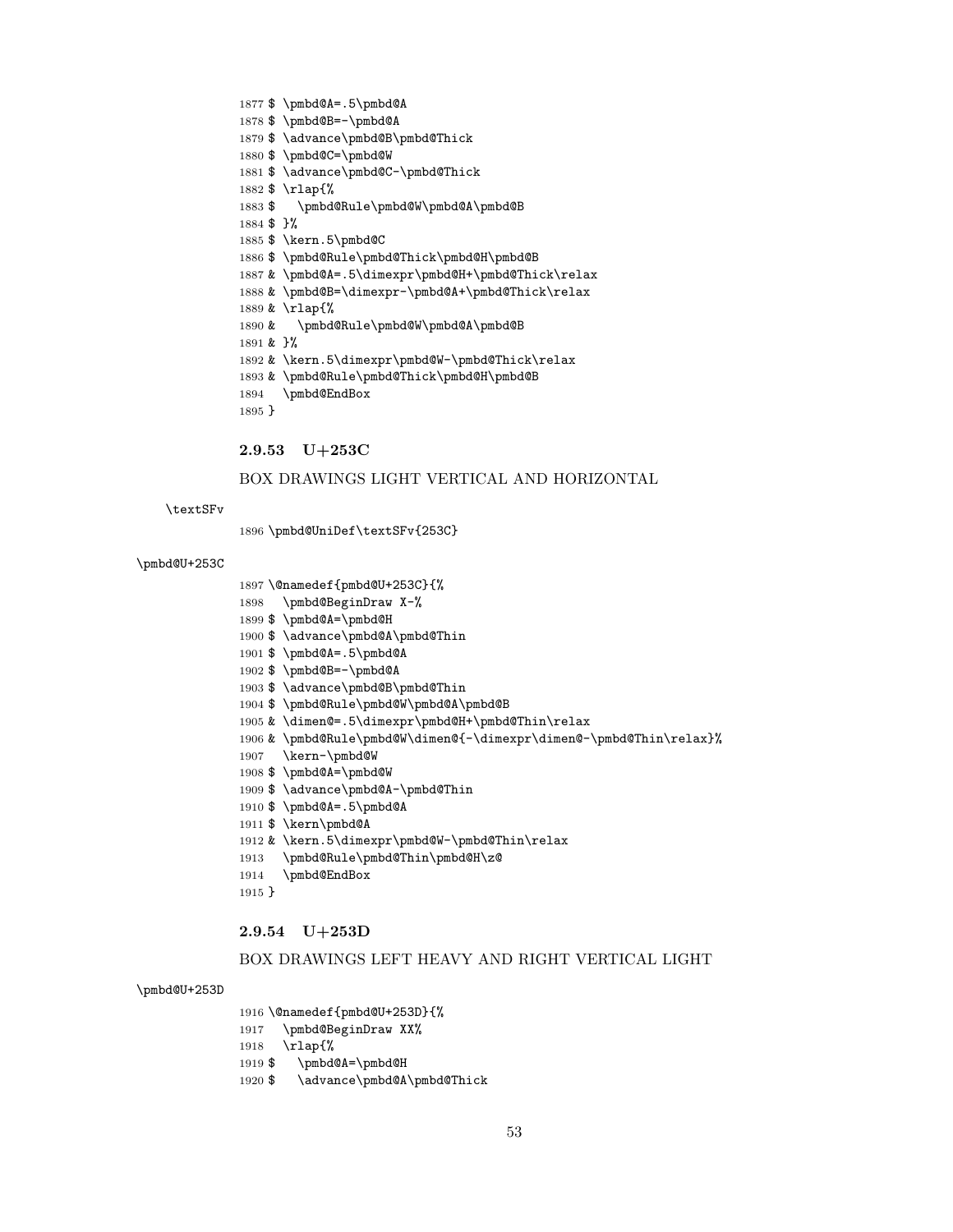```
54
```

```
1965 }%
1966 $ \pmbd@A=\pmbd@H
1968 $ \pmbd@A=.5\pmbd@A
```
 \@namedef{pmbd@U+253E}{% \pmbd@BeginDraw XX%

1957 \$ \advance\pmbd@A\pmbd@Thick

1960 \$ \advance\pmbd@B\pmbd@Thick

& \pmbd@Rule{.5\pmbd@W}\pmbd@A

\$ \pmbd@Rule{.5\pmbd@W}\pmbd@A\pmbd@B

& \pmbd@A=.5\dimexpr\pmbd@H+\pmbd@Thick\relax

1964 & {\dimexpr-\pmbd@A+\pmbd@Thick\relax}%

 \kern.5\pmbd@W \$ \pmbd@A=\pmbd@H

 \$ \pmbd@A=.5\pmbd@A \$ \pmbd@B=-\pmbd@A

- \$ \advance\pmbd@A\pmbd@Thin
- \$ \pmbd@B=-\pmbd@A
- 
- \$ \advance\pmbd@B\pmbd@Thin
- 

2.9.55 U+253E

\rlap{%

\pmbd@U+253E

- 
- 
- \$ \pmbd@C=\pmbd@W
- 1972 \$ \advance\pmbd@C\pmbd@Thin

```
1924 $ \pmbd@Rule{.5\pmbd@W}\pmbd@A\pmbd@B
1925 & \pmbd@A=.5\dimexpr\pmbd@H+\pmbd@Thick\relax
1926 & \pmbd@Rule{.5\pmbd@W}\pmbd@A
1927 & {\dimexpr-\pmbd@A+\pmbd@Thick\relax}%
1928 }%
1929 $ \pmbd@A=\pmbd@H
1930 $ \advance\pmbd@A\pmbd@Thin
1931 $ \pmbd@A=.5\pmbd@A
1932 $ \pmbd@B=-\pmbd@A
1933 $ \advance\pmbd@B\pmbd@Thin
1934 $ \pmbd@C=\pmbd@W
1935 $ \advance\pmbd@C-\pmbd@Thin
1936 $ \pmbd@C=.5\pmbd@C
1937 $ \pmbd@D=\pmbd@W
1938 $ \advance\pmbd@D-\pmbd@C
1939 $ \kern\pmbd@C
1940 $ \pmbd@Rule\pmbd@Thin\pmbd@H\z@
1941 $ \kern-\pmbd@Thin
1942 $ \pmbd@Rule\pmbd@D\pmbd@A\pmbd@B
1943 & \pmbd@A=.5\dimexpr\pmbd@H+\pmbd@Thin\relax
1944 & \pmbd@C=.5\dimexpr\pmbd@W-\pmbd@Thin\relax
1945 & \kern\pmbd@C
1946 & \pmbd@Rule\pmbd@Thin\pmbd@H\z@
1947 & \kern-\pmbd@Thin
1948 & \pmbd@Rule{\dimexpr\pmbd@W-\pmbd@C\relax}\pmbd@A
1949 & {-\dimexpr\pmbd@A-\pmbd@Thin\relax}%
1950 \pmbd@EndBox
1951 }
```
BOX DRAWINGS RIGHT HEAVY AND LEFT VERTICAL LIGHT

 \$ \pmbd@A=.5\pmbd@A \$ \pmbd@B=-\pmbd@A

\$ \advance\pmbd@B\pmbd@Thick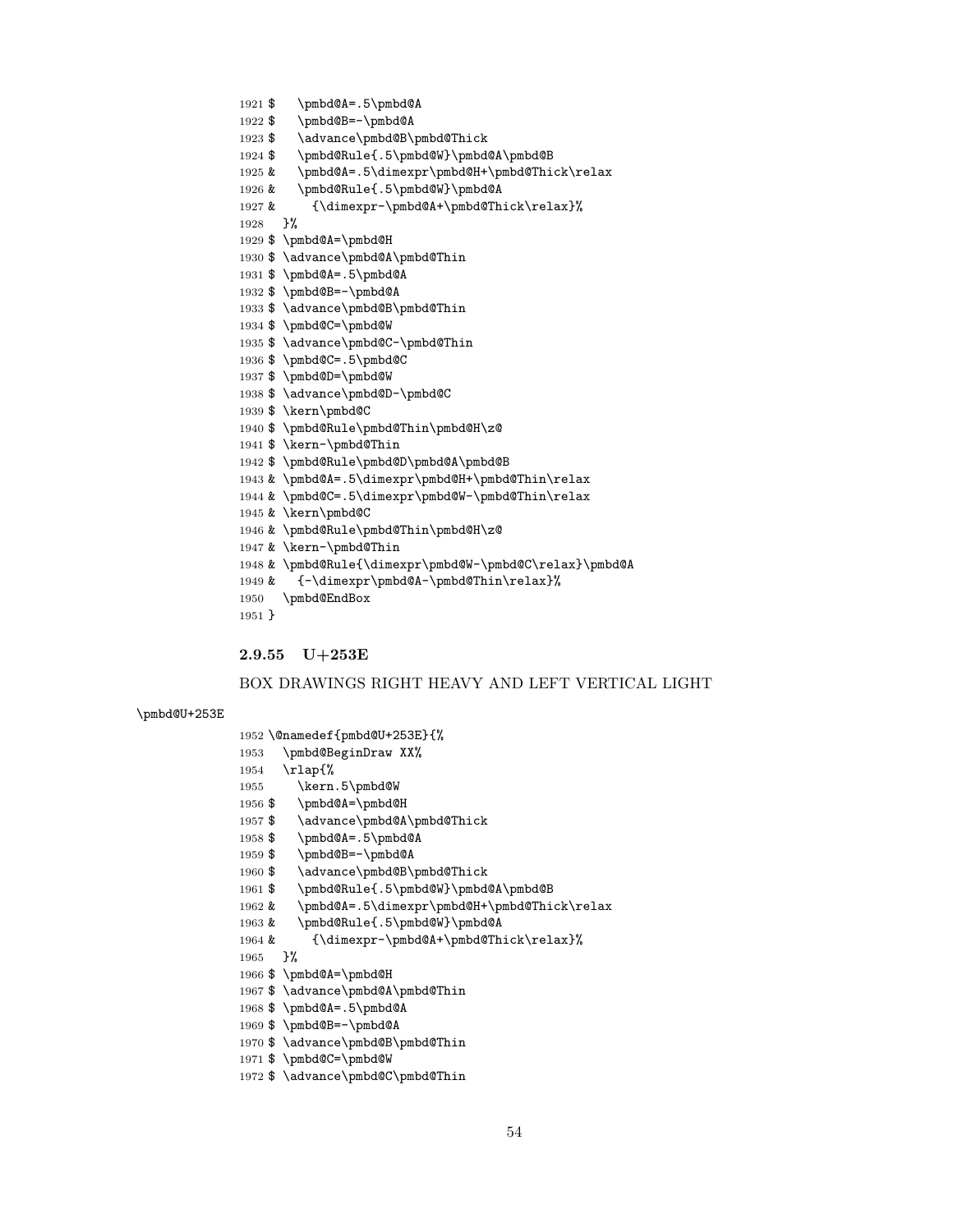- \$ \rlap{%
- \$ \advance\pmbd@C-\pmbd@Thin

\$ \advance\pmbd@B\pmbd@Thin

- 
- 
- 
- 
- 
- 
- 
- 
- 
- 
- \$ \pmbd@C=\pmbd@W
- 
- \$ \pmbd@B=-\pmbd@A

\$ \pmbd@A=\pmbd@H

\$ \pmbd@Rule{.5\pmbd@C}\pmbd@A\pmbd@B

 & \pmbd@A=.5\dimexpr\pmbd@H+\pmbd@Thin\relax & \pmbd@Rule{.5\dimexpr\pmbd@W+\pmbd@Thin\relax}% & \pmbd@A{\dimexpr-\pmbd@A+\pmbd@Thin\relax}%

BOX DRAWINGS RIGHT HEAVY AND LEFT VERTICAL LIGHT

& \pmbd@Rule\pmbd@W\dimen@{-\dimexpr\dimen@-\pmbd@Thick\relax}%

BOX DRAWINGS UP HEAVY AND DOWN HORIZONTAL LIGHT

\$ \pmbd@Rule\pmbd@Thin\pmbd@H\z@

& \pmbd@Rule\pmbd@Thin\pmbd@H\z@

\$ \kern-\pmbd@Thin

& \kern-\pmbd@Thin

\pmbd@EndBox

2.9.56 U+253F

 \@namedef{pmbd@U+253F}{% \pmbd@BeginDraw XX% \$ \pmbd@A=\pmbd@H

 \$ \pmbd@A=.5\pmbd@A \$ \pmbd@B=-\pmbd@A

 \kern-\pmbd@W \$ \pmbd@A=\pmbd@W

\pmbd@EndBox

2.9.57 U+2540

\rlap{%

}%

}

 \$ \pmbd@A=.5\pmbd@A \$ \kern\pmbd@A

\$ \advance\pmbd@A\pmbd@Thick

 \$ \advance\pmbd@B\pmbd@Thick \$ \pmbd@Rule\pmbd@W\pmbd@A\pmbd@B

\$ \advance\pmbd@A-\pmbd@Thin

\pmbd@Rule\pmbd@Thin\pmbd@H\z@

& \dimen@=.5\dimexpr\pmbd@H+\pmbd@Thick\relax

& \kern.5\dimexpr\pmbd@W-\pmbd@Thin\relax

}

\pmbd@U+253F

\pmbd@U+2540

- 
- \$ \advance\pmbd@A\pmbd@Thin
- 
- 
- 
- 
- 
- 
- 
- 
- 
- 
- 
- 
- 

\$ \pmbd@C=\pmbd@W

\$ \kern.5\pmbd@C

 \@namedef{pmbd@U+2540}{% \pmbd@BeginDraw XX%

\$ \advance\pmbd@C-\pmbd@Thick

 & \kern.5\dimexpr\pmbd@W-\pmbd@Thick\relax \pmbd@Rule\pmbd@Thick\pmbd@H{-.5\pmbd@H}%

- \$ \pmbd@A=.5\pmbd@A
- 
- 
- 
- 
- 
- 
- 
- 
-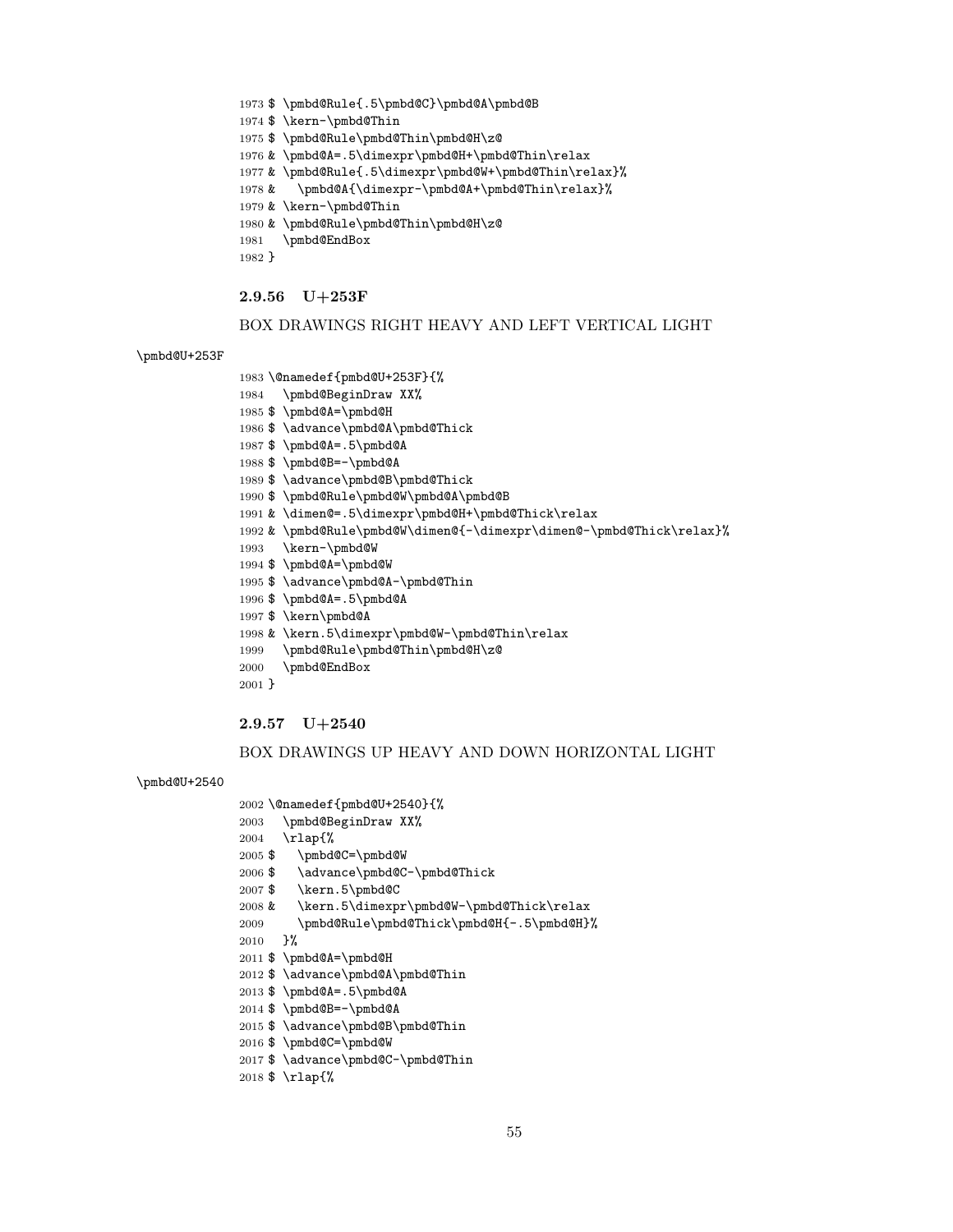### BOX DRAWINGS VERTICAL HEAVY AND HORIZONTAL LIGHT

\pmbd@U+2542

 \@namedef{pmbd@U+2542}{% \pmbd@BeginDraw XX% \$ \pmbd@A=\pmbd@H

- 2.9.59 U+2542
- & \pmbd@Rule\pmbd@Thin\pmbd@H\pmbd@B
- & \kern.5\dimexpr\pmbd@W-\pmbd@Thin\relax
- & \pmbd@Rule\pmbd@W\pmbd@A\pmbd@B & }%
- & \rlap{%
- & \pmbd@A=.5\dimexpr\pmbd@H+\pmbd@Thin\relax & \pmbd@B=\dimexpr-\pmbd@A+\pmbd@Thin\relax
- \$ \pmbd@Rule\pmbd@Thin\pmbd@H\pmbd@B
- \$ \kern.5\pmbd@C
- \$ }%
- \$ \pmbd@Rule\pmbd@W\pmbd@A\pmbd@B
- 
- \$ \rlap{%
- \$ \advance\pmbd@C-\pmbd@Thin
- \$ \pmbd@C=\pmbd@W

\pmbd@EndBox

}

- \$ \advance\pmbd@B\pmbd@Thin
- \$ \pmbd@B=-\pmbd@A
- \$ \pmbd@A=.5\pmbd@A
- \$ \advance\pmbd@A\pmbd@Thin
- \$ \pmbd@A=\pmbd@H
- \pmbd@Rule\pmbd@Thick{.5\pmbd@H}\z@ }%
- & \kern.5\dimexpr\pmbd@W-\pmbd@Thick\relax
- \$ \advance\pmbd@C-\pmbd@Thick \$ \kern.5\pmbd@C
- \$ \pmbd@C=\pmbd@W
- \rlap{%

\pmbd@U+2541

- \pmbd@BeginDraw XX%
- \@namedef{pmbd@U+2541}{%
- BOX DRAWINGS DOWN HEAVY AND UP HORIZONTAL LIGHT
- 2.9.58 U+2541
- }
- \pmbd@EndBox
- & {\dimexpr-\pmbd@A+\pmbd@Thin\relax}%
- & \pmbd@Rule\pmbd@W\pmbd@A
- & \pmbd@Rule\pmbd@Thin\pmbd@A\z@ & }%
- & \kern.5\dimexpr\pmbd@W-\pmbd@Thin\relax
- & \rlap{%
- & \pmbd@A=.5\dimexpr\pmbd@H+\pmbd@Thin\relax
- 
- \$ \pmbd@Rule\pmbd@W\pmbd@A\pmbd@B
- \$ }%
- \$ \pmbd@Rule\pmbd@Thin\pmbd@A\z@
- \$ \kern.5\pmbd@C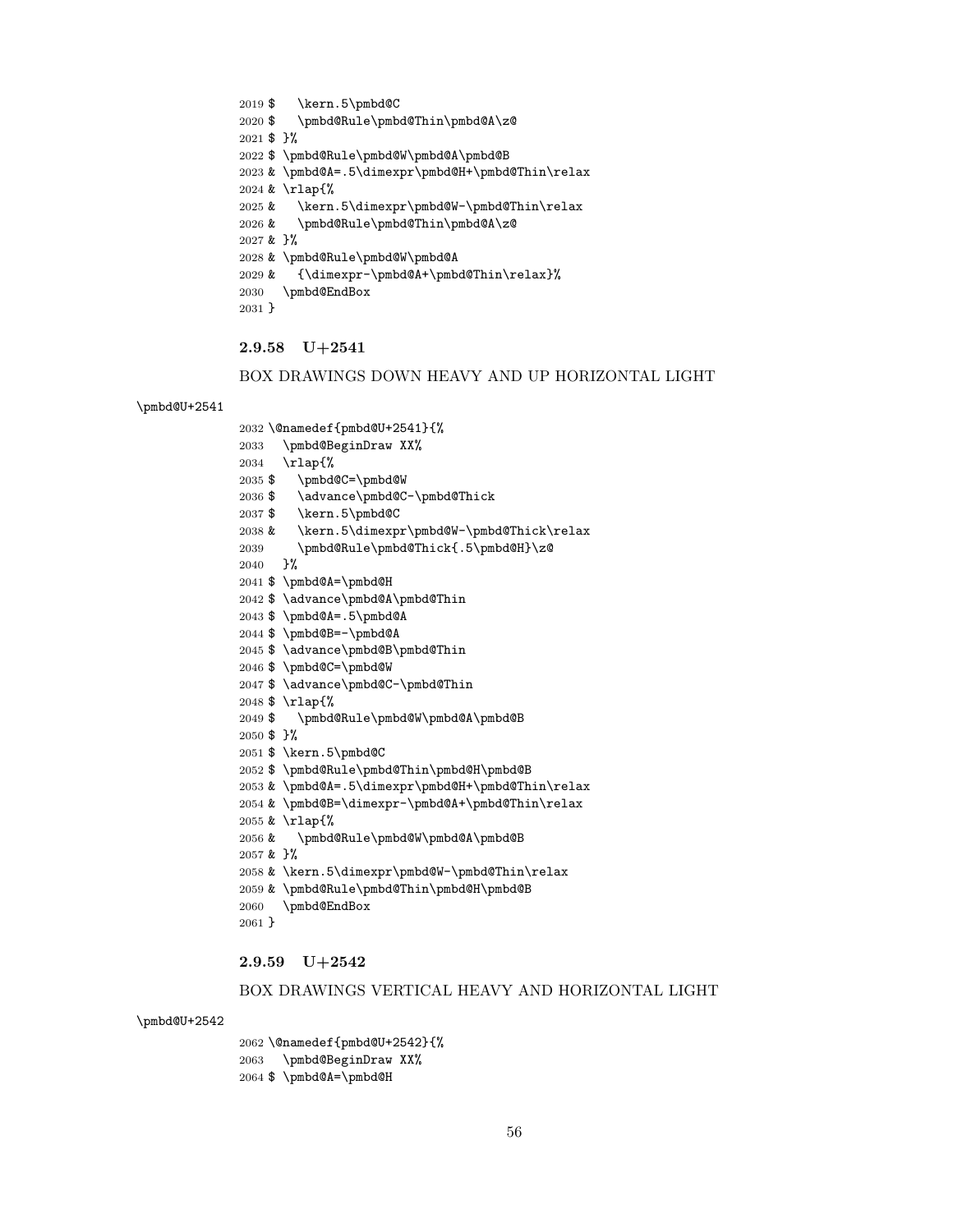```
2084 $ \advance\pmbd@A\pmbd@Thin
2085 $ \pmbd@A=.5\pmbd@A
2086 $ \pmbd@B=-\pmbd@A
2087 $ \advance\pmbd@B\pmbd@Thin
2088 $ \pmbd@C=\pmbd@W
2089 $ \advance\pmbd@C-\pmbd@Thin
2090 $ \pmbd@C=.5\pmbd@C
2091 $ \pmbd@D=\pmbd@W
2092 $ \advance\pmbd@D-\pmbd@C
2093 $ \kern\pmbd@C
2094 $ \pmbd@Rule\pmbd@Thin\pmbd@A\z@
2095 $ \kern-\pmbd@Thin
2096 $ \pmbd@Rule\pmbd@D\pmbd@A\pmbd@B
2097 & \pmbd@A=.5\dimexpr\pmbd@H+\pmbd@Thin\relax
2098 & \pmbd@C=.5\dimexpr\pmbd@W-\pmbd@Thin\relax
2099 & \kern\pmbd@C
2100 & \pmbd@Rule\pmbd@Thin\pmbd@A\z@
2101 & \kern-\pmbd@Thin
2102 & \pmbd@Rule{\dimexpr\pmbd@W-\pmbd@C\relax}%
2103 & \pmbd@A{-\dimexpr\pmbd@A-\pmbd@Thin\relax}%
2104 }%
2105 $ \pmbd@A=\pmbd@H
2106 $ \advance\pmbd@A\pmbd@Thick
2107 $ \pmbd@A=.5\pmbd@A
2108 $ \pmbd@B=-\pmbd@A
2109 $ \advance\pmbd@B\pmbd@Thick
2110 $ \pmbd@C=\pmbd@W
2111 $ \advance\pmbd@C\pmbd@Thick
2112 $ \pmbd@C=.5\pmbd@C
2113 $ \pmbd@Rule\pmbd@C\pmbd@A\pmbd@B
2114 $ \kern-\pmbd@Thick
2115 $ \pmbd@Rule\pmbd@Thick\pmbd@H\pmbd@B
2116 & \pmbd@A=.5\dimexpr\pmbd@H+\pmbd@Thick\relax
```
BOX DRAWINGS LEFT UP HEAVY AND RIGHT DOWN LIGHT

2.9.60 U+2543

}

\pmbd@U+2543

\pmbd@EndBox

\rlap{%

- \pmbd@Rule\pmbd@Thick\pmbd@H\z@
- & \kern.5\dimexpr\pmbd@W-\pmbd@Thick\relax
- \$ \pmbd@A=.5\pmbd@A

 \@namedef{pmbd@U+2543}{% \pmbd@BeginDraw XX%

\$ \pmbd@A=\pmbd@H

- \$ \advance\pmbd@A-\pmbd@Thick
- 
- \$ \pmbd@A=\pmbd@W
- \kern-\pmbd@W
- & \pmbd@Rule\pmbd@W\dimen@{-\dimexpr\dimen@-\pmbd@Thin\relax}%
- 
- & \dimen@=.5\dimexpr\pmbd@H+\pmbd@Thin\relax
- \$ \pmbd@Rule\pmbd@W\pmbd@A\pmbd@B
- 
- \$ \advance\pmbd@B\pmbd@Thin
- 
- \$ \pmbd@B=-\pmbd@A
- 
- \$ \pmbd@A=.5\pmbd@A
- \$ \advance\pmbd@A\pmbd@Thin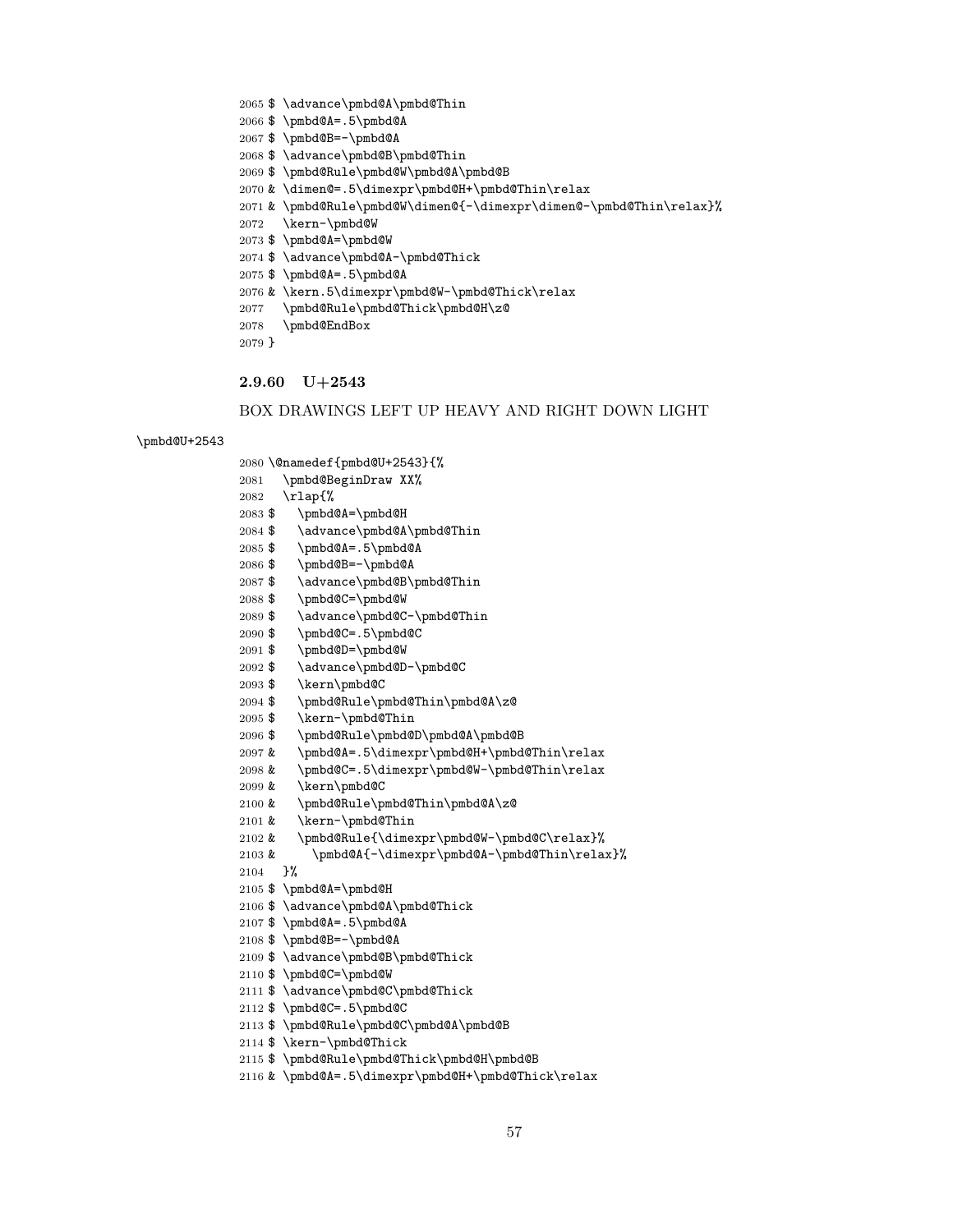& \pmbd@B=\dimexpr-\pmbd@A+\pmbd@Thick\relax & \pmbd@Rule{.5\dimexpr\pmbd@W+\pmbd@Thick\relax}% & \pmbd@A\pmbd@B & \kern-\pmbd@Thick & \pmbd@Rule\pmbd@Thick\pmbd@H\pmbd@B \pmbd@EndBox }

2.9.61 U+2544

#### BOX DRAWINGS RIGHT UP HEAVY AND LEFT DOWN LIGHT

\pmbd@U+2544

- 
- \@namedef{pmbd@U+2544}{%
- \pmbd@BeginDraw XX%
- \rlap{%
- \$ \pmbd@A=\pmbd@H
- 2128 $\ \$  \advance\pmbd@A\pmbd@Thin
- \$ \pmbd@A=.5\pmbd@A
- \$ \pmbd@B=-\pmbd@A
- \$ \advance\pmbd@B\pmbd@Thin
- \$ \pmbd@C=\pmbd@W
- \$ \advance\pmbd@C\pmbd@Thin
- \$ \pmbd@C=.5\pmbd@C
- \$ \pmbd@Rule\pmbd@C\pmbd@A\pmbd@B
- \$ \kern-\pmbd@Thin
- \$ \pmbd@Rule\pmbd@Thin\pmbd@A\z@
- 2138 & \pmbd@A=.5\dimexpr\pmbd@H+\pmbd@Thin\relax <br>2139 & \pmbd@Rule{.5\dimexpr\pmbd@W+\pmbd@Thin\rel
- \pmbd@Rule{.5\dimexpr\pmbd@W+\pmbd@Thin\relax}%
- & \pmbd@A{-\dimexpr\pmbd@A-\pmbd@Thin\relax}%
- & \kern-\pmbd@Thin
- & \pmbd@Rule\pmbd@Thin\pmbd@A\z@

}%

- \$ \pmbd@A=\pmbd@H
- \$ \advance\pmbd@A\pmbd@Thick
- \$ \pmbd@A=.5\pmbd@A
- \$ \pmbd@B=-\pmbd@A
- \$ \advance\pmbd@B\pmbd@Thick
- \$ \pmbd@C=\pmbd@W
- \$ \advance\pmbd@C-\pmbd@Thick
- \$ \pmbd@C=.5\pmbd@C
- \$ \pmbd@D=\pmbd@W
- \$ \advance\pmbd@D-\pmbd@C
- \$ \kern\pmbd@C

& \kern\pmbd@C

\pmbd@EndBox

}

& \kern-\pmbd@Thick

- \$ \pmbd@Rule\pmbd@Thick\pmbd@H\pmbd@B
- \$ \kern-\pmbd@Thick
- \$ \pmbd@Rule\pmbd@D\pmbd@A\pmbd@B
- & \pmbd@A=.5\dimexpr\pmbd@H+\pmbd@Thick\relax
- 

& \pmbd@Rule\pmbd@Thick\pmbd@H\pmbd@B

- 
- & \pmbd@C=.5\dimexpr\pmbd@W-\pmbd@Thick\relax
- 

& \pmbd@Rule{\dimexpr\pmbd@W-\pmbd@C\relax}\pmbd@A\pmbd@B

- 
- 
- 
- 
- 
- 
- 
- 
- 
- 
- 
- 
- 
- 
- 
- 
- 
- 
- 
- 
- 
- 
- 
- & \pmbd@B=\dimexpr-\pmbd@A+\pmbd@Thick\relax
-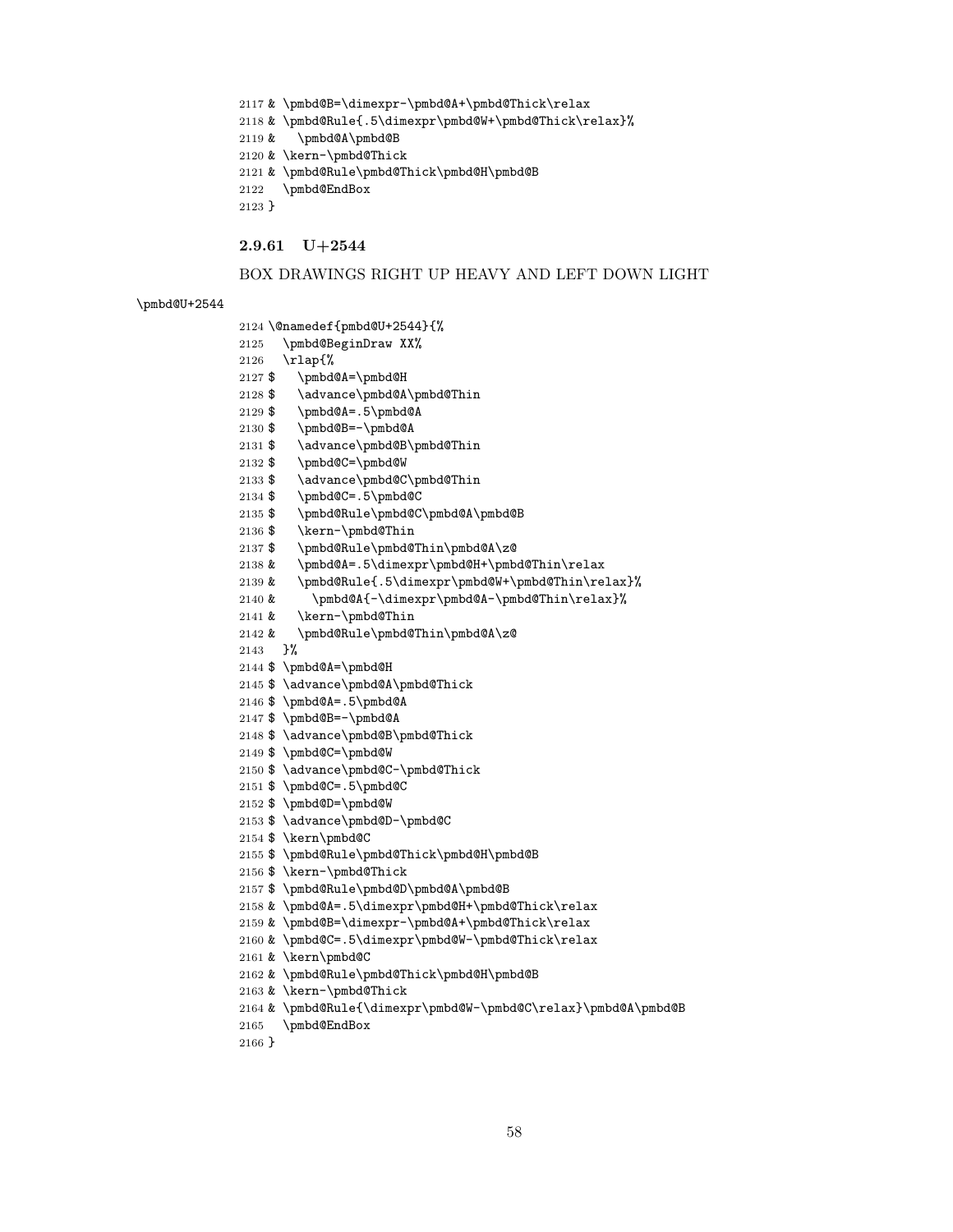# 2.9.62 U+2545

\rlap{%

 \@namedef{pmbd@U+2545}{% \pmbd@BeginDraw XX%

2171 \$ \advance\pmbd@A\pmbd@Thin

2174  $\mathcal{V}$  \advance\pmbd@B\pmbd@Thin

2176 \$\advance\pmbd@C-\pmbd@Thin

\$ \pmbd@Rule\pmbd@Thin\pmbd@H\pmbd@B

& \pmbd@Rule\pmbd@Thin\pmbd@H\pmbd@B

 & \pmbd@A=.5\dimexpr\pmbd@H+\pmbd@Thin\relax & \pmbd@B=\dimexpr-\pmbd@A+\pmbd@Thin\relax & \pmbd@C=.5\dimexpr\pmbd@W-\pmbd@Thin\relax

& \pmbd@Rule{\dimexpr\pmbd@W-\pmbd@C\relax}\pmbd@A\pmbd@B

\$ \pmbd@Rule\pmbd@D\pmbd@A\pmbd@B

\$ \advance\pmbd@D-\pmbd@C

\$ \pmbd@A=\pmbd@H

\$ \pmbd@C=\pmbd@W

\$ \kern\pmbd@C

& \kern\pmbd@C

\$ \pmbd@A=\pmbd@H

\$ \pmbd@C=\pmbd@W

\$ \pmbd@C=.5\pmbd@C

\$ \kern-\pmbd@Thick

& \kern-\pmbd@Thick

\pmbd@EndBox

2.9.63 U+2546

}

 \$ \pmbd@A=.5\pmbd@A \$ \pmbd@B=-\pmbd@A

}%

& \kern-\pmbd@Thin

\$ \advance\pmbd@A\pmbd@Thick

\$ \advance\pmbd@B\pmbd@Thick

\$ \advance\pmbd@C\pmbd@Thick

\$ \pmbd@Rule\pmbd@C\pmbd@A\pmbd@B

\$ \pmbd@Rule\pmbd@Thick\pmbd@A\z@

& \pmbd@Rule\pmbd@Thick\pmbd@A\z@

 & \pmbd@A=.5\dimexpr\pmbd@H+\pmbd@Thick\relax & \pmbd@Rule{.5\dimexpr\pmbd@W+\pmbd@Thick\relax}% & \pmbd@A{-\dimexpr\pmbd@A-\pmbd@Thick\relax}%

 \$ \pmbd@C=.5\pmbd@C \$ \pmbd@D=\pmbd@W

\$ \kern-\pmbd@Thin

 \$ \pmbd@A=.5\pmbd@A \$ \pmbd@B=-\pmbd@A

#### BOX DRAWINGS LEFT DOWN HEAVY AND RIGHT UP LIGHT

#### \pmbd@U+2545

#### \pmbd@U+2546

\@namedef{pmbd@U+2546}{%

```
2211 \pmbd@BeginDraw XX%
```
\rlap{%

- \$ \pmbd@A=\pmbd@H
- 2214 \$ \advance\pmbd@A\pmbd@Thin

BOX DRAWINGS RIGHT DOWN HEAVY AND LEFT UP LIGHT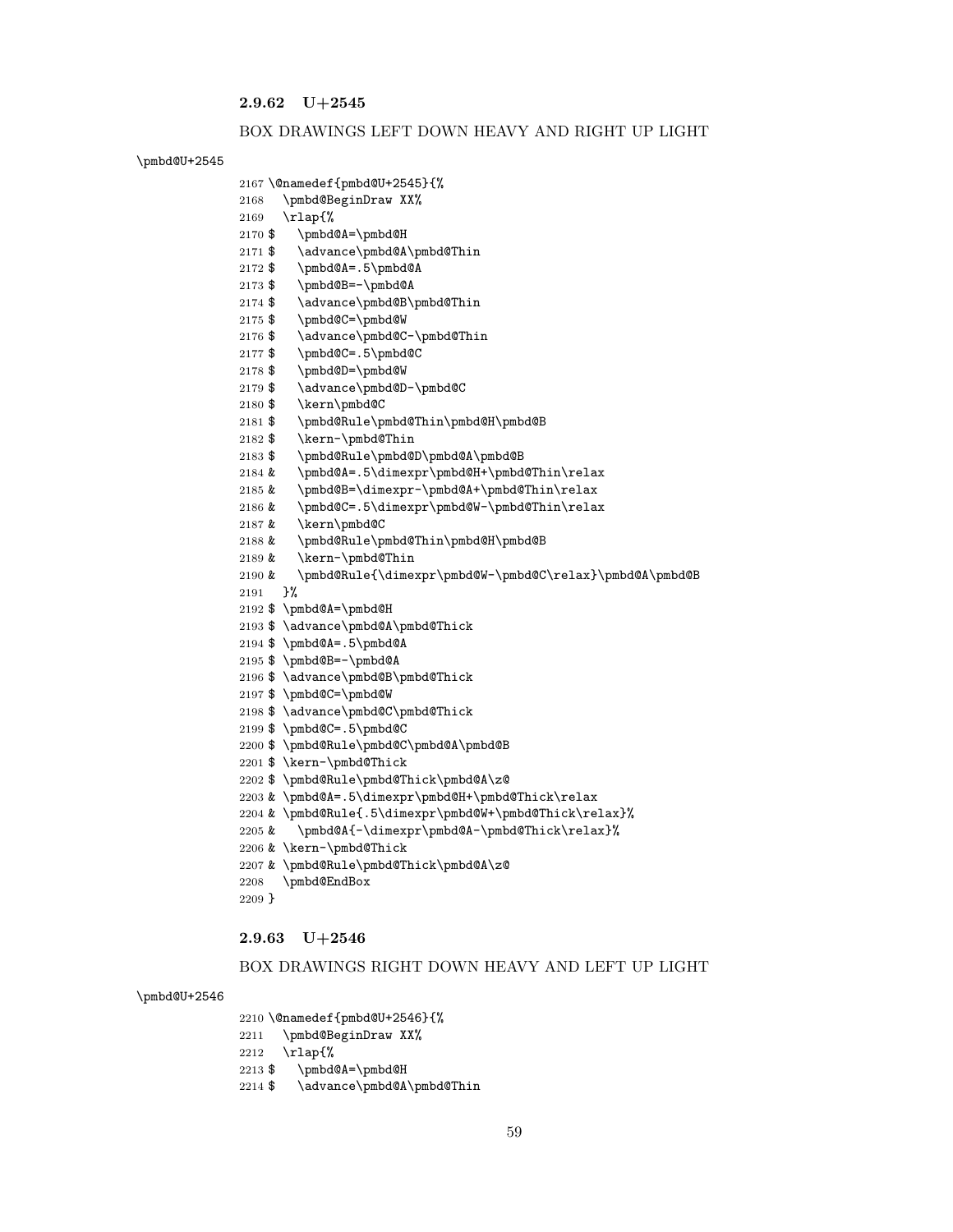```
2258 $ \advance\pmbd@A-\pmbd@Thin
2259 $ \pmbd@A=.5\pmbd@A
2260 $ \kern\pmbd@A
2261 & \kern.5\dimexpr\pmbd@W-\pmbd@Thin\relax
2262 \pmbd@Rule\pmbd@Thin\pmbd@H\z@
2263 }%
2264 $ \pmbd@A=\pmbd@H
2265 $ \advance\pmbd@A\pmbd@Thick
2266 $ \pmbd@A=.5\pmbd@A
```
#### \pmbd@U+2547

### BOX DRAWINGS DOWN LIGHT AND UP HORIZONTAL HEAVY

# 2.9.64 U+2547

# \$ \pmbd@A=\pmbd@W

### \pmbd@BeginDraw XX% \rlap{%

# \@namedef{pmbd@U+2547}{%

### \pmbd@EndBox }

### & \pmbd@Rule\pmbd@Thick\pmbd@A\z@ & \kern-\pmbd@Thick & \pmbd@Rule{\dimexpr\pmbd@W-\pmbd@C\relax}% & \pmbd@A{-\dimexpr\pmbd@A-\pmbd@Thick\relax}%

# & \pmbd@A=.5\dimexpr\pmbd@H+\pmbd@Thick\relax & \pmbd@C=.5\dimexpr\pmbd@W-\pmbd@Thick\relax & \kern\pmbd@C

# \$ \pmbd@Rule\pmbd@D\pmbd@A\pmbd@B

# \$ \kern-\pmbd@Thick

# \$ \pmbd@Rule\pmbd@Thick\pmbd@A\z@

# \$ \kern\pmbd@C

# \$ \advance\pmbd@D-\pmbd@C

# \$ \pmbd@D=\pmbd@W

# \$ \pmbd@C=.5\pmbd@C

#### \$ \advance\pmbd@C-\pmbd@Thick

# \$ \pmbd@C=\pmbd@W

### \$ \advance\pmbd@B\pmbd@Thick

# \$ \pmbd@B=-\pmbd@A

### \$ \pmbd@A=.5\pmbd@A

### \$ \advance\pmbd@A\pmbd@Thick

### \$ \pmbd@A=\pmbd@H

### }%

# & \pmbd@Rule\pmbd@Thin\pmbd@H\pmbd@B

### & \kern-\pmbd@Thin

# & \pmbd@A\pmbd@B

## & \pmbd@Rule{.5\dimexpr\pmbd@W+\pmbd@Thin\relax}%

#### & \pmbd@A=.5\dimexpr\pmbd@H+\pmbd@Thin\relax & \pmbd@B=\dimexpr-\pmbd@A+\pmbd@Thin\relax

# \$ \pmbd@Rule\pmbd@Thin\pmbd@H\pmbd@B

# \$ \kern-\pmbd@Thin

# \$ \pmbd@Rule\pmbd@C\pmbd@A\pmbd@B

# \$ \pmbd@C=.5\pmbd@C

# \$ \advance\pmbd@C\pmbd@Thin

# \$ \pmbd@C=\pmbd@W

# 2217  $\mathcal{Q}$  \advance\pmbd@B\pmbd@Thin

#### \$ \pmbd@A=.5\pmbd@A \$ \pmbd@B=-\pmbd@A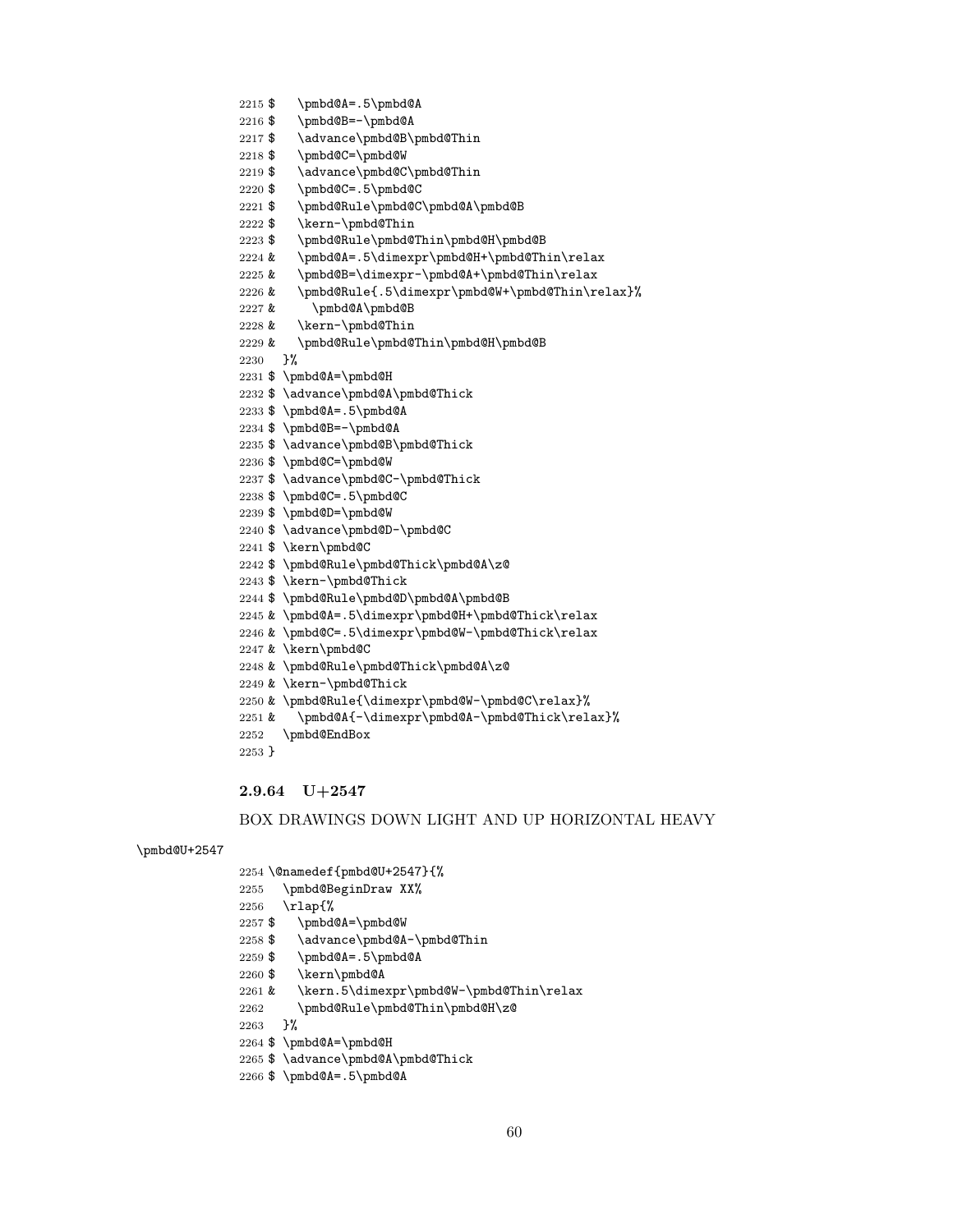```
2294 }%
2295 $ \pmbd@A=\pmbd@H
2296 $ \advance\pmbd@A\pmbd@Thick
2297 $ \pmbd@A=.5\pmbd@A
2298 $ \pmbd@B=-\pmbd@A
2299 $ \advance\pmbd@B\pmbd@Thick
2300 $ \pmbd@C=\pmbd@W
2301 $ \advance\pmbd@C-\pmbd@Thick
2302 $ \rlap{%
2303 $ \kern.5\pmbd@C
2304 $ \pmbd@Rule\pmbd@Thick\pmbd@A\z@
2305 $ }%
2306 $ \pmbd@Rule\pmbd@W\pmbd@A\pmbd@B
2307 & \pmbd@A=.5\dimexpr\pmbd@H+\pmbd@Thick\relax
2308 & \rlap{%
2309 & \kern.5\dimexpr\pmbd@W-\pmbd@Thick\relax
2310 & \pmbd@Rule\pmbd@Thick\pmbd@A\z@
2311 & }%
2312 & \pmbd@Rule\pmbd@W\pmbd@A
2313 & {\dimexpr-\pmbd@A+\pmbd@Thick\relax}%
2314 \pmbd@EndBox
2315 }
```

```
2293 \pmbd@Rule\pmbd@Thin\pmbd@H\z@
```

```
2292 & \kern.5\dimexpr\pmbd@W-\pmbd@Thin\relax
```

```
2291 $ \kern\pmbd@A
```

```
2290 $ \pmbd@A=.5\pmbd@A
```

```
2289 $ \advance\pmbd@A-\pmbd@Thin
```

```
2288 $ \pmbd@A=\pmbd@W
```

```
2287 \rlap{%
```

```
2286 \pmbd@BeginDraw XX%
```

```
2285 \@namedef{pmbd@U+2548}{%
```
# \pmbd@U+2548

# BOX DRAWINGS UP LIGHT AND DOWN HORIZONTAL HEAVY

# 2.9.65 U+2548

\$ \pmbd@B=-\pmbd@A

\$ \pmbd@C=\pmbd@W

\$ \kern.5\pmbd@C

\$ \rlap{%

\$ }%

\$ \advance\pmbd@B\pmbd@Thick

\$ \advance\pmbd@C-\pmbd@Thick

\$ \pmbd@Rule\pmbd@W\pmbd@A\pmbd@B

\$ \pmbd@Rule\pmbd@Thick\pmbd@H\pmbd@B

```
2276 & \pmbd@A=.5\dimexpr\pmbd@H+\pmbd@Thick\relax
2277 & \pmbd@B=\dimexpr-\pmbd@A+\pmbd@Thick\relax
2278 & \rlap{%
2279 & \pmbd@Rule\pmbd@W\pmbd@A\pmbd@B
2280 & }%
2281 & \kern.5\dimexpr\pmbd@W-\pmbd@Thick\relax
2282 & \pmbd@Rule\pmbd@Thick\pmbd@H\pmbd@B
2283 \pmbd@EndBox
2284 }
```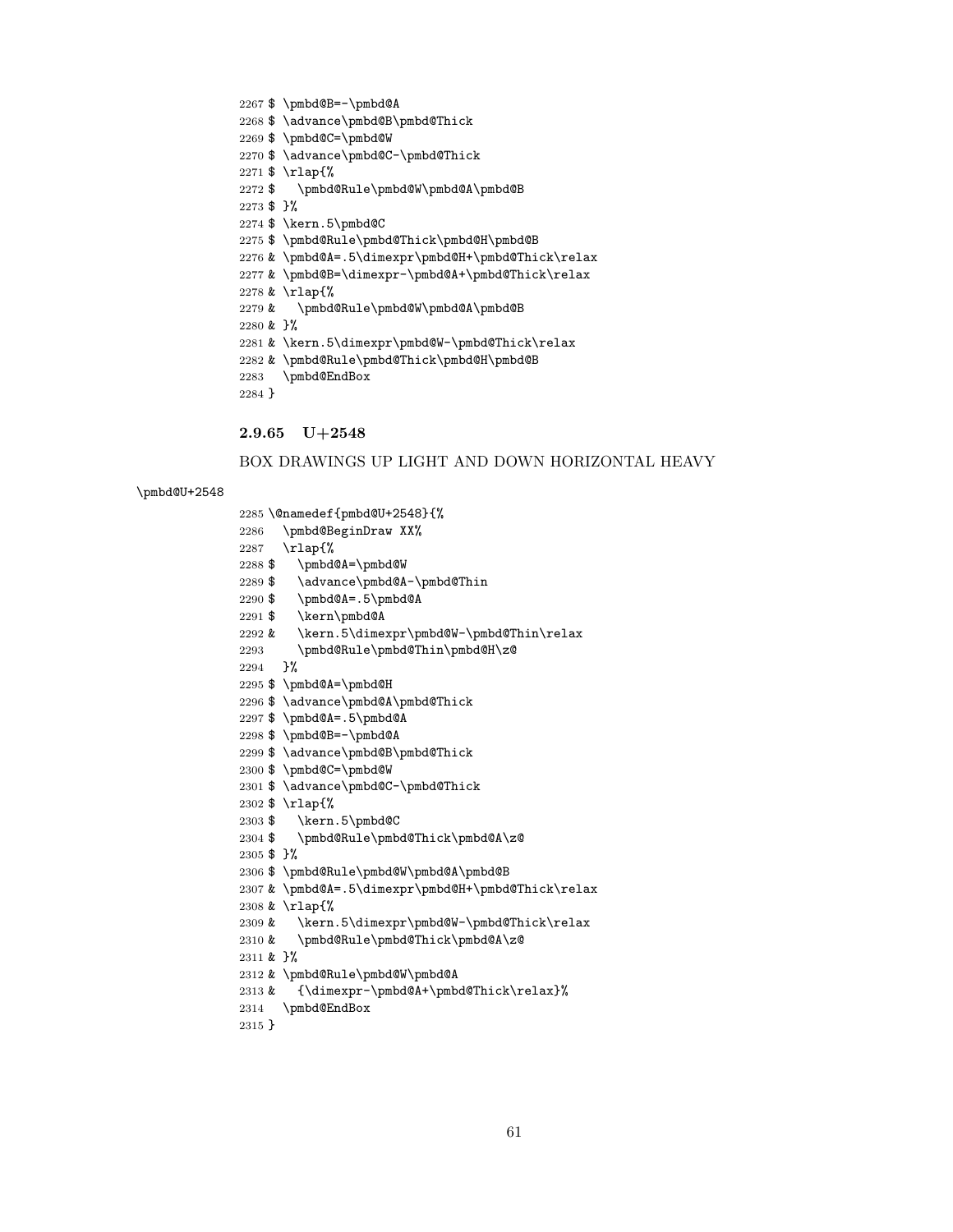2.9.66 U+2549

#### BOX DRAWINGS RIGHT LIGHT AND LEFT VERTICAL HEAVY

\pmbd@U+2549

```
2316 \@namedef{pmbd@U+2549}{%
2317 \pmbd@BeginDraw XX%
2318 \rlap{%
2319 $ \pmbd@A=\pmbd@H
2320 $ \advance\pmbd@A\pmbd@Thin
2321 $ \pmbd@A=.5\pmbd@A
2322 $ \pmbd@B=-\pmbd@A
2323 $ \advance\pmbd@B\pmbd@Thin
2324 $ \pmbd@Rule\pmbd@W\pmbd@A\pmbd@B
2325 & \dimen@=.5\dimexpr\pmbd@H+\pmbd@Thin\relax
2326 & \pmbd@Rule\pmbd@W\dimen@{-\dimexpr\dimen@-\pmbd@Thin\relax}
2327 }%
2328 $ \pmbd@A=\pmbd@H
2329 $ \advance\pmbd@A\pmbd@Thick
2330 $ \pmbd@A=.5\pmbd@A
2331 $ \pmbd@B=-\pmbd@A
2332 $ \advance\pmbd@B\pmbd@Thick
2333 $ \pmbd@C=\pmbd@W
2334 $ \advance\pmbd@C\pmbd@Thick
2335 $ \pmbd@Rule{.5\pmbd@C}\pmbd@A\pmbd@B
2336 $ \kern-\pmbd@Thick
2337 $ \pmbd@Rule\pmbd@Thick\pmbd@H\z@
2338 & \pmbd@A=.5\dimexpr\pmbd@H+\pmbd@Thick\relax
2339 & \pmbd@Rule{.5\dimexpr\pmbd@W+\pmbd@Thick\relax}%
2340 & \pmbd@A{\dimexpr-\pmbd@A+\pmbd@Thick\relax}%
2341 & \kern-\pmbd@Thick
2342 & \pmbd@Rule\pmbd@Thick\pmbd@H\z@
2343 \pmbd@EndBox
2344 }
```
#### 2.9.67 U+254A

#### BOX DRAWINGS LEFT LIGHT AND RIGHT VERTICAL HEAVY

& \pmbd@Rule\pmbd@W\dimen@{-\dimexpr\dimen@-\pmbd@Thin\relax}

#### \pmbd@U+254A

```
2345 \@namedef{pmbd@U+254A}{%
```

```
2346 \pmbd@BeginDraw XX%
```

```
2347 \rlap{%
```

```
2348 $ \pmbd@A=\pmbd@H
```

```
2349 $ \advance\pmbd@A\pmbd@Thin
```
\$ \pmbd@A=\pmbd@H

 \$ \pmbd@A=.5\pmbd@A \$ \pmbd@B=-\pmbd@A

\$ \pmbd@C=\pmbd@W

}%

\$ \pmbd@Rule\pmbd@W\pmbd@A\pmbd@B

& \dimen@=.5\dimexpr\pmbd@H+\pmbd@Thin\relax

```
2350 $ \pmbd@A=.5\pmbd@A
```

```
2351 $ \pmbd@B=-\pmbd@A
```

```
2352 $ \advance\pmbd@B\pmbd@Thin
```
\$ \advance\pmbd@A\pmbd@Thick

\$ \advance\pmbd@B\pmbd@Thick

\$ \advance\pmbd@C-\pmbd@Thick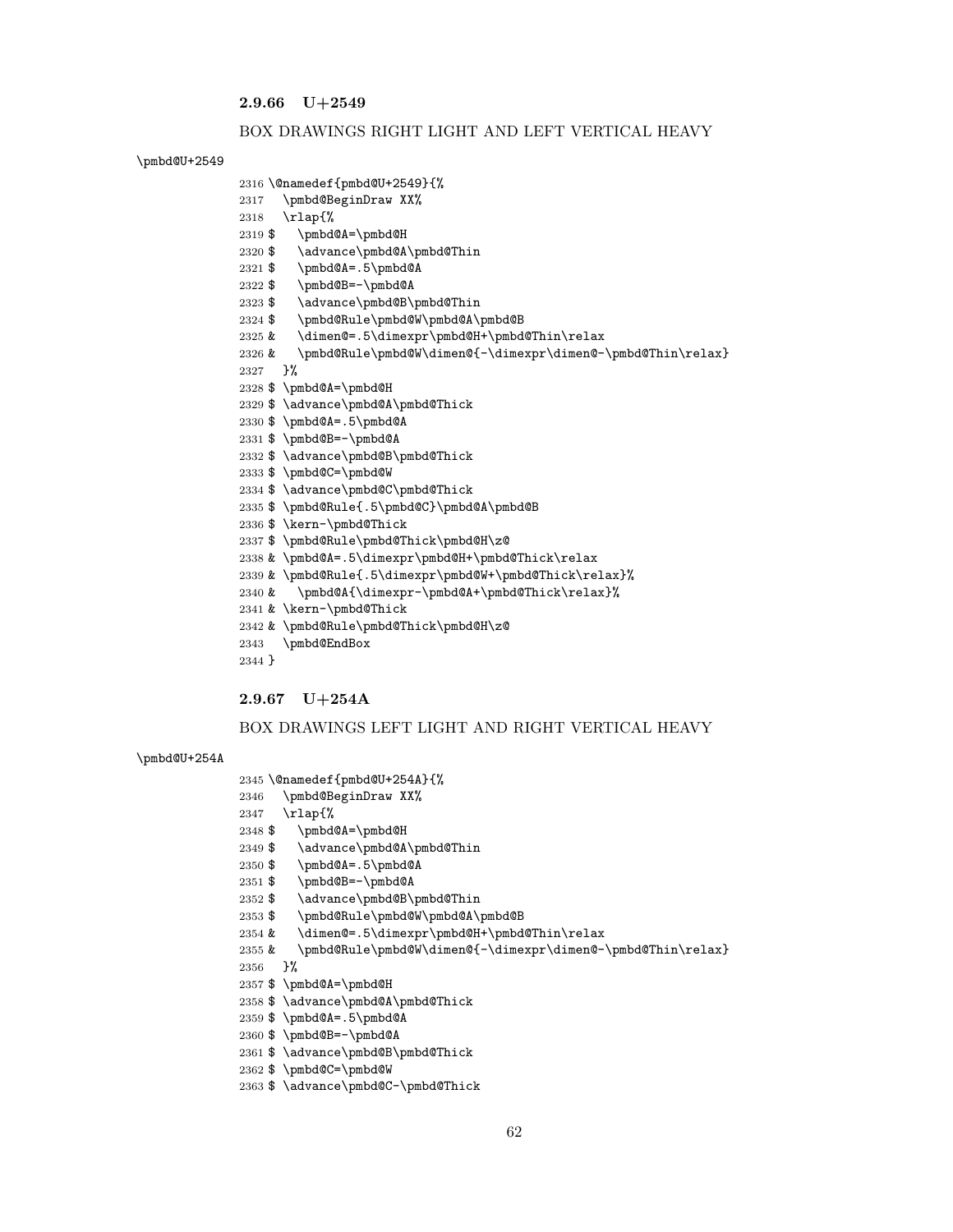\$ \pmbd@C=.5\pmbd@C \$ \pmbd@D=\pmbd@W \$ \advance\pmbd@D-\pmbd@C \$ \kern\pmbd@C \$ \pmbd@Rule\pmbd@Thick\pmbd@H\z@ \$ \kern-\pmbd@Thick \$ \pmbd@Rule\pmbd@D\pmbd@A\pmbd@B & \pmbd@A=.5\dimexpr\pmbd@H+\pmbd@Thick\relax & \pmbd@C=.5\dimexpr\pmbd@W-\pmbd@Thick\relax & \kern\pmbd@C & \pmbd@Rule\pmbd@Thick\pmbd@H\z@ & \kern-\pmbd@Thick & \pmbd@Rule{\dimexpr\pmbd@W-\pmbd@C\relax}\pmbd@A & {-\dimexpr\pmbd@A-\pmbd@Thick\relax}% \pmbd@EndBox }

2.9.68 U+254B

BOX DRAWINGS HEAVY VERTICAL AND HORIZONTAL

\pmbd@U+254B

\@namedef{pmbd@U+254B}{%

- \pmbd@BeginDraw -X%
- \$ \pmbd@A=\pmbd@H
- \$ \advance\pmbd@A\pmbd@Thick
- \$ \pmbd@A=.5\pmbd@A
- \$ \pmbd@B=-\pmbd@A
- \$ \advance\pmbd@B\pmbd@Thick
- \$ \pmbd@Rule\pmbd@W\pmbd@A\pmbd@B
- & \dimen@=.5\dimexpr\pmbd@H+\pmbd@Thick\relax
- & \pmbd@Rule\pmbd@W\dimen@{-\dimexpr\dimen@-\pmbd@Thick\relax}%
- \kern-\pmbd@W
- \$ \pmbd@A=\pmbd@W
- \$ \advance\pmbd@A-\pmbd@Thick
- \$ \pmbd@A=.5\pmbd@A
- \$ \kern\pmbd@A
- & \kern.5\dimexpr\pmbd@W-\pmbd@Thick\relax
- \pmbd@Rule\pmbd@Thick\pmbd@H\z@
- \pmbd@EndBox
- }

## 2.10 Box drawing, double lines

#### \pmbd@BeginDouble

\def\pmbd@BeginDouble{%

- \pmbd@BeginDraw X-%
- \pmbd@SetLength\pmbd@Sep\pmbd@BoxDrawing/doublelinesep%
- }

#### \pmbd@beginB

 \def\pmbd@beginB{% \pmbd@beginA

- \setlength{\dimen@}{\pmbd@doublerulesep}%
- \edef\pmbd@doublesepH{\number\dimen@ sp}%
- }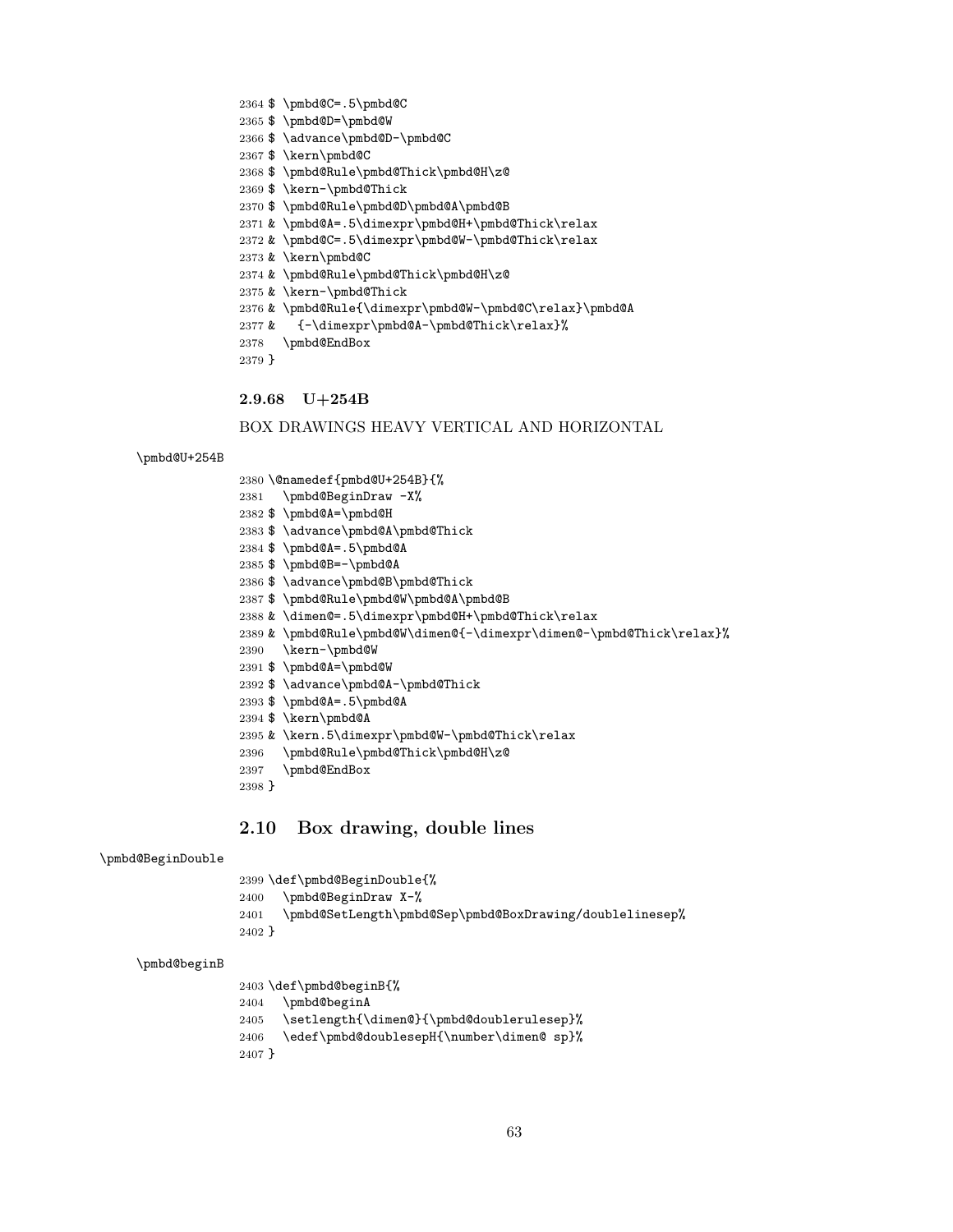\pmbd@beginC

```
2408 \def\pmbd@beginC{%
2409 \pmbd@beginB
2410 \advance\dimen@\pmbd@rulewidth
2411 \edef\pmbd@doublesepV{\number\dimen@ sp}%
2412 }
```
2.10.1 U+2550

# BOX DRAWINGS DOUBLE HORIZONTAL

#### \textSFxliii

\pmbd@UniDef\textSFxliii{2550}

#### \pmbd@U+2550

- \@namedef{pmbd@U+2550}{%
- \pmbd@BeginDouble
- 
- 
- 
- 
- 
- 
- 
- 
- 
- 
- 
- 
- \$ \pmbd@A=\pmbd@H
- 
- \$ \advance\pmbd@A-\pmbd@Sep
- 
- 
- 
- 
- 
- 
- 
- 
- 
- 
- 
- 
- 
- 
- 
- 
- 
- 
- 
- 
- \$ \pmbd@A=.5\pmbd@A
- 
- & \pmbd@A=.5\dimexpr\pmbd@H-\pmbd@Sep\relax
- \$ \pmbd@B=-\pmbd@A
- 
- \$ \advance\pmbd@B\pmbd@Thin
- 
- \$ \pmbd@Rule\pmbd@W\pmbd@A\pmbd@B
- & \pmbd@Rule\pmbd@W\pmbd@A
- & {\dimexpr-\pmbd@A+\pmbd@Thin\relax}%
- \kern-\pmbd@W
- 2426 \$ \advance\pmbd@A\pmbd@Sep
- \$ \advance\pmbd@A\pmbd@Thin
- \$ \advance\pmbd@B-\pmbd@Sep
- 
- \$ \advance\pmbd@B-\pmbd@Thin
	-
	-
- 
- & \pmbd@A=\dimexpr\pmbd@A+\pmbd@Sep+\pmbd@Thin\relax
- \$ \pmbd@Rule\pmbd@W\pmbd@A\pmbd@B
- 
- 
- & \pmbd@Rule\pmbd@W\pmbd@A
- & {\dimexpr-\pmbd@A+\pmbd@Thin\relax}%
- \pmbd@EndBox
- }

### 2.10.2 U+2551

#### BOX DRAWINGS DOUBLE VERTICAL

```
\textSFxxiv
```
\pmbd@UniDef\textSFxxiv{2551}

#### pmbd@U+2551

- \@namedef{pmbd@U+2551}{%
- \pmbd@BeginDouble
- \$ \pmbd@A=\pmbd@W
- \$ \advance\pmbd@A-\pmbd@Sep
- \$ \pmbd@A=.5\pmbd@A
- \$ \advance\pmbd@A-.5\pmbd@Thin
- \$ \kern\pmbd@A
- & \kern\dimexpr.5\dimexpr\pmbd@W-\pmbd@Sep\relax-\pmbd@Thin\relax

- \pmbd@Rule\pmbd@Thin\pmbd@H\z@
- \kern\pmbd@Sep

\pmbd@EndBox

}

\pmbd@Rule\pmbd@Thin\pmbd@H\z@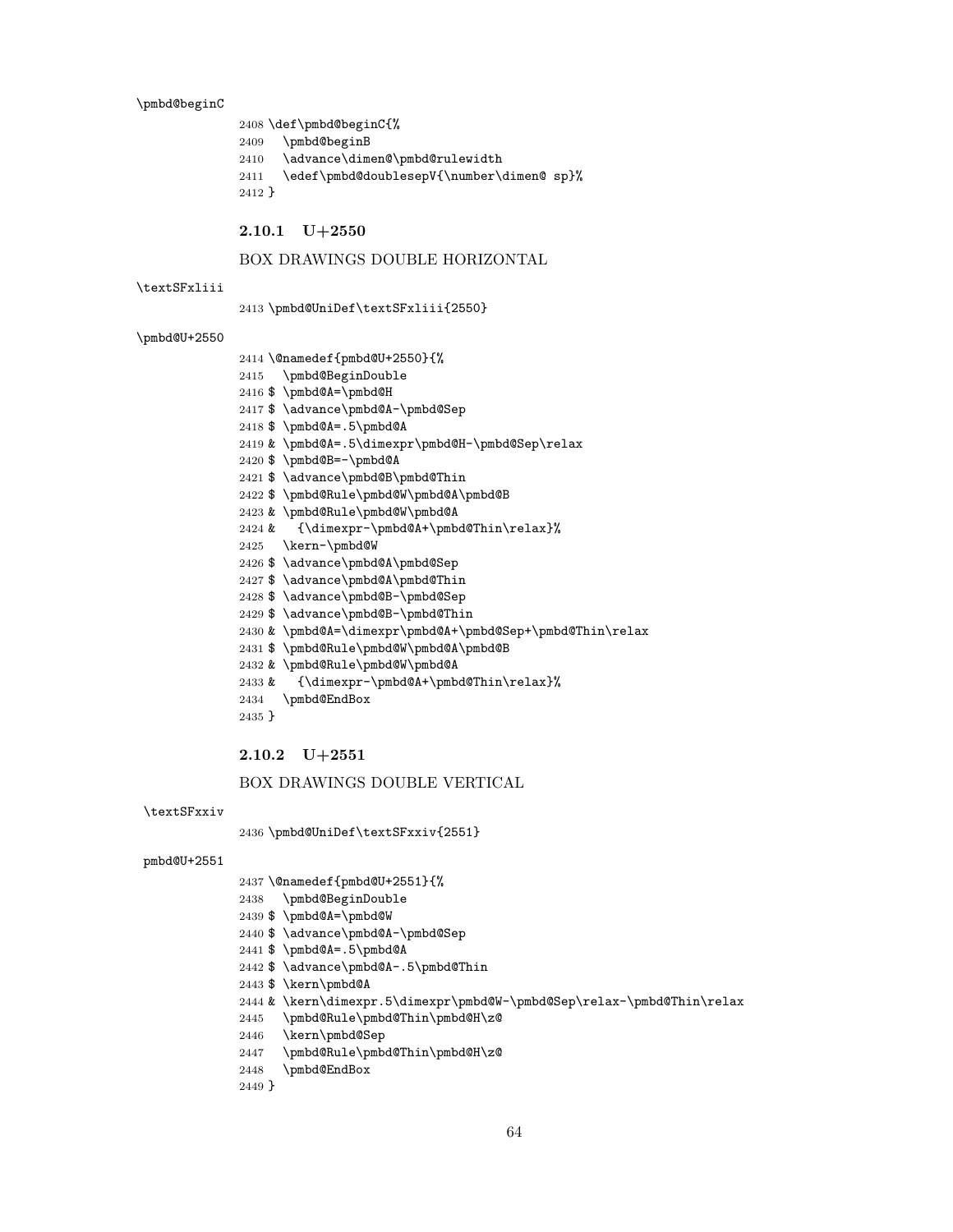## 2.10.3 U+2552

#### BOX DRAWINGS DOWN SINGLE AND RIGHT DOUBLE

#### \textSFli

\pmbd@UniDef\textSFli{2552}

#### \pmbd@U+2552

- \@namedef{pmbd@U+2552}{%
- \pmbd@BeginDouble
- \pmbd@C=\pmbd@W
- \advance\pmbd@C-\pmbd@Thin
- \pmbd@C=.5\pmbd@C
- \kern\pmbd@C
- \pmbd@A=\pmbd@H
- 2458 \advance\pmbd@A\pmbd@Sep
- \pmbd@A=.5\pmbd@A
- \advance\pmbd@A\pmbd@Thin
- \pmbd@Rule\pmbd@Thin\pmbd@A\z@
- \kern-\pmbd@Thin
- \pmbd@D=\pmbd@W
- \advance\pmbd@D-\pmbd@C
- \pmbd@B=-\pmbd@A
- 2466 \advance\pmbd@B\pmbd@Thin
- \pmbd@Rule\pmbd@D\pmbd@A\pmbd@B
- \kern-\pmbd@D
- \advance\pmbd@A-\pmbd@Sep
- \advance\pmbd@A-\pmbd@Thin
- \advance\pmbd@B\pmbd@Sep
- \advance\pmbd@B\pmbd@Thin
- \pmbd@Rule\pmbd@D\pmbd@A\pmbd@B
- \pmbd@EndBox
- }

### 2.10.4 U+2553

#### BOX DRAWINGS DOWN DOUBLE AND RIGHT SINGLE

#### \textSFlii

\pmbd@UniDef\textSFlii{2553}

#### \pmbd@U+2553

- \@namedef{pmbd@U+2553}{%
- \pmbd@BeginDouble
- \pmbd@C=\pmbd@W
- \advance\pmbd@C-\pmbd@Sep
- \pmbd@C=.5\pmbd@C
- 2482 \advance\pmbd@C-\pmbd@Thin
- \kern\pmbd@C
- \pmbd@D=\pmbd@W
- \advance\pmbd@D-\pmbd@C
- \pmbd@A=\pmbd@H
- \advance\pmbd@A\pmbd@Thin
- \pmbd@A=.5\pmbd@A
- \pmbd@B=-\pmbd@A
- \advance\pmbd@B\pmbd@Thin
- \pmbd@Rule\pmbd@D\pmbd@A\pmbd@B
- \kern-\pmbd@D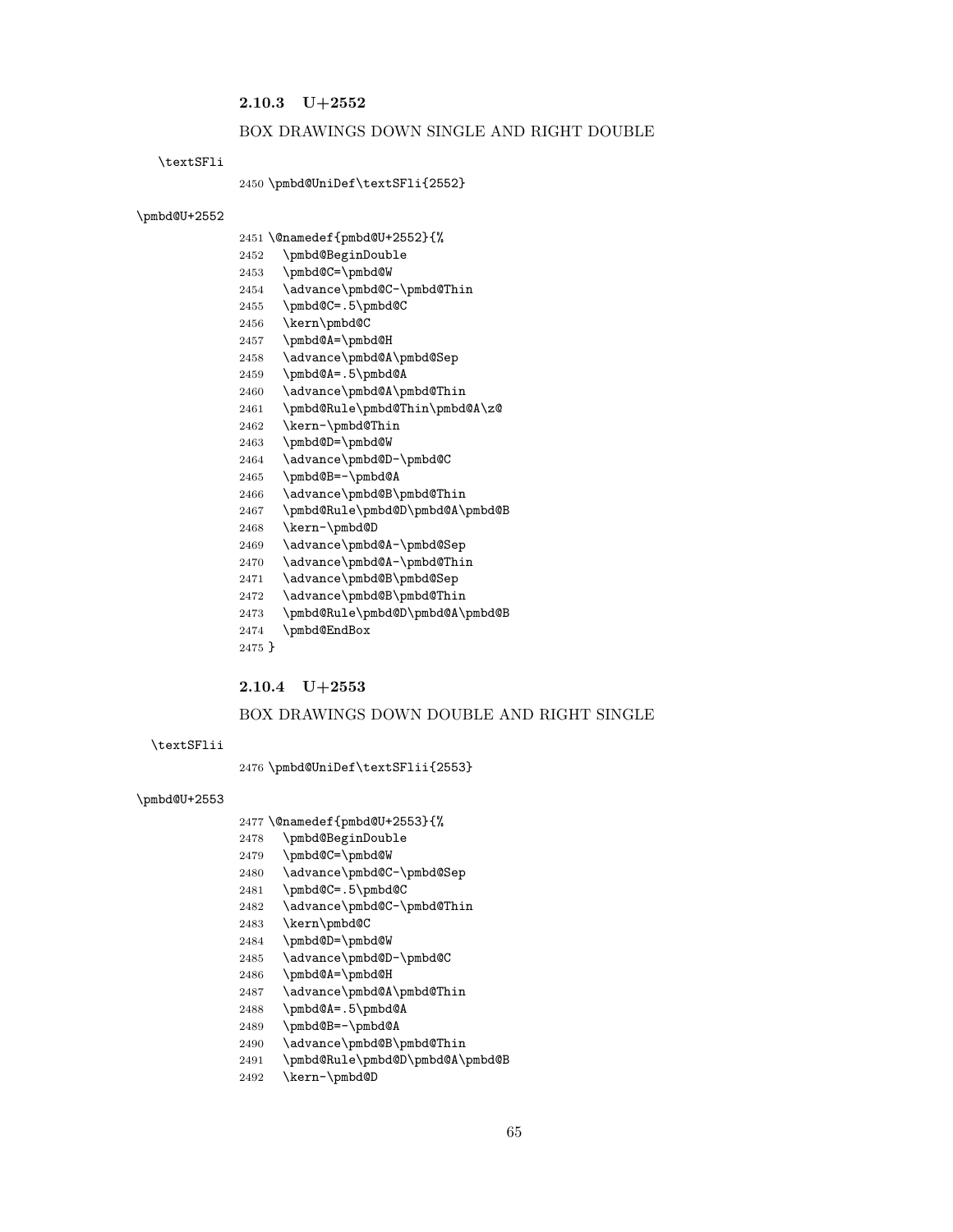- \pmbd@Rule\pmbd@Thin\pmbd@A\z@
- \kern\pmbd@Sep

\pmbd@EndBox

2.10.5 U+2554

}

\textSFxxxix

\pmbd@U+2554

- 
- 
- \pmbd@Rule\pmbd@Thin\pmbd@A\z@

\pmbd@UniDef\textSFxxxix{2554}

 \@namedef{pmbd@U+2554}{% \pmbd@BeginDouble \pmbd@C=\pmbd@W

\pmbd@C=.5\pmbd@C

\pmbd@B=-\pmbd@A

\pmbd@D=\pmbd@W

\kern-\pmbd@Thin

\kern-\pmbd@D

\kern-\pmbd@Thin

\pmbd@EndBox

2.10.6 U+2555

}

\textSFxxii

\pmbd@U+2555

 \kern\pmbd@C \pmbd@A=\pmbd@H

\advance\pmbd@C-\pmbd@Sep

\advance\pmbd@C-\pmbd@Thin

 \advance\pmbd@A\pmbd@Sep \pmbd@A=.5\pmbd@A

\advance\pmbd@A\pmbd@Thin

\advance\pmbd@B\pmbd@Thin

 \advance\pmbd@A-\pmbd@Sep \advance\pmbd@A-\pmbd@Thin \advance\pmbd@B\pmbd@Sep \advance\pmbd@B\pmbd@Thin \pmbd@Rule\pmbd@Thin\pmbd@A\z@

 \pmbd@Rule\pmbd@D\pmbd@A\pmbd@B \advance\pmbd@D-\pmbd@Sep \advance\pmbd@D-\pmbd@Thin

\pmbd@Rule\pmbd@D\pmbd@A\pmbd@B

\pmbd@UniDef\textSFxxii{2555}

 \@namedef{pmbd@U+2555}{% \pmbd@BeginDouble \pmbd@A=\pmbd@H

\pmbd@A=.5\pmbd@A

\advance\pmbd@A-\pmbd@Sep

BOX DRAWINGS DOWN SINGLE AND LEFT DOUBLE

 \advance\pmbd@D-\pmbd@C \pmbd@Rule\pmbd@Thin\pmbd@A\z@

- 
- 
- 
- 
- 
- 
- 
- 

BOX DRAWINGS DOUBLE DOWN AND RIGHT

- 
- 
- 
- 
-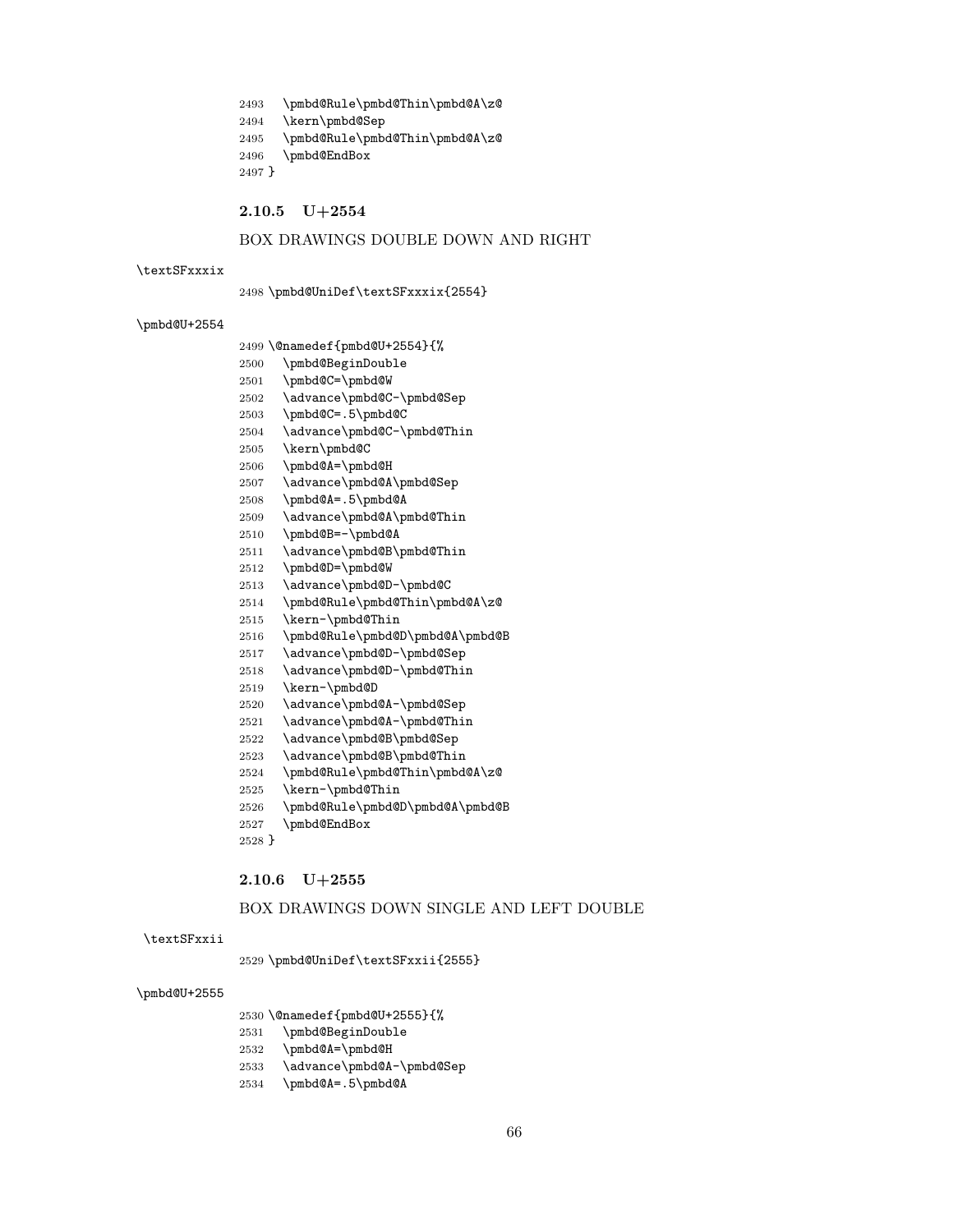### \dimen@\ht\z@ 2555 \advance\dimen@-\dp\z@ \dimen\tw@\dimen@ 2557 \advance\dimen@\pmbd@rulewidth \advance\dimen\tw@-\pmbd@rulewidth \rlap{% \dimen4 \wd\z@ 2561 \advance\dimen4 \pmbd@doublesepH \vrule\@width.5\dimen4 \@height.5\dimen@\@depth-.5\dimen\tw@ }% \hss \vrule\@width\pmbd@rulewidth\@height.5\dimen@ \kern\pmbd@doublesepH \vrule\@width\pmbd@rulewidth\@height.5\dimen@ \hss \pmbd@end }

# 2.10.8 U+2557

\pmbd@B=-\pmbd@A

\pmbd@C=\pmbd@W

\kern-\pmbd@C

\pmbd@C=.5\pmbd@C

\kern-\pmbd@Thin

\pmbd@EndBox

2.10.7 U+2556

\pmbd@beginB

}

\textSFxxi

\pmbd@U+2556

\advance\pmbd@B\pmbd@Thin

\advance\pmbd@C\pmbd@Thin

 \advance\pmbd@A\pmbd@Sep \advance\pmbd@A\pmbd@Thin \advance\pmbd@B-\pmbd@Sep \advance\pmbd@B-\pmbd@Thin \pmbd@Rule\pmbd@C\pmbd@A\pmbd@B

\pmbd@Rule\pmbd@C\pmbd@A\pmbd@B

\pmbd@Rule\pmbd@Thin\pmbd@A\z@

\pmbd@UniDef\textSFxxi{2556}

\@namedef{pmbd@U+2556}{%

BOX DRAWINGS DOWN DOUBLE AND LEFT SINGLE

# BOX DRAWINGS DOUBLE DOWN AND LEFT

# \textSFxxv

\pmbd@UniDef\textSFxxv{2557}

### \pmbd@U+2557

\@namedef{pmbd@U+2557}{%

- \pmbd@beginC
- 2574 \dimen@\ht\z@
- \advance\dimen@-\dp\z@
- \dimen\tw@\dimen@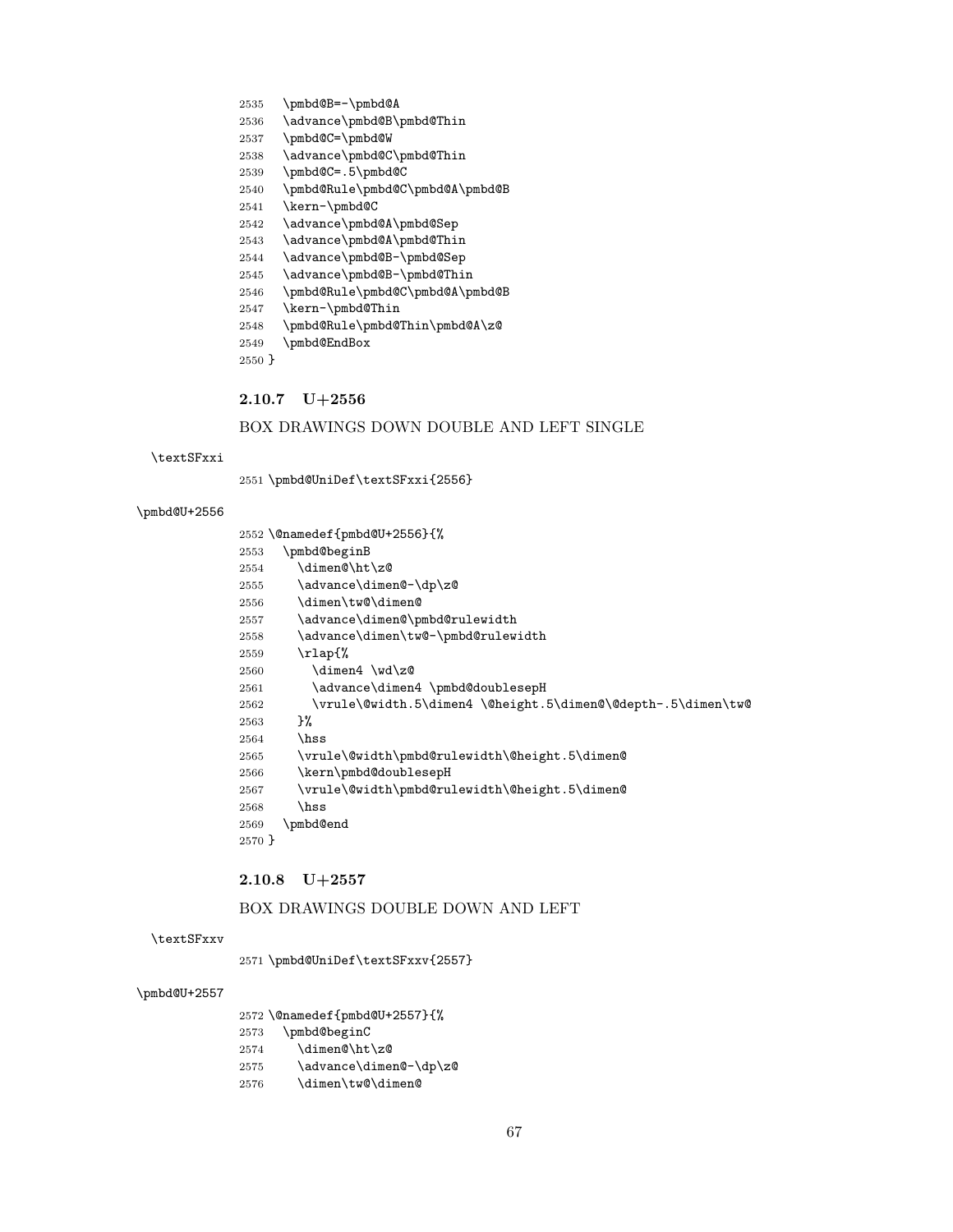```
2577 \advance\dimen@\pmbd@rulewidth
2578 \advance\dimen\tw@-\pmbd@rulewidth
2579 \dimen4 \wd\z@
2580 \begingroup
2581 \advance\dimen@\pmbd@doublesepV
2582 \advance\dimen\tw@\pmbd@doublesepV
2583 \advance\dimen4 \pmbd@doublesepH
2584 \rlap{%
2585 \vrule\@width.5\dimen4 \@height.5\dimen@\@depth-.5\dimen\tw@
2586 }%
2587 \rlap{%
2588 \hb@xt@\wd\z@{%
2589 \hss
2590 \kern\pmbd@rulewidth
2591 \kern\pmbd@doublesepH
2592 \vrule\@width\pmbd@rulewidth\@height.5\dimen@\@depth\dp\z@
2593 \hss
2594 }%
2595 }%
2596 \endgroup
2597 \advance\dimen@-\pmbd@doublesepV
2598 \advance\dimen\tw@-\pmbd@doublesepV
2599 \advance\dimen4 -\pmbd@doublesepH
2600 \rlap{%
2601 \vrule\@width.5\dimen4 \@height.5\dimen@\@depth-.5\dimen\tw@
2602 }%
2603 \hss
2604 \vrule\@width\pmbd@rulewidth\@height.5\dimen@
2605 \kern\pmbd@doublesepH
2606 \kern\pmbd@rulewidth
2607 \hss
2608 \pmbd@end
2609 }
```
### 2.10.9 U+2558

# BOX DRAWINGS UP SINGLE AND RIGHT DOUBLE

#### \textSFl

\pmbd@UniDef\textSFl{2558}

# \pmbd@U+2558

|      | 2611 \@namedef{pmbd@U+2558}{%                              |
|------|------------------------------------------------------------|
| 2612 | \pmbd@beginC                                               |
| 2613 | \dimen@\ht\z@                                              |
| 2614 | \advance\dimen@-\dp\z@                                     |
| 2615 | \dimen\tw@\dimen@                                          |
| 2616 | \advance\dimen@\pmbd@rulewidth                             |
| 2617 | \advance\dimen\tw@-\pmbd@rulewidth                         |
| 2618 | $\tau$ lap{%                                               |
| 2619 | \advance\dimen@\pmbd@doublesepV                            |
| 2620 | \advance\dimen\tw@\pmbd@doublesepV                         |
| 2621 | \kern.5\wd\z@                                              |
| 2622 | \vrule\@width.5\wd\z@\@height.5\dimen@\@depth-.5\dimen\tw@ |
| 2623 | ጉ%                                                         |
| 2624 | \advance\dimen@-\pmbd@doublesepV                           |
| 2625 | \advance\dimen\tw@-\pmbd@doublesepV                        |
| 2626 | \rlap{%                                                    |
|      |                                                            |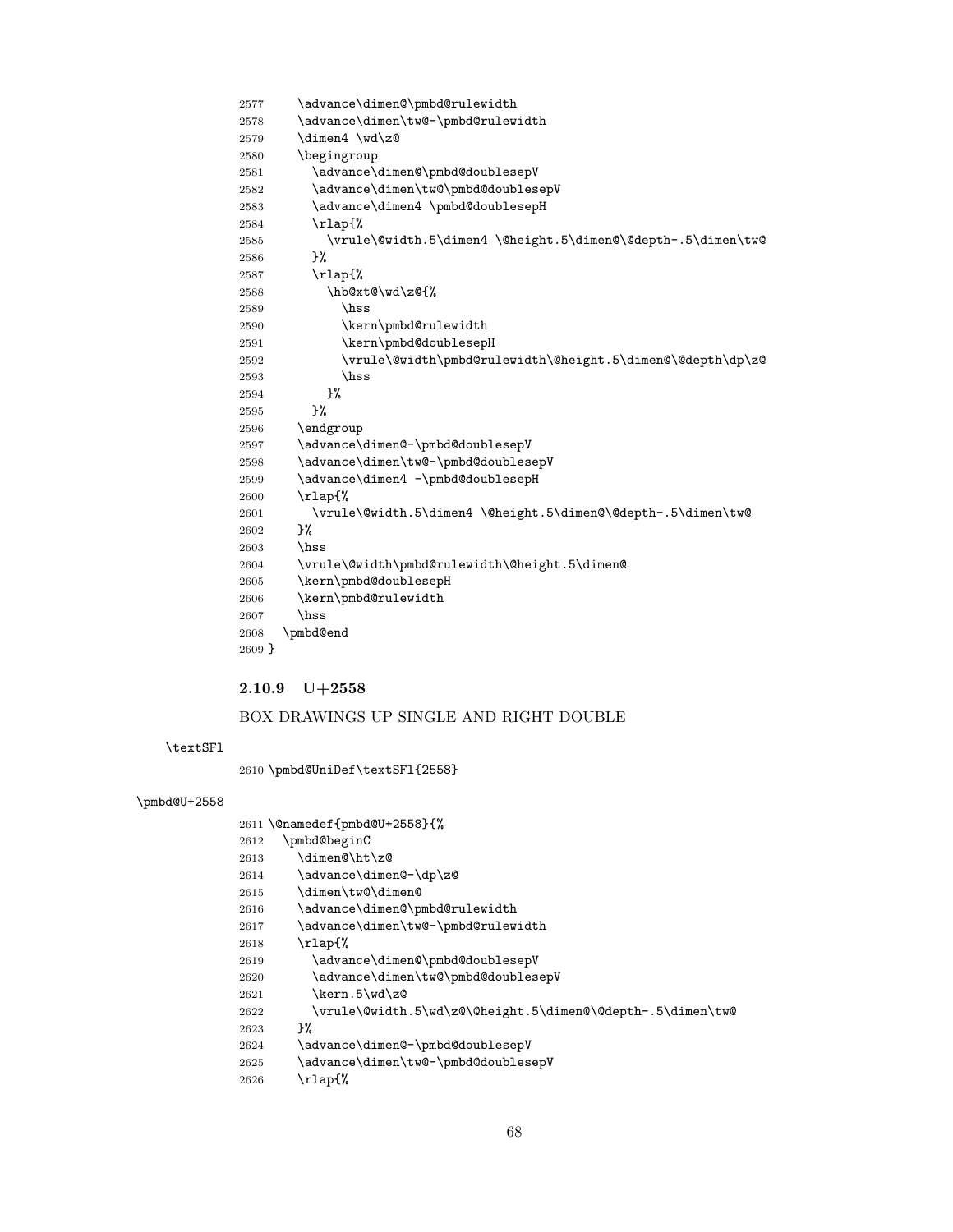```
2627 \kern.5\wd\z@
2628 \vrule\@width.5\wd\z@\@height.5\dimen@\@depth-.5\dimen\tw@<br>2629 }%
26292630 \hss
2631 \vrule\@width\pmbd@rulewidth\@depth-.5\dimen\tw@
2632 \hss
2633 \pmbd@end
2634 }
```
# $2.10.10 \quad \mathrm{U}{+}2559$

# BOX DRAWINGS UP DOUBLE AND RIGHT SINGLE

#### \textSFxlix

\pmbd@UniDef\textSFxlix{2559}

# \pmbd@U+2559

|        | 2636 \@namedef{pmbd@U+2559}{%                                |
|--------|--------------------------------------------------------------|
| 2637   | \pmbd@beginB                                                 |
| 2638   | \dimen@\ht\z@                                                |
| 2639   | \advance\dimen@-\dp\z@                                       |
| 2640   | \dimen\tw@\dimen@                                            |
| 2641   | \advance\dimen@\pmbd@rulewidth                               |
| 2642   | \advance\dimen\tw@-\pmbd@rulewidth                           |
| 2643   | $\tau$ lap{%                                                 |
| 2644   | \dimen4 \wd\z@                                               |
| 2645   | \advance\dimen4 \pmbd@doublesepH                             |
| 2646   | \hb@xt@\wd\z@{%                                              |
| 2647   | \hfill                                                       |
| 2648   | \vrule\@width.5\dimen4 \@height.5\dimen@\@depth-.5\dimen\tw@ |
| 2649   | }‰                                                           |
| 2650   | ጉ%                                                           |
| 2651   | \hss                                                         |
| 2652   | \vrule\@width\pmbd@rulewidth\@depth-.5\dimen\tw@             |
| 2653   | \kern\pmbd@doublesepH                                        |
| 2654   | \vrule\@width\pmbd@rulewidth\@depth-.5\dimen\tw@             |
| 2655   | \hss                                                         |
| 2656   | \pmbd@end                                                    |
| 2657 } |                                                              |
|        |                                                              |

# 2.10.11 U+255A

# BOX DRAWINGS DOUBLE UP AND RIGHT

#### \textSFxxxviii

\pmbd@UniDef\textSFxxxviii{255A}

#### \pmbd@U+255A

|      | 2659 \@namedef{pmbd@U+255A}{%      |
|------|------------------------------------|
| 2660 | \pmbd@beginC                       |
| 2661 | \dimen@\ht\z@                      |
| 2662 | \advance\dimen@-\dp\z@             |
| 2663 | \dimen\tw@\dimen@                  |
| 2664 | \advance\dimen@\pmbd@rulewidth     |
| 2665 | \advance\dimen\tw@-\pmbd@rulewidth |
| 2666 | \dimen4 \wd\z@                     |
| 2667 | \begingroup                        |
| 2668 | \advance\dimen@\pmbd@doublesepV    |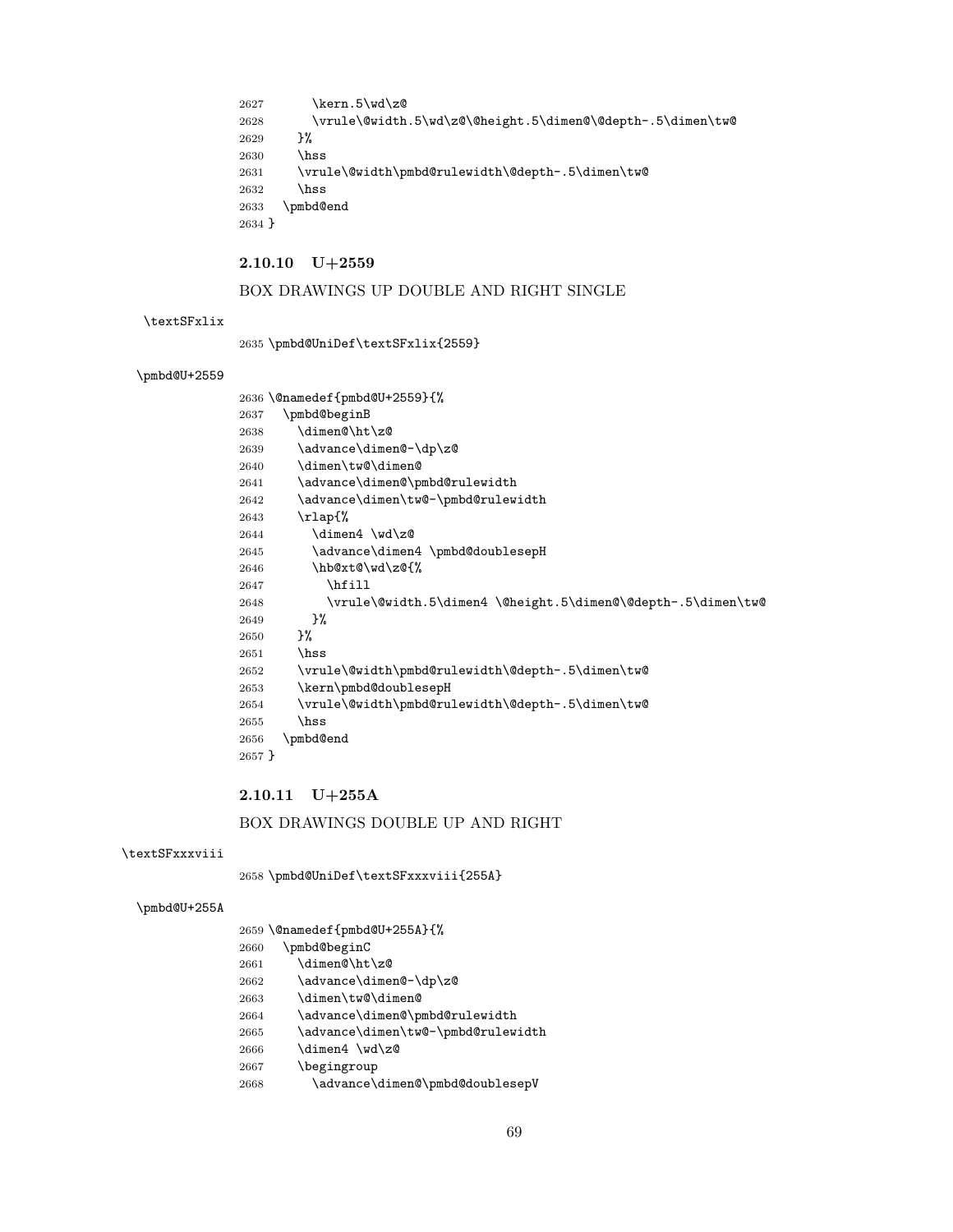### 2669 \advance\dimen\tw@\pmbd@doublesepV 2670 \advance\dimen4 -\pmbd@doublesepH \rlap{% \hb@xt@\wd\z@{% \hss \vrule\@width.5\dimen4 \@height.5\dimen@\@depth-.5\dimen\tw@ }% }% \rlap{% \hb@xt@\wd\z@{% \hss 2680 \kern\pmbd@rulewidth 2681 \kern\pmbd@doublesepH \vrule\@width\pmbd@rulewidth\@height\ht\z@\@depth-.5\dimen\tw@ \hss }%<br>2685 }%  $2685\,$  \endgroup 2687 \advance\dimen@-\pmbd@doublesepV 2688 \advance\dimen\tw@-\pmbd@doublesepV 2689 \advance\dimen4 \pmbd@doublesepH \rlap{% \hb@xt@\wd\z@{% \hss \vrule\@width.5\dimen4 \@height.5\dimen@\@depth-.5\dimen\tw@ }%<br>2695 }%  $\,2695$  \hss \vrule\@width\pmbd@rulewidth\@depth-.5\dimen\tw@ \kern\pmbd@doublesepH \kern\pmbd@rulewidth \hss \pmbd@end }

#### 2.10.12 U+255B

#### BOX DRAWINGS UP SINGLE AND LEFT DOUBLE

#### \textSFxxviii

\pmbd@UniDef\textSFxxviii{255B}

#### \pmbd@U+255B

|      | 2704 \@namedef{pmbd@U+255B}{%                              |
|------|------------------------------------------------------------|
| 2705 | \pmbd@beginC                                               |
| 2706 | \dimen@\ht\z@                                              |
| 2707 | \advance\dimen@-\dp\z@                                     |
| 2708 | \dimen\tw@\dimen@                                          |
| 2709 | \advance\dimen@\pmbd@rulewidth                             |
| 2710 | \advance\dimen\tw@-\pmbd@rulewidth                         |
| 2711 | \rlap{%                                                    |
| 2712 | \advance\dimen@\pmbd@doublesepV                            |
| 2713 | \advance\dimen\tw@\pmbd@doublesepV                         |
| 2714 | \vrule\@width.5\wd\z@\@height.5\dimen@\@depth-.5\dimen\tw@ |
| 2715 | ጉ%                                                         |
| 2716 | \advance\dimen@-\pmbd@doublesepV                           |
| 2717 | \advance\dimen\tw@-\pmbd@doublesepV                        |
| 2718 | \rlap{%                                                    |
|      |                                                            |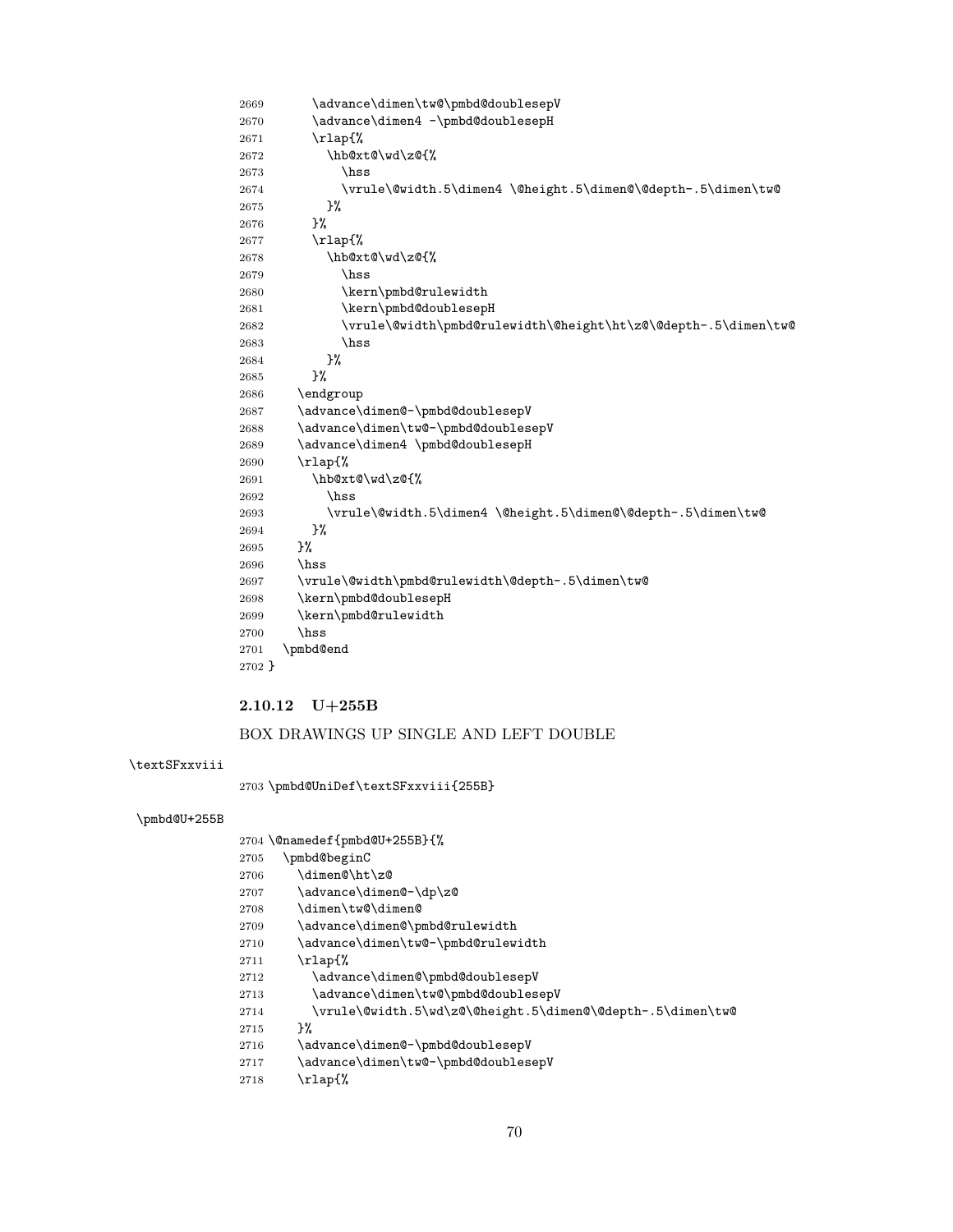2719 \vrule\@width.5\wd\z@\@height.5\dimen@\@depth-.5\dimen\tw@ }% \hss \vrule\@width\pmbd@rulewidth\@depth-.5\dimen\tw@ \hss \pmbd@end }

### 2.10.13 U+255C

## BOX DRAWINGS UP DOUBLE AND LEFT SINGLE

#### \textSFxxvii

\pmbd@UniDef\textSFxxvii{255C}

#### \pmbd@U+255C

 \@namedef{pmbd@U+255C}{% \pmbd@beginB \dimen@\ht\z@ 2730 \advance\dimen@-\dp\z@ \dimen\tw@\dimen@ 2732 \advance\dimen@\pmbd@rulewidth 2733 \advance\dimen\tw@-\pmbd@rulewidth \rlap{% \dimen4 \wd\z@ 2736 \advance\dimen4 \pmbd@doublesepH \vrule\@width.5\dimen4 \@height.5\dimen@\@depth-.5\dimen\tw@ }% \hss \vrule\@width\pmbd@rulewidth\@depth-.5\dimen\tw@ 2741 \kern\pmbd@doublesepH 2742 \vrule\@width\pmbd@rulewidth\@depth-.5\dimen\tw@ \hss \pmbd@end }

### 2.10.14 U+255D

#### BOX DRAWINGS DOUBLE UP AND LEFT

#### \textSFxxvi

\pmbd@UniDef\textSFxxvi{255D}

#### \pmbd@U+255D

- \@namedef{pmbd@U+255D}{%
- \pmbd@beginC
- \dimen@\ht\z@
- 2750 \advance\dimen@-\dp\z@
- \dimen\tw@\dimen@
- 2752 \advance\dimen@\pmbd@rulewidth
- 2753 \advance\dimen\tw@-\pmbd@rulewidth
- \dimen4 \wd\z@
- \begingroup
- \advance\dimen@\pmbd@doublesepV
- 2757 \advance\dimen\tw@\pmbd@doublesepV
- 2758 \advance\dimen4 -\pmbd@doublesepH
- \rlap{%
- \vrule\@width.5\dimen4 \@height.5\dimen@\@depth-.5\dimen\tw@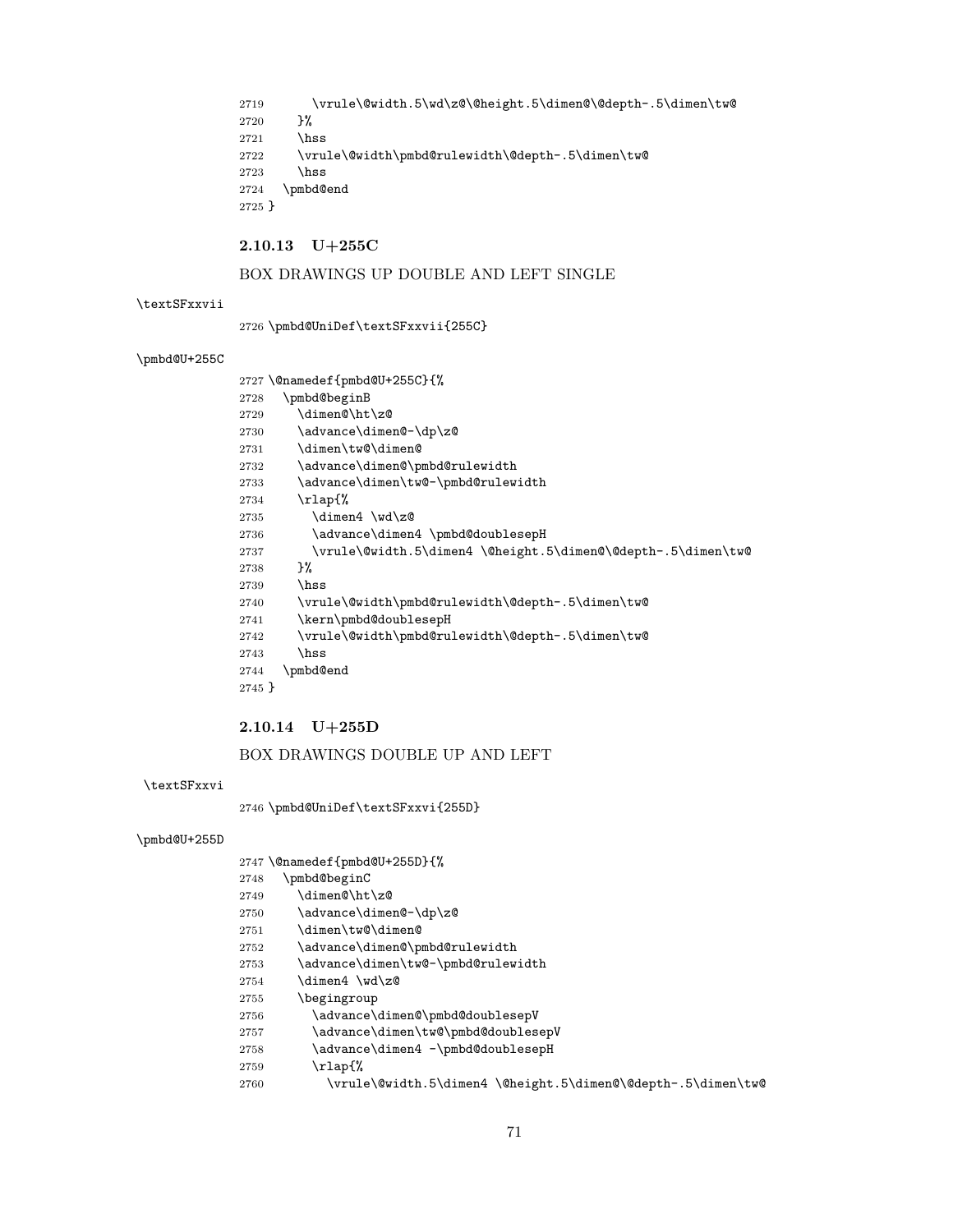| 2761   | }%                                                             |
|--------|----------------------------------------------------------------|
| 2762   | $\tau$ lap{%                                                   |
| 2763   | \hb@xt@\wd\z@{%                                                |
| 2764   | \hss                                                           |
| 2765   | \vrule\@width\pmbd@rulewidth\@height\ht\z@\@depth-.5\dimen\tw@ |
| 2766   | \kern\pmbd@doublesepH                                          |
| 2767   | \kern\pmbd@rulewidth                                           |
| 2768   | \hss                                                           |
| 2769   | }‰                                                             |
| 2770   | }‰                                                             |
| 2771   | \endgroup                                                      |
| 2772   | \advance\dimen@-\pmbd@doublesepV                               |
| 2773   | \advance\dimen\tw@-\pmbd@doublesepV                            |
| 2774   | \advance\dimen4 \pmbd@doublesepH                               |
| 2775   | $\tau$ lap{%                                                   |
| 2776   | \vrule\@width.5\dimen4 \@height.5\dimen@\@depth-.5\dimen\tw@   |
| 2777   | }‰                                                             |
| 2778   | hss                                                            |
| 2779   | \kern\pmbd@rulewidth                                           |
| 2780   | \kern\pmbd@doublesepH                                          |
| 2781   | \vrule\@width\pmbd@rulewidth\@depth-.5\dimen\tw@               |
| 2782   | hss                                                            |
| 2783   | \pmbd@end                                                      |
| 2784 } |                                                                |

# 2.10.15 U+255E

# BOX DRAWINGS VERTICAL SINGLE AND RIGHT DOUBLE

# \textSFxxxvi

\pmbd@UniDef\textSFxxxvi{255E}

# \pmbd@U+255E

|          | 2786 \@namedef{pmbd@U+255E}{%                              |
|----------|------------------------------------------------------------|
| 2787     | \pmbd@beginC                                               |
| 2788     | \dimen@\ht\z@                                              |
| 2789     | \advance\dimen@-\dp\z@                                     |
| 2790     | \dimen\tw@\dimen@                                          |
| 2791     | \advance\dimen@\pmbd@rulewidth                             |
| 2792     | \advance\dimen\tw@-\pmbd@rulewidth                         |
| 2793     | \rlap{%                                                    |
| 2794     | \kern.5\wd\z@                                              |
| 2795     | \advance\dimen@\pmbd@doublesepV                            |
| 2796     | \advance\dimen\tw@\pmbd@doublesepV                         |
| 2797     | \vrule\@width.5\wd\z@\@height.5\dimen@\@depth-.5\dimen\tw@ |
| 2798     | }‰                                                         |
| 2799     | \rlap{%                                                    |
| 2800     | \kern.5\wd\z@                                              |
| 2801     | \advance\dimen@-\pmbd@doublesepV                           |
| 2802     | \advance\dimen\tw@-\pmbd@doublesepV                        |
| 2803     | \vrule\@width.5\wd\z@\@height.5\dimen@\@depth-.5\dimen\tw@ |
| 2804     | }‰                                                         |
| 2805     | \hss                                                       |
| 2806     | \vrule\@width\pmbd@rulewidth                               |
| 2807     | \hss                                                       |
| 2808     | \pmbd@end                                                  |
| $2809$ } |                                                            |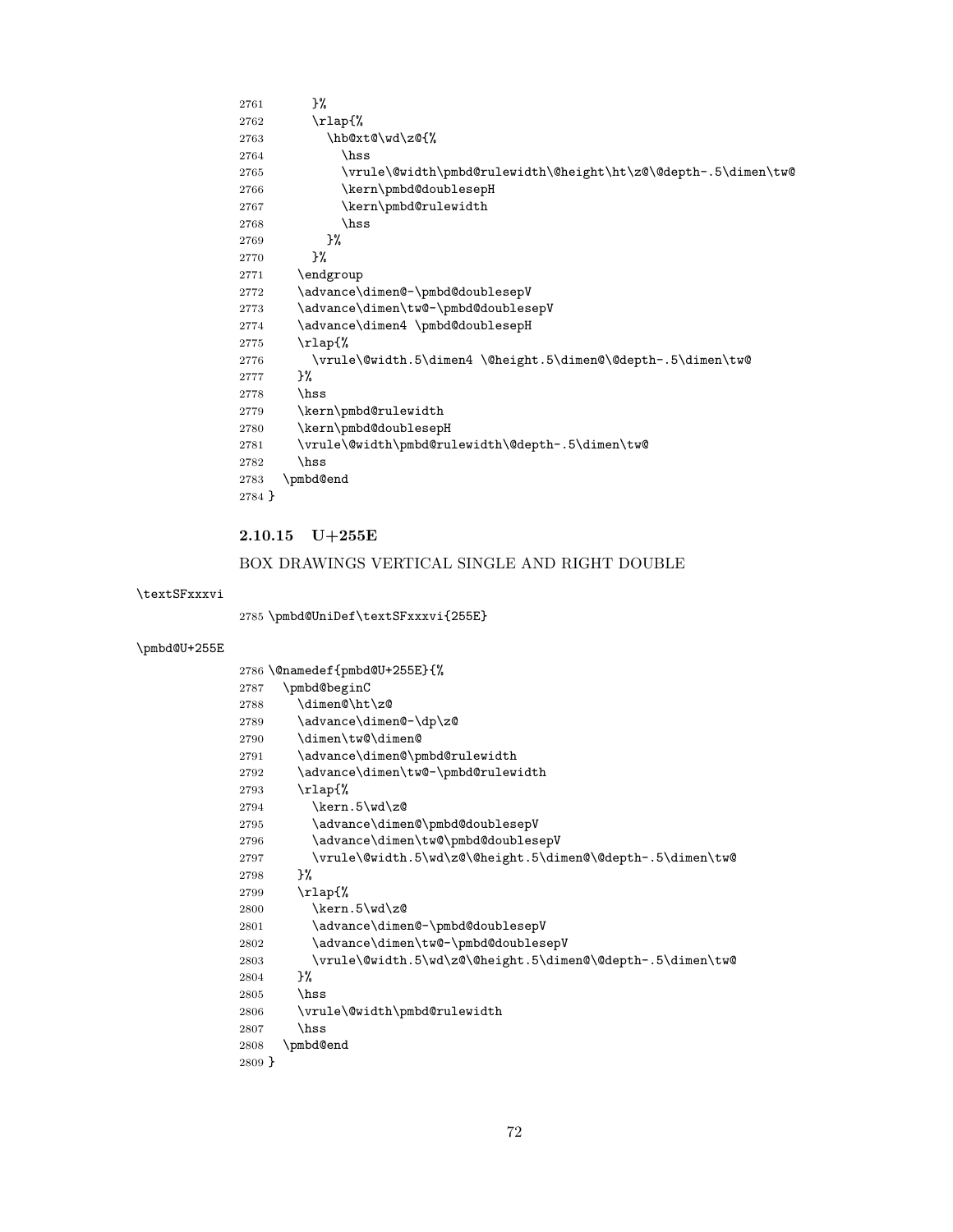# $\textbf{2.10.16}\quad \textbf{U+255F}$

## BOX DRAWINGS VERTICAL DOUBLE AND RIGHT SINGLE

#### <span id="page-72-24"></span>\textSFxxxvii

## <span id="page-72-21"></span>\pmbd@UniDef\textSFxxxvii{255F}

## <span id="page-72-19"></span>\pmbd@U+255F

<span id="page-72-14"></span><span id="page-72-13"></span><span id="page-72-7"></span><span id="page-72-5"></span><span id="page-72-4"></span><span id="page-72-2"></span><span id="page-72-0"></span>

|        | 2811 \@namedef{pmbd@U+255F}{%                                |
|--------|--------------------------------------------------------------|
| 2812   | \pmbd@beginB                                                 |
| 2813   | \dimen@\ht\z@                                                |
| 2814   | \advance\dimen@-\dp\z@                                       |
| 2815   | \dimen\tw@\dimen@                                            |
| 2816   | \advance\dimen@\pmbd@rulewidth                               |
| 2817   | \advance\dimen\tw@-\pmbd@rulewidth                           |
| 2818   | $\tau$ lap{%                                                 |
| 2819   | \dimen4 \wd\z@                                               |
| 2820   | \advance\dimen4 -\pmbd@doublesepH                            |
| 2821   | \hb@xt@\wd\z@{%                                              |
| 2822   | \hfill                                                       |
| 2823   | \vrule\@width.5\dimen4 \@height.5\dimen@\@depth-.5\dimen\tw@ |
| 2824   | }%                                                           |
| 2825   | }‰                                                           |
| 2826   | \hss                                                         |
| 2827   | \vrule\@width\pmbd@rulewidth                                 |
| 2828   | \kern\pmbd@doublesepH                                        |
| 2829   | \vrule\@width\pmbd@rulewidth                                 |
| 2830   | \hss                                                         |
| 2831   | \pmbd@end                                                    |
| 2832 } |                                                              |

# <span id="page-72-16"></span><span id="page-72-15"></span><span id="page-72-12"></span><span id="page-72-8"></span>2.10.17 U+2560

## BOX DRAWINGS DOUBLE VERTICAL AND RIGHT

### <span id="page-72-23"></span><span id="page-72-20"></span>\textSFxlii

<span id="page-72-22"></span>\pmbd@UniDef\textSFxlii{2560}

<span id="page-72-18"></span><span id="page-72-17"></span><span id="page-72-11"></span><span id="page-72-10"></span><span id="page-72-9"></span><span id="page-72-6"></span><span id="page-72-3"></span><span id="page-72-1"></span>

|      | 2834 \@namedef{pmbd@U+2560}{%                                |
|------|--------------------------------------------------------------|
| 2835 | \pmbd@beginC                                                 |
| 2836 | \dimen@\ht\z@                                                |
| 2837 | \advance\dimen@-\dp\z@                                       |
| 2838 | \dimen\tw@\dimen@                                            |
| 2839 | \advance\dimen@\pmbd@rulewidth                               |
| 2840 | \advance\dimen\tw@-\pmbd@rulewidth                           |
| 2841 | \dimen4 \wd\z@                                               |
| 2842 | \advance\dimen4 -\pmbd@doublesepH                            |
| 2843 | \begingroup                                                  |
| 2844 | \advance\dimen@\pmbd@doublesepV                              |
| 2845 | \advance\dimen\tw@\pmbd@doublesepV                           |
| 2846 | $\tau$ lap{%                                                 |
| 2847 | \hb@xt@\wd\z@{%                                              |
| 2848 | \hss                                                         |
| 2849 | \vrule\@width.5\dimen4 \@height.5\dimen@\@depth-.5\dimen\tw@ |
| 2850 | }‰                                                           |
| 2851 | }‰                                                           |
| 2852 | \rlap{%                                                      |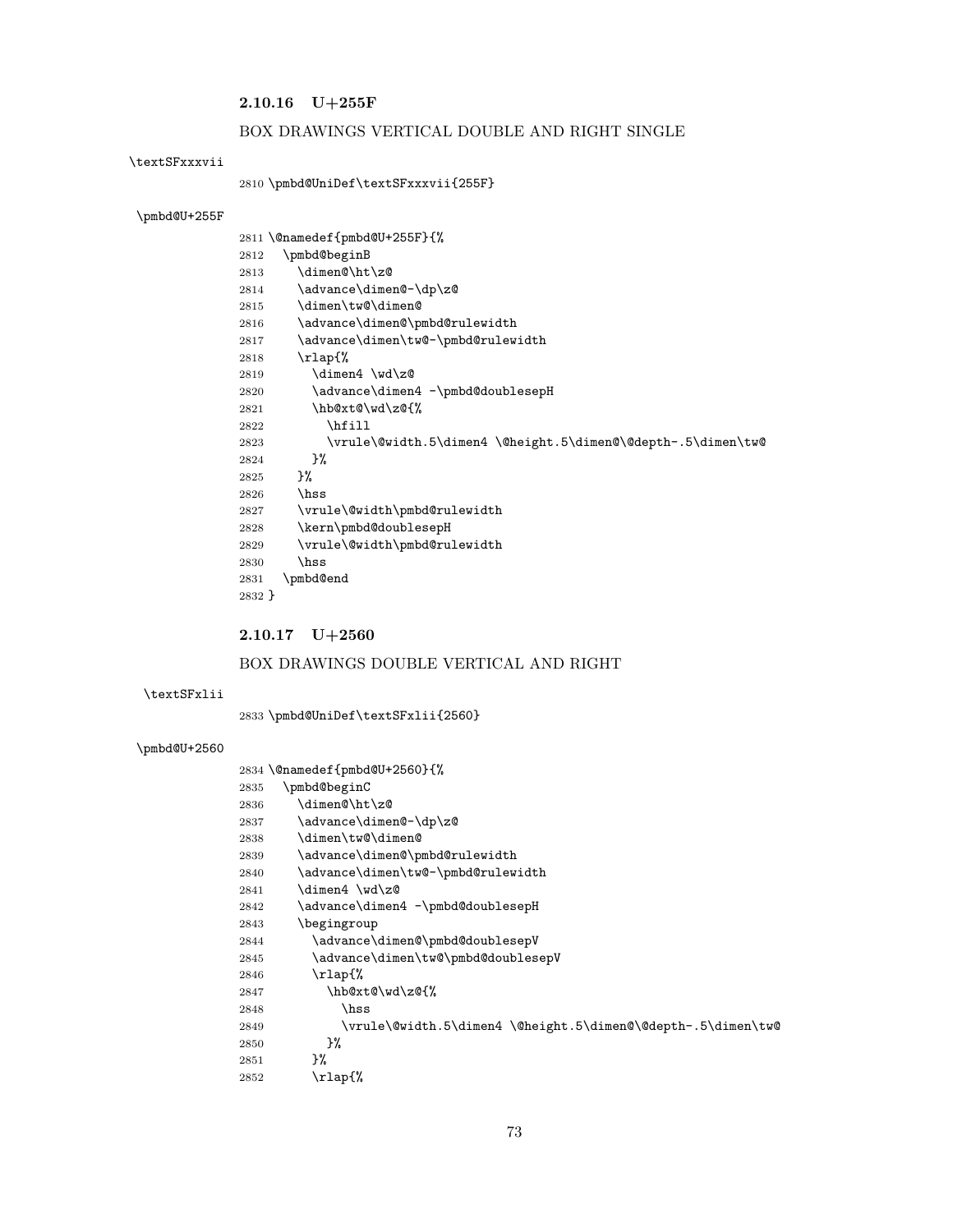<span id="page-73-15"></span><span id="page-73-14"></span><span id="page-73-7"></span><span id="page-73-6"></span><span id="page-73-4"></span><span id="page-73-2"></span><span id="page-73-1"></span>

| 2853     | \hb@xt@\wd\z@{%                                                |
|----------|----------------------------------------------------------------|
| 2854     | hss                                                            |
| 2855     | \kern\pmbd@rulewidth                                           |
| 2856     | \kern\pmbd@doublesepH                                          |
| 2857     | \vrule\@width\pmbd@rulewidth\@height\ht\z@\@depth-.5\dimen\tw@ |
| 2858     | \hss                                                           |
| 2859     | }%                                                             |
| 2860     | }‰                                                             |
| 2861     | \endgroup                                                      |
| 2862     | \advance\dimen@-\pmbd@doublesepV                               |
| 2863     | \advance\dimen\tw@-\pmbd@doublesepV                            |
| 2864     | \rlap{%                                                        |
| 2865     | \hb@xt@\wd\z@{%                                                |
| 2866     | \hss                                                           |
| 2867     | \vrule\@width.5\dimen4 \@height.5\dimen@\@depth-.5\dimen\tw@   |
| 2868     | }‰                                                             |
| 2869     | }‰                                                             |
| 2870     | hss                                                            |
| 2871     | \vrule\@width\pmbd@rulewidth                                   |
| 2872     | \kern\pmbd@doublesepH                                          |
| 2873     | \vrule\@width\pmbd@rulewidth\@height.5\dimen@                  |
| 2874     | \hss                                                           |
| 2875     | \pmbd@end                                                      |
| $2876$ } |                                                                |
|          |                                                                |

# <span id="page-73-17"></span><span id="page-73-16"></span><span id="page-73-12"></span><span id="page-73-5"></span>2.10.18 U+2561

## BOX DRAWINGS VERTICAL SINGLE AND LEFT DOUBLE

## <span id="page-73-23"></span>\textSFxix

<span id="page-73-22"></span>\pmbd@UniDef\textSFxix{2561}

# <span id="page-73-21"></span>\pmbd@U+2561

<span id="page-73-19"></span><span id="page-73-18"></span><span id="page-73-9"></span><span id="page-73-8"></span><span id="page-73-3"></span><span id="page-73-0"></span>

|        | 2878 \@namedef{pmbd@U+2561}{%                              |
|--------|------------------------------------------------------------|
| 2879   | \pmbd@beginC                                               |
| 2880   | \dimen@\ht\z@                                              |
| 2881   | \advance\dimen@-\dp\z@                                     |
| 2882   | \dimen\tw@\dimen@                                          |
| 2883   | \advance\dimen@\pmbd@rulewidth                             |
| 2884   | \advance\dimen\tw@-\pmbd@rulewidth                         |
| 2885   | \rlap{%                                                    |
| 2886   | \advance\dimen@\pmbd@doublesepV                            |
| 2887   | \advance\dimen\tw@\pmbd@doublesepV                         |
| 2888   | \vrule\@width.5\wd\z@\@height.5\dimen@\@depth-.5\dimen\tw@ |
| 2889   | }‰                                                         |
| 2890   | $\tau$ lap{%                                               |
| 2891   | \advance\dimen@-\pmbd@doublesepV                           |
| 2892   | \advance\dimen\tw@-\pmbd@doublesepV                        |
| 2893   | \vrule\@width.5\wd\z@\@height.5\dimen@\@depth-.5\dimen\tw@ |
| 2894   | }‰                                                         |
| 2895   | \hss                                                       |
| 2896   | \vrule\@width\pmbd@rulewidth                               |
| 2897   | \hss                                                       |
| 2898   | \pmbd@end                                                  |
| 2899 } |                                                            |

# <span id="page-73-20"></span><span id="page-73-13"></span><span id="page-73-11"></span><span id="page-73-10"></span>2.10.19 U+2562

## BOX DRAWINGS VERTICAL DOUBLE AND LEFT SINGLE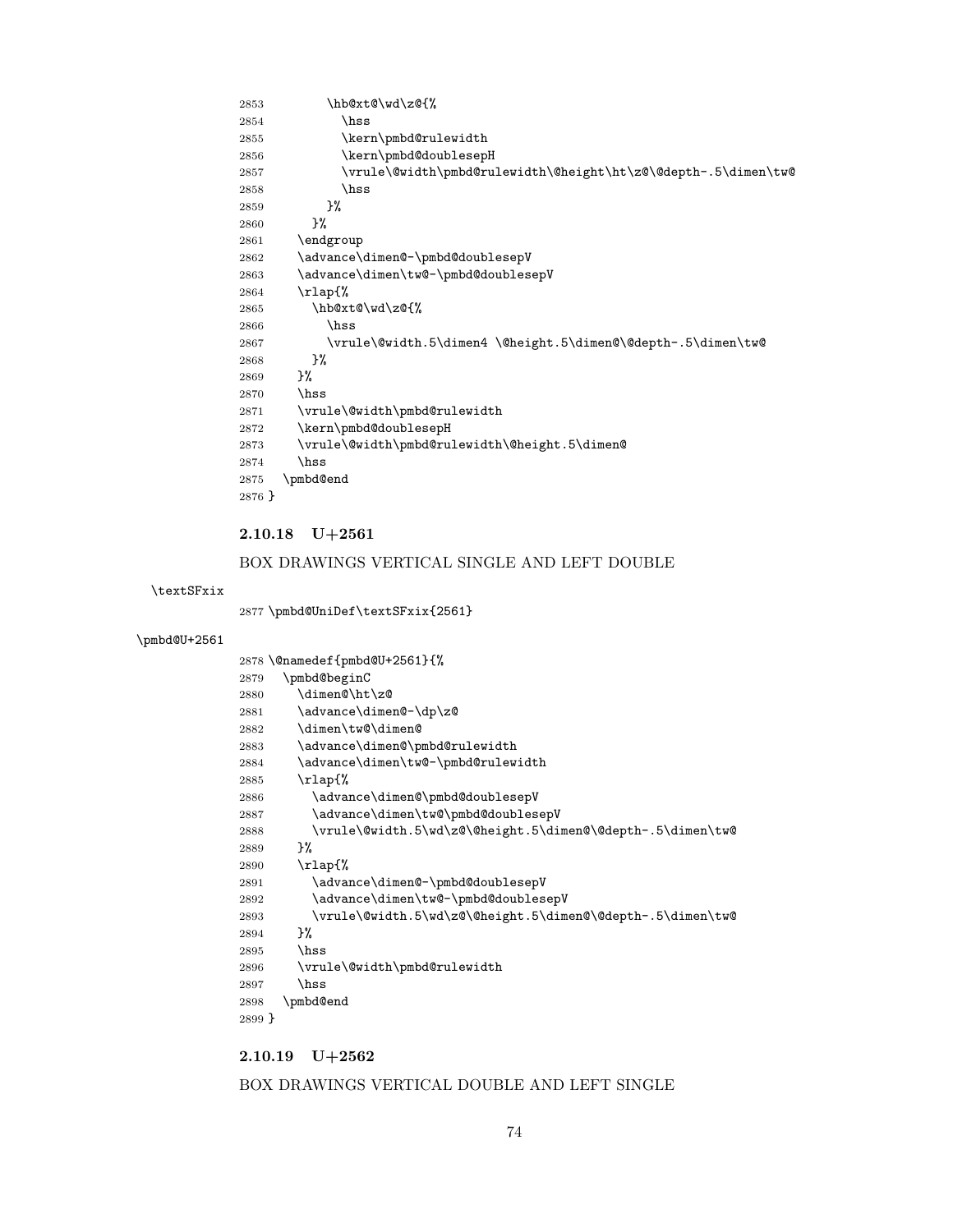#### <span id="page-74-25"></span>\textSFxx

<span id="page-74-23"></span>\pmbd@UniDef\textSFxx{2562}

# <span id="page-74-21"></span>\pmbd@U+2562

<span id="page-74-14"></span><span id="page-74-13"></span><span id="page-74-5"></span><span id="page-74-3"></span><span id="page-74-0"></span>

|        | 2901 \@namedef{pmbd@U+2562}{%                                |
|--------|--------------------------------------------------------------|
| 2902   | \pmbd@beginB                                                 |
| 2903   | \dimen@\ht\z@                                                |
| 2904   | \advance\dimen@-\dp\z@                                       |
| 2905   | \dimen\tw@\dimen@                                            |
| 2906   | \advance\dimen@\pmbd@rulewidth                               |
| 2907   | \advance\dimen\tw@-\pmbd@rulewidth                           |
| 2908   | $\tau$ lap{%                                                 |
| 2909   | \dimen4 \wd\z@                                               |
| 2910   | \advance\dimen4 -\pmbd@doublesepH                            |
| 2911   | \vrule\@width.5\dimen4 \@height.5\dimen@\@depth-.5\dimen\tw@ |
| 2912   | }‰                                                           |
| 2913   | \hss                                                         |
| 2914   | \vrule\@width\pmbd@rulewidth                                 |
| 2915   | \kern\pmbd@doublesepH                                        |
| 2916   | \vrule\@width\pmbd@rulewidth                                 |
| 2917   | \hss                                                         |
| 2918   | \pmbd@end                                                    |
| 2919 } |                                                              |
|        |                                                              |

# <span id="page-74-16"></span><span id="page-74-15"></span><span id="page-74-12"></span><span id="page-74-6"></span>2.10.20 U+2563

# BOX DRAWINGS DOUBLE VERTICAL AND LEFT

#### <span id="page-74-26"></span><span id="page-74-22"></span>\textSFxxiii

<span id="page-74-24"></span>\pmbd@UniDef\textSFxxiii{2563}

<span id="page-74-20"></span><span id="page-74-19"></span><span id="page-74-18"></span><span id="page-74-17"></span><span id="page-74-11"></span><span id="page-74-10"></span><span id="page-74-9"></span><span id="page-74-8"></span><span id="page-74-7"></span><span id="page-74-4"></span><span id="page-74-2"></span><span id="page-74-1"></span>

|      | 2921 \@namedef{pmbd@U+2563}{%                                  |
|------|----------------------------------------------------------------|
| 2922 | \pmbd@beginC                                                   |
| 2923 | \dimen@\ht\z@                                                  |
| 2924 | \advance\dimen@-\dp\z@                                         |
| 2925 | \dimen\tw@\dimen@                                              |
| 2926 | \advance\dimen@\pmbd@rulewidth                                 |
| 2927 | \advance\dimen\tw@-\pmbd@rulewidth                             |
| 2928 | \dimen4 \wd\z@                                                 |
| 2929 | \advance\dimen4 -\pmbd@doublesepH                              |
| 2930 | \begingroup                                                    |
| 2931 | \advance\dimen@\pmbd@doublesepV                                |
| 2932 | \advance\dimen\tw@\pmbd@doublesepV                             |
| 2933 | $\tau$ lap{%                                                   |
| 2934 | \vrule\@width.5\dimen4 \@height.5\dimen@\@depth-.5\dimen\tw@   |
| 2935 | ጉ%                                                             |
| 2936 | \rlap{%                                                        |
| 2937 | \hb@xt@\wd\z@{%                                                |
| 2938 | hss                                                            |
| 2939 | \vrule\@width\pmbd@rulewidth\@height\ht\z@\@depth-.5\dimen\tw@ |
| 2940 | \kern\pmbd@doublesepH                                          |
| 2941 | \kern\pmbd@rulewidth                                           |
| 2942 | \hss                                                           |
| 2943 | }%                                                             |
| 2944 | }%                                                             |
| 2945 | \endgroup                                                      |
| 2946 | \advance\dimen@-\pmbd@doublesepV                               |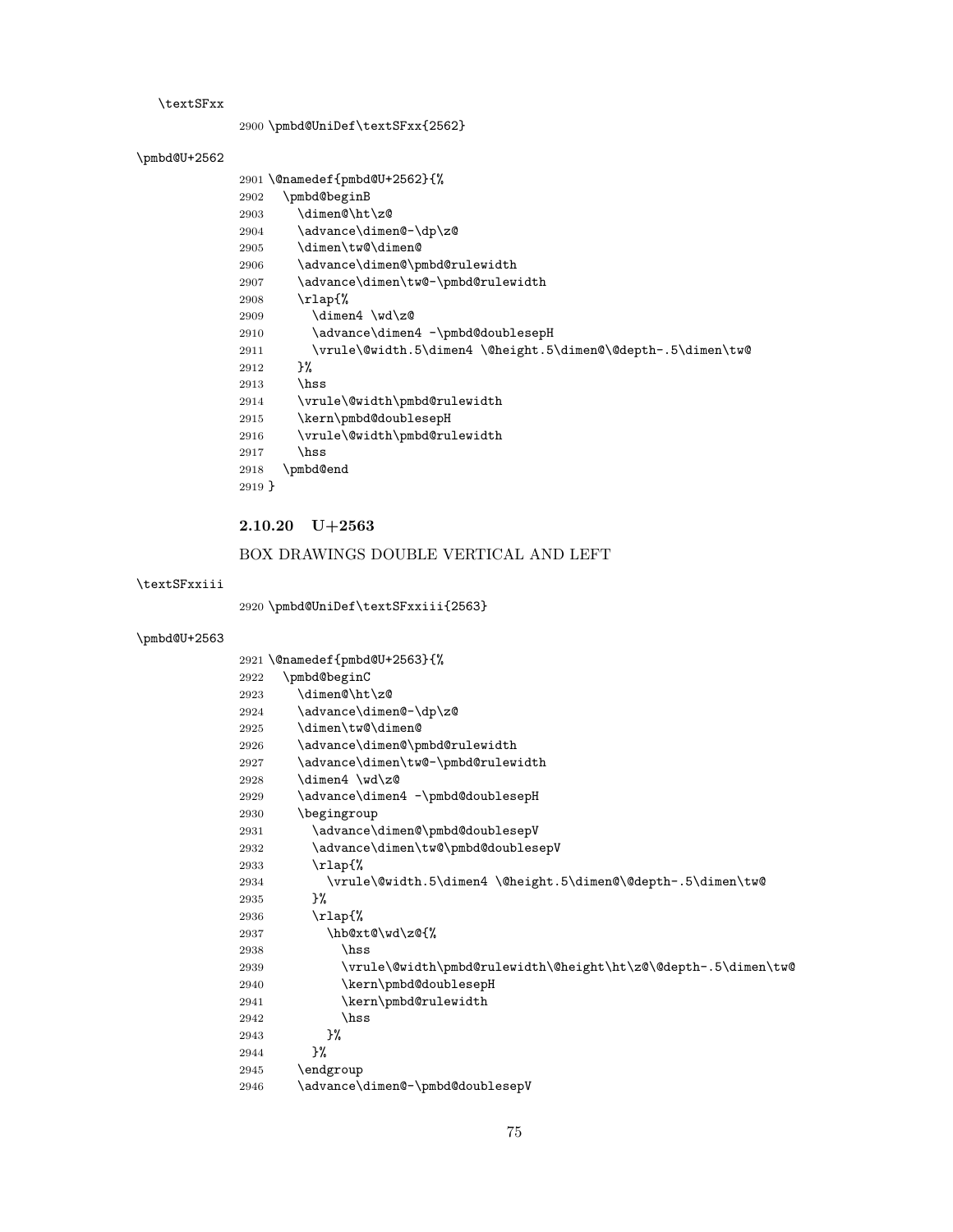<span id="page-75-12"></span><span id="page-75-5"></span><span id="page-75-4"></span> \advance\dimen\tw@-\pmbd@doublesepV \rlap{% 2949 \vrule\@width.5\dimen4 \@height.5\dimen@\@depth-.5\dimen\tw@<br>2950 }%  $2950\,$  \hss \vrule\@width\pmbd@rulewidth\@height.5\dimen@ \kern\pmbd@doublesepH \vrule\@width\pmbd@rulewidth \hss \pmbd@end }

### <span id="page-75-13"></span><span id="page-75-10"></span>2.10.21 U+2564

# BOX DRAWINGS DOWN SINGLE AND HORIZONTAL DOUBLE

#### <span id="page-75-23"></span>\textSFxlvii

<span id="page-75-21"></span>\pmbd@UniDef\textSFxlvii{2564}

#### <span id="page-75-19"></span>\pmbd@U+2564

<span id="page-75-15"></span><span id="page-75-14"></span><span id="page-75-7"></span><span id="page-75-6"></span><span id="page-75-3"></span><span id="page-75-0"></span>

|        | 2959 \@namedef{pmbd@U+2564}{%                            |
|--------|----------------------------------------------------------|
| 2960   | \pmbd@beginC                                             |
| 2961   | \dimen@\ht\z@                                            |
| 2962   | \advance\dimen@-\dp\z@                                   |
| 2963   | \dimen\tw@\dimen@                                        |
| 2964   | \advance\dimen@\pmbd@rulewidth                           |
| 2965   | \advance\dimen\tw@-\pmbd@rulewidth                       |
| 2966   | \rlap{%                                                  |
| 2967   | \advance\dimen@\pmbd@doublesepV                          |
| 2968   | \advance\dimen\tw@\pmbd@doublesepV                       |
| 2969   | \vrule\@width\wd\z@\@height.5\dimen@\@depth-.5\dimen\tw@ |
| 2970   | ጉ%                                                       |
| 2971   | \advance\dimen@-\pmbd@doublesepV                         |
| 2972   | \advance\dimen\tw@-\pmbd@doublesepV                      |
| 2973   | \rlap{%                                                  |
| 2974   | \vrule\@width\wd\z@\@height.5\dimen@\@depth-.5\dimen\tw@ |
| 2975   | }‰                                                       |
| 2976   | \hss                                                     |
| 2977   | \vrule\@width\pmbd@rulewidth\@height.5\dimen@            |
| 2978   | \hss                                                     |
| 2979   | \pmbd@end                                                |
| 2980 } |                                                          |
|        |                                                          |

#### <span id="page-75-16"></span><span id="page-75-11"></span><span id="page-75-9"></span><span id="page-75-8"></span> $2.10.22 \quad \mathrm{U}+2565$

#### BOX DRAWINGS DOWN DOUBLE AND HORIZONTAL SINGLE

#### <span id="page-75-24"></span><span id="page-75-20"></span>\textSFxlviii

<span id="page-75-22"></span>\pmbd@UniDef\textSFxlviii{2565}

<span id="page-75-1"></span>

|  |  | 2982 \@namedef{pmbd@U+2565}{% |  |
|--|--|-------------------------------|--|
|--|--|-------------------------------|--|

- <span id="page-75-2"></span>\pmbd@beginB
- 2984  $\dimen@\ht\zeta$
- \advance\dimen@-\dp\z@
- \dimen\tw@\dimen@
- <span id="page-75-17"></span>\advance\dimen@\pmbd@rulewidth
- <span id="page-75-18"></span>\advance\dimen\tw@-\pmbd@rulewidth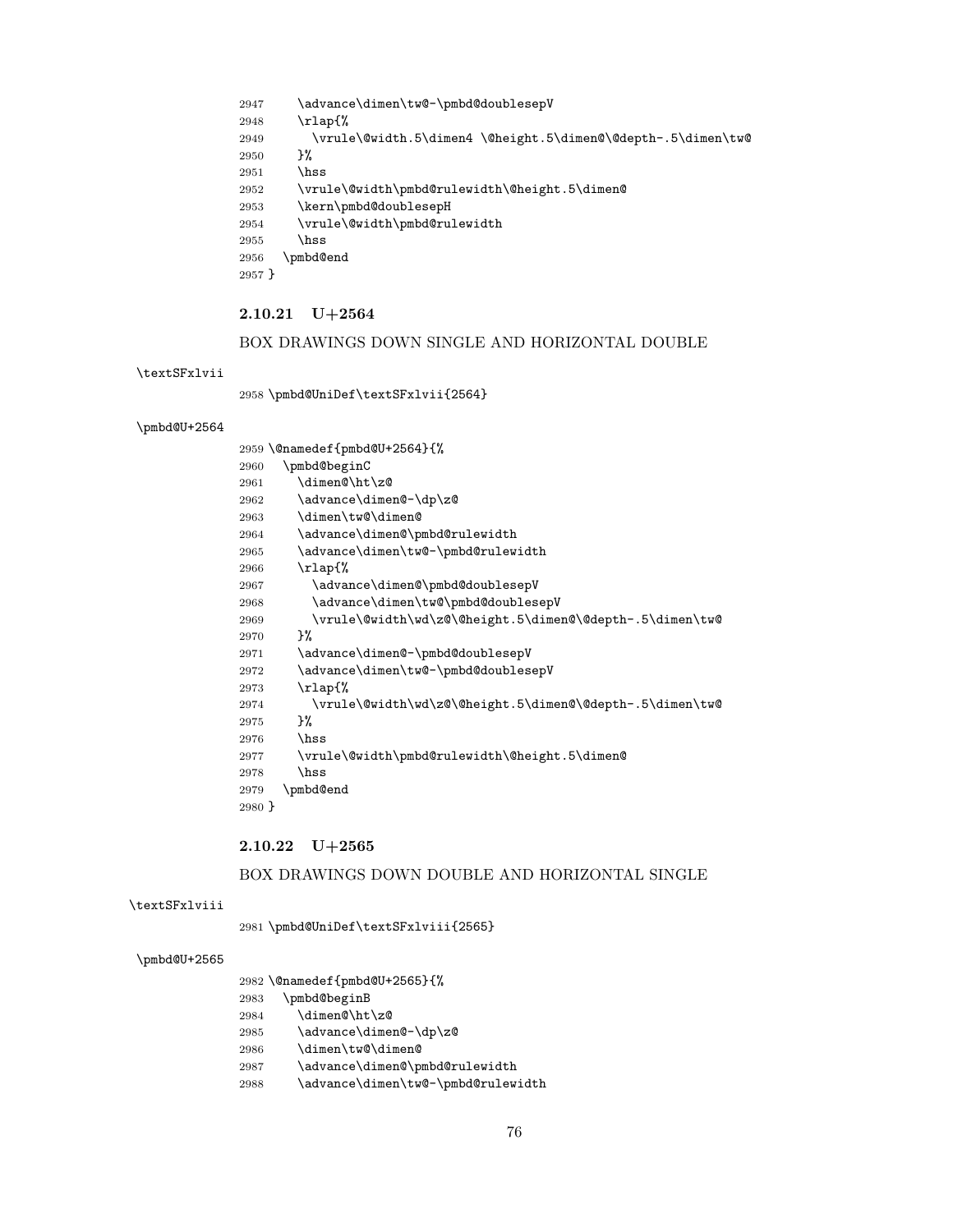```
2989 \rlap{%
2990 \vrule\@width\wd\z@\@height.5\dimen@\@depth-.5\dimen\tw@<br>2991 }%
29912992 \hss
2993 \vrule\@width\pmbd@rulewidth\@height.5\dimen@
2994 \kern\pmbd@doublesepH
2995 \vrule\@width\pmbd@rulewidth\@height.5\dimen@
2996 \hss
2997 \pmbd@end
2998 }
```
## <span id="page-76-13"></span><span id="page-76-10"></span>2.10.23 U+2566

## BOX DRAWINGS DOUBLE DOWN AND HORIZONTAL

<span id="page-76-21"></span>\textSFxli

<span id="page-76-19"></span>\pmbd@UniDef\textSFxli{2566}

#### <span id="page-76-18"></span>\pmbd@U+2566

<span id="page-76-15"></span><span id="page-76-14"></span><span id="page-76-9"></span><span id="page-76-8"></span><span id="page-76-7"></span><span id="page-76-6"></span><span id="page-76-4"></span><span id="page-76-2"></span><span id="page-76-0"></span>

| 3000 \@namedef{pmbd@U+2566}{%                                |
|--------------------------------------------------------------|
| \pmbd@beginC                                                 |
| \dimen@\ht\z@                                                |
| \advance\dimen@-\dp\z@                                       |
| \dimen\tw@\dimen@                                            |
| \advance\dimen@\pmbd@rulewidth                               |
| \advance\dimen\tw@-\pmbd@rulewidth                           |
| \dimen4 \wd\z@                                               |
| \advance\dimen4 -\pmbd@doublesepH                            |
| $\tau$ lap{%                                                 |
| \advance\dimen@\pmbd@doublesepV                              |
| \advance\dimen\tw@\pmbd@doublesepV                           |
| \vrule\@width\wd\z@\@height.5\dimen@\@depth-.5\dimen\tw@     |
| ን%                                                           |
| \advance\dimen@-\pmbd@doublesepV                             |
| \advance\dimen\tw@-\pmbd@doublesepV                          |
| \rlap{%                                                      |
| \hb@xt@\wd\z@{%                                              |
| \vrule\@width.5\dimen4 \@height.5\dimen@\@depth-.5\dimen\tw@ |
| hss                                                          |
| \vrule\@width.5\dimen4 \@height.5\dimen@\@depth-.5\dimen\tw@ |
| }%                                                           |
| }‰                                                           |
| \hss                                                         |
| \vrule\@width\pmbd@rulewidth\@height.5\dimen@                |
| \kern\pmbd@doublesepH                                        |
| \vrule\@width\pmbd@rulewidth\@height.5\dimen@                |
| \hss                                                         |
| \pmbd@end                                                    |
| $3029$ }                                                     |
|                                                              |

## <span id="page-76-17"></span><span id="page-76-16"></span><span id="page-76-11"></span><span id="page-76-5"></span><span id="page-76-1"></span>2.10.24 U+2567

#### BOX DRAWINGS UP SINGLE AND HORIZONTAL DOUBLE

#### <span id="page-76-22"></span>\textSFxlv

<span id="page-76-20"></span>\pmbd@UniDef\textSFxlv{2567}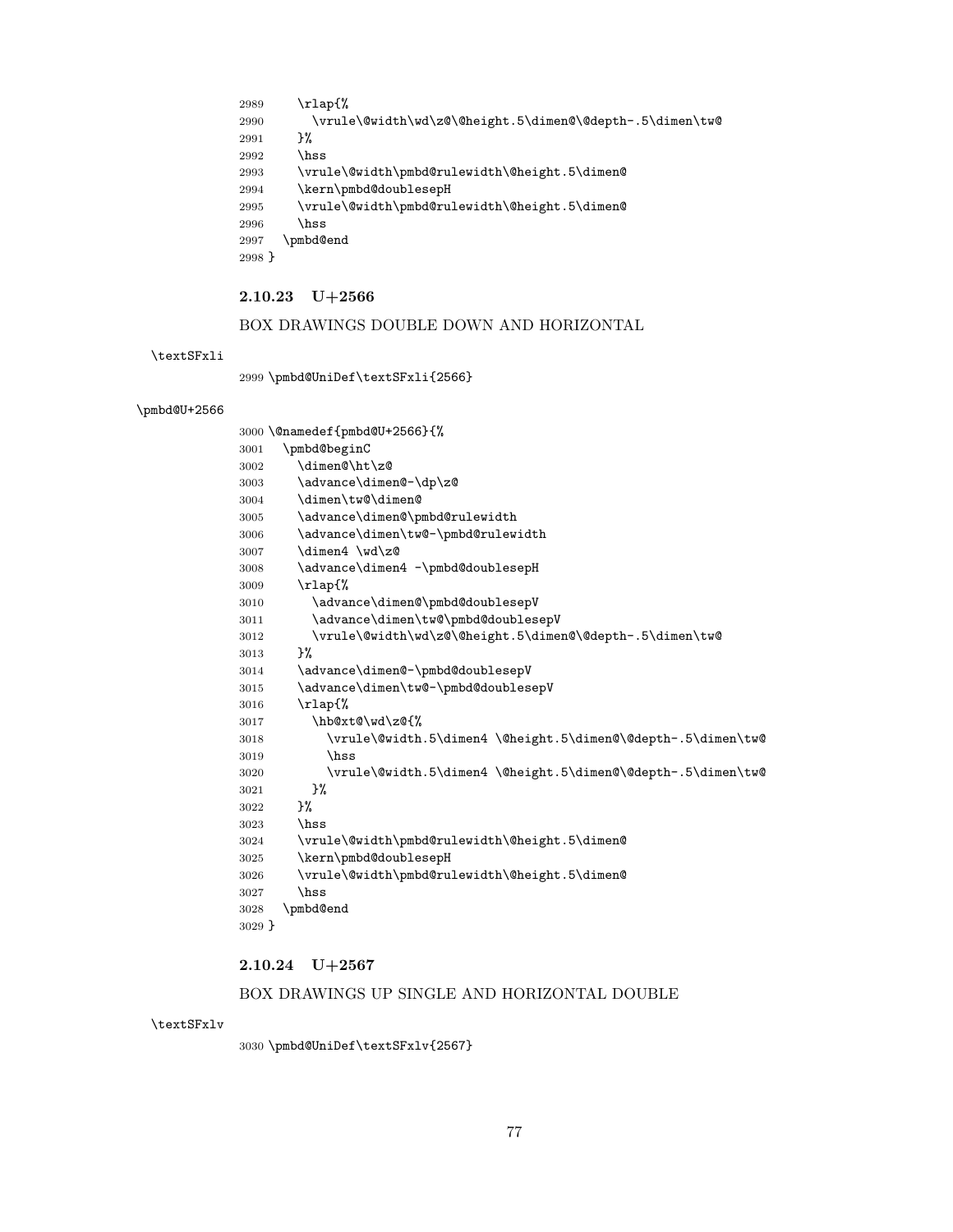<span id="page-77-18"></span>\pmbd@U+2567

<span id="page-77-12"></span><span id="page-77-11"></span><span id="page-77-6"></span><span id="page-77-5"></span><span id="page-77-3"></span><span id="page-77-0"></span>

|          | 3031 \@namedef{pmbd@U+2567}{%                            |
|----------|----------------------------------------------------------|
| 3032     | \pmbd@beginC                                             |
| 3033     | \dimen@\ht\z@                                            |
| 3034     | \advance\dimen@-\dp\z@                                   |
| 3035     | \dimen\tw@\dimen@                                        |
| 3036     | \advance\dimen@\pmbd@rulewidth                           |
| 3037     | \advance\dimen\tw@-\pmbd@rulewidth                       |
| 3038     | $\tau$ lap{%                                             |
| 3039     | \advance\dimen@-\pmbd@doublesepV                         |
| 3040     | \advance\dimen\tw@-\pmbd@doublesepV                      |
| 3041     | \vrule\@width\wd\z@\@height.5\dimen@\@depth-.5\dimen\tw@ |
| 3042     | ጉ%                                                       |
| 3043     | \advance\dimen@\pmbd@doublesepV                          |
| 3044     | \advance\dimen\tw@\pmbd@doublesepV                       |
| 3045     | $\tau$ lap $\%$                                          |
| 3046     | \vrule\@width\wd\z@\@height.5\dimen@\@depth-.5\dimen\tw@ |
| 3047     | ጉ%                                                       |
| 3048     | hss                                                      |
| 3049     | \vrule\@width\pmbd@rulewidth\@depth-.5\dimen\tw@         |
| 3050     | \hss                                                     |
| 3051     | \pmbd@end                                                |
| $3052$ } |                                                          |

# <span id="page-77-13"></span><span id="page-77-9"></span><span id="page-77-8"></span><span id="page-77-7"></span> $2.10.25 \quad \mathrm{U}+2568$

## BOX DRAWINGS UP DOUBLE AND HORIZONTAL SINGLE

## <span id="page-77-23"></span>\textSFxlvi

<span id="page-77-20"></span>\pmbd@UniDef\textSFxlvi{2568}

#### <span id="page-77-19"></span>\pmbd@U+2568

<span id="page-77-15"></span><span id="page-77-14"></span><span id="page-77-2"></span><span id="page-77-1"></span>

|        | 3054 \@namedef{pmbd@U+2568}{%                            |
|--------|----------------------------------------------------------|
| 3055   | \pmbd@beginB                                             |
| 3056   | \dimen@\ht\z@                                            |
| 3057   | \advance\dimen@-\dp\z@                                   |
| 3058   | \dimen\tw@\dimen@                                        |
| 3059   | \advance\dimen@\pmbd@rulewidth                           |
| 3060   | \advance\dimen\tw@-\pmbd@rulewidth                       |
| 3061   | $\tau$ lap{%                                             |
| 3062   | \vrule\@width\wd\z@\@height.5\dimen@\@depth-.5\dimen\tw@ |
| 3063   | ን%                                                       |
| 3064   | \hss                                                     |
| 3065   | \vrule\@width\pmbd@rulewidth\@depth-.5\dimen\tw@         |
| 3066   | \kern\pmbd@doublesepH                                    |
| 3067   | \vrule\@width\pmbd@rulewidth\@depth-.5\dimen\tw@         |
| 3068   | \hss                                                     |
| 3069   | \pmbd@end                                                |
| 3070 } |                                                          |
|        |                                                          |

# <span id="page-77-17"></span><span id="page-77-16"></span><span id="page-77-10"></span><span id="page-77-4"></span> $2.10.26 \quad \mathrm{U}{+}2569$

## BOX DRAWINGS DOUBLE UP AND HORIZONTAL

<span id="page-77-22"></span>\textSFxl

<span id="page-77-21"></span>\pmbd@UniDef\textSFxl{2569}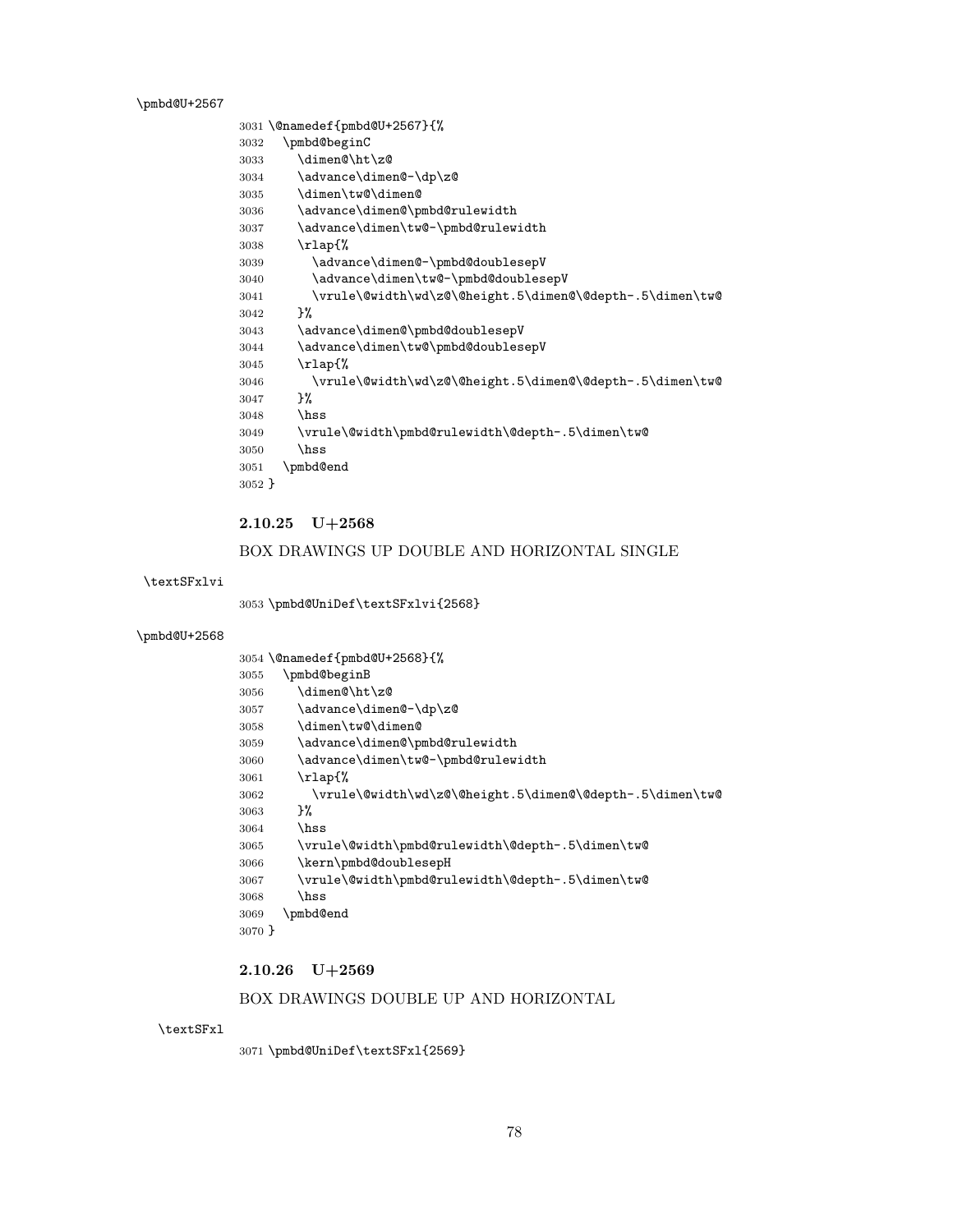<span id="page-78-22"></span>\pmbd@U+2569

```
3072 \@namedef{pmbd@U+2569}{%
3073 \pmbd@beginC
3074 \dimen@\ht\z@
3075 \advance\dimen@-\dp\z@
3076 \dimen\tw@\dimen@
3077 \advance\dimen@\pmbd@rulewidth
3078 \advance\dimen\tw@-\pmbd@rulewidth
3079 \dimen4 \wd\z@
3080 \advance\dimen4 -\pmbd@doublesepH
3081 \begingroup
3082 \advance\dimen@\pmbd@doublesepV
3083 \advance\dimen\tw@\pmbd@doublesepV
3084 \rlap{%
3085 \hb@xt@\wd\z@{%
3086 \vrule\@width.5\dimen4 \@height.5\dimen@\@depth-.5\dimen\tw@
3087 \hss
3088 \vrule\@width.5\dimen4 \@height.5\dimen@\@depth-.5\dimen\tw@
3089 }%
3090 }%
3091 \rlap{%
3092 \hb@xt@\wd\z@{%
3093 \hss
3094 \vrule\@width\pmbd@rulewidth\@height\ht\z@\@depth-.5\dimen\tw@
3095 \kern\pmbd@doublesepH
3096 \vrule\@width\pmbd@rulewidth\@height\ht\z@\@depth-.5\dimen\tw@
3097 \hss
3098 }%
3099 }%
3100 \endgroup
3101 \advance\dimen@-\pmbd@doublesepV
3102 \advance\dimen\tw@-\pmbd@doublesepV
3103 \vrule\@width\wd\z@\@height.5\dimen@\@depth-.5\dimen\tw@
3104 \pmbd@end
3105 }
```
## <span id="page-78-19"></span><span id="page-78-18"></span><span id="page-78-15"></span><span id="page-78-11"></span><span id="page-78-10"></span><span id="page-78-7"></span><span id="page-78-3"></span>2.10.27 U+256A

### BOX DRAWINGS VERTICAL SINGLE AND HORIZONTAL DOUBLE

<span id="page-78-25"></span>\textSFliv

<span id="page-78-24"></span>\pmbd@UniDef\textSFliv{256A}

#### <span id="page-78-23"></span>\pmbd@U+256A

<span id="page-78-21"></span><span id="page-78-20"></span><span id="page-78-14"></span><span id="page-78-13"></span><span id="page-78-12"></span><span id="page-78-5"></span><span id="page-78-1"></span>

|      | $3107$ \@namedef{pmbd@U+256A}{%                          |
|------|----------------------------------------------------------|
| 3108 | \pmbd@beginC                                             |
| 3109 | \dimen@\ht\z@                                            |
| 3110 | \advance\dimen@-\dp\z@                                   |
| 3111 | \dimen\tw@\dimen@                                        |
| 3112 | \advance\dimen@\pmbd@rulewidth                           |
| 3113 | \advance\dimen\tw@-\pmbd@rulewidth                       |
| 3114 | \rlap{%                                                  |
| 3115 | \advance\dimen@\pmbd@doublesepV                          |
| 3116 | \advance\dimen\tw@\pmbd@doublesepV                       |
| 3117 | \vrule\@width\wd\z@\@height.5\dimen@\@depth-.5\dimen\tw@ |
| 3118 | ጉ%                                                       |
| 3119 | $\tau$ lap{%                                             |
| 3120 | \advance\dimen@-\pmbd@doublesepV                         |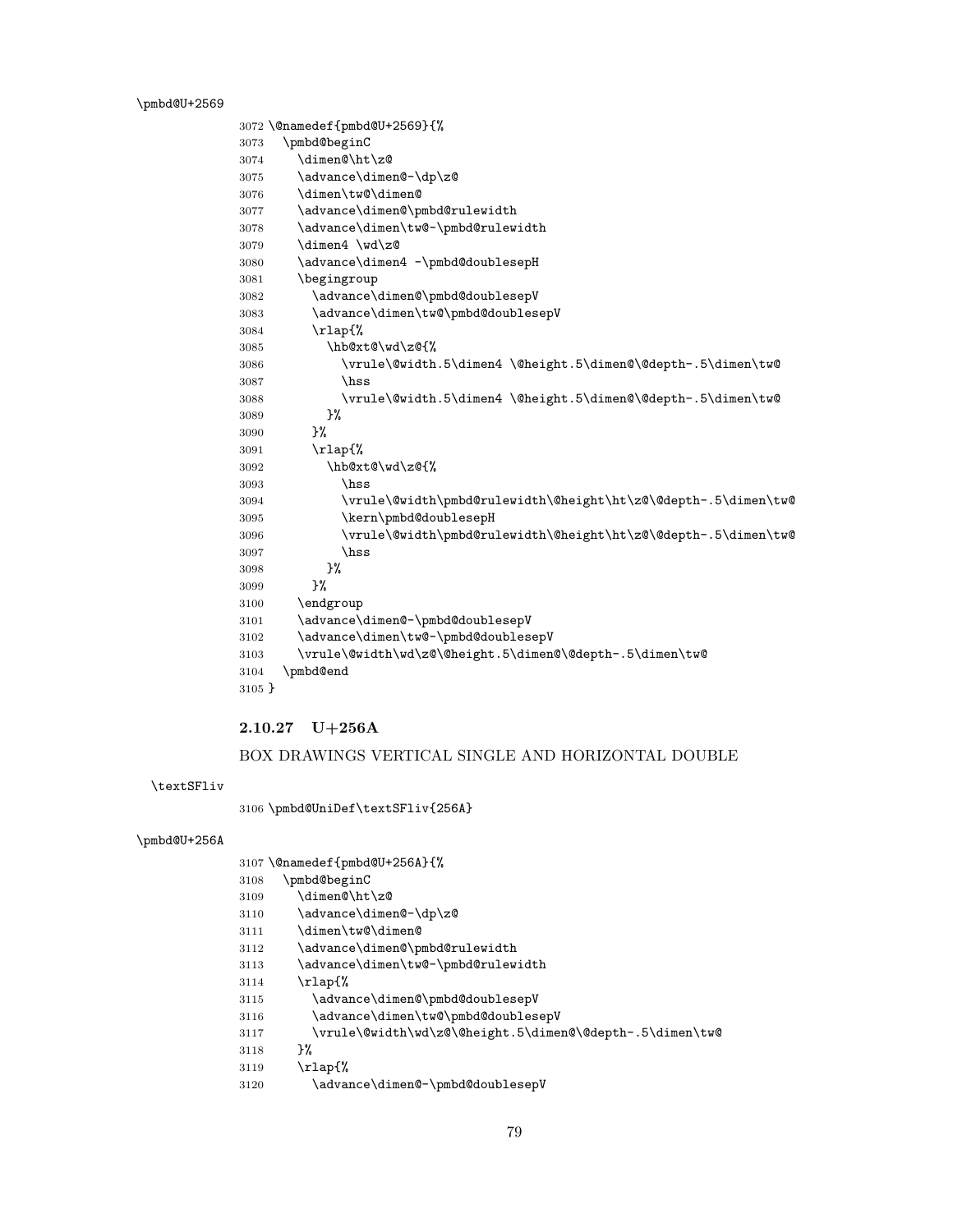<span id="page-79-12"></span><span id="page-79-7"></span>3121 \advance\dimen\tw@-\pmbd@doublesepV \vrule\@width\wd\z@\@height.5\dimen@\@depth-.5\dimen\tw@ }% \hss \vrule\@width\pmbd@rulewidth \hss \pmbd@end }

### <span id="page-79-10"></span>2.10.28 U+256B

## BOX DRAWINGS VERTICAL DOUBLE AND HORIZONTAL SINGLE

#### <span id="page-79-23"></span>\textSFliii

<span id="page-79-21"></span>\pmbd@UniDef\textSFliii{256B}

#### <span id="page-79-19"></span>\pmbd@U+256B

<span id="page-79-14"></span><span id="page-79-13"></span><span id="page-79-3"></span><span id="page-79-0"></span>

|        | 3130 \@namedef{pmbd@U+256B}{%                            |
|--------|----------------------------------------------------------|
| 3131   | \pmbd@beginB                                             |
| 3132   | \dimen@\ht\z@                                            |
| 3133   | \advance\dimen@-\dp\z@                                   |
| 3134   | \dimen\tw@\dimen@                                        |
| 3135   | \advance\dimen@\pmbd@rulewidth                           |
| 3136   | \advance\dimen\tw@-\pmbd@rulewidth                       |
| 3137   | $\tau$ lap{%                                             |
| 3138   | \vrule\@width\wd\z@\@height.5\dimen@\@depth-.5\dimen\tw@ |
| 3139   | ጉ%                                                       |
| 3140   | \hss                                                     |
| 3141   | \vrule\@width\pmbd@rulewidth                             |
| 3142   | \kern\pmbd@doublesepH                                    |
| 3143   | \vrule\@width\pmbd@rulewidth                             |
| 3144   | \hss                                                     |
| 3145   | \pmbd@end                                                |
| 3146 } |                                                          |

#### <span id="page-79-16"></span><span id="page-79-15"></span><span id="page-79-11"></span><span id="page-79-5"></span>2.10.29 U+256C

### BOX DRAWINGS DOUBLE VERTICAL AND HORIZONTAL

<span id="page-79-24"></span>\textSFxliv

<span id="page-79-22"></span>\pmbd@UniDef\textSFxliv{256C}

#### <span id="page-79-20"></span>\pmbd@U+256C

<span id="page-79-1"></span>\@namedef{pmbd@U+256C}{%

- <span id="page-79-4"></span>\pmbd@beginC
- \dimen@\ht\z@
- \advance\dimen@-\dp\z@
- \dimen\tw@\dimen@
- <span id="page-79-17"></span>\advance\dimen@\pmbd@rulewidth
- <span id="page-79-18"></span>\advance\dimen\tw@-\pmbd@rulewidth
- \dimen4 \wd\z@
- <span id="page-79-6"></span>3156 \advance\dimen4 -\pmbd@doublesepH
- \begingroup
- <span id="page-79-8"></span>\advance\dimen@\pmbd@doublesepV
- <span id="page-79-9"></span>\advance\dimen\tw@\pmbd@doublesepV
- \rlap{%
- <span id="page-79-2"></span>\hb@xt@\wd\z@{%
- \vrule\@width.5\dimen4 \@height.5\dimen@\@depth-.5\dimen\tw@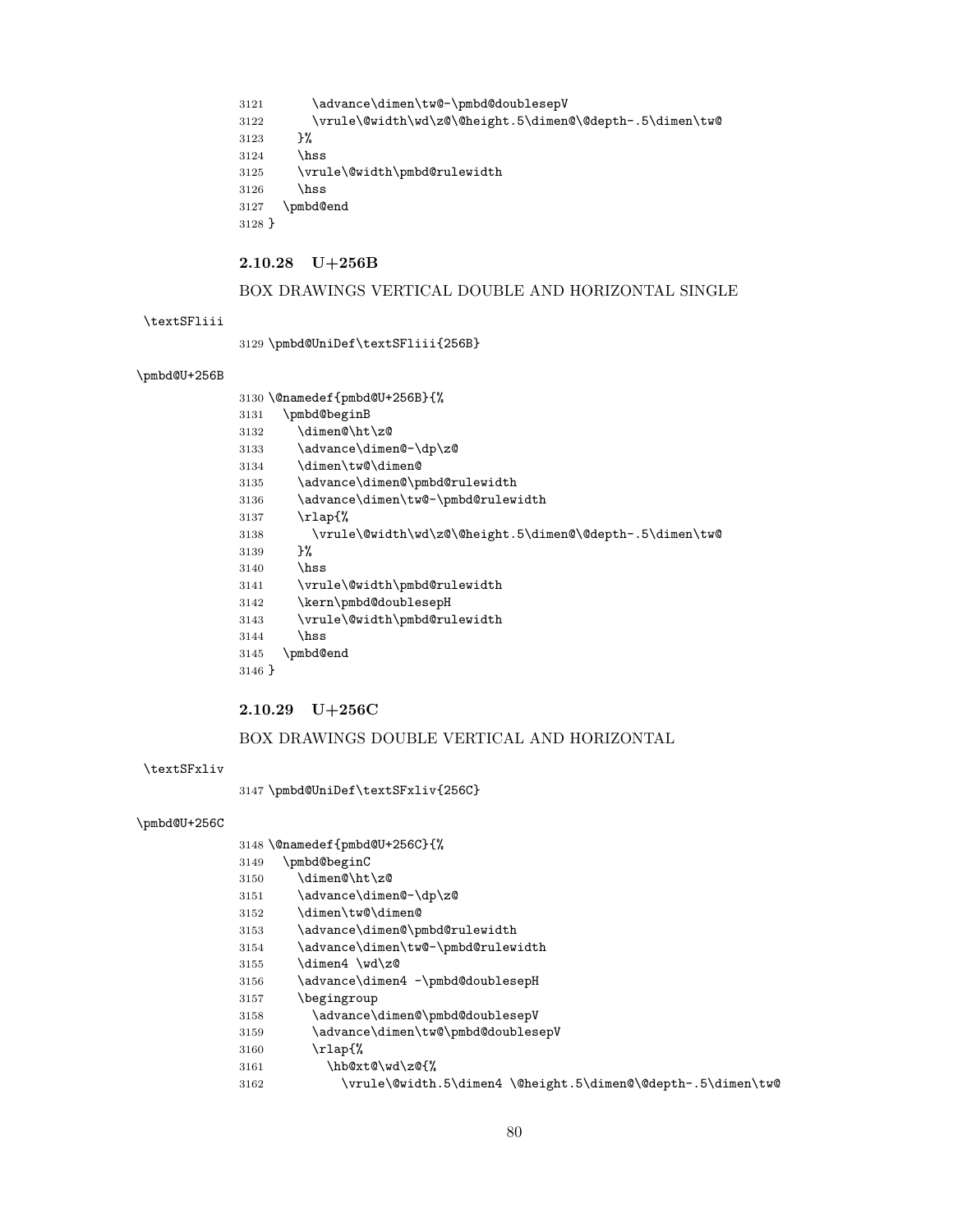```
3206 \@namedef{pmbd@U+2575}{%
3207 \pmbd@BeginDraw X-%
3208 $ \pmbd@C=\pmbd@W
```
BOX DRAWINGS LIGHT UP

```
3201 & \pmbd@A=.5\dimexpr\pmbd@H+\pmbd@Thin\relax
3202 & \pmbd@Rule{.5\pmbd@W}\pmbd@A<br>3203 & {\dimexpr-\pmbd@A+\pmbd@Th:
         3203 & {\dimexpr-\pmbd@A+\pmbd@Thin\relax}%
3204 \pmbd@EndBox
3205 }
2.10.31 U+2575
```
- <span id="page-80-21"></span><span id="page-80-11"></span><span id="page-80-3"></span>
- 
- 
- 
- 
- 
- 
- 
- 
- 
- 
- 
- 
- 
- 
- 
- 
- 
- 
- 
- 
- 
- 
- 
- 
- <span id="page-80-12"></span> \$ \advance\pmbd@B\pmbd@Thin
	-
	-
- 
- 
- 
- 
- 
- 
- 
- 
- 
- 
- 
- 
- 
- 
- 
- 
- 
- 
- 
- <span id="page-80-10"></span>\$ \pmbd@Rule{.5\pmbd@W}\pmbd@A\pmbd@B
- <span id="page-80-9"></span>\$ \pmbd@B=-\pmbd@A
- <span id="page-80-7"></span><span id="page-80-6"></span> \$ \pmbd@A=\pmbd@H \$ \advance\pmbd@A\pmbd@Thin
- <span id="page-80-13"></span><span id="page-80-0"></span> \@namedef{pmbd@U+2574}{% \pmbd@BeginDraw X-%

<span id="page-80-8"></span>\$ \pmbd@A=.5\pmbd@A

- 
- BOX DRAWINGS LIGHT LEFT
- 2.10.30 U+2574

<span id="page-80-25"></span><span id="page-80-24"></span><span id="page-80-20"></span><span id="page-80-19"></span><span id="page-80-17"></span><span id="page-80-5"></span>\pmbd@end

}

<span id="page-80-26"></span>\pmbd@U+2574

<span id="page-80-27"></span>\pmbd@U+2575

\hss

<span id="page-80-23"></span><span id="page-80-22"></span><span id="page-80-18"></span><span id="page-80-16"></span><span id="page-80-4"></span> \vrule\@width.5\dimen4 \@height.5\dimen@\@depth-.5\dimen\tw@ }% }% \rlap{% \hb@xt@\wd\z@{% \hss \vrule\@width\pmbd@rulewidth\@height\ht\z@\@depth-.5\dimen\tw@ 3171 \kern\pmbd@doublesepH  $3172 \qquad \quad \forall x \in \mathbb{Q} \text{ with } \mathbb{Q} \text{ the right } \mathbb{Z} \text{ and } \mathbb{Z} \text{ the right } \mathbb{Z} \text{ is } \mathbb{Z} \text{ with } \mathbb{Z} \text{ and } \mathbb{Z} \text{ is } \mathbb{Z} \text{ with } \mathbb{Z} \text{ the right } \mathbb{Z} \text{ is } \mathbb{Z} \text{ with } \mathbb{Z} \text{ is } \mathbb{Z} \text{ with } \mathbb{Z} \text{ is } \mathbb{Z} \text{ with } \mathbb{Z} \text{ is } \mathbb{Z} \text{ with } \mathbb{Z$  \hss }% }% \endgroup \advance\dimen@-\pmbd@doublesepV \advance\dimen\tw@-\pmbd@doublesepV \rlap{% \hb@xt@\wd\z@{% \vrule\@width.5\dimen4 \@height.5\dimen@\@depth-.5\dimen\tw@ \hss \vrule\@width.5\dimen4 \@height.5\dimen@\@depth-.5\dimen\tw@ }% }% \hss \vrule\@width\pmbd@rulewidth\@height.5\dimen@ \kern\pmbd@doublesepH \vrule\@width\pmbd@rulewidth\@height.5\dimen@ \hss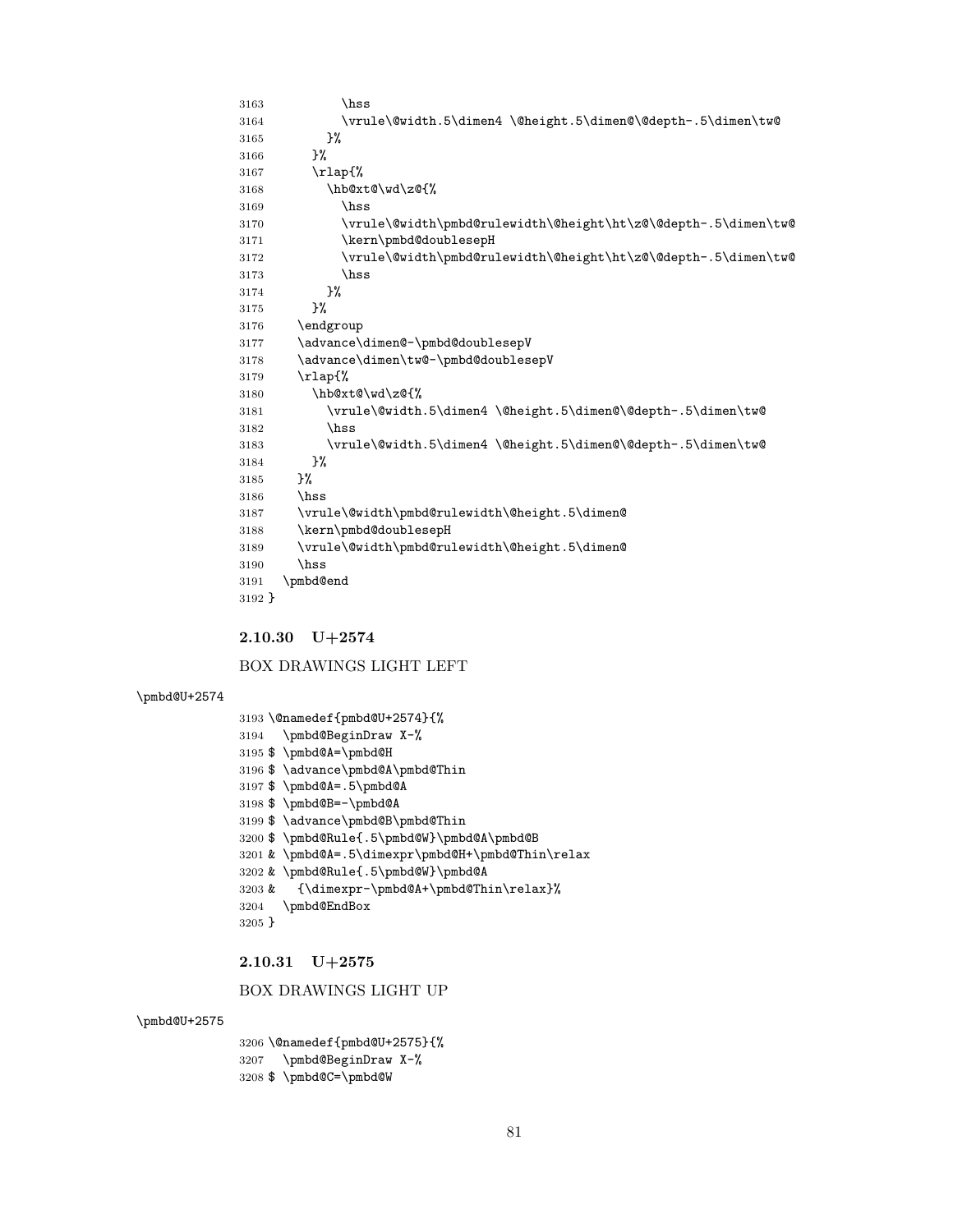```
3209 $ \advance\pmbd@C-\pmbd@Thin
3210 $ \kern.5\pmbd@C
3211 & \kern.5\dimexpr\pmbd@W-\pmbd@Thin\relax
3212 \pmbd@Rule\pmbd@Thin\pmbd@H{-.5\pmbd@H}%
3213 \pmbd@EndBox
3214 }
```
#### BOX DRAWINGS LIGHT RIGHT

<span id="page-81-31"></span>2.10.32 U+2576

#### <span id="page-81-36"></span>\pmbd@U+2576

```
3215 \@namedef{pmbd@U+2576}{%
3216 \pmbd@BeginDraw X-%
3217 \kern.5\pmbd@W
3218 $ \pmbd@A=\pmbd@H
3219 $ \advance\pmbd@A\pmbd@Thin
3220 $ \pmbd@A=.5\pmbd@A
3221 $ \pmbd@B=-\pmbd@A
3222 $ \advance\pmbd@B\pmbd@Thin
3223 $ \pmbd@Rule{.5\pmbd@W}\pmbd@A\pmbd@B
3224 & \pmbd@A=.5\dimexpr\pmbd@H+\pmbd@Thin\relax
3225 & \pmbd@Rule{.5\pmbd@W}\pmbd@A
3226 & {\dimexpr-\pmbd@A+\pmbd@Thin\relax}%
3227 \pmbd@EndBox
3228 }
```
#### <span id="page-81-32"></span><span id="page-81-14"></span><span id="page-81-13"></span><span id="page-81-5"></span><span id="page-81-4"></span>2.10.33 U+2577

#### BOX DRAWINGS LIGHT DOWN

```
\pmbd@U+2577
```

```
3229 \@namedef{pmbd@U+2577}{%
```

```
3230 \pmbd@BeginDraw X-%
```

```
3231 $ \pmbd@C=\pmbd@W
```
- <span id="page-81-29"></span>\$ \advance\pmbd@C-\pmbd@Thin
- <span id="page-81-30"></span>\$ \kern.5\pmbd@C
- <span id="page-81-6"></span>& \kern.5\dimexpr\pmbd@W-\pmbd@Thin\relax
- <span id="page-81-35"></span>\pmbd@Rule\pmbd@Thin{.5\pmbd@H}\z@
- <span id="page-81-33"></span>\pmbd@EndBox
- }

#### 2.10.34 U+2578

#### BOX DRAWINGS HEAVY LEFT

```
3238 \@namedef{pmbd@U+2578}{%
```
- <span id="page-81-25"></span>\pmbd@BeginDraw -X%
- <span id="page-81-15"></span>\$ \pmbd@A=\pmbd@H
- <span id="page-81-16"></span>\$ \advance\pmbd@A\pmbd@Thick
- <span id="page-81-17"></span>\$ \pmbd@A=.5\pmbd@A
- <span id="page-81-18"></span>\$ \pmbd@B=-\pmbd@A
- <span id="page-81-22"></span>\$ \advance\pmbd@B\pmbd@Thick
- <span id="page-81-19"></span>\$ \pmbd@Rule{.5\pmbd@W}\pmbd@A\pmbd@B
- <span id="page-81-7"></span>& \pmbd@A=.5\dimexpr\pmbd@H+\pmbd@Thick\relax
- <span id="page-81-20"></span>& \pmbd@Rule{.5\pmbd@W}\pmbd@A
- <span id="page-81-8"></span>& {\dimexpr-\pmbd@A+\pmbd@Thick\relax}%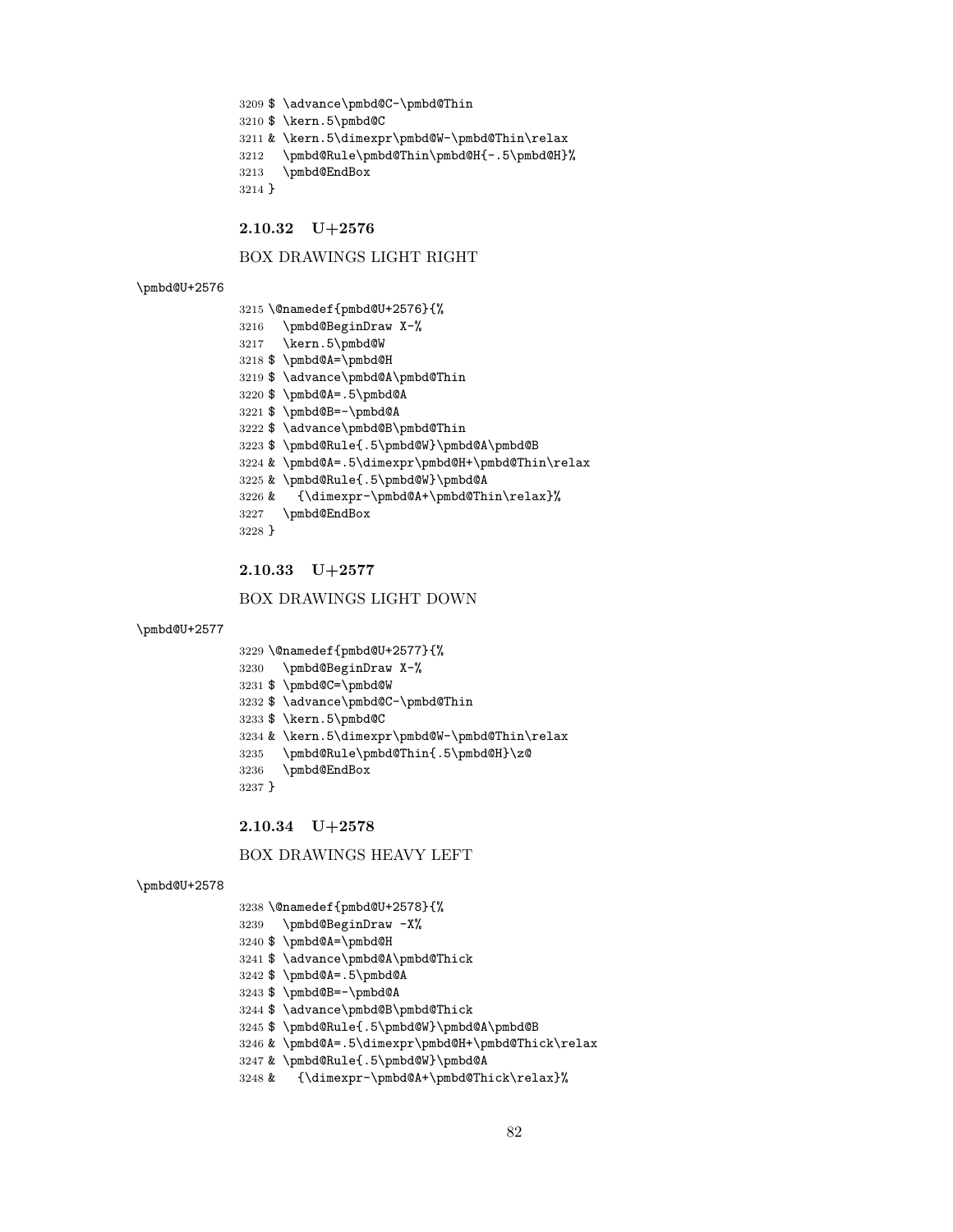<span id="page-82-23"></span> \pmbd@EndBox }

#### 2.10.35 U+2579

### BOX DRAWINGS HEAVY UP

<span id="page-82-29"></span>\pmbd@U+2579

<span id="page-82-19"></span><span id="page-82-18"></span><span id="page-82-17"></span><span id="page-82-14"></span><span id="page-82-0"></span> \@namedef{pmbd@U+2579}{% \pmbd@BeginDraw -X% \$ \pmbd@C=\pmbd@W \$ \advance\pmbd@C-\pmbd@Thick \$ \kern.5\pmbd@C & \kern.5\dimexpr\pmbd@W-\pmbd@Thick\relax \pmbd@Rule\pmbd@Thick\pmbd@H{-.5\pmbd@H}% \pmbd@EndBox }

<span id="page-82-27"></span><span id="page-82-24"></span><span id="page-82-3"></span>

2.10.36 U+257A

BOX DRAWINGS HEAVY RIGHT

#### <span id="page-82-30"></span>\pmbd@U+257A

<span id="page-82-32"></span><span id="page-82-15"></span><span id="page-82-13"></span><span id="page-82-10"></span><span id="page-82-9"></span><span id="page-82-8"></span><span id="page-82-7"></span><span id="page-82-1"></span>

|          | 3260 \@namedef{pmbd@U+257A}{%                      |
|----------|----------------------------------------------------|
| 3261     | \pmbd@BeginDraw -X%                                |
|          | 3262 \kern.5\pmbd@W                                |
|          | 3263 \$ \pmbd@A=\pmbd@H                            |
|          | 3264 \$ \advance\pmbd@A\pmbd@Thick                 |
|          | $3265$ \$ \pmbd@A=.5\pmbd@A                        |
|          | 3266 \$\pmbd@B=-\pmbd@A                            |
|          | 3267 \$ \advance\pmbd@B\pmbd@Thick                 |
|          | 3268 \$ \pmbd@Rule{.5\pmbd@W}\pmbd@A\pmbd@B        |
|          | 3269 & \pmbd@A=.5\dimexpr\pmbd@H+\pmbd@Thick\relax |
|          | 3270 & \pmbd@Rule{.5\pmbd@W}\pmbd@A                |
|          | 3271 & {\dimexpr-\pmbd@A+\pmbd@Thick\relax}%       |
| 3272     | \pmbd@EndBox                                       |
| $3273$ } |                                                    |

### <span id="page-82-25"></span><span id="page-82-12"></span><span id="page-82-11"></span><span id="page-82-5"></span><span id="page-82-4"></span>2.10.37 U+257B

## BOX DRAWINGS HEAVY DOWN

<span id="page-82-31"></span>\pmbd@U+257B

```
3274 \@namedef{pmbd@U+257B}{%
3275 \pmbd@BeginDraw -X%
3276 $ \pmbd@C=\pmbd@W
3277 $ \advance\pmbd@C-\pmbd@Thick
3278 $ \kern.5\pmbd@C
3279 & \kern.5\dimexpr\pmbd@W-\pmbd@Thick\relax
3280 \pmbd@Rule\pmbd@Thick{.5\pmbd@H}\z@
3281 \pmbd@EndBox
3282 }
```
<span id="page-82-28"></span><span id="page-82-26"></span>2.10.38 U+257C

### BOX DRAWINGS LIGHT LEFT AND HEAVY RIGHT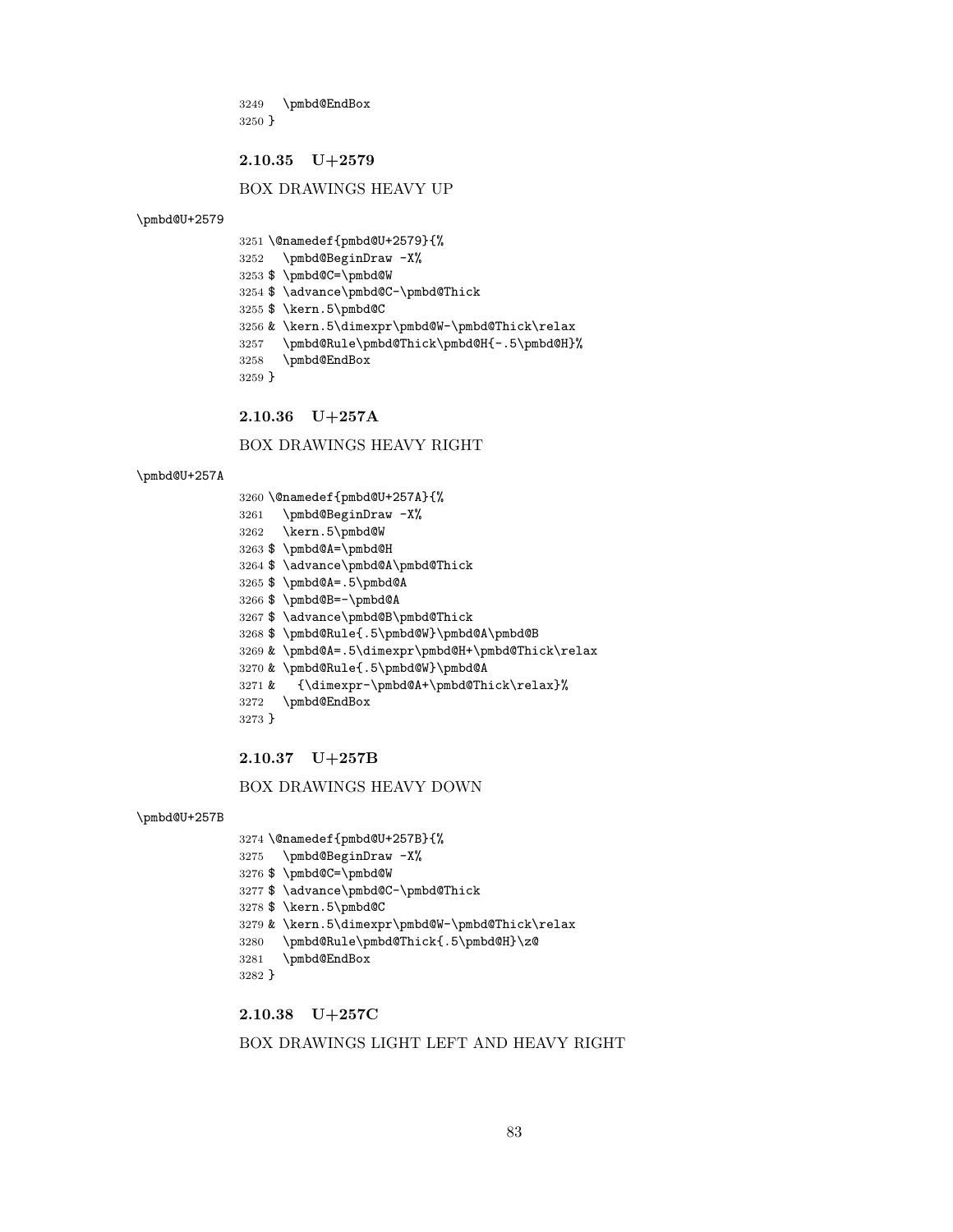<span id="page-83-41"></span>\pmbd@U+257C

```
3283 \@namedef{pmbd@U+257C}{%
3284 \pmbd@BeginDraw XX%
3285 $ \pmbd@A=\pmbd@H
3286 $ \advance\pmbd@A\pmbd@Thin
3287 $ \pmbd@A=.5\pmbd@A
3288 $ \pmbd@B=-\pmbd@A
3289 $ \advance\pmbd@B\pmbd@Thin
3290 $ \pmbd@Rule{.5\pmbd@W}\pmbd@A\pmbd@B
3291 & \pmbd@A=.5\dimexpr\pmbd@H+\pmbd@Thin\relax
3292 & \pmbd@Rule{.5\pmbd@W}\pmbd@A
3293 & {\dimexpr-\pmbd@A+\pmbd@Thin\relax}%
3294 $ \pmbd@A=\pmbd@H
3295 $ \advance\pmbd@A\pmbd@Thick
3296 $ \pmbd@A=.5\pmbd@A
3297 $ \pmbd@B=-\pmbd@A
3298 $ \advance\pmbd@B\pmbd@Thick
3299 $ \pmbd@Rule{.5\pmbd@W}\pmbd@A\pmbd@B
3300 & \pmbd@A=.5\dimexpr\pmbd@H+\pmbd@Thick\relax
3301 & \pmbd@Rule{.5\pmbd@W}\pmbd@A
3302 & {\dimexpr-\pmbd@A+\pmbd@Thick\relax}%
3303 \pmbd@EndBox
3304 }
```
## <span id="page-83-37"></span><span id="page-83-26"></span><span id="page-83-20"></span><span id="page-83-19"></span><span id="page-83-18"></span><span id="page-83-17"></span><span id="page-83-16"></span><span id="page-83-6"></span><span id="page-83-5"></span>2.10.39 U+257D

### BOX DRAWINGS LIGHT UP AND HEAVY DOWN

#### <span id="page-83-42"></span>\pmbd@U+257D

<span id="page-83-1"></span>\@namedef{pmbd@U+257D}{%

<span id="page-83-29"></span>\pmbd@BeginDraw XX%

\rlap{%

- <span id="page-83-31"></span>\$ \pmbd@C=\pmbd@W
- <span id="page-83-32"></span>\$ \advance\pmbd@C-\pmbd@Thin
- <span id="page-83-33"></span>\$ \kern.5\pmbd@C
- <span id="page-83-7"></span>& \kern.5\dimexpr\pmbd@W-\pmbd@Thin\relax
- <span id="page-83-39"></span>\pmbd@Rule\pmbd@Thin\pmbd@H{-.5\pmbd@H}%
- }%
- <span id="page-83-34"></span>\$ \pmbd@C=\pmbd@W
- <span id="page-83-35"></span>\$ \advance\pmbd@C-\pmbd@Thick
- <span id="page-83-36"></span>\$ \kern.5\pmbd@C
- <span id="page-83-8"></span>& \kern.5\dimexpr\pmbd@W-\pmbd@Thick\relax
- <span id="page-83-40"></span>\pmbd@Rule\pmbd@Thick{.5\pmbd@H}\z@
- <span id="page-83-38"></span>\pmbd@EndBox
- }

#### 2.10.40 U+257E

#### BOX DRAWINGS HEAVY LEFT AND LIGHT RIGHT

#### <span id="page-83-43"></span>\pmbd@U+257E

- <span id="page-83-2"></span>\@namedef{pmbd@U+257E}{%
- <span id="page-83-30"></span>\pmbd@BeginDraw XX%
- <span id="page-83-21"></span>\$ \pmbd@A=\pmbd@H
- <span id="page-83-22"></span>\$ \advance\pmbd@A\pmbd@Thick
- <span id="page-83-23"></span>\$ \pmbd@A=.5\pmbd@A
- <span id="page-83-24"></span>\$ \pmbd@B=-\pmbd@A
- <span id="page-83-27"></span>\$ \advance\pmbd@B\pmbd@Thick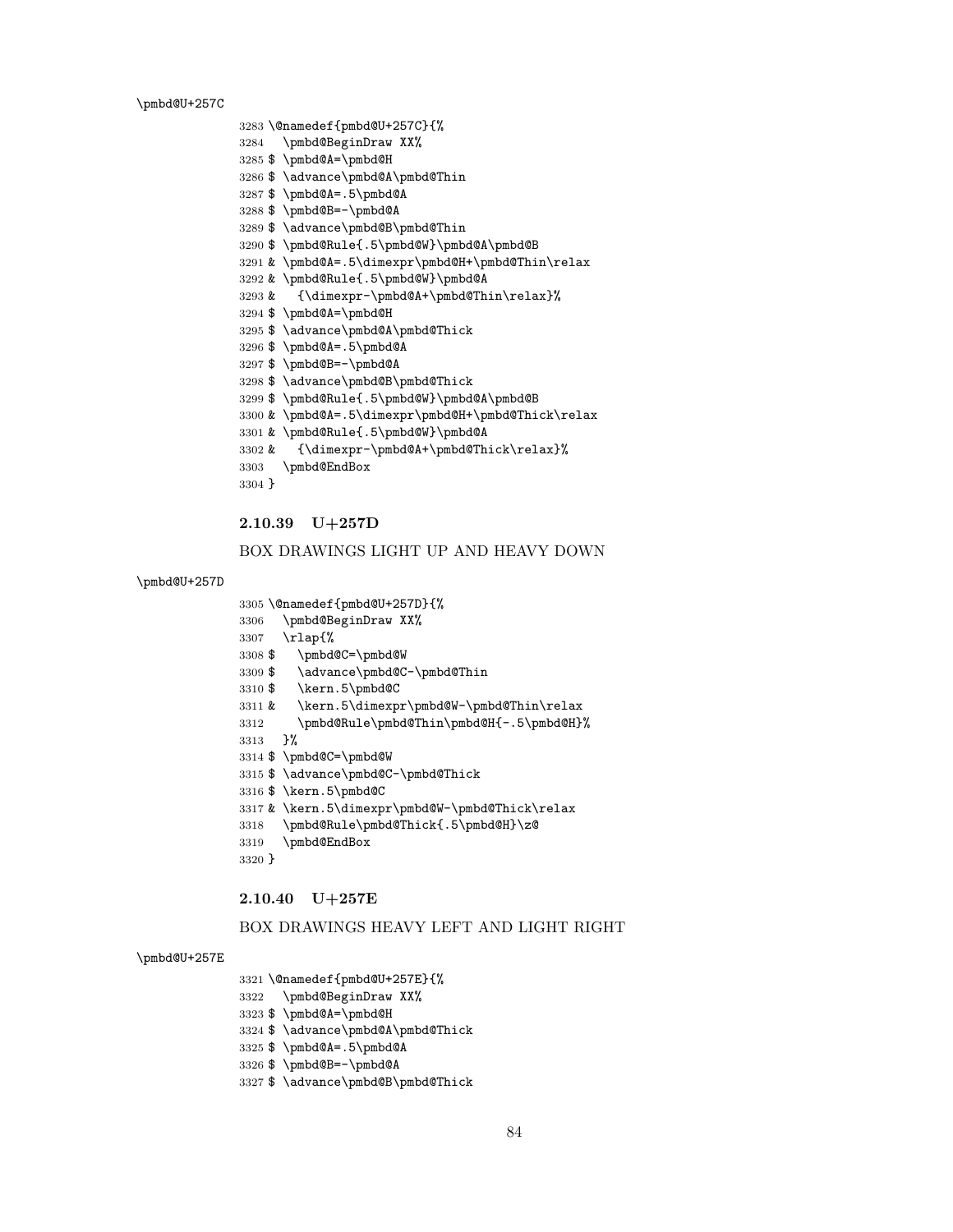```
3328 $ \pmbd@Rule{.5\pmbd@W}\pmbd@A\pmbd@B
3329 & \pmbd@A=.5\dimexpr\pmbd@H+\pmbd@Thick\relax
3330 & \pmbd@Rule{.5\pmbd@W}\pmbd@A
3331 & {\dimexpr-\pmbd@A+\pmbd@Thick\relax}%
3332 $ \pmbd@A=\pmbd@H
3333 $ \advance\pmbd@A\pmbd@Thin
3334 $ \pmbd@A=.5\pmbd@A
3335 $ \pmbd@B=-\pmbd@A
3336 $ \advance\pmbd@B\pmbd@Thin
3337 $ \pmbd@Rule{.5\pmbd@W}\pmbd@A\pmbd@B
3338 & \pmbd@A=.5\dimexpr\pmbd@H+\pmbd@Thin\relax
3339 & \pmbd@Rule{.5\pmbd@W}\pmbd@A
3340 & {\dimexpr-\pmbd@A+\pmbd@Thin\relax}%
3341 \pmbd@EndBox
3342 }
```
<span id="page-84-29"></span><span id="page-84-17"></span><span id="page-84-16"></span><span id="page-84-5"></span><span id="page-84-4"></span>2.10.41 U+257F

BOX DRAWINGS HEAVY UP AND LIGHT DOWN

```
\pmbd@U+257F
```

```
3343 \@namedef{pmbd@U+257F}{%
3344 \pmbd@BeginDraw XX%
3345 \rlap{%
3346 $ \pmbd@C=\pmbd@W
3347 $ \advance\pmbd@C-\pmbd@Thick
3348 $ \kern.5\pmbd@C
3349 & \kern.5\dimexpr\pmbd@W-\pmbd@Thick\relax
3350 \pmbd@Rule\pmbd@Thick\pmbd@H{-.5\pmbd@H}%
3351 }%
3352 $ \pmbd@C=\pmbd@W
3353 $ \advance\pmbd@C-\pmbd@Thin
3354 $ \kern.5\pmbd@C
3355 & \kern.5\dimexpr\pmbd@W-\pmbd@Thin\relax
3356 \pmbd@Rule\pmbd@Thin{.5\pmbd@H}\z@
3357 \pmbd@EndBox
3358 }
```
# <span id="page-84-32"></span><span id="page-84-30"></span><span id="page-84-28"></span><span id="page-84-27"></span><span id="page-84-26"></span><span id="page-84-7"></span>2.11 Box drawing, light single lines

```
\pmbd@beginA
```

```
3359 \def\pmbd@beginA{%
3360 \pmbd@begin
3361 \def\width{\wd\z@}%
3362 \def\height{\ht\z@}%
3363 \def\depth{\dp\z@}%
3364 \setlength{\dimen@}{\pmbd@rulewidth}%
3365 \edef\pmbd@rulewidth{\number\dimen@ sp}%
3366 }
3367 \pmbd@AtEnd%
```

```
3368 \ \langle / \text{package} \rangle
```
# 2.12 Unicode support file

```
3369 (*utf8)
3370 \ProvidesFile{pmboxdrawenc.dfu}%
3371 [2019/12/05 v1.4 UTF-8 support for box drawing characters]%
```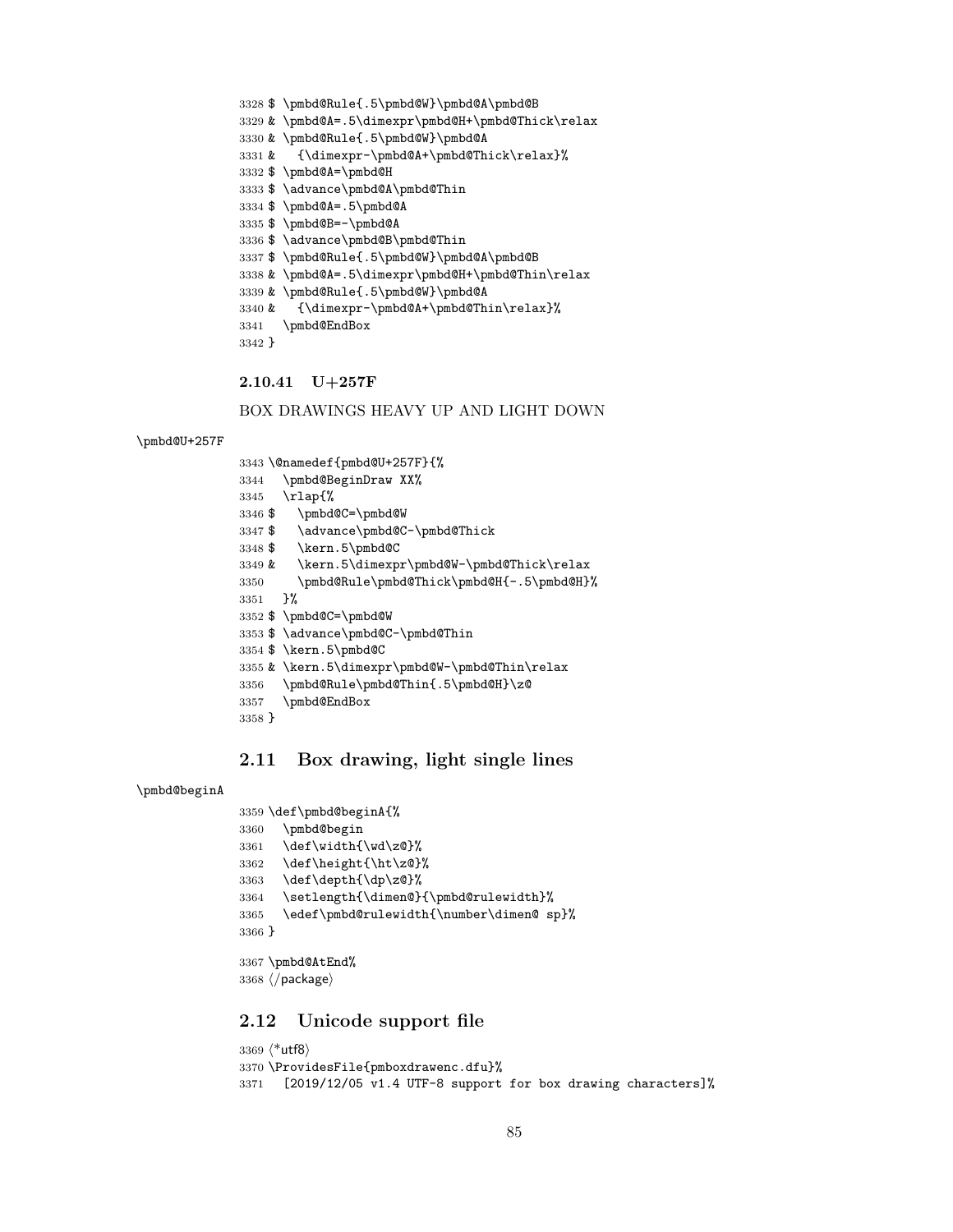```
3372 \DeclareUnicodeCharacter{2500}{\textSFx}
3373 \DeclareUnicodeCharacter{2501}{\pmboxdrawuni{2501}}
3374 \DeclareUnicodeCharacter{2502}{\textSFxi}
3375 \DeclareUnicodeCharacter{2503}{\pmboxdrawuni{2503}}
3376 \DeclareUnicodeCharacter{250C}{\textSFi}
3377 \DeclareUnicodeCharacter{250D}{\pmboxdrawuni{250D}}
3378 \DeclareUnicodeCharacter{250E}{\pmboxdrawuni{250E}}
3379 \DeclareUnicodeCharacter{250F}{\pmboxdrawuni{250F}}
3380 \DeclareUnicodeCharacter{2510}{\textSFiii}
3381 \DeclareUnicodeCharacter{2511}{\pmboxdrawuni{2511}}
3382 \DeclareUnicodeCharacter{2512}{\pmboxdrawuni{2512}}
3383 \DeclareUnicodeCharacter{2513}{\pmboxdrawuni{2513}}
3384 \DeclareUnicodeCharacter{2514}{\textSFii}
3385 \DeclareUnicodeCharacter{2515}{\pmboxdrawuni{2515}}
3386 \DeclareUnicodeCharacter{2516}{\pmboxdrawuni{2516}}
3387 \DeclareUnicodeCharacter{2517}{\pmboxdrawuni{2517}}
3388 \DeclareUnicodeCharacter{2518}{\textSFiv}
3389 \DeclareUnicodeCharacter{2519}{\pmboxdrawuni{2519}}
3390 \DeclareUnicodeCharacter{251A}{\pmboxdrawuni{251A}}
3391 \DeclareUnicodeCharacter{251B}{\pmboxdrawuni{251B}}
3392 \DeclareUnicodeCharacter{251C}{\textSFviii}
3393 \DeclareUnicodeCharacter{251D}{\pmboxdrawuni{251D}}
3394 \DeclareUnicodeCharacter{251E}{\pmboxdrawuni{251E}}
3395 \DeclareUnicodeCharacter{251F}{\pmboxdrawuni{251F}}
3396 \DeclareUnicodeCharacter{2520}{\pmboxdrawuni{2520}}
3397 \DeclareUnicodeCharacter{2521}{\pmboxdrawuni{2521}}
3398 \DeclareUnicodeCharacter{2522}{\pmboxdrawuni{2522}}
3399 \DeclareUnicodeCharacter{2523}{\pmboxdrawuni{2523}}
3400 \DeclareUnicodeCharacter{2524}{\textSFix}
3401 \DeclareUnicodeCharacter{252C}{\textSFvi}
3402 \DeclareUnicodeCharacter{252D}{\pmboxdrawuni{252D}}
3403 \DeclareUnicodeCharacter{252E}{\pmboxdrawuni{252E}}
3404 \DeclareUnicodeCharacter{252F}{\pmboxdrawuni{252F}}
3405 \DeclareUnicodeCharacter{2530}{\pmboxdrawuni{2530}}
3406 \DeclareUnicodeCharacter{2531}{\pmboxdrawuni{2531}}
3407 \DeclareUnicodeCharacter{2532}{\pmboxdrawuni{2532}}
3408 \DeclareUnicodeCharacter{2533}{\pmboxdrawuni{2533}}
3409 \DeclareUnicodeCharacter{2534}{\textSFvii}
3410 \DeclareUnicodeCharacter{2535}{\pmboxdrawuni{2535}}
3411 \DeclareUnicodeCharacter{2536}{\pmboxdrawuni{2536}}
3412 \DeclareUnicodeCharacter{2537}{\pmboxdrawuni{2537}}
3413 \DeclareUnicodeCharacter{2538}{\pmboxdrawuni{2538}}
3414 \DeclareUnicodeCharacter{2539}{\pmboxdrawuni{2539}}
3415 \DeclareUnicodeCharacter{253A}{\pmboxdrawuni{253A}}
3416 \DeclareUnicodeCharacter{253B}{\pmboxdrawuni{253B}}
3417 \DeclareUnicodeCharacter{253C}{\textSFv}
3418 \DeclareUnicodeCharacter{253D}{\pmboxdrawuni{253D}}
3419 \DeclareUnicodeCharacter{253E}{\pmboxdrawuni{253E}}
3420 \DeclareUnicodeCharacter{253F}{\pmboxdrawuni{253F}}
3421 \DeclareUnicodeCharacter{2540}{\pmboxdrawuni{2540}}
3422 \DeclareUnicodeCharacter{2541}{\pmboxdrawuni{2541}}
3423 \DeclareUnicodeCharacter{2542}{\pmboxdrawuni{2542}}
3424 \DeclareUnicodeCharacter{2543}{\pmboxdrawuni{2543}}
3425 \DeclareUnicodeCharacter{2544}{\pmboxdrawuni{2544}}
3426 \DeclareUnicodeCharacter{2545}{\pmboxdrawuni{2545}}
3427 \DeclareUnicodeCharacter{2546}{\pmboxdrawuni{2546}}
3428 \DeclareUnicodeCharacter{2547}{\pmboxdrawuni{2547}}
3429 \DeclareUnicodeCharacter{2548}{\pmboxdrawuni{2548}}
```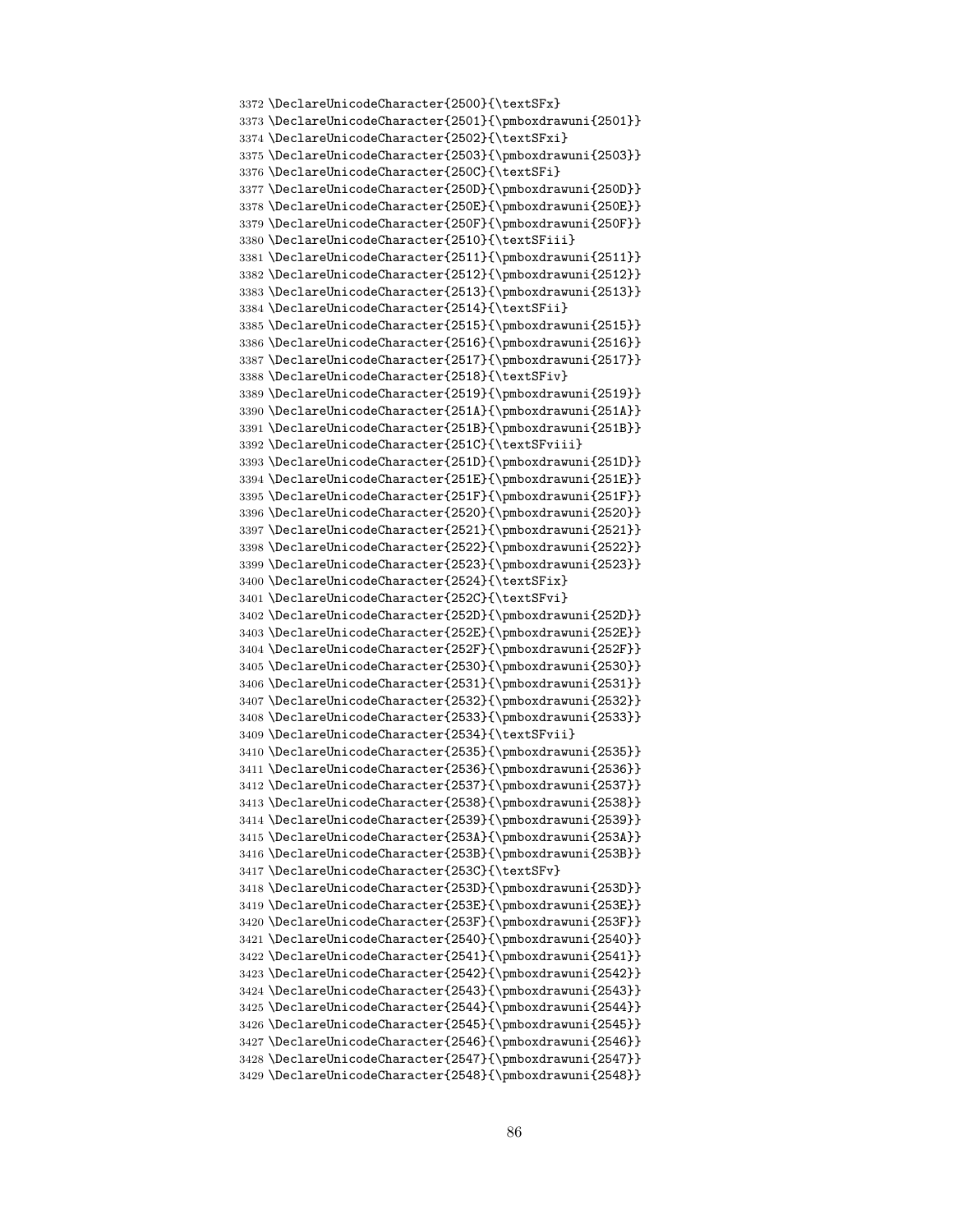```
3430 \DeclareUnicodeCharacter{2549}{\pmboxdrawuni{2549}}
3431 \DeclareUnicodeCharacter{254A}{\pmboxdrawuni{254A}}
3432 \DeclareUnicodeCharacter{254B}{\pmboxdrawuni{254B}}
3433 \DeclareUnicodeCharacter{2550}{\textSFxliii}
3434 \DeclareUnicodeCharacter{2551}{\textSFxxiv}
3435 \DeclareUnicodeCharacter{2552}{\textSFli}
3436 \DeclareUnicodeCharacter{2553}{\textSFlii}
3437 \DeclareUnicodeCharacter{2554}{\textSFxxxix}
3438 \DeclareUnicodeCharacter{2555}{\textSFxxii}
3439 \DeclareUnicodeCharacter{2556}{\textSFxxi}
3440 \DeclareUnicodeCharacter{2557}{\textSFxxv}
3441 \DeclareUnicodeCharacter{2558}{\textSFl}
3442 \DeclareUnicodeCharacter{2559}{\textSFxlix}
3443 \DeclareUnicodeCharacter{255A}{\textSFxxxviii}
3444 \DeclareUnicodeCharacter{255B}{\textSFxxviii}
3445 \DeclareUnicodeCharacter{255C}{\textSFxxvii}
3446 \DeclareUnicodeCharacter{255D}{\textSFxxvi}
3447 \DeclareUnicodeCharacter{255E}{\textSFxxxvi}
3448 \DeclareUnicodeCharacter{255F}{\textSFxxxvii}
3449 \DeclareUnicodeCharacter{2560}{\textSFxlii}
3450 \DeclareUnicodeCharacter{2561}{\textSFxix}
3451 \DeclareUnicodeCharacter{2562}{\textSFxx}
3452 \DeclareUnicodeCharacter{2563}{\textSFxxiii}
3453 \DeclareUnicodeCharacter{2564}{\textSFxlvii}
3454 \DeclareUnicodeCharacter{2565}{\textSFxlviii}
3455 \DeclareUnicodeCharacter{2566}{\textSFxli}
3456 \DeclareUnicodeCharacter{2567}{\textSFxlv}
3457 \DeclareUnicodeCharacter{2568}{\textSFxlvi}
3458 \DeclareUnicodeCharacter{2569}{\textSFxl}
3459 \DeclareUnicodeCharacter{256A}{\textSFliv}
3460 \DeclareUnicodeCharacter{256B}{\textSFliii}
3461 \DeclareUnicodeCharacter{256C}{\textSFxliv}
3462 \DeclareUnicodeCharacter{2574}{\pmboxdrawuni{2574}}
3463 \DeclareUnicodeCharacter{2575}{\pmboxdrawuni{2575}}
3464 \DeclareUnicodeCharacter{2576}{\pmboxdrawuni{2576}}
3465 \DeclareUnicodeCharacter{2577}{\pmboxdrawuni{2577}}
3466 \DeclareUnicodeCharacter{2578}{\pmboxdrawuni{2578}}
3467 \DeclareUnicodeCharacter{2579}{\pmboxdrawuni{2579}}
3468 \DeclareUnicodeCharacter{257A}{\pmboxdrawuni{257A}}
3469 \DeclareUnicodeCharacter{257B}{\pmboxdrawuni{257B}}
3470 \DeclareUnicodeCharacter{257C}{\pmboxdrawuni{257C}}
3471 \DeclareUnicodeCharacter{257D}{\pmboxdrawuni{257D}}
3472 \DeclareUnicodeCharacter{257E}{\pmboxdrawuni{257E}}
3473 \DeclareUnicodeCharacter{257F}{\pmboxdrawuni{257F}}
3474 \DeclareUnicodeCharacter{2580}{\textupblock}
3475 \DeclareUnicodeCharacter{2581}{\pmboxdrawuni{2581}}
3476 \DeclareUnicodeCharacter{2582}{\pmboxdrawuni{2582}}
3477 \DeclareUnicodeCharacter{2583}{\pmboxdrawuni{2583}}
3478 \DeclareUnicodeCharacter{2584}{\textdnblock}
3479 \DeclareUnicodeCharacter{2585}{\pmboxdrawuni{2585}}
3480 \DeclareUnicodeCharacter{2586}{\pmboxdrawuni{2586}}
3481 \DeclareUnicodeCharacter{2587}{\pmboxdrawuni{2587}}
3482 \DeclareUnicodeCharacter{2588}{\textblock}
3483 \DeclareUnicodeCharacter{2589}{\pmboxdrawuni{2589}}
3484 \DeclareUnicodeCharacter{258A}{\pmboxdrawuni{258A}}
3485 \DeclareUnicodeCharacter{258B}{\pmboxdrawuni{258B}}
3486 \DeclareUnicodeCharacter{258C}{\textlfblock}
3487 \DeclareUnicodeCharacter{258D}{\pmboxdrawuni{258D}}
```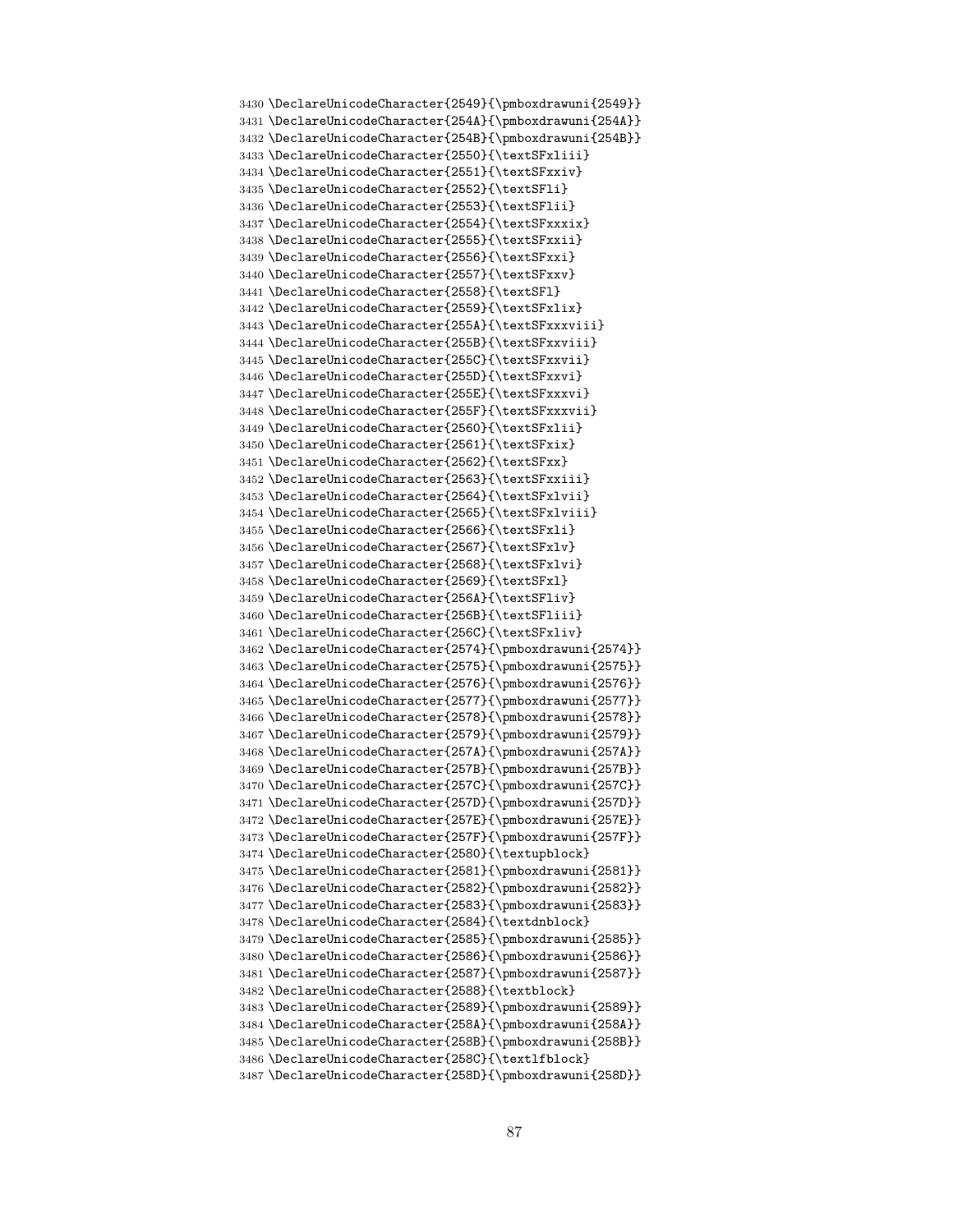```
3488 \DeclareUnicodeCharacter{258E}{\pmboxdrawuni{258E}}
3489 \DeclareUnicodeCharacter{258F}{\pmboxdrawuni{258F}}
3490 \DeclareUnicodeCharacter{2590}{\textrtblock}
3491 \DeclareUnicodeCharacter{2591}{\textltshade}
3492 \DeclareUnicodeCharacter{2592}{\textshade}
3493 \DeclareUnicodeCharacter{2593}{\textdkshade}
3494 \DeclareUnicodeCharacter{2594}{\pmboxdrawuni{2594}}
3495 \DeclareUnicodeCharacter{2595}{\pmboxdrawuni{2595}}
3496 \DeclareUnicodeCharacter{2596}{\pmboxdrawuni{2596}}
3497 \DeclareUnicodeCharacter{2597}{\pmboxdrawuni{2597}}
3498 \DeclareUnicodeCharacter{2598}{\pmboxdrawuni{2598}}
3499 \DeclareUnicodeCharacter{2599}{\pmboxdrawuni{2599}}
3500 \DeclareUnicodeCharacter{259A}{\pmboxdrawuni{259A}}
3501 \DeclareUnicodeCharacter{259B}{\pmboxdrawuni{259B}}
3502 \DeclareUnicodeCharacter{259C}{\pmboxdrawuni{259C}}
3503 \DeclareUnicodeCharacter{259D}{\pmboxdrawuni{259D}}
3504 \DeclareUnicodeCharacter{259E}{\pmboxdrawuni{259E}}
3505 \DeclareUnicodeCharacter{259F}{\pmboxdrawuni{259F}}
```
<span id="page-87-18"></span><span id="page-87-17"></span><span id="page-87-16"></span><span id="page-87-15"></span><span id="page-87-14"></span><span id="page-87-13"></span><span id="page-87-12"></span><span id="page-87-11"></span>3506 (/utf8)

# 3 Installation

# 3.1 Download

Package. This package is available on CTAN<sup>[1](#page-87-0)</sup>:

[CTAN:macros/latex/contrib/pmboxdraw/pmboxdraw.dtx](https://ctan.org/tex-archive/macros/latex/contrib/pmboxdraw/pmboxdraw.dtx) The source file.

[CTAN:macros/latex/contrib/pmboxdraw/pmboxdraw.pdf](https://ctan.org/tex-archive/macros/latex/contrib/pmboxdraw/pmboxdraw.pdf) Documentation.

Bundle. All the packages of the bundle 'pmboxdraw' are also available in a TDS compliant ZIP archive. There the packages are already unpacked and the documentation files are generated. The files and directories obey the TDS standard.

[CTAN:install/macros/latex/contrib/pmboxdraw.tds.zip](http://mirrors.ctan.org/install/macros/latex/contrib/pmboxdraw.tds.zip)

TDS refers to the standard "A Directory Structure for TEX Files" ([CTAN:pkg/](http://ctan.org/pkg/tds) [tds](http://ctan.org/pkg/tds)). Directories with texmf in their name are usually organized this way.

### 3.2 Bundle installation

Unpacking. Unpack the pmboxdraw.tds.zip in the TDS tree (also known as texmf tree) of your choice. Example (linux):

unzip pmboxdraw.tds.zip -d "/texmf

### 3.3 Package installation

Unpacking. The .dtx file is a self-extracting docstrip archive. The files are extracted by running the  $.$ dtx through plain T<sub>E</sub>X:

tex pmboxdraw.dtx

<span id="page-87-0"></span><sup>1</sup>[CTAN:pkg/pmboxdraw](http://ctan.org/pkg/pmboxdraw)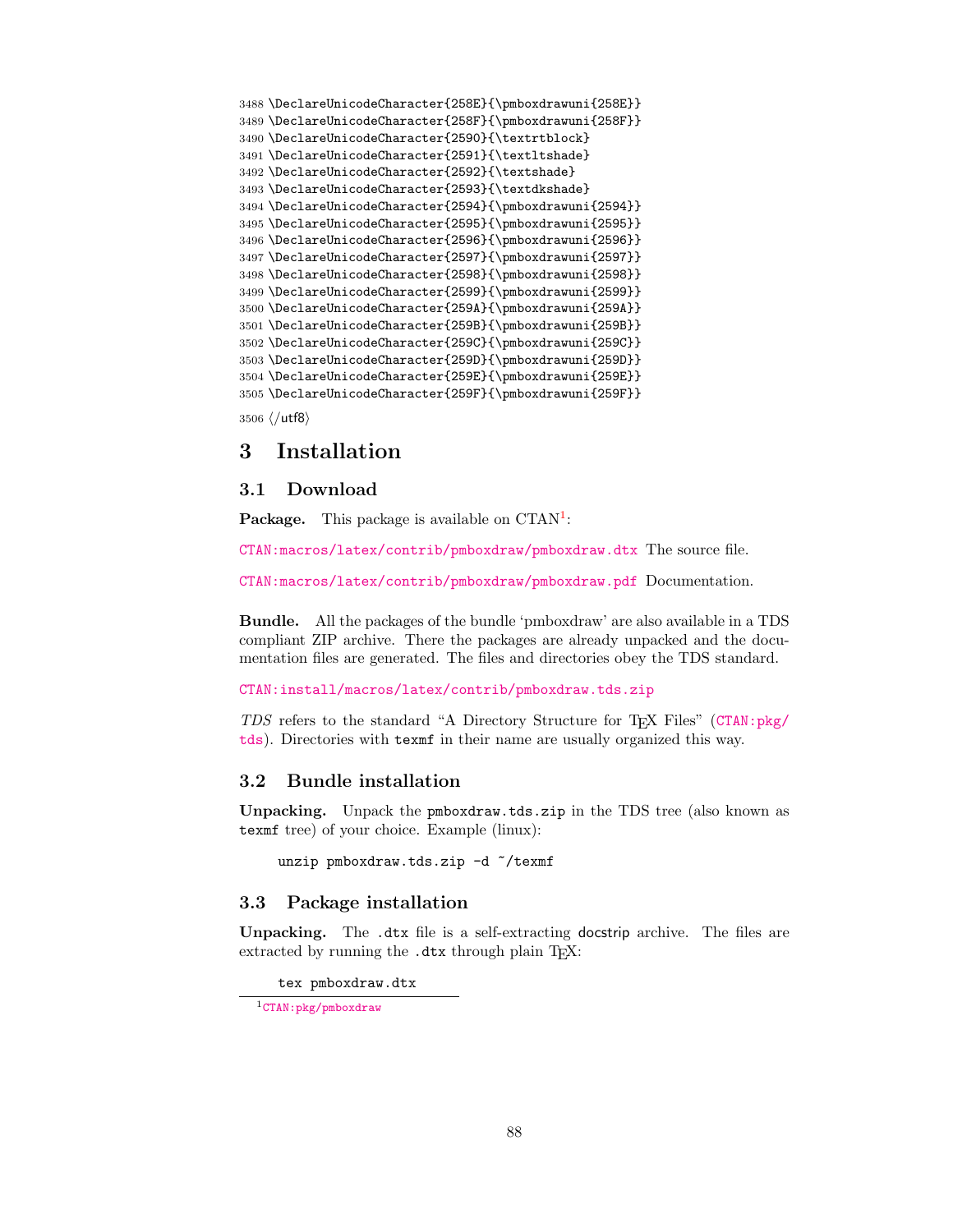TDS. Now the different files must be moved into the different directories in your installation TDS tree (also known as texmf tree):

 $pmboxdraw.sty \rightarrow tex/lates/pmboxdraw/pmboxdraw.sty$ pmboxdrawenc.dfu → tex/latex/pmboxdraw/pmboxdrawenc.dfu  $pmboxdraw.pdf$   $\rightarrow$  doc/latex/pmboxdraw/pmboxdraw.pdf  $pmboxdraw.dx \rightarrow source/lates/pmboxdraw/pmboxdraw.dtx$ 

If you have a docstrip.cfg that configures and enables docstrip's TDS installing feature, then some files can already be in the right place, see the documentation of docstrip.

## 3.4 Refresh file name databases

If your T<sub>E</sub>X distribution  $(TEX\text{ Live}, \text{mikTrX}, \ldots)$  relies on file name databases, you must refresh these. For example, TFX Live users run texhash or mktexlsr.

#### 3.5 Some details for the interested

Unpacking with LATEX. The .dtx chooses its action depending on the format:

plain T<sub>E</sub>X: Run docstrip and extract the files.

LATEX: Generate the documentation.

If you insist on using  $L^2T_FX$  for docstrip (really, docstrip does not need  $L^2T_FX$ ), then inform the autodetect routine about your intention:

```
latex \let\install=y\input{pmboxdraw.dtx}
```
Do not forget to quote the argument according to the demands of your shell.

Generating the documentation. You can use both the .dtx or the .drv to generate the documentation. The process can be configured by the configuration file ltxdoc.cfg. For instance, put this line into this file, if you want to have A4 as paper format:

```
\PassOptionsToClass{a4paper}{article}
```
An example follows how to generate the documentation with pdfI $\mathbb{F}$ F<sub>EX</sub>:

```
pdflatex pmboxdraw.dtx
makeindex -s gind.ist pmboxdraw.idx
pdflatex pmboxdraw.dtx
makeindex -s gind.ist pmboxdraw.idx
pdflatex pmboxdraw.dtx
```
# 4 References

- [1] Heiko Oberdiek, The inputenx Package (Enhanced input encoding handling), 2006/03/05 v1.0, [CTAN:pkg/inputenx](http://ctan.org/pkg/inputenx).
- [2] Adobe Systems Incorporated, Adobe Glyph List for New Fonts (AGLFN), version 1.5, 2005/09/18, [https://github.com/adobe-type-tools/agl-aglfn/](https://github.com/adobe-type-tools/agl-aglfn/blob/master/aglfn.txt) [blob/master/aglfn.txt](https://github.com/adobe-type-tools/agl-aglfn/blob/master/aglfn.txt).
- [3] Unicode Inc., The Unicode Standard, Version 4.1, Box Drawing, Range: 2500– 257F, 2005. <https://www.unicode.org/charts/PDF/U2500.pdf>
- [4] Unicode Inc., The Unicode Standard, Version 4.1, Block Elements, Range: 2580–259F, 2005. <https://www.unicode.org/charts/PDF/U2580.pdf>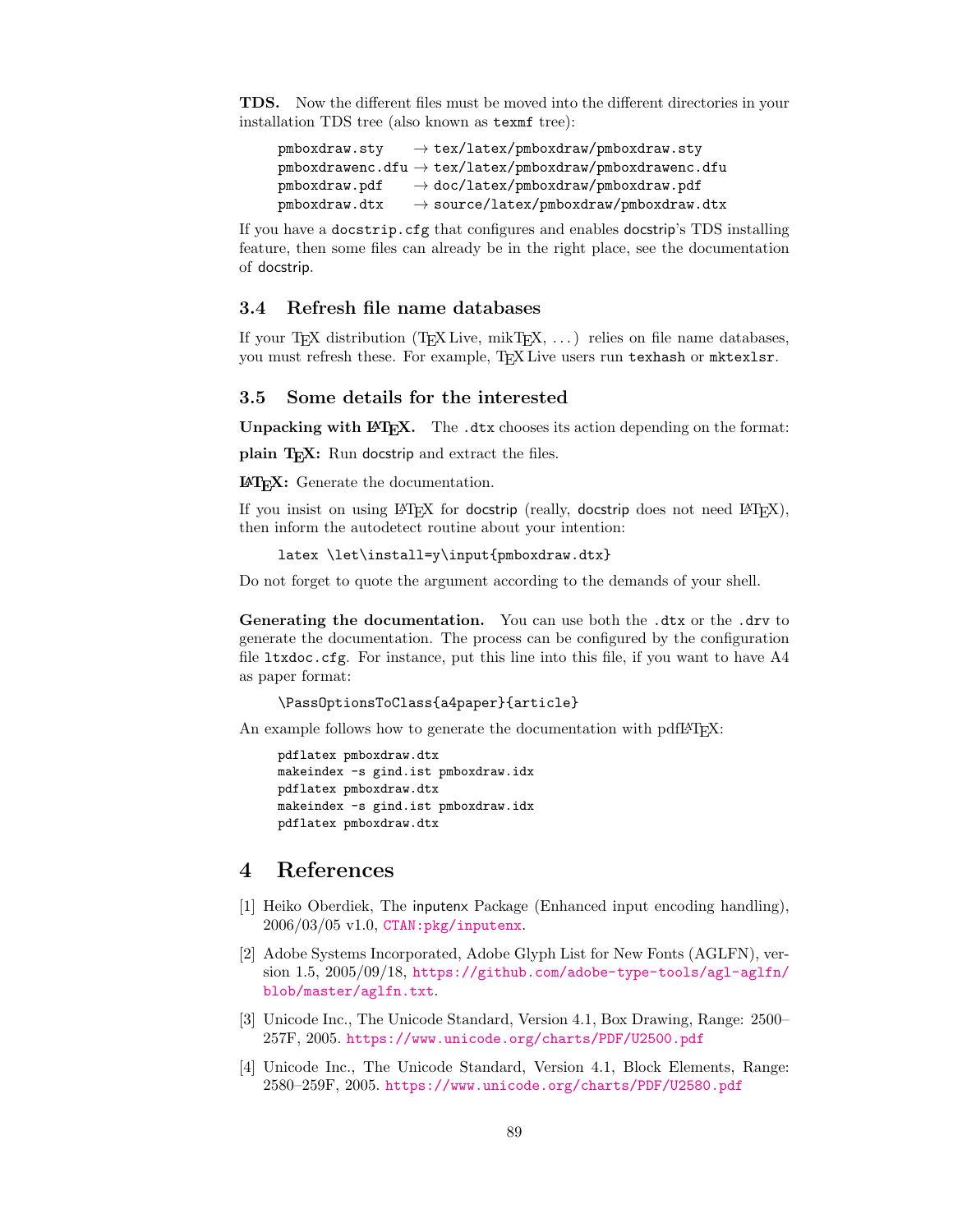# 5 History

# $[2006/05/03 \text{ v}1.0]$

• First version.

# [2011/03/24 v1.1]

- Support of more characters.
- $\bullet\,$  Catcode section added.

# [2016/05/16 v1.2]

• Documentation updates.

# [2019/02/28 v1.3]

• Fix character U+257F (gh issue 59)

# $[2019/12/05 \text{ v}1.4]$

• Documentation updates.

# 6 Index

Numbers written in italic refer to the page where the corresponding entry is described; numbers underlined refer to the code line of the definition; plain numbers refer to the code lines where the entry is used.

| <b>Symbols</b>                                                         | 2414, 2437, 2451, 2477, 2499,                                |
|------------------------------------------------------------------------|--------------------------------------------------------------|
| \"  222                                                                | 2530, 2552, 2572, 2611, 2636,                                |
| $\texttt{\textbackslash}$ @begin@tempboxa 321                          | 2659, 2704, 2727, 2747, 2786,                                |
| $\text{Qend@tempboxa} \dots \dots \dots \dots \dots \, 346$            | 2811, 2834, 2878, 2901, 2921,                                |
| $\setminus$ @firstofone  481                                           | 2959, 2982, 3000, 3031, 3054,                                |
| $\qquad$ Qgobble $244$                                                 | 3072, 3107, 3130, 3148, 3193,                                |
| $\text{\textbackslash} 0$ ifdefinable $\ \dots \ \ 160, 167, 175, 182$ | 3206, 3215, 3229, 3238, 3251,                                |
| $\{\Omega$ namedef $375,$                                              | 3260, 3274, 3283, 3305, 3321, 3343                           |
| 380, 383, 386, 390, 393, 396,                                          | $\texttt{\textbackslash@secondoftwo}}$ $480$                 |
| 399, 403, 406, 409, 412, 416,                                          | $\text{Qundefined} \dots \dots \dots \dots \dots \dots \ 58$ |
| 419, 422, 425, 429, 435, 440,                                          | $\mathbf{A}$                                                 |
| 459, 464, 469, 486, 491, 497,                                          | $\text{targroup} \dots \dots \dots \dots \dots \ 29$         |
| 502, 508, 514, 520, 526, 532,                                          | $\{\texttt{AtBeginDocument} \dots \dots \dots \dots \ 301\}$ |
| 538, 554, 566, 579, 589, 600,                                          |                                                              |
| 625, 650, 675, 701, 721, 741,                                          | B                                                            |
| 761, 782, 807, 832, 857, 883,                                          | $\text{box}$ 208, 217, 225, 345, 361                         |
| 904, 925, 946, 968, 993, 1018,                                         |                                                              |
| 1053, 1088, 1113, 1148, 1183,                                          | $\mathbf C$                                                  |
| 1209, 1228, 1247, 1277, 1306,                                          | $\text{catcode}$ 2, 3, 5, 6, 7, 8, 9, 10,                    |
| 1325, 1356, 1386, 1406, 1429,                                          | 11, 12, 13, 33, 34, 36, 37, 38, 39,                          |
| 1467, 1510, 1533, 1556, 1589,                                          | 40, 41, 42, 43, 44, 45, 46, 47, 48,                          |
| 1627, 1651, 1674, 1712, 1755,                                          | 49, 69, 70, 72, 73, 74, 78, 79, 80,                          |
| 1778, 1801, 1835, 1873, 1897,                                          | 81, 82, 83, 84, 87, 88, 90, 91, 92,                          |
| 1916, 1952, 1983, 2002, 2032,                                          | 93, 97, 99, 151, 152, 154, 155, 191                          |
| 2062, 2080, 2124, 2167, 2210,                                          | $\text{Commona@entry} \dots \dots \dots \quad 237, 240, 242$ |
| 2254, 2285, 2316, 2345, 2380,                                          | $\{\text{comm} \$ $236$                                      |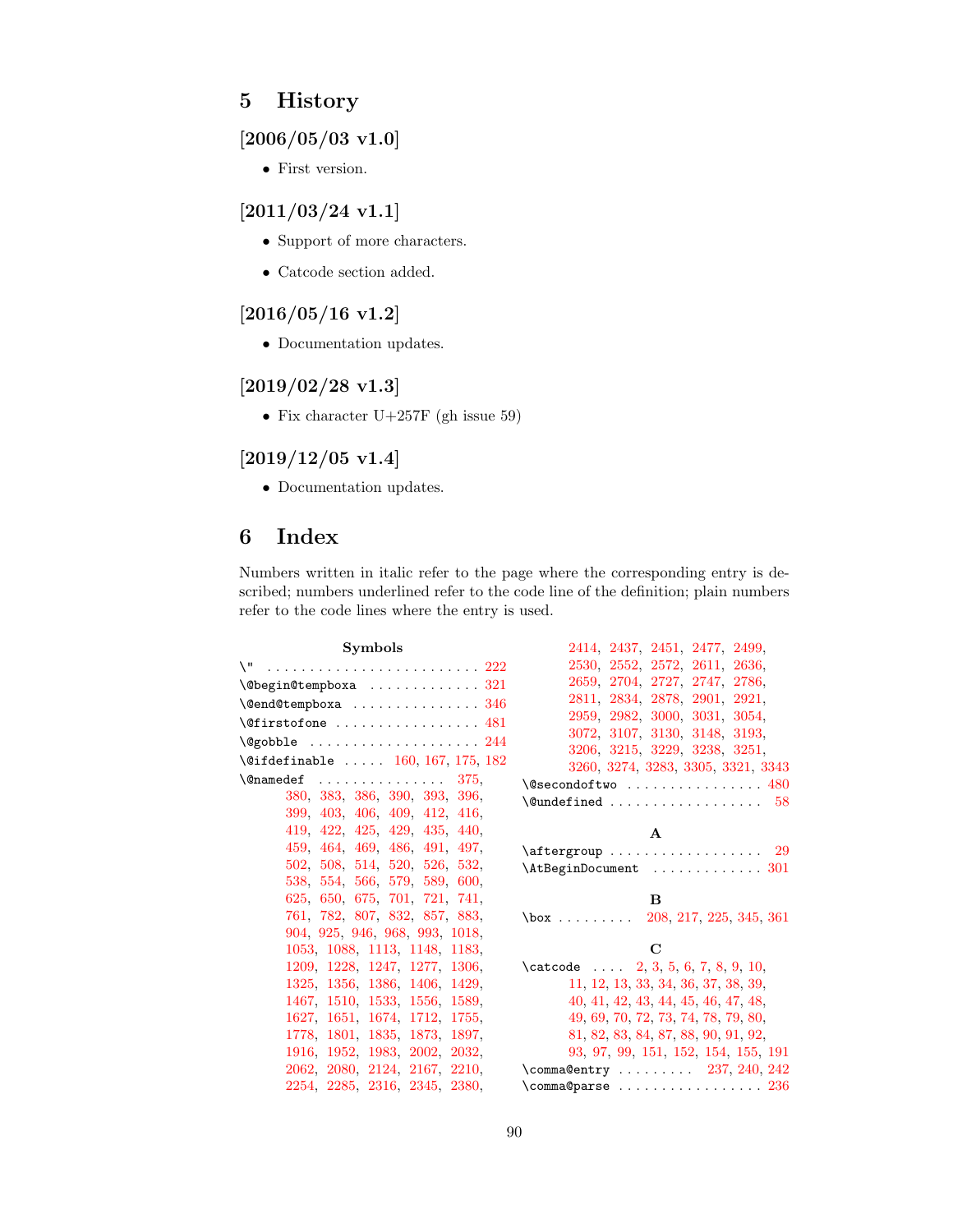| \csname $14, 21, 50, 66$          |  |  |
|-----------------------------------|--|--|
| 76, 118, 121, 198, 240, 242, 260, |  |  |
| 261, 277, 322, 325, 328, 331, 451 |  |  |

| D                                                                                                             |       |
|---------------------------------------------------------------------------------------------------------------|-------|
| $\verb+\DeclarefontEncoding + \verb+.\+.\+.\+.\+140$                                                          |       |
| \DeclareFontFamily  141                                                                                       |       |
| \DeclareFontShape  142                                                                                        |       |
| $\Delta$ PeclareFontSubstitution  143                                                                         |       |
| $\label{thm:1} \texttt{\texttt{DeclareRobustCommand}} \dots \dots \ 161, \, 168$                              |       |
| $\Delta$ -DeclareStringOption  193,                                                                           |       |
| 194, 195, 196, 197, 228, 229,                                                                                 |       |
| 230, 232, 233, 234, 457, 462, 467                                                                             |       |
| $\verb+\Declarel+ UnicodeCharacter \dots$                                                                     |       |
| $\cdots \cdots \cdots$ 3372, 3373, 3374,                                                                      |       |
| 3375, 3376, 3377, 3378, 3379,                                                                                 |       |
| 3380, 3381, 3382, 3383, 3384,                                                                                 |       |
| 3385, 3386, 3387, 3388, 3389,                                                                                 |       |
| 3390, 3391, 3392, 3393, 3394,                                                                                 |       |
|                                                                                                               |       |
| $\begin{array}{c} 3395, \ 3396, \ 3397, \ 3398, \ 3399, \\ 3400, \ 3401, \ 3402, \ 3403, \ 3404, \end{array}$ |       |
| 3405, 3406, 3407, 3408, 3409,                                                                                 |       |
| 3410, 3411, 3412, 3413, 3414,                                                                                 |       |
| 3415, 3416, 3417, 3418, 3419,                                                                                 |       |
| 3420, 3421, 3422, 3423, 3424,                                                                                 |       |
| 3425, 3426, 3427, 3428, 3429,                                                                                 |       |
| 3430, 3431, 3432, 3433, 3434,                                                                                 |       |
| 3435, 3436, 3437, 3438, 3439,                                                                                 |       |
| 3440, 3441, 3442, 3443, 3444,                                                                                 |       |
| 3445, 3446, 3447, 3448, 3449,                                                                                 |       |
| 3450, 3451, 3452, 3453, 3454,                                                                                 |       |
| 3455, 3456, 3457, 3458, 3459,                                                                                 |       |
| 3460, 3461, 3462, 3463, 3464,                                                                                 |       |
| 3465, 3466, 3467, 3468, 3469,                                                                                 |       |
| 3470, 3471, 3472, 3473, 3474,                                                                                 |       |
| 3475, 3476, 3477, 3478, 3479,                                                                                 |       |
| 3480, 3481, 3482, 3483, 3484,                                                                                 |       |
| 3485, 3486, 3487, 3488, 3489,                                                                                 |       |
| 3490, 3491, 3492, 3493, 3494,                                                                                 |       |
| 3495, 3496, 3497, 3498, 3499,                                                                                 |       |
| 3500, 3501, 3502, 3503, 3504, 3505                                                                            |       |
| $\text{depth}$ 195, 3363                                                                                      |       |
| $\dim$ endef  315, 316, 317, 318                                                                              |       |
| $\dim \text{expr} \dots 291, 562, 563, 574,$                                                                  |       |
| 575, 585, 595, 616, 617, 621,                                                                                 |       |
| 622, 641, 642, 646, 647, 666,                                                                                 | \empt |
| 667, 671, 672, 691, 692, 696,                                                                                 | \endc |
| 697, 714, 715, 716, 734, 735,                                                                                 |       |
| 736, 754, 755, 756, 774, 775,                                                                                 |       |
| 776, 798, 799, 800, 804, 823,<br>824, 825, 829, 848, 849, 850,                                                | \endi |
| 854, 873, 874, 875, 879, 896,                                                                                 | \endl |
| 897, 898, 917, 918, 919,<br>938,                                                                              |       |
| 939, 940, 959, 960, 961, 984,                                                                                 |       |
| 985, 989, 990, 1009, 1010, 1014,                                                                              | \fmtn |
| $1015, \ 1040, \ 1041, \ 1042, \ 1047,$                                                                       |       |
| 1049, 1075, 1076, 1077, 1082,                                                                                 | \hb@x |
| 1084, 1104, 1105, 1109, 1110,                                                                                 |       |

| 1135,        | 1136,     | 1137,        | 1142,        | 1144,         |
|--------------|-----------|--------------|--------------|---------------|
| 1170,        | 1171,     | 1172,        | 1177,        | 1179,         |
| 1199,        | 1200,     | 1204,        | 1205,        | 1221,         |
| 1222,        | 1223,     | 1240,        | 1241,        | 1242,         |
| 1265,        | 1266,     | 1268,        | 1273,        | 1295,         |
| 1297,        | 1298,     | 1302,        | 1318,        | 1319,         |
| 1320,        | 1344,     | 1345,        | 1347,        | $1350_\odot$  |
| 1375,        | 1377,     | 1380,        | 1381,        | 1398,         |
| 1399,        | 1400,     | 1420,        | 1422,        | 1426,         |
| 1453,        | 1455,     | 1456,        | 1457,        | 1460,         |
| 1464,        | 1494,     | 1496,        | 1497,        | 1499,         |
| 1500,        | 1503,     | 1507,        | 1524,        | 1526,         |
| 1530,        | 1547,     | 1549,        | 1553,        | 1577,         |
| 1579,        | 1581,     | 1583,        | 1584,        | 1613,         |
| 1614.        | 1616,     | 1618,        | 1623,        | 1624,         |
| 1641,        | 1643,     | 1647,        | 1665,        | 1666,         |
| 1670,        | 1698,     | 1699,        | 1704,        | 1705,         |
| 1706,        | 1708,     | 1739,        | 1740.        | 1745,         |
| 1746.        | 1748.     | 1749,        | 1751,        | 1769,         |
| 1770,        | 1774,     | 1792,        | 1793,        | 1797,         |
| 1822,        | 1823,     | 1825,        | 1827,        | 1829,         |
| 1859,        | 1860,     | 1861,        | 1863,        | 1865,         |
| 1870,        | 1887,     | 1888,        | 1892,        | 1905,         |
| 1906,        | 1912,     | 1925,        | 1927,        | 1943,         |
| 1944,        | 1948,     | 1949,        | 1962,        | 1964,         |
| 1976,        | 1977,     | 1978,        | 1991,        | 1992,         |
| 1998,        | 2008,     | 2023,        | 2025,        | 2029,         |
| 2038,        | 2053,     | 2054,        | 2058,        | 2070,         |
| 2071,        | 2076,     | 2097,        | 2098,        | 2102,         |
| 2103,        | 2116,     | 2117,        | 2118,        | 2138,         |
| 2139,        | 2140,     | 2158,        | 2159,        | 2160,         |
| 2164,        | 2184,     | 2185,        | 2186,        | 2190,         |
| 2203,        | 2204,     | 2205,        | 2224,        | 2225,         |
| 2226,        | 2245,     | 2246,        | 2250,        | 2251,         |
| 2261,        | 2276,     | 2277,        | 2281,        | 2292,         |
| 2307,        | 2309,     | 2313,        | 2325,        | 2326,         |
| 2338.        | 2339,     | 2340.        | 2354,        | 2355,         |
| 2371,        | $2372,\,$ | 2376.        | $2377_\odot$ | 2388,         |
| 2389,        | 2395,     | 2419,        | 2424,        | 2430,         |
| 2433,        | 2444,     | 3201,        | 3203,        | 3211,         |
| 3224,        | 3226,     | 3234,        | 3246,        | 3248,         |
| 3256,        | 3269,     | 3271,        | 3279,        | 3291,         |
| $3293_\odot$ | 3300.     | $3302_\odot$ | 3311,        | 3317,         |
| 3329,        | 3331,     | 3338,        | 3340,        | 3349,<br>3355 |

# E

| $\end{math}$ 14, 21, 50, 66,      |
|-----------------------------------|
| 76, 118, 121, 198, 240, 242, 260, |
| 261, 277, 322, 325, 328, 331, 451 |
|                                   |
| $\end{line}$ 4, 35, 71, 77, 89    |
|                                   |

# F

\fmtname . . . . . . . . . . . . . . . . . . . . [135](#page-11-10)

H \hb@xt@ ............ [355,](#page-16-3) [2588,](#page-67-1) [2646,](#page-68-2) [2672,](#page-69-1) [2678,](#page-69-2) [2691,](#page-69-3) [2763,](#page-71-1)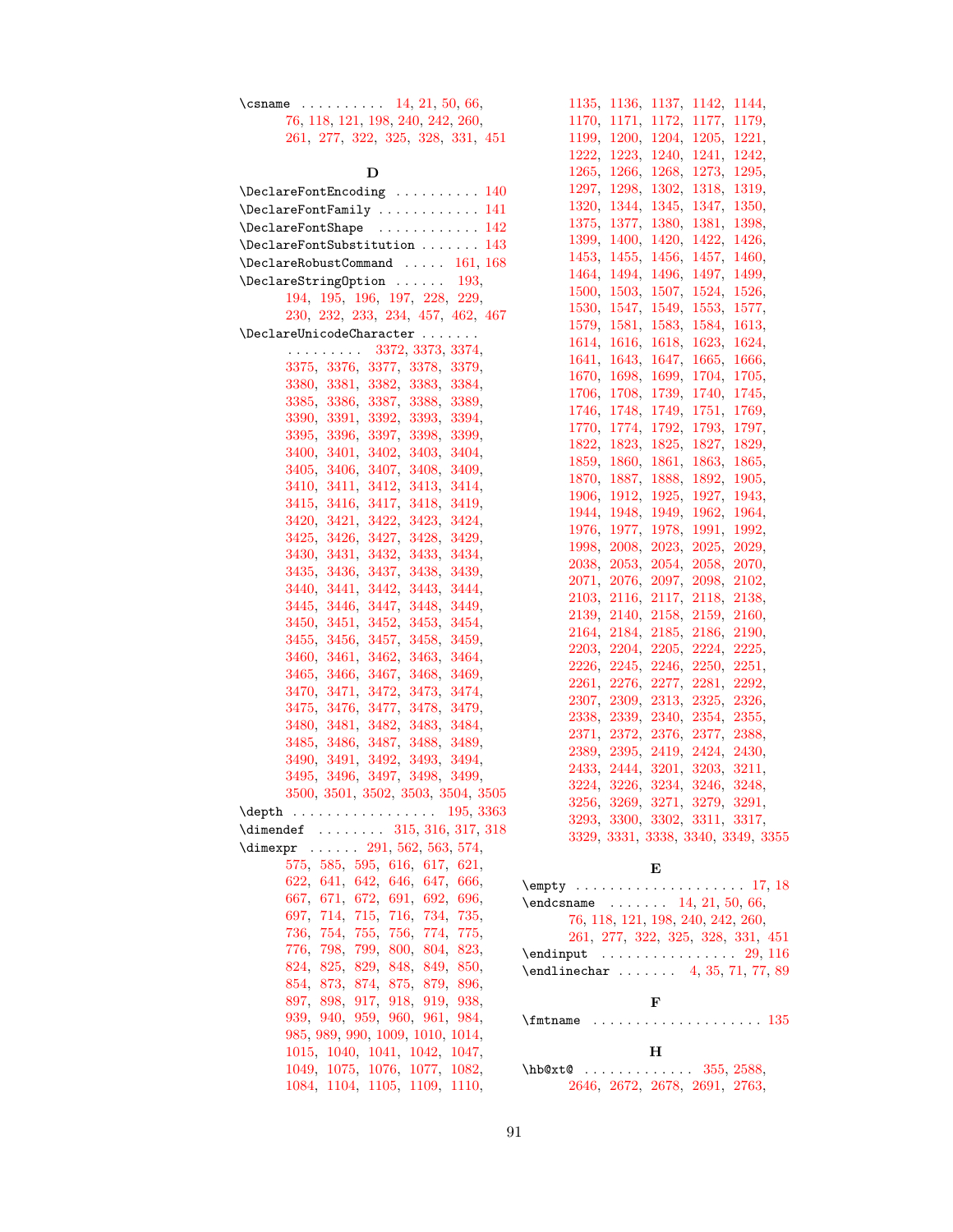| 2821, 2847, 2853, 2865, 2937,<br>3017, 3085, 3092, 3161, 3168, 3180<br>$\hbox{\tt hbox} \ldots \ldots \ldots \ldots 321, 334$<br>$\begin{array}{ccc}\n\text{height} & \text{ }} \ldots & \text{ }} 194,3362\n\end{array}$<br>\hfill $\ldots \ldots \ldots \ldots \quad 2647, 2822$ |  |
|------------------------------------------------------------------------------------------------------------------------------------------------------------------------------------------------------------------------------------------------------------------------------------|--|
| I                                                                                                                                                                                                                                                                                  |  |
| \ifdim  341<br>\ifpmbd@latex <u>132</u> , 139<br>\ifx $15, 18, 21, 50, 58, 61, 118,$<br>121, 135, 248, 251, 260, 546, 549<br>\immediate $\ldots \ldots \ldots \ldots 23, 52$                                                                                                       |  |
| ${\bf K}$                                                                                                                                                                                                                                                                          |  |
|                                                                                                                                                                                                                                                                                    |  |
| L                                                                                                                                                                                                                                                                                  |  |
| 343                                                                                                                                                                                                                                                                                |  |
| $\texttt{ltx@firstoftwo}$ 249, 252                                                                                                                                                                                                                                                 |  |
| $\text{ltx@gobble } \ldots \ldots \ldots \quad 159, 166, 174$                                                                                                                                                                                                                      |  |
| $\text{ltx@gobblethree}$ 181                                                                                                                                                                                                                                                       |  |
|                                                                                                                                                                                                                                                                                    |  |
| \ltx@ifpackageloaded  280, 295, 302                                                                                                                                                                                                                                                |  |
| \ltx@IfUndefined 133, 150, 157, 237, 285                                                                                                                                                                                                                                           |  |
| $\texttt{ltx@ifundefined}$ 448                                                                                                                                                                                                                                                     |  |
| $\texttt{ltx@leavevmode}$ 320, 354                                                                                                                                                                                                                                                 |  |
|                                                                                                                                                                                                                                                                                    |  |
| $\text{ltx@undefined}$ $248$                                                                                                                                                                                                                                                       |  |
| \ltx@zero  334, 339, 340, 345                                                                                                                                                                                                                                                      |  |
|                                                                                                                                                                                                                                                                                    |  |
| $\mathbf{M}$<br>MessageBreak  474, 477                                                                                                                                                                                                                                             |  |
|                                                                                                                                                                                                                                                                                    |  |
| $\mathbf N$<br>\newcommand<br>. 247                                                                                                                                                                                                                                                |  |
|                                                                                                                                                                                                                                                                                    |  |
| \newdimen . 309, 310, 311, 312, 313, 314                                                                                                                                                                                                                                           |  |
| $\text{number} \dots 262, 2406, 2411, 3365$                                                                                                                                                                                                                                        |  |
| P                                                                                                                                                                                                                                                                                  |  |
|                                                                                                                                                                                                                                                                                    |  |
| $\texttt{VackageWarning} \dots \dots \dots \dots \dots \ 473$                                                                                                                                                                                                                      |  |
| \PackageWarningNoLine<br>476                                                                                                                                                                                                                                                       |  |
| 315, 556, 557,<br>\pmbd@A<br>$\begin{array}{cccccccccccccc} . & . & . & . & . & . & . & . \end{array}$<br>$\ddot{\phantom{a}}$                                                                                                                                                     |  |
| 558,<br>559,<br>561,<br>568, 569,<br>570,                                                                                                                                                                                                                                          |  |
| 571,<br>573,<br>574.<br>575,<br>581.<br>582,                                                                                                                                                                                                                                       |  |
|                                                                                                                                                                                                                                                                                    |  |
| 583,<br>584,<br>591,<br>592,<br>593,<br>594,                                                                                                                                                                                                                                       |  |
| 602,<br>603,<br>604,<br>605, 613,<br>615,                                                                                                                                                                                                                                          |  |
| 619, 622,<br>629,<br>616,<br>627,<br>628,                                                                                                                                                                                                                                          |  |
| 630,<br>638, 640,<br>641,<br>644,<br>647,                                                                                                                                                                                                                                          |  |
| 652,<br>653,<br>654.<br>655,<br>663,<br>665,                                                                                                                                                                                                                                       |  |
| 666,<br>669,<br>672,<br>677,<br>678,<br>679,                                                                                                                                                                                                                                       |  |
| 680.<br>688,<br>690,<br>691,<br>694,<br>697,                                                                                                                                                                                                                                       |  |
| 703,<br>704,<br>705,<br>706,<br>711,<br>713,                                                                                                                                                                                                                                       |  |
| 714,<br>716,<br>723,<br>724,<br>725,<br>718,                                                                                                                                                                                                                                       |  |
| 734,<br>726,<br>731,<br>733,<br>738,<br>736,                                                                                                                                                                                                                                       |  |
| 751,<br>753,<br>743,<br>744, 745,<br>746,                                                                                                                                                                                                                                          |  |
| 754,<br>756,<br>763,<br>764,<br>765,<br>758,                                                                                                                                                                                                                                       |  |
| 766,<br>771,<br>774,<br>776,<br>773,<br>778,                                                                                                                                                                                                                                       |  |
|                                                                                                                                                                                                                                                                                    |  |
| 784,<br>785,<br>786,<br>787,<br>797,<br>798,                                                                                                                                                                                                                                       |  |

| 799,<br>804,   | 809,<br>810, | 811,      | 812,  |
|----------------|--------------|-----------|-------|
| 822,<br>823,   | 824,<br>829, | 834,      | 835,  |
| 836,<br>837,   | 847,<br>848, | 849,      | 854,  |
| 859,<br>860,   | 861,<br>862, | 872,      | 873,  |
|                |              |           |       |
| 874,<br>879,   | 885,<br>886, | 887,      | 888,  |
| 893,<br>896,   | 899,<br>897, | 906,      | 907,  |
| 908,<br>909,   | 914,<br>917, | 918,      | 920,  |
| 927,<br>928,   | 930,<br>929, | 935,      | 938,  |
| 939,<br>941,   | 949,<br>948, | 950,      | 951,  |
| 956,<br>959,   | 960,<br>962, | 970,      | 971,  |
| 973,<br>972.   | 984,         |           |       |
|                | 983,         | 989,      | 990,  |
| 995,<br>996,   | 997, 998,    | 1008,     | 1009, |
| 1015,<br>1014. | 1020,        | 1021,     | 1022, |
| 1023,<br>1034, | 1040,        | 1041,     | 1047, |
| 1055,<br>1056, | 1057,        | 1058,     | 1069, |
| 1074,<br>1075, | 1076,        | 1082,     | 1085, |
| 1090,<br>1091, | 1092,        | 1093,     | 1103, |
|                |              |           |       |
| 1104,<br>1109, | 1110,        | 1115,     | 1116, |
| 1117,<br>1118, | 1129,        | 1135,     | 1136, |
| 1142.<br>1150, | 1151,        | 1152,     | 1153, |
| 1164,<br>1169, | 1170,        | 1171.     | 1177, |
| 1180.<br>1185, | 1186,        | 1187,     | 1188, |
| 1198,<br>1199, | 1204,        | 1205,     | 1211, |
|                |              |           |       |
| 1212.<br>1213, | 1214.        | 1218.     | 1221, |
| 1223,<br>1230, | 1231,        | 1232,     | 1233, |
| 1237,<br>1240, | 1242,        | 1249,     | 1250, |
| 1251,<br>1252, | 1259,        | 1265,     | 1266, |
| 1269,<br>1279, | 1280,        | 1281,     | 1282, |
| 1289,<br>1294, | 1295,        | 1298,     | 1303, |
| 1308,<br>1309, | 1310,        | 1311,     | 1315, |
|                |              |           |       |
| 1318,<br>1320, | 1327,        | 1328,     | 1329, |
| 1330,<br>1341, | 1344,        | 1345,     | 1351, |
| 1358,<br>1359, | 1360,        | 1361,     | 1372, |
| 1374,<br>1375, | 1381,        | 1383,     | 1388, |
| 1389,<br>1390, | 1391,        | 1395,     | 1398, |
| 1400,<br>1408, | 1409,        | 1410,     | 1411, |
| 1417,<br>1419, | 1420,        | 1423,     | 1425, |
| 1426.          |              |           |       |
| 1431,          | 1432,        | 1433,     | 1434, |
| 1439,<br>1440. | 1441,        | 1442.     | 1446, |
| 1450,<br>1452, | 1453,        | 1455,     | 1457, |
| 1463.<br>1461. | 1464.        | 1469.     | 1470, |
| 1471,<br>1472, | 1477,        | 1478,     | 1479, |
| 1480,<br>1487, | 1491,        | 1493,     | 1494, |
| 1496,<br>1500, | 1504,        | 1506,     | 1507, |
|                |              | 1515,     |       |
| 1512,<br>1513, | 1514,        |           | 1521, |
| 1523,<br>1524, | 1527,        | 1529,     | 1530, |
| 1535,<br>1536, | $1537,\,$    | 1538,     | 1544, |
| 1546,<br>1547, | 1550,        | 1552,     | 1553, |
| 1558,<br>1559, | 1560,        | 1561,     | 1567, |
| 1568,<br>1569, | 1570,        | $1572,\,$ | 1574, |
| 1576,<br>1577, | 1579,        | 1580,     | 1581, |
| 1584,<br>1586, | 1591,        | 1592,     | 1593, |
|                |              |           |       |
| 1594,<br>1602, | 1603,        | 1604,     | 1605, |
| 1610,<br>1607, | 1612,        | 1613,     | 1616, |
| 1617,<br>1618, | 1621,        | 1624,     | 1629, |
| 1630,<br>1631, | 1632,        | 1638,     | 1640, |
| 1641,<br>1644, | 1646,        | 1647,     | 1653, |
| 1654,<br>1655, | 1656,        | 1661,     | 1665, |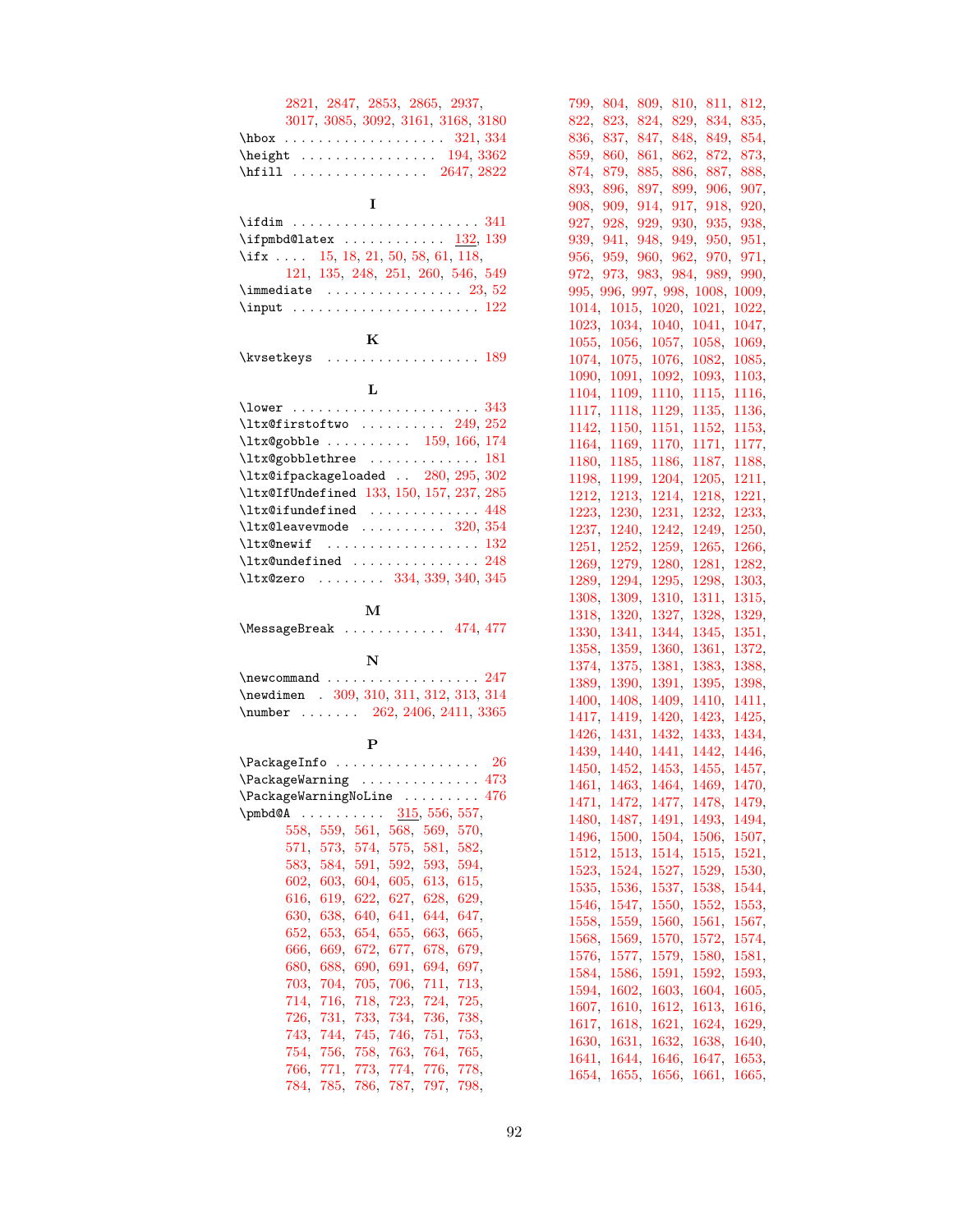|                               | 1666, 1668, 1676, 1677, 1678, |  | 2394, 2416, 2417, 2418, 2419,                                  |
|-------------------------------|-------------------------------|--|----------------------------------------------------------------|
|                               | 1679, 1684, 1687, 1688, 1689, |  | 2420, 2422, 2423, 2424, 2426,                                  |
|                               | 1690, 1694, 1698, 1699, 1701, |  | 2427, 2430, 2431, 2432, 2433,                                  |
|                               | 1704, 1706, 1714, 1715, 1716, |  | 2439, 2440, 2441, 2442, 2443,                                  |
|                               | 1717, 1722, 1725, 1726, 1727, |  | 2457, 2458, 2459, 2460, 2461,                                  |
|                               | 1728, 1735, 1739, 1740, 1742, |  | 2465, 2467, 2469, 2470, 2473,                                  |
|                               | 1745, 1749, 1757, 1758, 1759, |  | 2486, 2487, 2488, 2489, 2491,                                  |
|                               | 1760, 1765, 1769, 1770, 1772, |  | 2493, 2495, 2506, 2507, 2508,                                  |
|                               | 1780, 1781, 1782, 1783, 1788, |  | 2509, 2510, 2514, 2516, 2520,                                  |
|                               | 1792, 1793, 1795, 1803, 1804, |  | 2521, 2524, 2526, 2532, 2533,                                  |
|                               | 1805, 1806, 1812, 1813, 1814, |  |                                                                |
|                               |                               |  | 2534, 2535, 2540, 2542, 2543,                                  |
|                               | 1815, 1817, 1819, 1822, 1823, |  | 2546, 2548, 3195, 3196, 3197,                                  |
|                               | 1825, 1826, 1827, 1830, 1837, |  | 3198, 3200, 3201, 3202, 3203,                                  |
|                               | 1838, 1839, 1840, 1848, 1849, |  | 3218, 3219, 3220, 3221, 3223,                                  |
|                               | 1850, 1851, 1853, 1858, 1859, |  | 3224, 3225, 3226, 3240, 3241,                                  |
|                               | 1860, 1863, 1864, 1865, 1870, |  | 3242, 3243, 3245, 3246, 3247,                                  |
|                               | 1875, 1876, 1877, 1878, 1883, |  | 3248, 3263, 3264, 3265, 3266,                                  |
|                               | 1887, 1888, 1890, 1899, 1900, |  | 3268, 3269, 3270, 3271, 3285,                                  |
|                               | 1901, 1902, 1904, 1908, 1909, |  | 3286, 3287, 3288, 3290, 3291,                                  |
|                               | 1910, 1911, 1919, 1920, 1921, |  | 3292, 3293, 3294, 3295, 3296,                                  |
|                               | 1922, 1924, 1925, 1926, 1927, |  | 3297, 3299, 3300, 3301, 3302,                                  |
|                               | 1929, 1930, 1931, 1932, 1942, |  | 3323, 3324, 3325, 3326, 3328,                                  |
|                               | 1943, 1948, 1949, 1956, 1957, |  | 3329, 3330, 3331, 3332, 3333,                                  |
|                               | 1958, 1959, 1961, 1962, 1963, |  | 3334, 3335, 3337, 3338, 3339, 3340                             |
|                               | 1964, 1966, 1967, 1968, 1969, |  | $\pm 95, 96, 116, 3367$                                        |
|                               | 1973, 1976, 1978, 1985, 1986, |  | $\pm 316, 559, 560, 561, 571,$                                 |
|                               | 1987, 1988, 1990, 1994, 1995, |  | 572, 573, 605, 606, 615, 630,                                  |
|                               | 1996, 1997, 2011, 2012, 2013, |  | 631, 640, 655, 656, 665, 680,                                  |
|                               | 2014, 2020, 2022, 2023, 2026, |  | 681, 690, 706, 707, 711, 726,                                  |
|                               | 2028, 2029, 2041, 2042, 2043, |  | 727, 731, 746, 747, 751, 766,                                  |
|                               | 2044, 2049, 2053, 2054, 2056, |  | 767, 771, 787, 788, 795, 797,                                  |
|                               | 2064, 2065, 2066, 2067, 2069, |  | 799, 802, 804, 812, 813, 820,                                  |
|                               | 2073, 2074, 2075, 2083, 2084, |  | 822, 824, 827, 829, 837, 838,                                  |
|                               | 2085, 2086, 2094, 2096, 2097, |  | 845, 847, 849, 852, 854, 862,                                  |
|                               | 2100, 2103, 2105, 2106, 2107, |  | 863, 870, 872, 874, 877, 879,                                  |
|                               | 2108, 2113, 2116, 2117, 2119, |  | 888, 889, 893, 895, 897, 899,                                  |
|                               | 2127, 2128, 2129, 2130, 2135, |  | 901, 909, 910, 914, 916, 918,                                  |
|                               | 2137, 2138, 2140, 2142, 2144, |  | 920, 922, 930, 931, 935, 937,                                  |
|                               | 2145, 2146, 2147, 2157, 2158, |  | 939, 941, 943, 951, 952, 956,                                  |
|                               | 2159, 2164, 2170, 2171, 2172, |  | 958, 960, 962, 964, 973, 974,                                  |
|                               | 2173, 2183, 2184, 2185, 2190, |  | 983, 998, 999, 1008, 1023, 1024,                               |
|                               | 2192, 2193, 2194, 2195, 2200, |  | 1034, 1039, 1041, 1047, 1050,                                  |
|                               | 2202, 2203, 2205, 2207, 2213, |  | 1058, 1059, 1069, 1076, 1082,                                  |
|                               | 2214, 2215, 2216, 2221, 2224, |  | 1093, 1094, 1103, 1118, 1119,                                  |
|                               | 2225, 2227, 2231, 2232, 2233, |  | 1129, 1134, 1136, 1142, 1145,                                  |
|                               | 2234, 2242, 2244, 2245, 2248, |  | 1153, 1154, 1164, 1171, 1177,                                  |
|                               | 2251, 2257, 2258, 2259, 2260, |  | 1188, 1189, 1198, 1214, 1215,                                  |
|                               | 2264, 2265, 2266, 2267, 2272, |  | 1218, 1233, 1234, 1237, 1252,                                  |
|                               | 2276, 2277, 2279, 2288, 2289, |  | 1253, 1259, 1264, 1266, 1269,                                  |
|                               | 2290, 2291, 2295, 2296, 2297, |  | 1274, 1282, 1283, 1289, 1311,                                  |
|                               | 2298, 2304, 2306, 2307, 2310, |  | 1312, 1315, 1330, 1331, 1341,                                  |
|                               | 2312, 2313, 2319, 2320, 2321, |  | 1343, 1345, 1351, 1353, 1361,                                  |
|                               | 2322, 2324, 2328, 2329, 2330, |  | 1362, 1372, 1391, 1392, 1395,                                  |
|                               | 2331, 2335, 2338, 2340, 2348, |  | 1411, 1412, 1419, 1434, 1435,                                  |
|                               | 2349, 2350, 2351, 2353, 2357, |  | 1442, 1443, 1446, 1452, 1472,                                  |
|                               | 2358, 2359, 2360, 2370, 2371, |  | 1473, 1480, 1481, 1487, 1493,                                  |
| 2376, 2377, 2382, 2383, 2384, |                               |  |                                                                |
|                               |                               |  |                                                                |
|                               | 2385, 2387, 2391, 2392, 2393, |  | 1515, 1516, 1523, 1538, 1539,<br>1546, 1561, 1562, 1570, 1571, |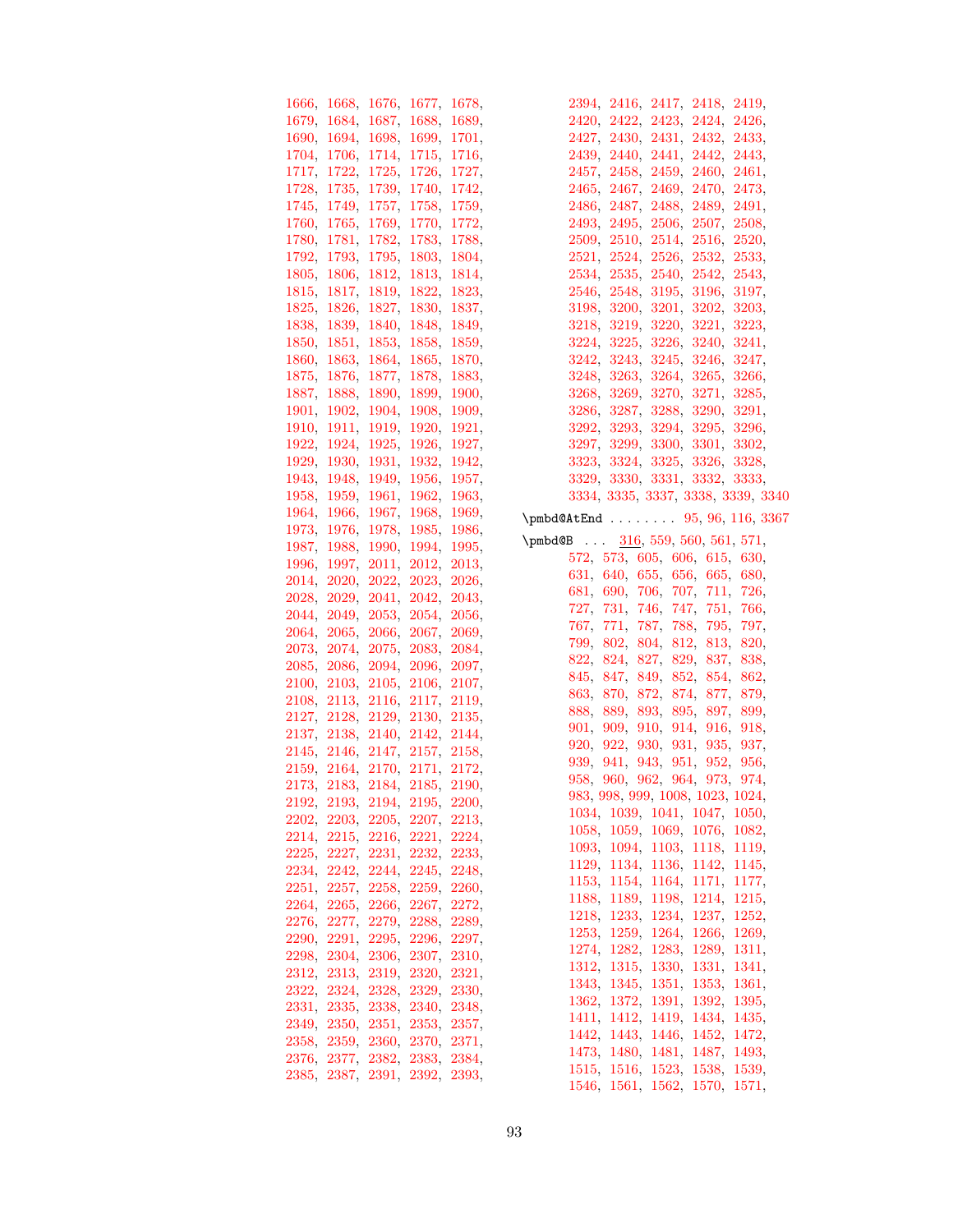| 1572,<br>1594,<br>1574,               | 1595, | 1605,    |      |
|---------------------------------------|-------|----------|------|
| 1606,<br>1607,<br>1612,               | 1632, | 1633,    |      |
| 1640,<br>1656,<br>1657,               | 1661, | 1664,    |      |
| 1666,<br>1668,<br>1671,               | 1679, | 1680,    |      |
| 1684,<br>1690,<br>1691,               | 1694, | 1697,    |      |
| 1699.<br>1701,<br>1709,               | 1717, | 1718,    |      |
| 1722,<br>1728,<br>1729,               | 1735, | 1738,    |      |
| 1740,<br>1742,<br>1752,               | 1760, | 1761,    |      |
| 1765,<br>1768,<br>1770,               | 1772, | 1775,    |      |
| 1783,<br>1784,<br>1788,               | 1791, | 1793,    |      |
| 1795,<br>1798,<br>1806,               | 1807, | 1815,    |      |
| 1816,<br>1817,<br>1819,               | 1821, | 1823,    |      |
| 1832,<br>1830,<br>1840,               | 1841, | 1851,    |      |
| 1852,<br>1853,<br>1856,               | 1858, | 1860,    |      |
| 1868,<br>1870,<br>1878,               | 1879, | 1883,    |      |
| 1886,<br>1888,<br>1890,               | 1893, | 1902,    | \pml |
| 1903,<br>1904,<br>1922,               | 1923, | 1924,    | \pml |
| 1933,<br>1932,<br>1942,               | 1959, | 1960,    |      |
| 1961,<br>1969.<br>1970,               | 1973, | 1988,    |      |
| 1990.<br>2014,<br>1989.               | 2015, | 2022,    |      |
| 2044,<br>2045.<br>2049.               | 2052, | $2054\,$ | \pml |
| 2056.<br>2059,<br>2067,               | 2068, | 2069,    | \pml |
| 2086.<br>2087,<br>2096,               | 2108, | 2109,    | \pml |
| 2113.<br>2115,<br>2117,               | 2119, | 2121,    |      |
| 2130,<br>2131,<br>2135,               | 2147, | 2148,    |      |
| 2155,<br>$2157\,$<br>$2159_\odot$     | 2162, | 2164,    |      |
| 2173.<br>2174.<br>2181,               | 2183. | 2185,    |      |
| 2188,<br>2190,<br>2195,               | 2196, | 2200,    |      |
|                                       |       |          |      |
| 2216,<br>2217,<br>2221,               | 2223, | 2225,    |      |
| 2227,<br>2229,<br>2234,               | 2235, | 2244,    |      |
| 2267,<br>2268,<br>2272,               | 2275, | 2277,    |      |
| 2279,<br>2282,<br>2298,               | 2299, | 2306,    |      |
| 2323,<br>2324,<br>2322,               | 2331, | 2332,    |      |
| 2335,<br>2351,<br>2352,               | 2353, | 2360,    |      |
| 2361,<br>2370,<br>2385,               | 2386, | 2387,    |      |
| 2420,<br>2421,<br>2422,               | 2428, | 2429,    |      |
| 2431,<br>2465,<br>2466,               | 2467. | 2471,    |      |
| 2473,<br>2489,<br>2472.               | 2490, | 2491,    |      |
| 2510.<br>2511,<br>2516,               | 2522, | 2523,    |      |
| 2535,<br>2526.<br>2536,               | 2540, | 2544,    |      |
| 2545,<br>2546,<br>3198,               | 3199, | 3200,    |      |
| 3221, 3222, 3223, 3243, 3244,         |       |          |      |
| 3245, 3266, 3267, 3268, 3288,         |       |          |      |
| 3289, 3290, 3297, 3298, 3299,         |       |          |      |
| 3326, 3327, 3328, 3335, 3336, 3337    |       |          |      |
| $\pm 351, 3360$                       |       |          |      |
| $\pm 2404, \frac{3359}{ }$            |       |          |      |
| \pmbd@beginB 2403, 2409, 2553, 2637,  |       |          |      |
| 2728, 2812, 2902, 2983, 3055, 3131    |       |          |      |
| \pmbd@BeginBox  319, 365, 370,        |       |          |      |
| 376, 430, 436, 441, 447, 484, 545     |       |          |      |
| \pmbd@beginC                          |       |          |      |
| $. \ \ 2408, 2573, 2612, 2660, 2705,$ |       |          |      |
| 2748, 2787, 2835, 2879, 2922,         |       |          |      |
| 2960, 3001, 3032, 3073, 3108, 3149    |       |          |      |
| \pmbd@BeginDouble  2399,              |       |          |      |
| 2415, 2438, 2452, 2478, 2500, 2531    |       |          |      |
|                                       |       |          |      |
| $\pm 55,$                             |       |          |      |

| $\begin{array}{rrrr} 567, & 580, & 590, & 601, & 626, & 651, \\ 676, & 702, & 722, & 742, & 762, & 783, \end{array}$ |
|----------------------------------------------------------------------------------------------------------------------|
|                                                                                                                      |
| 808, 833, 858, 884, 905, 926,                                                                                        |
| 947, 969, 994, 1019, 1054, 1089,                                                                                     |
| 1114, 1149, 1184, 1210, 1229,                                                                                        |
| 1248, 1278, 1307, 1326, 1357,                                                                                        |
|                                                                                                                      |
| $\begin{array}{cccc} 1387, & 1407, & 1430, & 1468, & 1511, \\ 1534, & 1557, & 1590, & 1628, & 1652, \end{array}$     |
| 1675, 1713, 1756, 1779, 1802,                                                                                        |
| 1836, 1874, 1898, 1917, 1953,                                                                                        |
| 1984, 2003, 2033, 2063, 2081,                                                                                        |
| 2125, 2168, 2211, 2255, 2286,                                                                                        |
| $\begin{array}{c} 2317, \ 2346, \ 2381, \ 2400, \ 3194, \\ 3207, \ 3216, \ 3230, \ 3239, \ 3252, \end{array}$        |
|                                                                                                                      |
| 3261, 3275, 3284, 3306, 3322, 3344                                                                                   |
| \pmbd@BeginShade  446                                                                                                |
| \pmbd@BeginTerminal                                                                                                  |
| $\cdots \cdots \frac{483}{487}$ , 487, 492, 498,                                                                     |
| 503, 509, 515, 521, 527, 533, 539                                                                                    |
| $\pm 267, 353$                                                                                                       |
| $\pm 547, 550, 2401$                                                                                                 |
| $\pm 607, 608, 609, 611, 612,$                                                                                       |
|                                                                                                                      |
| 617, 618, 621, 632, 633, 634,                                                                                        |
| 636, 637, 642, 643, 646, 657,                                                                                        |
| $\begin{array}{rrrr} 658, & 659, & 661, & 662, & 667, & 668, \\ 671, & 682, & 683, & 684, & 686, & 687, \end{array}$ |
| 692, 693, 696, 708, 709, 710,                                                                                        |
| 711, 728, 729, 730, 731, 748,                                                                                        |
| 749, 750, 751, 768, 769, 770,                                                                                        |
| 771,                                                                                                                 |
| 789, 790, 791,<br>793, 794,                                                                                          |
| 800, 801, 804, 814, 815, 816,<br>818, 819, 825, 826,<br>829, 839,                                                    |
| 840, 841, 843, 844,<br>850, 851,                                                                                     |
| 854, 864, 865, 866, 868, 869,                                                                                        |
|                                                                                                                      |
| 875, 876, 879, 890, 891, 892,                                                                                        |
| 893, 911, 912, 913, 914, 932,                                                                                        |
| $\begin{array}{cccc} 933, & 934, & 935, & 953, & 954, & 955, \\ 956, & 975, & 976, & 977, & 979, & 980, \end{array}$ |
| 985, 986, 989, 1000, 1001, 1002,                                                                                     |
| 1004, 1005, 1010, 1011, 1014,                                                                                        |
| 1027,<br>1029,<br>1026,<br>1031,<br>1025,                                                                            |
| 1036.<br>1037,<br>1042,<br>1038,<br>1044,                                                                            |
| 1047,<br>1060,<br>1061,<br>1062,<br>1064,                                                                            |
| 1066,<br>1071,<br>1072,<br>1073,<br>1077,                                                                            |
| 1079,<br>1082,<br>1095,<br>1097,<br>1096,                                                                            |
| 1099,<br>1100,<br>1105,<br>1106,<br>1109,                                                                            |
| 1121,<br>1120.<br>1122,<br>1124,<br>1126,                                                                            |
| 1131,<br>1132,<br>1133,<br>1139,<br>1137,                                                                            |
| 1155,<br>1159,<br>1142,<br>1156,<br>1157,                                                                            |
| 1161,<br>1166,<br>1167,<br>1168,<br>1172,                                                                            |
| 1174.<br>1177.<br>1190,<br>1191,<br>1192,                                                                            |
| 1194,<br>1195,<br>1200,<br>1201,<br>1204,                                                                            |
| 1217,<br>1216,<br>1218,<br>1235,<br>1236,                                                                            |
| 1237,<br>1254,<br>1255,<br>1259,<br>1284,                                                                            |
| 1285,<br>1289,<br>1313,<br>1314,<br>1315,                                                                            |
| 1332,<br>1333,<br>1334,<br>1336,<br>1337,                                                                            |
| 1338,<br>1341,<br>1364,<br>1365,<br>1363,                                                                            |
| $1367,\,$<br>1368,<br>1369,<br>1372,<br>1393,                                                                        |
|                                                                                                                      |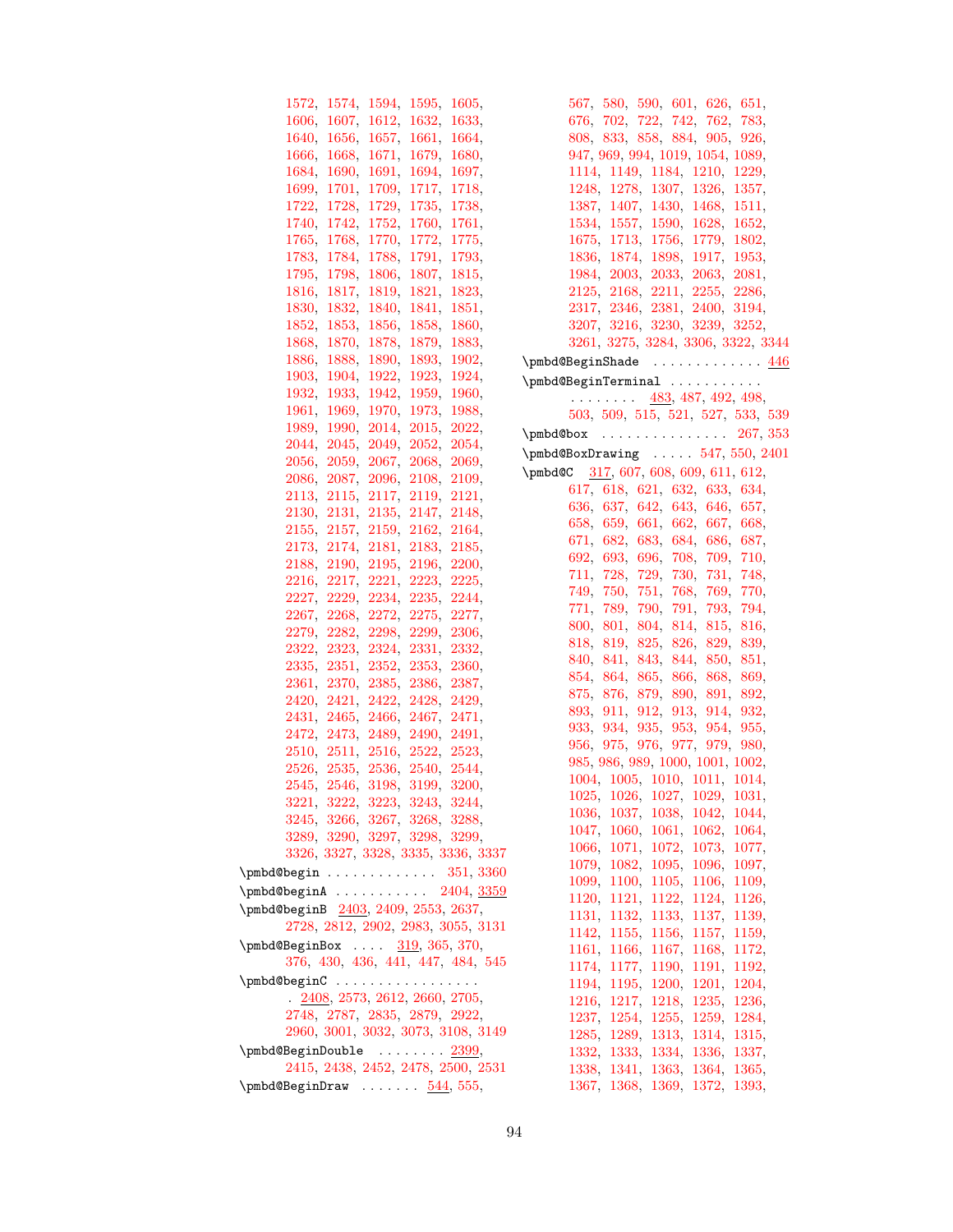| 1394,<br>1395,                                                                                                                                            | 1413.    | 1414,    | 1416. |             |
|-----------------------------------------------------------------------------------------------------------------------------------------------------------|----------|----------|-------|-------------|
| 1436,<br>1437,                                                                                                                                            | 1444,    | 1445,    | 1446, |             |
| 1474,<br>1449,                                                                                                                                            | 1475,    | 1482,    | 1483, |             |
| 1484.<br>1485,                                                                                                                                            | 1486.    | 1487,    | 1490, |             |
| 1497,<br>1498,                                                                                                                                            | 1499,    | 1517,    | 1518, |             |
| 1520,<br>1540,                                                                                                                                            | 1541,    | 1543,    | 1563, | \pn         |
| 1564.<br>1565,                                                                                                                                            | 1574,    | 1596,    | 1597, | \pn         |
| 1598,<br>1600,                                                                                                                                            | 1609,    | 1614,    | 1620, |             |
| 1623,<br>1634,                                                                                                                                            | 1635,    | 1637,    | 1658, |             |
| 1659,<br>1663,                                                                                                                                            | 1681,    | 1682,    | 1692, |             |
| 1693.<br>1694,                                                                                                                                            | 1696,    | 1719,    | 1720, |             |
| 1730,<br>1731.                                                                                                                                            | 1732,    | 1733,    | 1734, |             |
| 1735,<br>1737,                                                                                                                                            | 1746.    | 1747,    | 1748. |             |
| 1762,<br>1763,                                                                                                                                            | 1767,    | 1785,    | 1786, |             |
| 1790,<br>1808,                                                                                                                                            | 1809,    | 1810,    | 1819, |             |
| 1842,<br>1843,                                                                                                                                            | 1844,    | 1846,    | 1855, | \pn         |
| 1861,<br>1867,                                                                                                                                            | 1870,    | 1880,    | 1881, |             |
| 1885,<br>1934,                                                                                                                                            | 1935,    | 1936,    | 1938, |             |
| 1939,<br>1944,                                                                                                                                            | 1945,    | 1948,    | 1971, |             |
|                                                                                                                                                           | $2005$ , | $2006$ . |       |             |
| 1972,<br>1973,                                                                                                                                            |          |          | 2007, |             |
| 2016,<br>2017,                                                                                                                                            | 2019,    | 2035,    | 2036, |             |
| 2037,<br>2046,                                                                                                                                            | 2047,    | 2051,    | 2088, |             |
| 2089.<br>2090,                                                                                                                                            | 2092,    | 2093,    | 2098, |             |
| 2102,<br>2099,                                                                                                                                            | 2110,    | 2111,    | 2112, |             |
| 2113,<br>2132.                                                                                                                                            | 2133,    | 2134,    | 2135, |             |
| 2149,<br>2150,                                                                                                                                            | 2151.    | $2153$ . | 2154, |             |
| 2160,<br>2161,                                                                                                                                            | $2164\,$ | 2175,    | 2176, |             |
| 2177,<br>2179,                                                                                                                                            | 2180,    | 2186,    | 2187, | \pn         |
| 2190,<br>2197,                                                                                                                                            | 2198,    | 2199,    | 2200, |             |
| 2218,<br>2219,                                                                                                                                            | 2220,    | 2221,    | 2236, |             |
| 2237,<br>2238,                                                                                                                                            | 2240,    | 2241,    | 2246, |             |
| 2247,<br>2250,                                                                                                                                            | 2269,    | 2270,    | 2274, |             |
| 2300,<br>2301,                                                                                                                                            | 2303,    | 2333,    | 2334, | $\n{\rm p}$ |
| 2335,<br>2362,                                                                                                                                            | 2363,    | 2364,    | 2366, |             |
| 2367,<br>2372,                                                                                                                                            | 2373,    | 2376,    | 2453, |             |
| 2454,<br>2455.                                                                                                                                            | 2456,    | 2464.    | 2479. |             |
| 2480,<br>2481,                                                                                                                                            | 2482.    | 2483.    | 2485, |             |
| 2501,<br>2502,                                                                                                                                            | 2503,    | 2504.    | 2505, |             |
| 2513,<br>$2537_\odot$                                                                                                                                     | 2538,    | 2539,    | 2540, |             |
| 2541,<br>2546,                                                                                                                                            | 3208,    | 3209.    | 3210, |             |
| 3231,<br>3232.                                                                                                                                            | 3233,    | 3253.    | 3254, |             |
| 3255, 3276, 3277, 3278, 3308,                                                                                                                             |          |          |       |             |
| 3309, 3310, 3314, 3315, 3316,                                                                                                                             |          |          |       |             |
| 3346, 3347, 3348, 3352, 3353, 3354                                                                                                                        |          |          |       |             |
| $\pm 449, 472$                                                                                                                                            |          |          |       |             |
| \pmbd@D $318, 610, 611, 615, 635,$                                                                                                                        |          |          |       |             |
| 636, 640, 660, 661, 665, 685,                                                                                                                             |          |          |       |             |
| 686, 690, 792, 793, 797, 817,                                                                                                                             |          |          |       |             |
| 818, 822, 842, 843, 847, 867,                                                                                                                             |          |          |       |             |
| 868, 872, 978, 979, 983, 1003,                                                                                                                            |          |          |       |             |
| 1004, 1008, 1028, 1029, 1034,                                                                                                                             |          |          |       |             |
|                                                                                                                                                           |          |          |       |             |
|                                                                                                                                                           |          |          |       | $\n{\rm p}$ |
| $\begin{array}{rrrr} 1063, & 1064, & 1069, & 1098, & 1099, \\ 1103, & 1123, & 1124, & 1129, & 1158, \\ 1159, & 1164, & 1193, & 1194, & 1198, \end{array}$ |          |          |       |             |
| 1256, 1257, 1263, 1286, 1287,                                                                                                                             |          |          |       |             |
| 1293, 1599, 1600, 1612, 1845,                                                                                                                             |          |          |       |             |
| 1846, 1858, 1937, 1938, 1942,                                                                                                                             |          |          |       |             |
| 2091, 2092, 2096, 2152, 2153,                                                                                                                             |          |          |       |             |
|                                                                                                                                                           |          |          |       |             |

[2157,](#page-57-22) [2178,](#page-58-38) [2179,](#page-58-32) [2183,](#page-58-13) [2239,](#page-59-41) [2240,](#page-59-38) [2244,](#page-59-18) [2365,](#page-62-30) [2366,](#page-62-27) [2370,](#page-62-9) [2463,](#page-64-34) [2464,](#page-64-27) [2467,](#page-64-8) [2468,](#page-64-35) [2473,](#page-64-11) [2484,](#page-64-36) [2485,](#page-64-33) [2491,](#page-64-16) [2492,](#page-64-37) [2512,](#page-65-29) [2513,](#page-65-28) [2516,](#page-65-10) [2517,](#page-65-30) [2518,](#page-65-31) [2519,](#page-65-32) [2526](#page-65-14)  $\texttt{mbd@doublerulesep}$  ......  $273, \, 2405$  $273, \, 2405$  $273, \, 2405$  $\texttt{nbd@doublesepH} = 2406, 2561, 2566,$  $\texttt{nbd@doublesepH} = 2406, 2561, 2566,$  $\texttt{nbd@doublesepH} = 2406, 2561, 2566,$  $\texttt{nbd@doublesepH} = 2406, 2561, 2566,$  $\texttt{nbd@doublesepH} = 2406, 2561, 2566,$  $\texttt{nbd@doublesepH} = 2406, 2561, 2566,$ [2583,](#page-67-3) [2591,](#page-67-4) [2599,](#page-67-5) [2605,](#page-67-6) [2645,](#page-68-6) [2653,](#page-68-7) [2670,](#page-69-5) [2681,](#page-69-6) [2689,](#page-69-7) [2698,](#page-69-8) [2736,](#page-70-4) [2741,](#page-70-5) [2758,](#page-70-6) [2766,](#page-71-3) [2774,](#page-71-4) [2780,](#page-71-5) [2820,](#page-72-7) [2828,](#page-72-8) [2842,](#page-72-9) [2856,](#page-73-4) [2872,](#page-73-5) [2910,](#page-74-5) [2915,](#page-74-6) [2929,](#page-74-7) [2940,](#page-74-8) [2953,](#page-75-4) [2994,](#page-76-3) [3008,](#page-76-4) [3025,](#page-76-5) [3066,](#page-77-4) [3080,](#page-78-6) [3095,](#page-78-7) [3142,](#page-79-5) [3156,](#page-79-6) [3171,](#page-80-16) [3188](#page-80-17)  $\mathsf{nbd@double}$ sep $\mathtt{V}$  ............. . [2411,](#page-63-7) [2581,](#page-67-7) [2582,](#page-67-8) [2597,](#page-67-9) [2598,](#page-67-10) [2619,](#page-67-11) [2620,](#page-67-12) [2624,](#page-67-13) [2625,](#page-67-14) [2668,](#page-68-8) [2669,](#page-69-9) [2687,](#page-69-10) [2688,](#page-69-11) [2712,](#page-69-12) [2713,](#page-69-13) [2716,](#page-69-14) [2717,](#page-69-15) [2756,](#page-70-7) [2757,](#page-70-8) [2772,](#page-71-6) [2773,](#page-71-7) [2795,](#page-71-8) [2796,](#page-71-9) [2801,](#page-71-10) [2802,](#page-71-11) [2844,](#page-72-10) [2845,](#page-72-11) [2862,](#page-73-6) [2863,](#page-73-7) [2886,](#page-73-8) [2887,](#page-73-9) [2891,](#page-73-10) [2892,](#page-73-11) [2931,](#page-74-9) [2932,](#page-74-10) [2946,](#page-74-11) [2947,](#page-75-5) [2967,](#page-75-6) [2968,](#page-75-7) [2971,](#page-75-8) [2972,](#page-75-9) [3010,](#page-76-6) [3011,](#page-76-7) [3014,](#page-76-8) [3015,](#page-76-9) [3039,](#page-77-5) [3040,](#page-77-6) [3043,](#page-77-7) [3044,](#page-77-8) [3082,](#page-78-8) [3083,](#page-78-9) [3101,](#page-78-10) [3102,](#page-78-11) [3115,](#page-78-12) [3116,](#page-78-13) [3120,](#page-78-14) [3121,](#page-79-7) [3158,](#page-79-8) [3159,](#page-79-9) [3177,](#page-80-18) [3178](#page-80-19)  $\text{nbd@end }$  . . . . . . . [357,](#page-16-10) [2569,](#page-66-19) [2608,](#page-67-15) [2633,](#page-68-9) [2656,](#page-68-10) [2701,](#page-69-16) [2724,](#page-70-9) [2744,](#page-70-10) [2783,](#page-71-12) [2808,](#page-71-13) [2831,](#page-72-12) [2875,](#page-73-12) [2898,](#page-73-13) [2918,](#page-74-12) [2956,](#page-75-10) [2979,](#page-75-11) [2997,](#page-76-10) [3028,](#page-76-11) [3051,](#page-77-9) [3069,](#page-77-10) [3104,](#page-78-15) [3127,](#page-79-10) [3145,](#page-79-11) [3191](#page-80-20)  $\texttt{nbd@EndBox}$  . . . . . . . . . . [336,](#page-15-25) [367,](#page-16-11) [372,](#page-16-12) [378,](#page-16-13) [433,](#page-19-8) [438,](#page-19-9) [444,](#page-19-10) [455,](#page-20-11) [489,](#page-21-15) [495,](#page-21-16) [500,](#page-21-17) [506,](#page-22-10) [512,](#page-22-11) [518,](#page-22-12) [524,](#page-22-13) [530,](#page-22-14) [536,](#page-23-20) [542,](#page-23-21) [564,](#page-23-22) [576,](#page-24-24) [587,](#page-24-25) [597,](#page-24-26) [623,](#page-25-42) [648,](#page-25-43) [673,](#page-26-42) [698,](#page-27-32) [719,](#page-27-33) [739,](#page-27-34) [759,](#page-28-32) [779,](#page-28-33) [805,](#page-29-42) [830,](#page-29-43) [855,](#page-30-42) [880,](#page-31-34) [902,](#page-31-35) [923,](#page-31-36) [944,](#page-32-34) [965,](#page-32-35) [991,](#page-33-38) [1016,](#page-34-34) [1051,](#page-34-35) [1086,](#page-35-35) [1111,](#page-35-36) [1146,](#page-36-37) [1181,](#page-37-32) [1206,](#page-37-33) [1226,](#page-38-30) [1245,](#page-38-31) [1275,](#page-39-34) [1304,](#page-40-32) [1323,](#page-40-33) [1354,](#page-41-32) [1384,](#page-41-33) [1403,](#page-42-30) [1427,](#page-42-31) [1465,](#page-43-40) [1508,](#page-44-33) [1531,](#page-44-34) [1554,](#page-45-38) [1587,](#page-45-39) [1625,](#page-46-39) [1648,](#page-47-32) [1672,](#page-47-33) [1710,](#page-48-39) [1753,](#page-49-33) [1776,](#page-49-34) [1799,](#page-50-41) [1833,](#page-51-35) [1871,](#page-51-36) [1894,](#page-52-32) [1914,](#page-52-33) [1950,](#page-53-42) [1981,](#page-54-32) [2000,](#page-54-33) [2030,](#page-55-32) [2060,](#page-55-33) [2078,](#page-56-43) [2122,](#page-57-39) [2165,](#page-57-40) [2208,](#page-58-39) [2252,](#page-59-42) [2283,](#page-60-34) [2314,](#page-60-35) [2343,](#page-61-38) [2378,](#page-62-32) [2397,](#page-62-33) [2434,](#page-63-30) [2448,](#page-63-31) [2474,](#page-64-38) [2496,](#page-65-33) [2527,](#page-65-34) [2549,](#page-66-20) [3204,](#page-80-21) [3213,](#page-81-31) [3227,](#page-81-32) [3236,](#page-81-33) [3249,](#page-82-23) [3258,](#page-82-24) [3272,](#page-82-25) [3281,](#page-82-26) [3303,](#page-83-37) [3319,](#page-83-38) [3341,](#page-84-29) [3357](#page-84-30)  $\texttt{mbd@H}$  ...  $\frac{310}{327}$ , [333,](#page-15-27) [339,](#page-15-15) [366,](#page-16-14) [371,](#page-16-15) [377,](#page-16-16) [432,](#page-19-11) [437,](#page-19-12) [443,](#page-19-13) [453,](#page-20-12) [488,](#page-21-18) [494,](#page-21-19) [499,](#page-21-20) [504,](#page-22-15) [505,](#page-22-16) [510,](#page-22-17) [511,](#page-22-18) [516,](#page-22-19) [517,](#page-22-20) [522,](#page-22-21) [523,](#page-22-22) [529,](#page-22-23) [534,](#page-23-23) [535,](#page-23-24) [540,](#page-23-25) [541,](#page-23-26) [556,](#page-23-7) [562,](#page-23-3) [568,](#page-24-7) [574,](#page-24-3) [586,](#page-24-27) [596,](#page-24-28) [602,](#page-25-10) [616,](#page-25-2)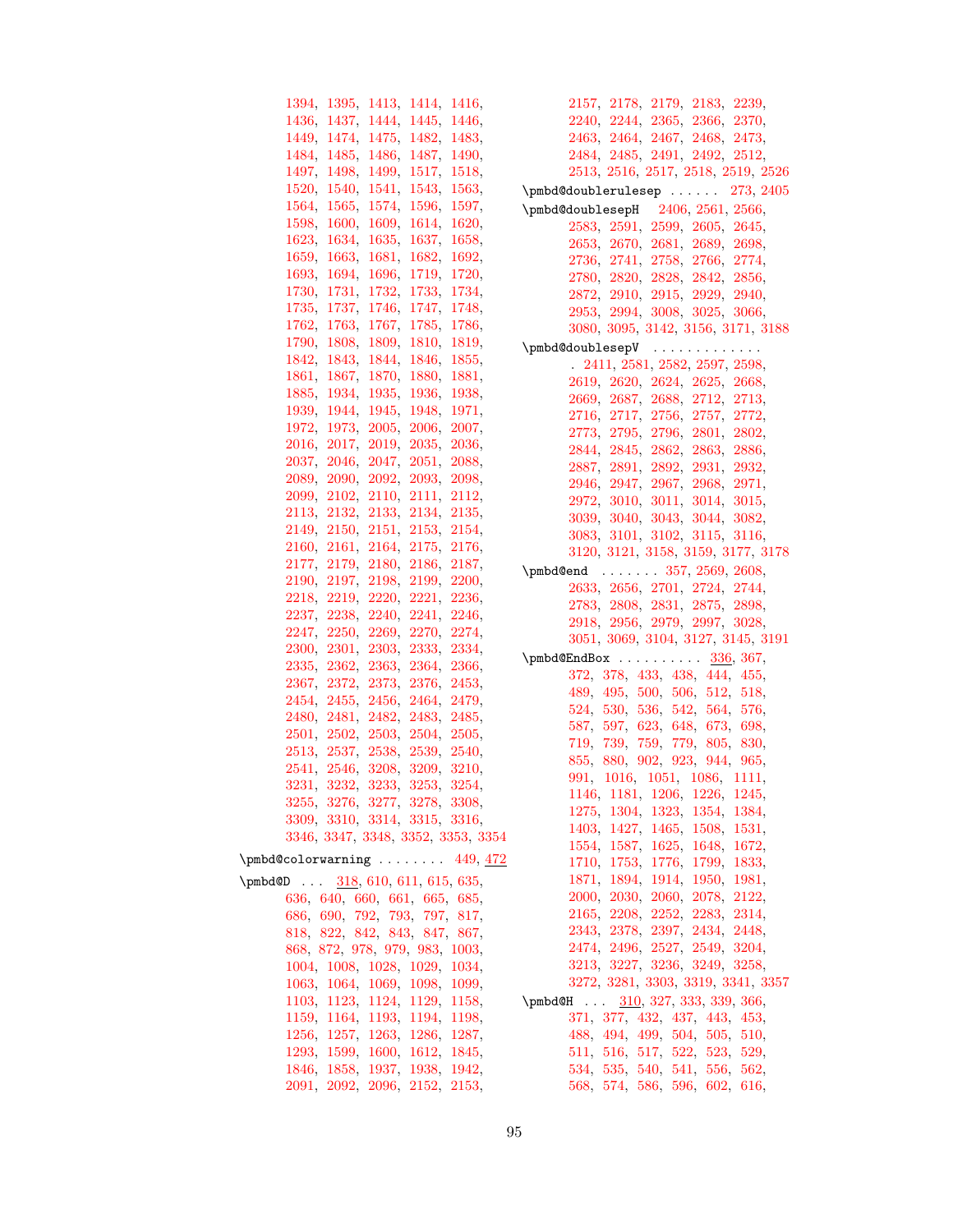| 627, 641, 652, 666, 677, 691,                                  | $\pm 369$                                                      |
|----------------------------------------------------------------|----------------------------------------------------------------|
| 703, 714, 723, 734, 743, 754,                                  | 407, 410, 413, 417, 420, 423, 426                              |
| 763, 774, 784, 795, 798, 802,                                  | $\pm 381,$                                                     |
| 809, 820, 823, 827, 834, 845,                                  | 384, 387, 391, 394, 397, 400, 404                              |
| 848, 852, 859, 870, 873, 877,                                  | $\phi$ QProtectedDef $157, 188, 276$                           |
| 885, 895, 896, 901, 906, 916,                                  | \pmbd@ProtectedDef0ne                                          |
| 917, 922, 927, 937, 938, 943,                                  | $\ldots$ 165, 180, 235, 266, 269, 272                          |
| 948, 958, 959, 964, 970, 981,                                  | $\pm 348, 366, 371,$                                           |
| 984, 987, 995, 1006, 1009, 1012,                               | 377, 432, 437, 443, 453, 488,                                  |
| 1020, 1032, 1039, 1040, 1045,                                  | 494, 499, 504, 505, 510, 511,                                  |
| 1050, 1055, 1067, 1075, 1080,                                  | 516, 517, 522, 523, 529, 534,                                  |
| 1090, 1101, 1104, 1107, 1115,                                  | 535, 540, 541, 561, 563, 573,                                  |
| 1127, 1134, 1135, 1140, 1145,                                  | 575, 586, 596, 613, 615, 619,                                  |
| 1150, 1162, 1170, 1175, 1185,                                  | 621, 638, 640, 644, 646, 663,                                  |
| 1196, 1199, 1202, 1211, 1220,<br>1221, 1225, 1230, 1239, 1240, | 665, 669, 671, 688, 690, 694,                                  |
| 1244, 1249, 1261, 1264, 1265,                                  | 696, 711, 713, 715, 718, 731,                                  |
| 1271, 1274, 1279, 1291, 1295,                                  | 733, 735, 738, 751, 753, 755,                                  |
| 1300, 1308, 1317, 1318, 1322,                                  | 758, 771, 773, 775, 778, 795,                                  |
| 1327, 1339, 1343, 1344, 1348,                                  | 797, 802, 804, 820, 822, 827,                                  |
| 1353, 1358, 1370, 1375, 1378,                                  | 829, 845, 847, 852, 854, 870,                                  |
| 1388, 1397, 1398, 1402, 1408,                                  | 872, 877, 879, 893, 895, 898,                                  |
| 1420, 1431, 1439, 1453, 1455,                                  | 901, 914, 916, 919, 922, 935,                                  |
| 1469, 1477, 1494, 1496, 1512,                                  | 937, 940, 943, 956, 958, 961,                                  |
| 1524, 1535, 1547, 1558, 1567,                                  | 964, 981, 983, 987, 989, 1006,                                 |
| 1577, 1579, 1591, 1602, 1613,                                  | 1008, 1012, 1014, 1032, 1034,                                  |
| 1616, 1629, 1641, 1653, 1664,                                  | 1039, 1045, 1047, 1050, 1067,                                  |
| 1665, 1671, 1676, 1687, 1697,                                  | 1069, 1074, 1080, 1082, 1085,                                  |
| 1698, 1704, 1709, 1714, 1725,                                  | 1101, 1103, 1107, 1109, 1127,                                  |
| 1738, 1739, 1745, 1752, 1757,                                  | 1129, 1134, 1140, 1142, 1145,<br>1162, 1164, 1169, 1175, 1177, |
| 1768, 1769, 1775, 1780, 1791,                                  | 1180, 1196, 1198, 1202, 1204,                                  |
| 1792, 1798, 1803, 1812, 1821,                                  | 1218, 1220, 1222, 1225, 1237,                                  |
| 1822, 1825, 1832, 1837, 1848,                                  | 1239, 1241, 1244, 1259, 1261,                                  |
| 1856, 1859, 1863, 1868, 1875,                                  | 1264, 1268, 1271, 1274, 1289,                                  |
| 1886, 1887, 1893, 1899, 1905,<br>1913, 1919, 1925, 1929, 1940, | 1291, 1294, 1297, 1300, 1303,                                  |
| 1943, 1946, 1956, 1962, 1966,                                  | 1315, 1317, 1319, 1322, 1339,                                  |
| 1975, 1976, 1980, 1985, 1991,                                  | 1341, 1343, 1348, 1350, 1353,                                  |
| 1999, 2009, 2011, 2023, 2039,                                  | 1370, 1372, 1374, 1378, 1380,                                  |
| 2041, 2052, 2053, 2059, 2064,                                  | 1383, 1395, 1397, 1399, 1402,                                  |
| 2070, 2077, 2083, 2097, 2105,                                  | 1417, 1419, 1423, 1425, 1446,                                  |
| 2115, 2116, 2121, 2127, 2138,                                  | 1450, 1452, 1456, 1461, 1463,                                  |
| 2144, 2155, 2158, 2162, 2170,                                  | 1487, 1491, 1493, 1499, 1504,                                  |
| 2181, 2184, 2188, 2192, 2203,                                  | 1506, 1521, 1523, 1527, 1529,                                  |
| 2213, 2223, 2224, 2229, 2231,                                  | 1544, 1546, 1550, 1552, 1572,                                  |
| 2245, 2262, 2264, 2275, 2276,                                  | 1574, 1576, 1580, 1583, 1586,                                  |
| 2282, 2293, 2295, 2307, 2319,                                  | 1607, 1610, 1612, 1617, 1621,                                  |
| 2325, 2328, 2337, 2338, 2342,                                  | 1623, 1638, 1640, 1644, 1646,<br>1661, 1664, 1668, 1671, 1684, |
| 2348, 2354, 2357, 2368, 2371,                                  | 1694, 1697, 1701, 1705, 1709,                                  |
| 2374, 2382, 2388, 2396, 2416,                                  | 1722, 1735, 1738, 1742, 1748,                                  |
| 2419, 2445, 2447, 2457, 2486,                                  | 1752, 1765, 1768, 1772, 1775,                                  |
| 2506, 2532, 3195, 3201, 3212,                                  | 1788, 1791, 1795, 1798, 1817,                                  |
| 3218, 3224, 3235, 3240, 3246,                                  | 1819, 1821, 1826, 1829, 1832,                                  |
| 3257, 3263, 3269, 3280, 3285,                                  | 1853, 1856, 1858, 1864, 1868,                                  |
| 3291, 3294, 3300, 3312, 3318,                                  | 1870, 1883, 1886, 1890, 1893,                                  |
| 3323, 3329, 3332, 3338, 3350, 3356                             | 1904, 1906, 1913, 1924, 1926,                                  |
| $\pm 311, 330, 333, 341, 343$                                  | 1940, 1942, 1946, 1948, 1961,                                  |
| $\pm 136$                                                      | 1963, 1973, 1975, 1977, 1980,                                  |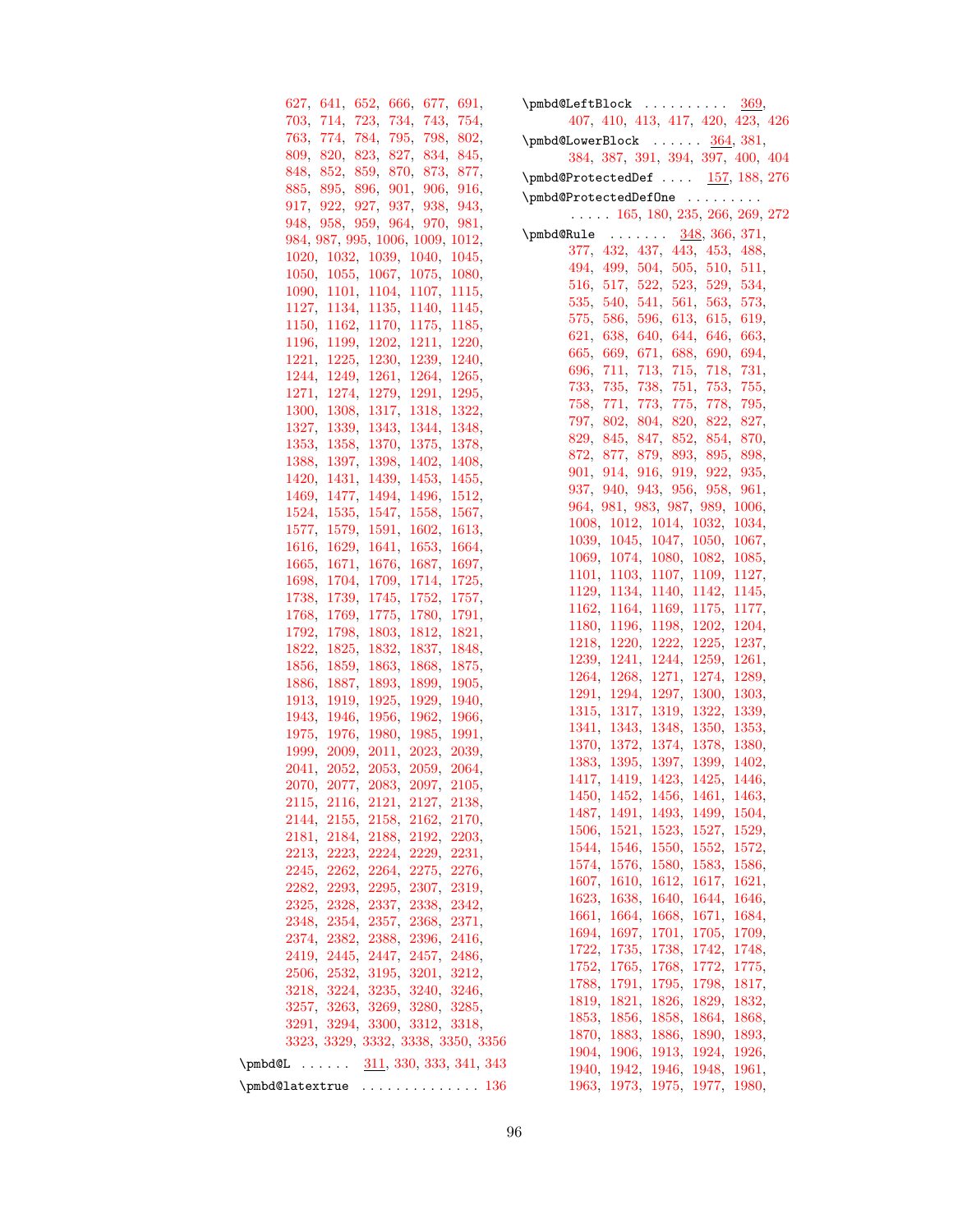| 1990, 1992, 1999, 2009, 2020,         | 595, 596, 628, 631, 641, 647,  |
|---------------------------------------|--------------------------------|
| 2022, 2026, 2028, 2039, 2049,         | 658, 663, 664, 667, 669, 670,  |
| 2052, 2056, 2059, 2069, 2071,         | 678, 681, 683, 688, 689, 691,  |
| 2077, 2094, 2096, 2100, 2102,         | 692, 694, 695, 697, 724, 727,  |
| 2113, 2115, 2118, 2121, 2135,         | 734, 736, 749, 752, 753, 755,  |
| 2137, 2139, 2142, 2155, 2157,         | 757, 758, 764, 767, 769, 772,  |
| 2162, 2164, 2181, 2183, 2188,         | 773, 774, 775, 776, 777, 778,  |
| 2190, 2200, 2202, 2204, 2207,         | 810, 813, 823, 824, 840, 845,  |
| 2221, 2223, 2226, 2229, 2242,         | 846, 850, 852, 860, 863, 865,  |
| 2244, 2248, 2250, 2262, 2272,         | 870, 871, 873, 874, 875, 877,  |
| 2275, 2279, 2282, 2293, 2304,         | 878, 907, 910, 917, 918, 933,  |
| 2306, 2310, 2312, 2324, 2326,         | 936, 937, 940, 942, 943, 949,  |
| 2335, 2337, 2339, 2342, 2353,         | 952, 954, 957, 958, 959, 960,  |
| 2355, 2368, 2370, 2374, 2376,         | 961, 963, 964, 996, 999, 1009, |
| 2387, 2389, 2396, 2422, 2423,         | 1015, 1037, 1039, 1049, 1050,  |
| 2431, 2432, 2445, 2447, 2461,         | 1072, 1074, 1084, 1085, 1096,  |
| 2467, 2473, 2491, 2493, 2495,         | 1101, 1102, 1105, 1107, 1108,  |
| 2514, 2516, 2524, 2526, 2540,         | 1116, 1119, 1132, 1134, 1135,  |
| 2546, 2548, 3200, 3202, 3212,         | 1136, 1144, 1145, 1151, 1154,  |
| 3223, 3225, 3235, 3245, 3247,         | 1167, 1169, 1170, 1171, 1179,  |
| 3257, 3268, 3270, 3280, 3290,         | 1180, 1186, 1189, 1191, 1196,  |
| 3292, 3299, 3301, 3312, 3318,         | 1197, 1199, 1200, 1202, 1203,  |
| 3328, 3330, 3337, 3339, 3350, 3356    | 1205, 1231, 1234, 1240, 1242,  |
| \pmbd@rulewidth<br>$\sim$             | 1257, 1264, 1273, 1274, 1287,  |
| $\ldots$ 270, 2410, 2557, 2558, 2565, | 1294, 1302, 1303, 1314, 1316,  |
| 2567, 2577, 2578, 2590, 2592,         | 1317, 1319, 1321, 1322, 1328,  |
| 2604, 2606, 2616, 2617, 2631,         | 1331, 1333, 1342, 1343, 1344,  |
| 2641, 2642, 2652, 2654, 2664,         | 1345, 1350, 1352, 1353, 1359,  |
| 2665, 2680, 2682, 2697, 2699,         | 1362, 1364, 1373, 1374, 1375,  |
| 2709, 2710, 2722, 2732, 2733,         | 1380, 1381, 1382, 1383, 1389,  |
| 2740, 2742, 2752, 2753, 2765,         | 1392, 1394, 1396, 1397, 1398,  |
| 2767, 2779, 2781, 2791, 2792,         | 1399, 1400, 1401, 1402, 1440,  |
| 2806, 2816, 2817, 2827, 2829,         | 1443, 1455, 1457, 1478, 1481,  |
| 2839, 2840, 2855, 2857, 2871,         | 1496, 1500, 1513, 1516, 1524,  |
| 2873, 2883, 2884, 2896, 2906,         | 1530, 1541, 1544, 1549, 1550,  |
| 2907, 2914, 2916, 2926, 2927,         | 1559, 1562, 1564, 1575, 1576,  |
| 2939, 2941, 2952, 2954, 2964,         | 1577, 1583, 1584, 1585, 1586,  |
| 2965, 2977, 2987, 2988, 2993,         | 1592, 1595, 1597, 1610, 1611,  |
| 2995, 3005, 3006, 3024, 3026,         | 1613, 1614, 1621, 1622, 1624,  |
| 3036, 3037, 3049, 3059, 3060,         | 1630, 1633, 1635, 1638, 1641,  |
| 3065, 3067, 3077, 3078, 3094,         | 1643, 1644, 1647, 1688, 1691,  |
| 3096, 3112, 3113, 3125, 3135,         | 1704, 1706, 1726, 1729, 1745,  |
| 3136, 3141, 3143, 3153, 3154,         | 1749, 1758, 1761, 1769, 1770,  |
| 3170, 3172, 3187, 3189, 3364, 3365    | 1786, 1797, 1804, 1807, 1809,  |
| $\pm 314, 2401,$                      | 1820, 1821, 1822, 1823, 1829,  |
| 2417, 2419, 2426, 2428, 2430,         | 1831, 1832, 1838, 1841, 1843,  |
| 2440, 2444, 2446, 2458, 2469,         | 1856, 1857, 1859, 1860, 1861,  |
| 2471, 2480, 2494, 2502, 2507,         | 1868, 1876, 1879, 1881, 1886,  |
| 2517, 2520, 2522, 2533, 2542, 2544    | 1887, 1888, 1892, 1893, 1920,  |
| \pmbd@SetDim  286, 290, 298, 305      | 1923, 1925, 1927, 1957, 1960,  |
| \pmbd@SetLength                       | 1962, 1964, 1986, 1989, 1991,  |
| 280, 324, 327, 330, 547, 550, 2401    | 1992, 2006, 2008, 2009, 2036,  |
| $\pm 446, 460, 465, 470$              | 2038, 2039, 2074, 2076, 2077,  |
| \pmbd@temp  159, 161, 163, 166,       | 2106, 2109, 2111, 2114, 2115,  |
| 168, 170, 174, 176, 178, 181,         | 2116, 2117, 2118, 2120, 2121,  |
| 183, 185, 192, 201, 202, 211, 220     | 2145, 2148, 2150, 2155, 2156,  |
|                                       | 2158, 2159, 2160, 2162, 2163,  |
| $\pm 0$<br>313,                       | 2193, 2196, 2198, 2201, 2202,  |
| 550, 569, 572, 574, 575, 592,         |                                |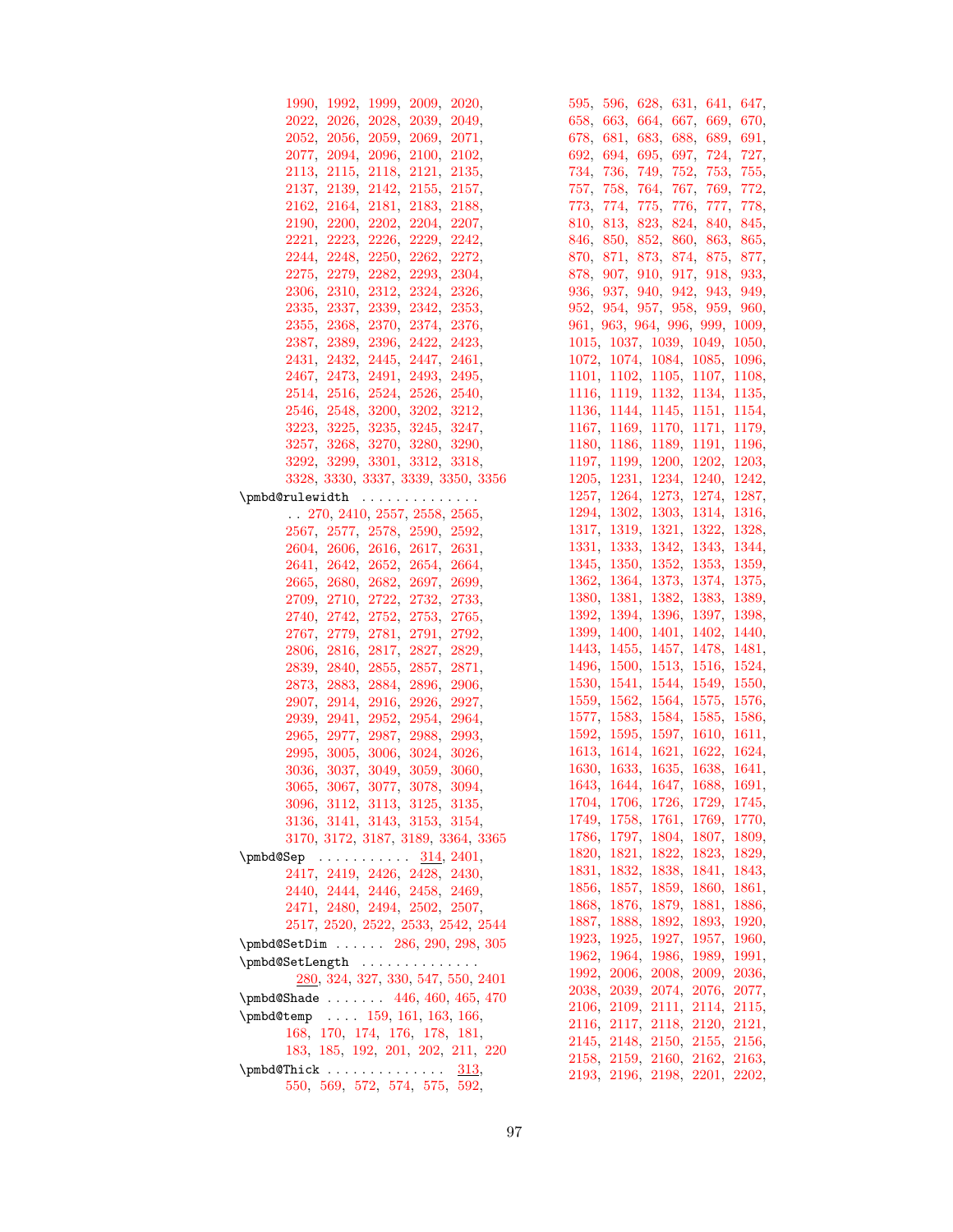| 2203, 2204, 2205, 2206, 2207,      | 1526, 1527, 1536, 1539, 1547,      |
|------------------------------------|------------------------------------|
| 2232, 2235, 2237, 2242, 2243,      | 1553, 1568, 1571, 1579, 1581,      |
| 2245, 2246, 2248, 2249, 2251,      | 1603, 1606, 1616, 1618, 1654,      |
| 2265, 2268, 2270, 2275, 2276,      | 1657, 1659, 1664, 1665, 1666,      |
| 2277, 2281, 2282, 2296, 2299,      | 1670, 1671, 1677, 1680, 1682,      |
| 2301, 2304, 2307, 2309, 2310,      | 1693, 1697, 1698, 1699, 1705,      |
| 2313, 2329, 2332, 2334, 2336,      | 1708, 1709, 1715, 1718, 1720,      |
| 2337, 2338, 2339, 2340, 2341,      | 1731, 1738, 1739, 1740, 1746,      |
| 2342, 2358, 2361, 2363, 2368,      | 1751, 1752, 1763, 1768, 1774,      |
| 2369, 2371, 2372, 2374, 2375,      | 1775, 1781, 1784, 1791, 1792,      |
|                                    |                                    |
| 2377, 2383, 2386, 2388, 2389,      | 1793, 1798, 1813, 1816, 1825,      |
| 2392, 2395, 2396, 3241, 3244,      | 1827, 1849, 1852, 1863, 1865,      |
| 3246, 3248, 3254, 3256, 3257,      | 1869, 1900, 1903, 1905, 1906,      |
| 3264, 3267, 3269, 3271, 3277,      | 1909, 1912, 1913, 1930, 1933,      |
| 3279, 3280, 3295, 3298, 3300,      | 1935, 1940, 1941, 1943, 1944,      |
| 3302, 3315, 3317, 3318, 3324,      | 1946, 1947, 1949, 1967, 1970,      |
| 3327, 3329, 3331, 3347, 3349, 3350 | 1972, 1974, 1975, 1976, 1977,      |
|                                    | 1978, 1979, 1980, 1995, 1998,      |
| $\pm 312, 547, 557, 560,$          | 1999, 2012, 2015, 2017, 2020,      |
| 562, 563, 582, 585, 586, 603,      | 2023, 2025, 2026, 2029, 2042,      |
| 606, 608, 613, 614, 616, 617,      | 2045, 2047, 2052, 2053, 2054,      |
| 619, 620, 622, 633, 638, 639,      | 2058, 2059, 2065, 2068, 2070,      |
| 642, 644, 645, 653, 656, 666,      | 2071, 2084, 2087, 2089, 2094,      |
| 672, 704, 707, 709, 712, 713,      | 2095, 2097, 2098, 2100, 2101,      |
| 714, 715, 716, 717, 718, 729,      | 2103, 2128, 2131, 2133, 2136,      |
| 732, 733, 735, 737, 738, 744,      | 2137, 2138, 2139, 2140, 2141,      |
| 747, 754, 756, 785, 788, 790,      | 2142, 2171, 2174, 2176, 2181,      |
| 795, 796, 798, 799, 800, 802,      | 2182, 2184, 2185, 2186, 2188,      |
| 803, 815, 820, 821, 825, 827,      | 2189, 2214, 2217, 2219, 2222,      |
| 828, 835, 838, 848, 849, 853,      | 2223, 2224, 2225, 2226, 2228,      |
| 886, 889, 891, 894, 895, 896,      | 2229, 2258, 2261, 2262, 2289,      |
| 897, 898, 900, 901, 912, 915,      | 2292, 2293, 2320, 2323, 2325,      |
| 916, 919, 921, 922, 928, 931,      | 2326, 2349, 2352, 2354, 2355,      |
| 938, 939, 971, 974, 976, 981,      | 2421, 2424, 2427, 2429, 2430,      |
| 982, 984, 985, 987, 988, 990,      | 2433, 2442, 2444, 2445, 2447,      |
| 1001, 1006, 1007, 1010, 1012,      | 2454, 2460, 2461, 2462, 2466,      |
| 1013, 1021, 1024, 1026, 1032,      | 2470, 2472, 2482, 2487, 2490,      |
| 1033, 1040, 1041, 1042, 1045,      | 2493, 2495, 2504, 2509, 2511,      |
| 1046, 1056, 1059, 1061, 1067,      | 2514, 2515, 2518, 2521, 2523,      |
| 1068, 1075, 1076, 1077, 1080,      | 2524, 2525, 2536, 2538, 2543,      |
| 1081, 1091, 1094, 1104, 1110,      | 2545, 2547, 2548, 3196, 3199,      |
| 1121, 1127, 1128, 1137, 1140,      | 3201, 3203, 3209, 3211, 3212,      |
| 1141, 1156, 1162, 1163, 1172,      | 3219, 3222, 3224, 3226, 3232,      |
| 1175, 1176, 1212, 1215, 1217,      | 3234, 3235, 3286, 3289, 3291,      |
| 1219, 1220, 1221, 1222, 1223,      | 3293, 3309, 3311, 3312, 3333,      |
| 1224, 1225, 1236, 1238, 1239,      | 3336, 3338, 3340, 3353, 3355, 3356 |
| 1241, 1243, 1244, 1250, 1253,      | \pmbd@tmp<br>. 134, 135            |
| 1255, 1260, 1261, 1265, 1266,      | $\pm 554$                          |
| 1268, 1270, 1271, 1280, 1283,      | \pmbd@U $2501+\,$<br>. 566         |
| 1285, 1290, 1291, 1295, 1297,      | . <u>579</u><br>\pmbd@U $2502+$    |
| 1298, 1299, 1300, 1309, 1312,      | . 589<br>$\pm 0.3 +$               |
| 1318, 1320, 1337, 1339, 1347,      | $\pm 250C +$<br>. 600              |
| 1348, 1368, 1370, 1377, 1378,      |                                    |
| 1409, 1412, 1414, 1417, 1420,      | . 625<br>$\pm 0.250D +$            |
| 1422, 1423, 1426, 1432, 1435,      | \pmbd@U250E+<br>. 650              |
| 1437, 1445, 1450, 1453, 1456,      | $\pm 0.050F +$<br>. <u>675</u>     |
| 1460, 1461, 1464, 1470, 1473,      | $\pm 0.10+$<br>. <u>701</u>        |
| 1475, 1483, 1491, 1494, 1497,      | . 721<br>$\pm 0.2511+$             |
| 1503, 1504, 1507, 1518, 1521,      | \pmbd@U $2512+$<br>. <u>741</u>    |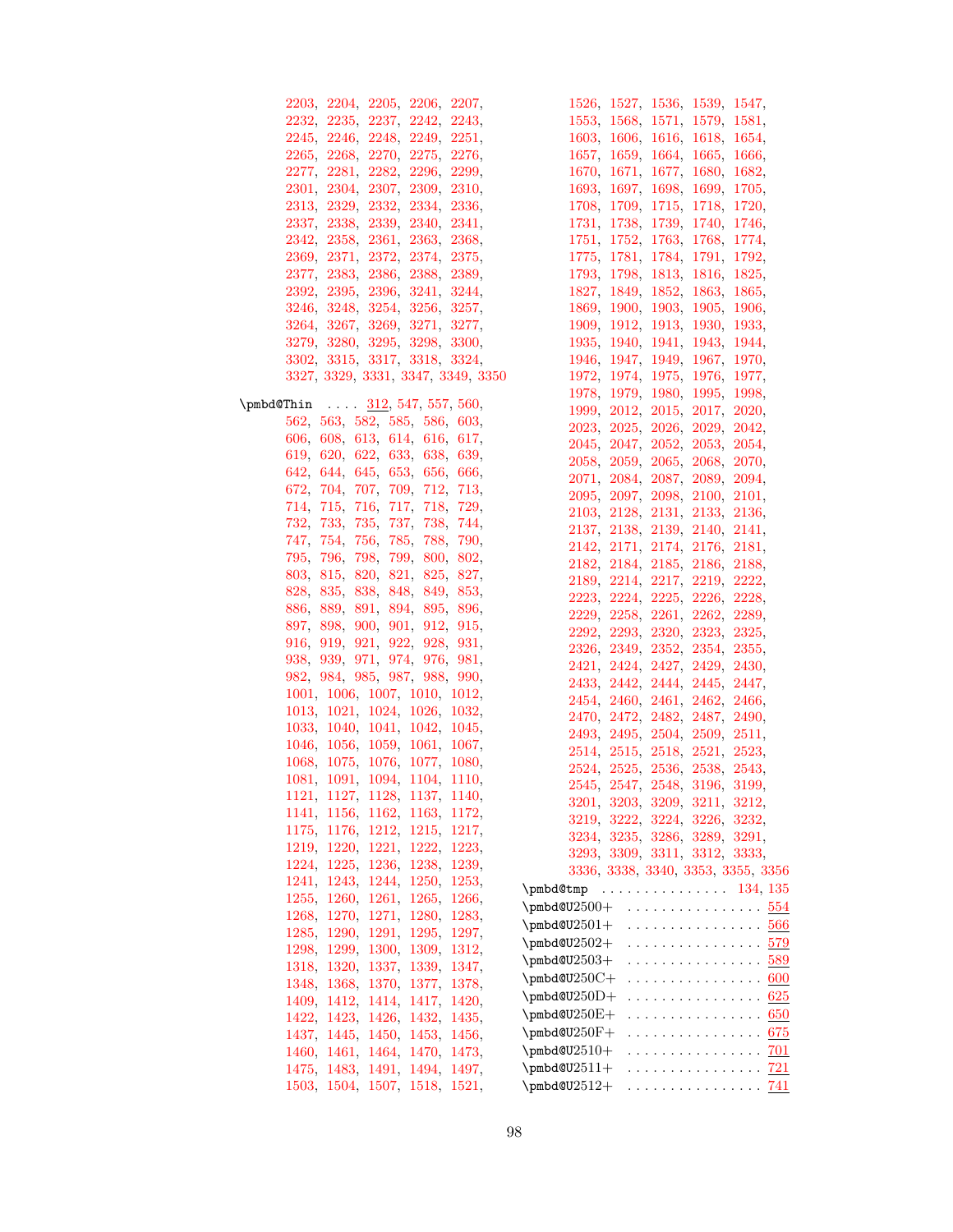| \pmbd@U $2513+$          | .             | 761          | \pmbd@U $2551+$          | .            | 2437        |
|--------------------------|---------------|--------------|--------------------------|--------------|-------------|
| $\pm 0.2514+$            | .             | 782          | \pmbd@U $2552+$          | .            | 2451        |
| \pmbd@U2515+             | .             | 807          | \pmbd@U $2553+$          | .            | 2477        |
| \pmbd@U $2516+$          | .             | <u>832</u>   | \pmbd@U $2554+$          | .            | 2499        |
| \pmbd@U $2517+$          | .             | 857          | \pmbd@U $2555+$          | .            | <b>2530</b> |
| \pmbd@U $2518+$          | .             | 883          | \pmbd@U $2556+$          | .            | 2552        |
| $\pm 0.19+$              | .             | 904          | \pmbd@U $2557+$          | .            | 2572        |
| \pmbd@U $251A+$          | .             | 925          | \pmbd@U $2558+$          | .            | 2611        |
| \pmbd@U $251B+$          | .             | 946          | \pmbd@U $2559+$          | .            | 2636        |
| \pmbd@U $251C+$          | .             | 968          | \pmbd@U $255A+$          | .            | 2659        |
| \pmbd@U $251D+$          | .             | 993          | \pmbd@U $255B+$          | .            | 2704        |
| \pmbd@U $251E+$          | . 1018        |              | \pmbd@U $255C+$          | .            | 2727        |
| \pmbd@U $251$ F $+$      | . 1053        |              | \pmbd@U255 $D+$          | .            | 2747        |
| \pmbd@U $2520+$          | .             | <b>1088</b>  | $\pm 255E+$              | .            | 2786        |
| \pmbd@U $2521+$          | .             | 1113         | $\pm 255F +$             | .            | 2811        |
| \pmbd@U2522+             | .             | 1148         | \pmbd@U $2560+$          | .            | 2834        |
| \pmbd@U $2523+$          | .             | <u> 1183</u> | \pmbd@U $2561+$          | .            | 2878        |
| \pmbd@U $2524+$          | .             | 1209         | \pmbd@U $2562+$          | .            | 2901        |
| \pmbd@U $2525+$          | .             | 1228         | \pmbd@U $2563+$          | .            | 2921        |
| \pmbd@U $2526+$          | .             | 1247         | \pmbd@U $2564+$          | .            | 2959        |
| \pmbd@U $2527+$          | .             | 1277         | \pmbd@U $2565+$          | .            | 2982        |
| \pmbd@U $2528+$          | .             | 1306         | \pmbd@U $2566+$          | .            | 3000        |
| \pmbd@U2529+             | .             | 1325         | \pmbd@U $2567+$          | .            | 3031        |
| \pmbd@U $252A+$          | .             | 1356         | \pmbd@U $2568+$          | .            | 3054        |
| \pmbd@U $252B+$          | .             | <u> 1386</u> | $\pm 0.0002569+$         | .            | 3072        |
| \pmbd@U $252C+$          | .             | <u>1406</u>  | $\pm 0.256A +$           | .            | 3107        |
| \pmbd@U $252D+$          | .             | 1429         | \pmbd@U $256B+$          | .            | 3130        |
| \pmbd@U252E+             | .             | 1467         | \pmbd@U $256C+$          | .            | 3148        |
| \pmbd@U252F+             | .             | 1510         | \pmbd@U $2574+$          | .            | 3193        |
| \pmbd@U $2530+$          | .             | 1533         | \pmbd@U $2575+$          | .            | 3206        |
| $\pm 0.331 +$            | .             | 1556         | \pmbd@U $2576+$          | .            | 3215        |
| \pmbd@U $2532+$          | .             | 1589         | \pmbd@U $2577+$          | .            | 3229        |
| \pmbd@U $2533+$          | .             | 1627         | \pmbd@U2578+             | .            | 3238        |
| $\pm 0.334 +$            | .             | 1651         | \pmbd@U $2579+$          | .            | 3251        |
| \pmbd@U $2535+$          | .             | 1674         | \pmbd@U $257A+$          | .            | 3260        |
| $\pm 0.36 +$             | .             | 1712         | $\pm 257B +$             | .            | 3274        |
| \pmbd@U $2537+$          | .             | 1755         | \pmbd@U $257C+$          | .            | 3283        |
| \pmbd@U $2538+$          | .             | 1778         | $\pm 0.257D+$            | .            | 3305        |
| $\pm 0.339 +$            | .             | 1801         | $\pm 257E+$              | .            | 3321        |
| \pmbd@U $253A+$          | .             | 1835         | \pmbd@U $257\mathrm{F}+$ | .            | 3343        |
| \pmbd@U253B+             |               | 1873         | \pmbd@U2580+             |              | 375         |
| \pmbd@U $253C+$          | . 1897        |              | \pmbd@U $2581+$          | .            | 380         |
| \pmbd@U $253D+$          | . <u>1916</u> |              | \pmbd@U $2582+$          | .            | 383         |
| \pmbd@U $253E+$          | .             | 1952         | \pmbd@U $2583+$          | .            | 386         |
| \pmbd@U $253\mathrm{F}+$ | .             | 1983         | \pmbd@U $2584+$          | .            | 390         |
| \pmbd@U $2540+$          | .             | 2002         | $\pm 0.585+$             | .            | 393         |
| \pmbd@U2541+             | .             | 2032         | \pmbd@U2586+             | .            | <b>396</b>  |
| \pmbd@U $2542+$          | .             | 2062         | \pmbd@U $2587+$          | .            | 399         |
| \pmbd@U2543+             | .             | <b>2080</b>  | \pmbd@U $2588+$          | .            | 403         |
| \pmbd@U $2544+$          | .             | 2124         | $\pm 0.3589+$            | .            | 406         |
| \pmbd@U $2545+$          | . 2167        |              | $\pm 258A +$             | .            | 409         |
| \pmbd@U2546+             | .             | 2210         | \pmbd@U $258B+$          | .            | 412         |
| \pmbd@U $2547+$          | .             | 2254         | \pmbd@U $258C+$          | .            | 416         |
| \pmbd@U $2548+$          | .             | 2285         | \pmbd@U $258D+$          | .            | 419         |
| \pmbd@U $2549+$          | . <u>2316</u> |              | $\pm 258E +$             | . <u>422</u> |             |
| \pmbd@U $254A+$          | .             | 2345         | \pmbd@U $258F+$          | . <u>425</u> |             |
| \pmbd@U254B+             | . <u>2380</u> |              | $\pm 0.2590+$            | .            | 429         |
| \pmbd@U $2550+$          | . <u>2414</u> |              | $\pm 0.2591+$            | . <u>459</u> |             |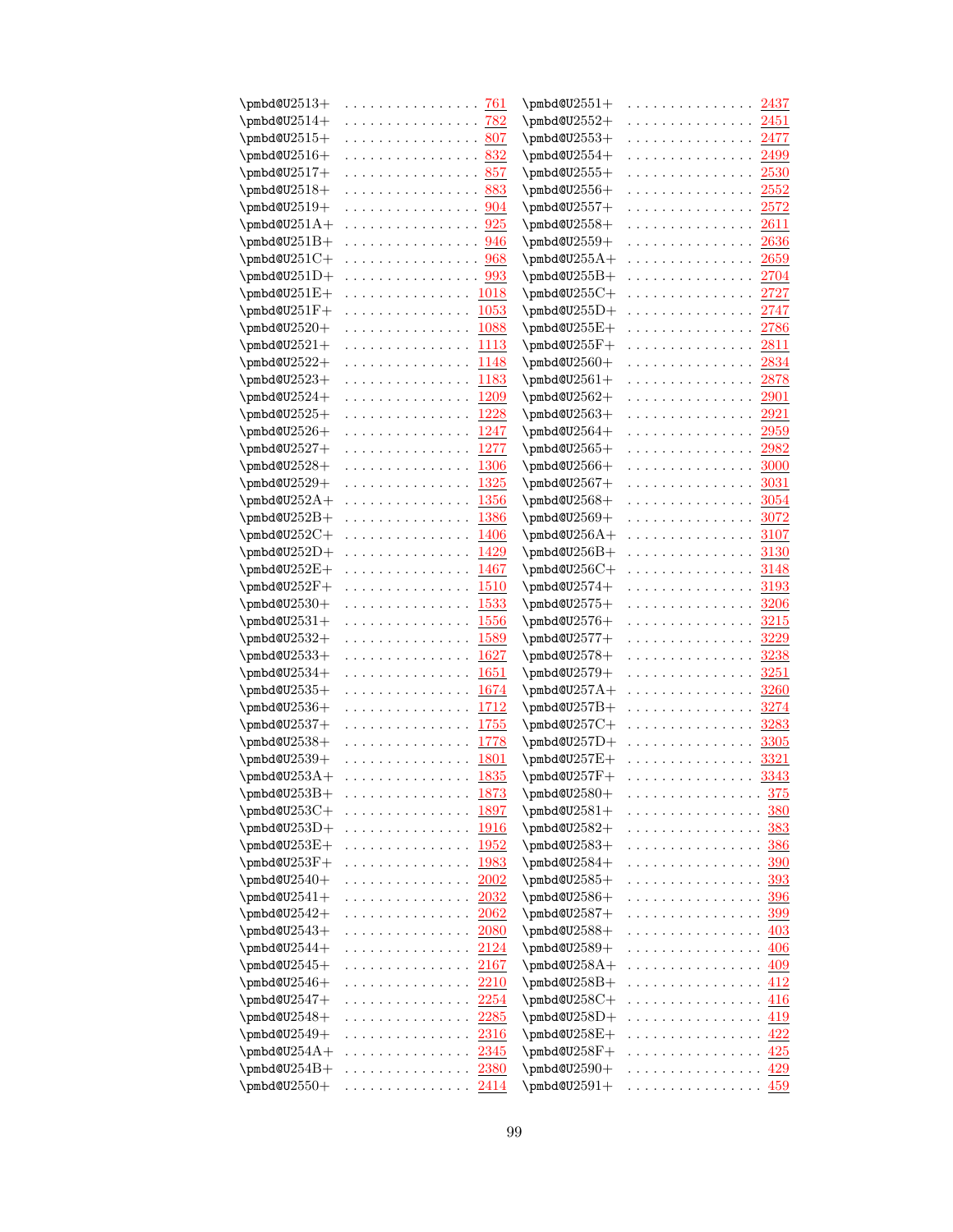| $\pm 464$                                                                        | 1599, 1607, 1614, 1617, 1623,      |
|----------------------------------------------------------------------------------|------------------------------------|
| \pmbd@U $2593\pm$<br>. 469                                                       | 1634, 1640, 1643, 1646, 1658,      |
| \pmbd@U $2594+$<br>. 435                                                         | 1661, 1668, 1670, 1681, 1684,      |
| \pmbd@U $2595+\,$<br>. 440                                                       | 1692, 1701, 1705, 1708, 1719,      |
| . <u>486</u><br>$\pm 0.0012596+$                                                 | 1722, 1730, 1734, 1742, 1746,      |
| . 491<br>\pmbd@U $2597+$                                                         | 1748, 1751, 1762, 1765, 1772,      |
| \pmbd@U $2598+\,$<br>. 497                                                       | 1774, 1785, 1788, 1795, 1797,      |
| \pmbd@U2599+<br>. 502                                                            | 1808, 1817, 1826, 1829, 1842,      |
| $\pm 508$                                                                        | 1845, 1853, 1861, 1864, 1870,      |
| $\pm 514$                                                                        | 1880, 1883, 1890, 1892, 1904,      |
| \pmbd@U $259\text{C}+\phantom{1} \ldots \ldots \ldots \phantom{1} \frac{520}{2}$ | 1906, 1907, 1908, 1912, 1924,      |
| $\pm 526$                                                                        | 1926, 1934, 1937, 1944, 1948,      |
|                                                                                  | 1955, 1961, 1963, 1971, 1977,      |
| $\pm 532$                                                                        | 1990, 1992, 1993, 1994, 1998,      |
| $\pm 538$                                                                        | 2005, 2008, 2016, 2022, 2025,      |
| \pmbd@UniDef                                                                     | 2028, 2035, 2038, 2046, 2049,      |
| 275, 374, 389, 402, 415, 428,                                                    | 2056, 2058, 2069, 2071, 2072,      |
| 458, 463, 468, 553, 578, 599,                                                    | 2073, 2076, 2088, 2091, 2098,      |
| 700, 781, 882, 967, 1208, 1405,                                                  | 2102, 2110, 2118, 2132, 2139,      |
| 1650, 1896, 2413, 2436, 2450,                                                    | 2149, 2152, 2160, 2164, 2175,      |
| 2476, 2498, 2529, 2551, 2571,                                                    | 2178, 2186, 2190, 2197, 2204,      |
| 2610, 2635, 2658, 2703, 2726,                                                    | 2218, 2226, 2236, 2239, 2246,      |
| 2746, 2785, 2810, 2833, 2877,                                                    | 2250, 2257, 2261, 2269, 2272,      |
| 2900, 2920, 2958, 2981, 2999,                                                    | 2279, 2281, 2288, 2292, 2300,      |
| 3030, 3053, 3071, 3106, 3129, 3147                                               | 2306, 2309, 2312, 2324, 2326,      |
| $\pm 309$ ,                                                                      | 2333, 2339, 2353, 2355, 2362,      |
| 324, 334, 366, 371, 377, 431,                                                    | 2365, 2372, 2376, 2387, 2389,      |
| 432, 437, 442, 443, 453, 488,                                                    | 2390, 2391, 2395, 2422, 2423,      |
| 493, 494, 499, 504, 505, 510,                                                    | 2425, 2431, 2432, 2439, 2444,      |
| 511, 516, 517, 522, 523, 528,                                                    | 2453, 2463, 2479, 2484, 2501,      |
| 529, 534, 535, 540, 541, 561,                                                    | 2512, 2537, 3200, 3202, 3208,      |
| 563, 573, 575, 581, 585, 591,                                                    | 3211, 3217, 3223, 3225, 3231,      |
| 595, 607, 610, 617, 621, 632,                                                    | 3234, 3245, 3247, 3253, 3256,      |
| 635, 642, 646, 657, 660, 667,                                                    | 3262, 3268, 3270, 3276, 3279,      |
| 671, 682, 685, 692, 696, 708,                                                    | 3290, 3292, 3299, 3301, 3308,      |
| 715, 728, 735, 748, 755, 768,                                                    | 3311, 3314, 3317, 3328, 3330,      |
| 775, 789, 792, 800, 804, 814,                                                    | 3337, 3339, 3346, 3349, 3352, 3355 |
| 817, 825, 829, 839, 842, 850,                                                    | $\pm 2, 266$                       |
| 854, 864, 867, 875, 879, 890,                                                    | $\pm 2, 272$                       |
| 898, 911, 919, 932, 940, 953,                                                    | $\pm 2, 269$                       |
| 961, 975, 978, 985, 989, 1000,                                                   |                                    |
| 1003, 1010, 1014, 1025, 1028,                                                    | <u>188</u><br>$\pm 0.1$            |
| 1036, 1042, 1047, 1049, 1060,                                                    | 247,                               |
| 1063, 1071, 1077, 1082, 1084,                                                    | 3373, 3375, 3377, 3378, 3379,      |
| 1095, 1098, 1105, 1109, 1120,                                                    | 3381, 3382, 3383, 3385, 3386,      |
| 1123, 1131, 1137, 1142, 1144,                                                    | 3387, 3389, 3390, 3391, 3393,      |
| 1155, 1158, 1166, 1172, 1177,                                                    | 3394, 3395, 3396, 3397, 3398,      |
| 1179, 1190, 1193, 1200, 1204,                                                    | 3399, 3402, 3403, 3404, 3405,      |
| 1216, 1222, 1235, 1241, 1254,                                                    | 3406, 3407, 3408, 3410, 3411,      |
| 1256, 1268, 1273, 1284, 1286,                                                    | 3412, 3413, 3414, 3415, 3416,      |
| 1297, 1302, 1313, 1319, 1332,                                                    | 3418, 3419, 3420, 3421, 3422,      |
| 1336, 1347, 1350, 1363, 1367,                                                    | 3423, 3424, 3425, 3426, 3427,      |
| 1377, 1380, 1393, 1399, 1413,                                                    | 3428, 3429, 3430, 3431, 3432,      |
| 1419, 1422, 1425, 1436, 1444,                                                    | 3462, 3463, 3464, 3465, 3466,      |
| 1452, 1456, 1460, 1463, 1474,                                                    | 3467, 3468, 3469, 3470, 3471,      |
| 1482, 1486, 1493, 1497, 1499,                                                    | 3472, 3473, 3475, 3476, 3477,      |
| 1503, 1506, 1517, 1523, 1526,                                                    | 3479, 3480, 3481, 3483, 3484,      |
| 1529, 1540, 1546, 1549, 1552,                                                    | 3485, 3487, 3488, 3489, 3494,      |
| 1563, 1572, 1580, 1583, 1596,                                                    | 3495, 3496, 3497, 3498, 3499,      |